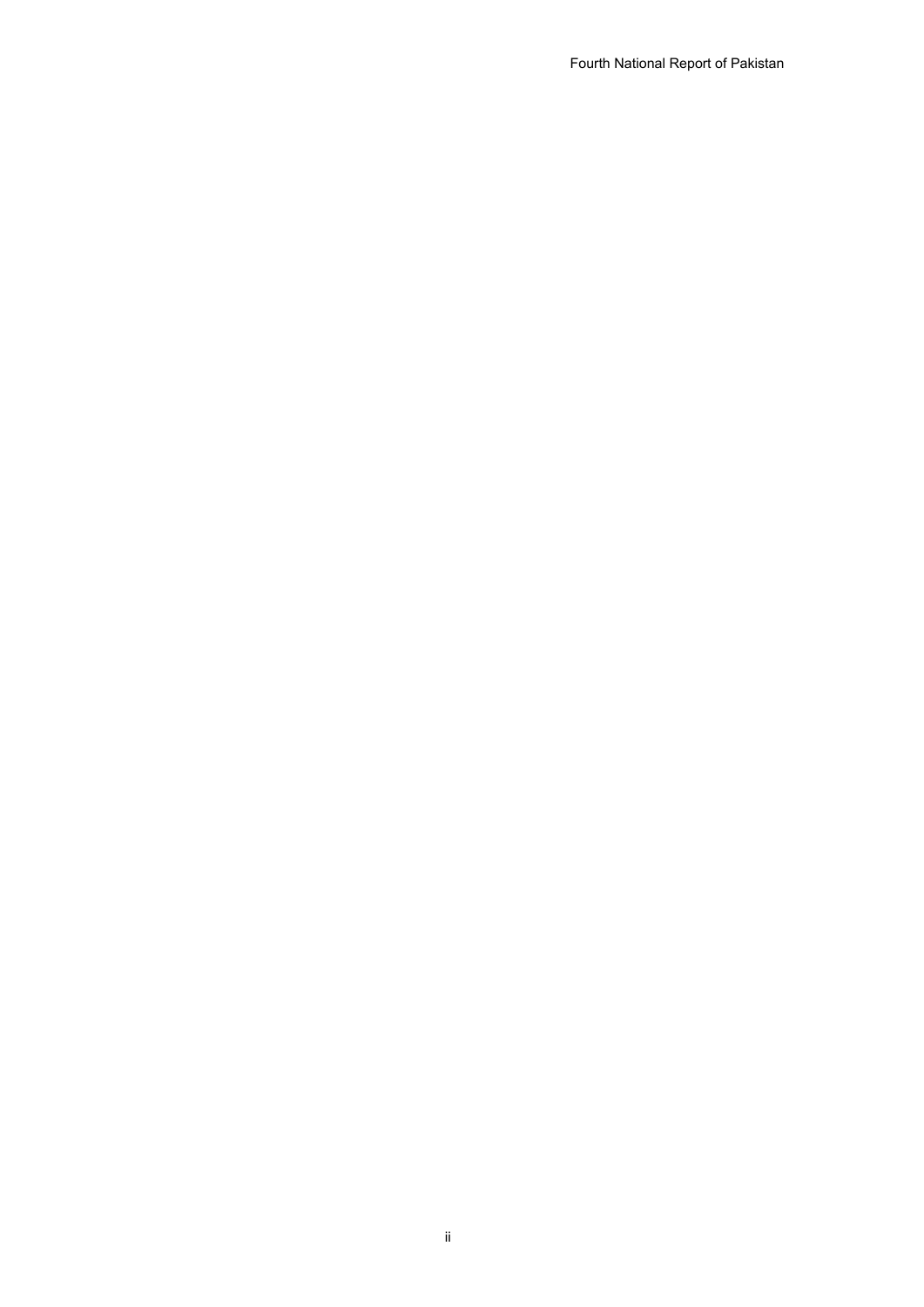





# Prepared on behalf of **The Government of Pakistan**

by the

# **Pakistan Nuclear Regulatory Authority**

in collaboration with the

**Pakistan Atomic Energy Commission** 

# **September 2007**

# **Pakistan Nuclear Regulatory Authority**

P.O. Box. 1912. Islamabad, Pakistan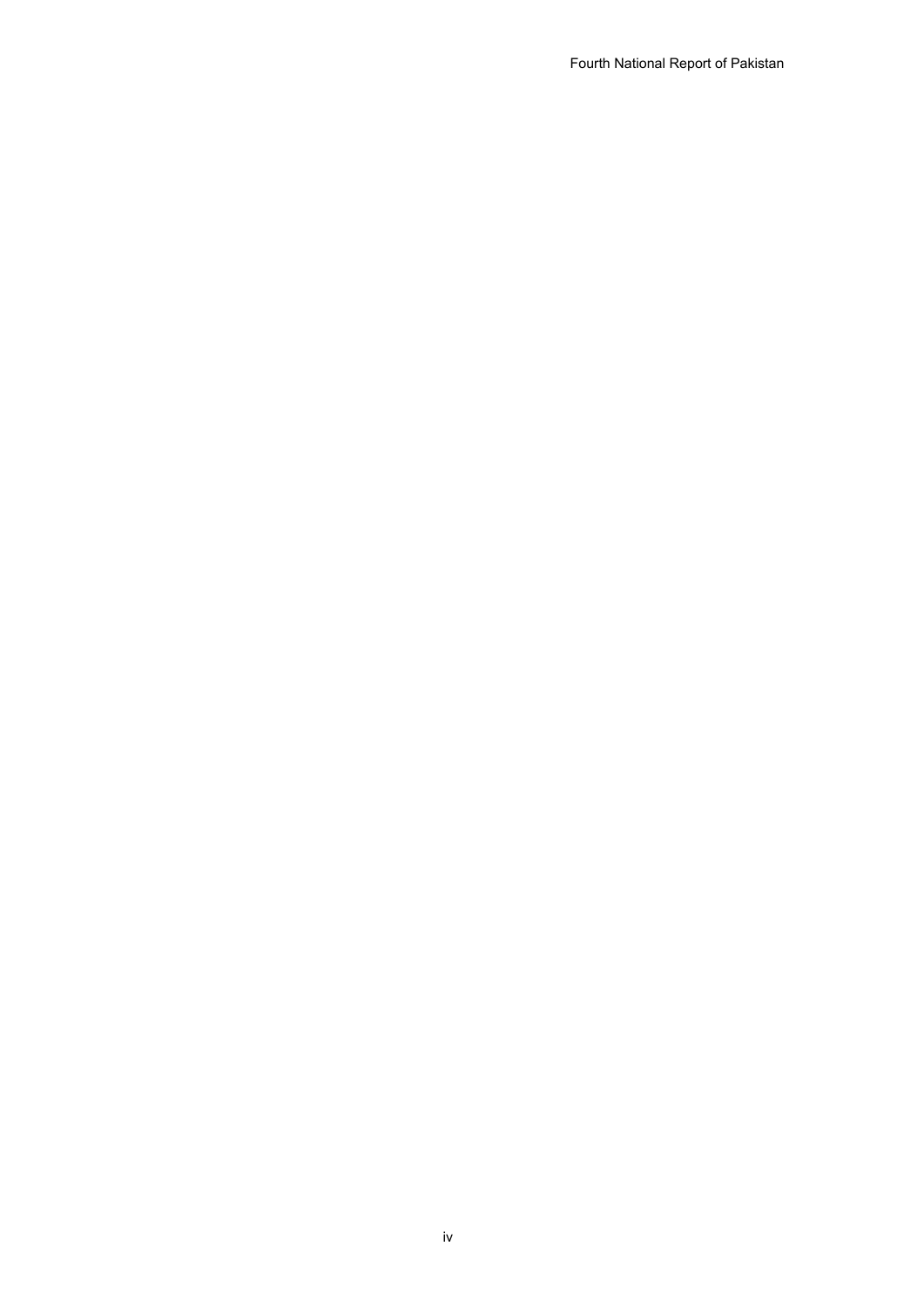#### **ABSTRACT**

<span id="page-4-0"></span>The Pakistan Nuclear Regulatory Authority submits this Fourth National Report of Pakistan for peer review at the Fourth Review Meeting of the Convention on Nuclear Safety at the International Atomic Energy Agency in April 2008. This report covers the safety of commercial nuclear power plants. The report presents the appropriate steps taken by the Government of Pakistan to meet the main objective of the Convention — to achieve and maintain a high level of nuclear safety worldwide by enhancing national measures and international cooperation. It also describes how Pakistan meets the obligations of each article established by the Convention — specifically by the articles that address the safety of existing nuclear installations, the legislative and regulatory framework, the regulatory body, responsibility of the licensee, priority to safety, financial and human resources, human factors, quality assurance, assessment and verification of safety, radiation protection, emergency preparedness, siting, design, construction and operation.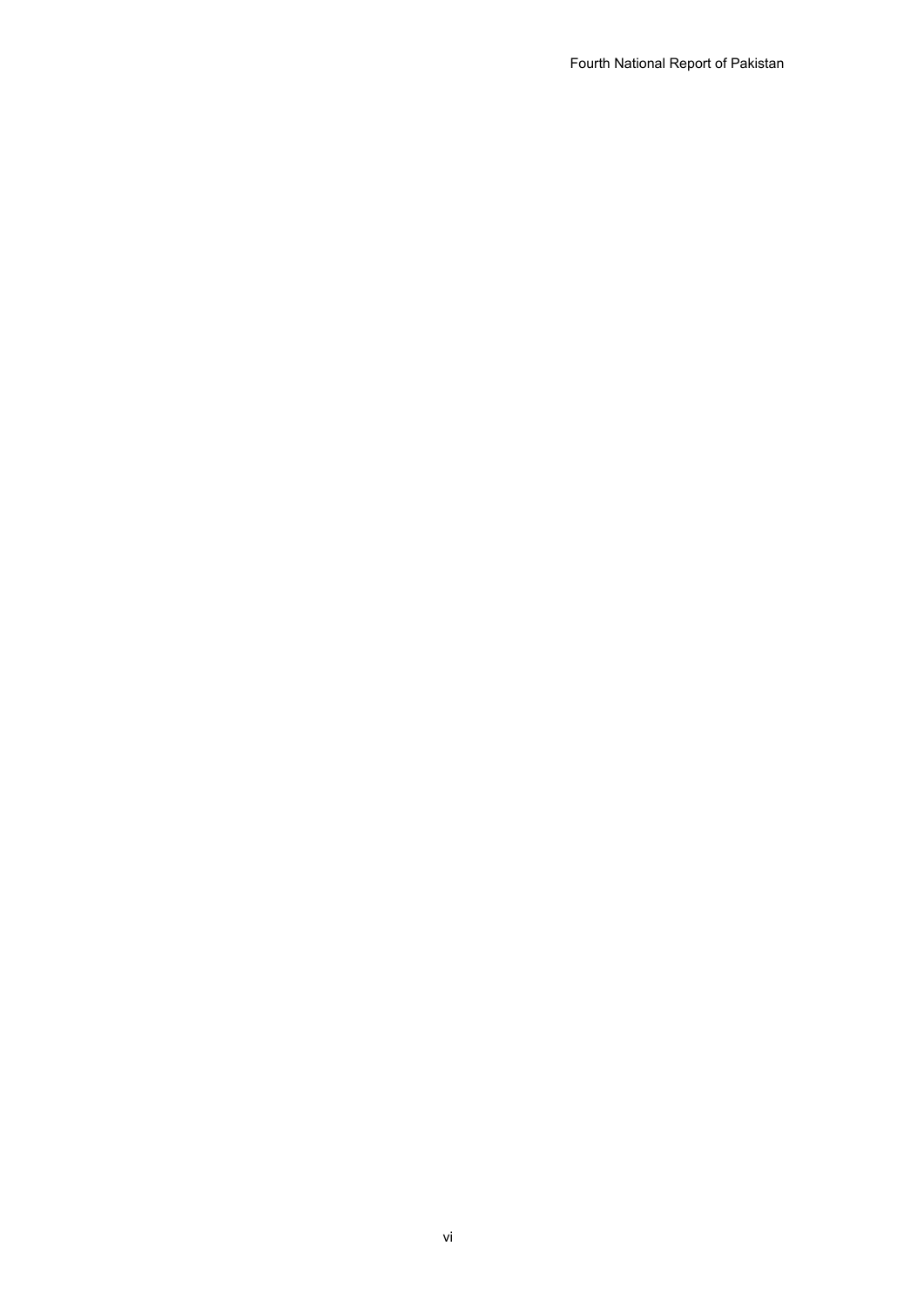## TABLE OF CONTENTS

| 1 <sup>1</sup> |                                                                 |                                                                       |  |  |  |  |  |
|----------------|-----------------------------------------------------------------|-----------------------------------------------------------------------|--|--|--|--|--|
|                | 1.1                                                             |                                                                       |  |  |  |  |  |
|                | 1.2                                                             | ONGOING NATIONAL PROGRAM RELATED TO THE NUCLEAR INSTALLATIONS2        |  |  |  |  |  |
|                | 1.3                                                             |                                                                       |  |  |  |  |  |
|                | PROGRESS MADE AFTER THE THIRD NATIONAL REPORT AND SPECIAL<br>2. |                                                                       |  |  |  |  |  |
|                | 2.1                                                             |                                                                       |  |  |  |  |  |
|                | 2.2                                                             |                                                                       |  |  |  |  |  |
|                | 2.3                                                             | PROGRESS ON THE CONCLUSIONS OF THE PEER REVIEW ON TNR OF PAKISTAN  10 |  |  |  |  |  |
| 3.             |                                                                 |                                                                       |  |  |  |  |  |
| $\mathbf{4}$   |                                                                 |                                                                       |  |  |  |  |  |
| 5.             |                                                                 |                                                                       |  |  |  |  |  |
| 6.             |                                                                 |                                                                       |  |  |  |  |  |
|                | 6.1                                                             |                                                                       |  |  |  |  |  |
|                | 6.2                                                             |                                                                       |  |  |  |  |  |
|                | 6.3                                                             |                                                                       |  |  |  |  |  |
| 7.             |                                                                 |                                                                       |  |  |  |  |  |
|                | 7.1                                                             |                                                                       |  |  |  |  |  |
|                | 7.2                                                             |                                                                       |  |  |  |  |  |
|                | 7.3                                                             |                                                                       |  |  |  |  |  |
|                | 7.4                                                             |                                                                       |  |  |  |  |  |
| 8.             | 7.5                                                             |                                                                       |  |  |  |  |  |
|                |                                                                 |                                                                       |  |  |  |  |  |
|                | 8.1<br>8.2                                                      |                                                                       |  |  |  |  |  |
|                | 8.3                                                             |                                                                       |  |  |  |  |  |
|                | 8.4                                                             |                                                                       |  |  |  |  |  |
|                | 8.5                                                             |                                                                       |  |  |  |  |  |
|                | 8.6                                                             |                                                                       |  |  |  |  |  |
|                | 8.7                                                             | SEPARATION BETWEEN REGULATORY AND PROMOTIONAL FUNCTIONS  28           |  |  |  |  |  |
|                | 8.8                                                             |                                                                       |  |  |  |  |  |
|                | 8.9                                                             |                                                                       |  |  |  |  |  |
| 9.             |                                                                 |                                                                       |  |  |  |  |  |
|                | 9.1<br>9.2                                                      |                                                                       |  |  |  |  |  |
|                |                                                                 |                                                                       |  |  |  |  |  |
|                | 10.1                                                            |                                                                       |  |  |  |  |  |
|                | 10.2                                                            |                                                                       |  |  |  |  |  |
|                | 10.3                                                            |                                                                       |  |  |  |  |  |
|                |                                                                 |                                                                       |  |  |  |  |  |
|                | 11.1                                                            |                                                                       |  |  |  |  |  |
|                | 11.2                                                            |                                                                       |  |  |  |  |  |
|                | 11.3                                                            |                                                                       |  |  |  |  |  |
|                | 11.4                                                            | HUMAN RESOURCES, TRAINING AND RETRAINING AT NUCLEAR INSTALLATIONS 37  |  |  |  |  |  |
|                | 11.5                                                            |                                                                       |  |  |  |  |  |
|                |                                                                 |                                                                       |  |  |  |  |  |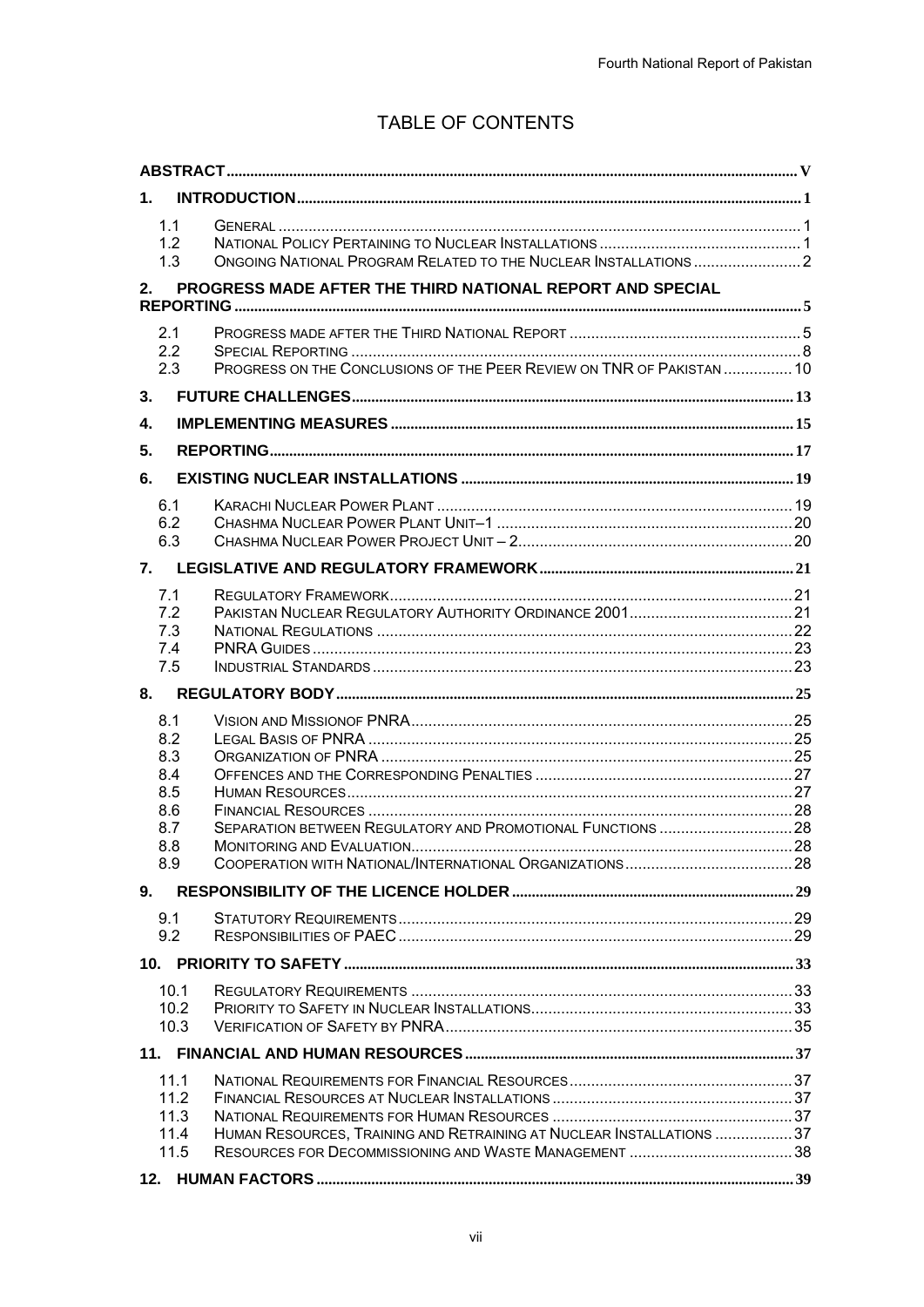| 12.1<br>12.2 | STEPS TAKEN BY PAEC TO ENSURE CONSIDERATION OF HUMAN FACTORS  39   |  |  |  |  |  |
|--------------|--------------------------------------------------------------------|--|--|--|--|--|
| 12.3         |                                                                    |  |  |  |  |  |
|              |                                                                    |  |  |  |  |  |
| 13.1         |                                                                    |  |  |  |  |  |
| 13.2         |                                                                    |  |  |  |  |  |
| 13.3         |                                                                    |  |  |  |  |  |
| 13.4         |                                                                    |  |  |  |  |  |
| 13.5         |                                                                    |  |  |  |  |  |
|              |                                                                    |  |  |  |  |  |
| 14.1         |                                                                    |  |  |  |  |  |
| 14.2         | ASSESSMENT AND VERIFICATION OF SAFETY BY NUCLEAR INSTALLATIONS  48 |  |  |  |  |  |
| 14.3         |                                                                    |  |  |  |  |  |
| 14.4         |                                                                    |  |  |  |  |  |
| 14.5<br>14.6 | SAFETY REVIEWS AND ASSESSMENTS THROUGH EXTERNAL ORGANIZATIONS  51  |  |  |  |  |  |
|              |                                                                    |  |  |  |  |  |
|              |                                                                    |  |  |  |  |  |
| 15.1         |                                                                    |  |  |  |  |  |
| 15.2         |                                                                    |  |  |  |  |  |
| 15.3         | VERIFICATION OF IMPLEMENTATION OF RADIATION PROTECTION PROGRAM  55 |  |  |  |  |  |
|              |                                                                    |  |  |  |  |  |
| 16.1         |                                                                    |  |  |  |  |  |
| 16.2         |                                                                    |  |  |  |  |  |
| 16.3         |                                                                    |  |  |  |  |  |
| 16.4         |                                                                    |  |  |  |  |  |
| 16.5         |                                                                    |  |  |  |  |  |
|              |                                                                    |  |  |  |  |  |
|              |                                                                    |  |  |  |  |  |
| 17.1         |                                                                    |  |  |  |  |  |
| 17.2         |                                                                    |  |  |  |  |  |
| 17.3         |                                                                    |  |  |  |  |  |
| 17.4         |                                                                    |  |  |  |  |  |
| 17.5         |                                                                    |  |  |  |  |  |
|              |                                                                    |  |  |  |  |  |
| 18.1         |                                                                    |  |  |  |  |  |
| 18.2         |                                                                    |  |  |  |  |  |
| 18.3         |                                                                    |  |  |  |  |  |
| 18.4         |                                                                    |  |  |  |  |  |
| 18.5         |                                                                    |  |  |  |  |  |
|              |                                                                    |  |  |  |  |  |
| 19.1         |                                                                    |  |  |  |  |  |
| 192          |                                                                    |  |  |  |  |  |
| 19.3         |                                                                    |  |  |  |  |  |
| 19.4<br>19.5 |                                                                    |  |  |  |  |  |
| 19.6         |                                                                    |  |  |  |  |  |
| 19.7         |                                                                    |  |  |  |  |  |
| 19.8         |                                                                    |  |  |  |  |  |
| 19.9         |                                                                    |  |  |  |  |  |
| 19.10        |                                                                    |  |  |  |  |  |
|              |                                                                    |  |  |  |  |  |
|              |                                                                    |  |  |  |  |  |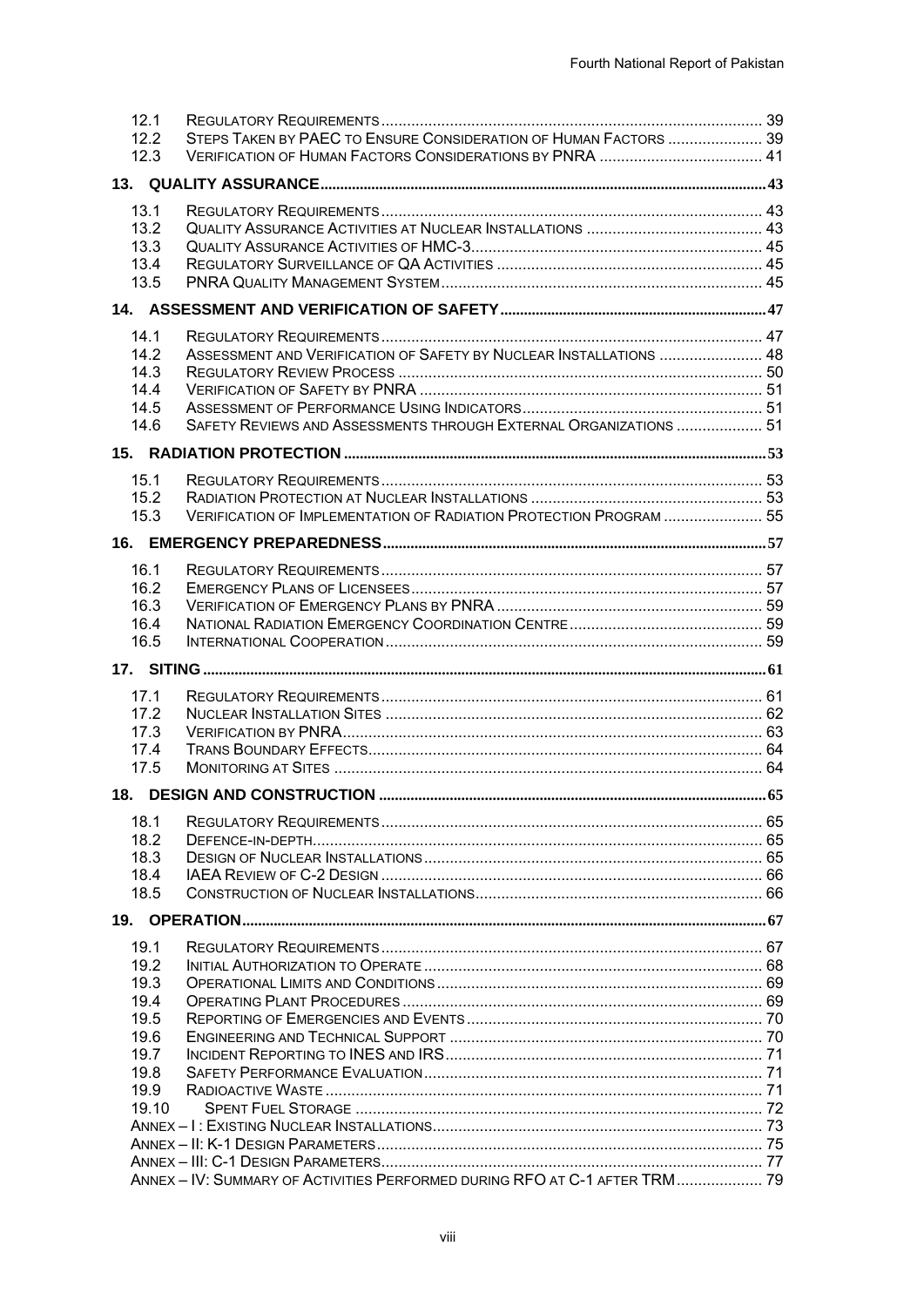| ANNEX - VI: ORGANIZATIONAL CHART OF PAKISTAN NUCLEAR REGULATORY AUTHORITY 83         |  |
|--------------------------------------------------------------------------------------|--|
| ANNEX - VII: MANPOWER AT PNRA FROM 2001-2006 AND PROJECTED REQUIREMENT FROM 2007-    |  |
|                                                                                      |  |
|                                                                                      |  |
| ANNEX-IX: ABRIDGED ORGANIZATIONAL CHART OF PAKISTAN ATOMIC ENERGY COMMISSION  89     |  |
|                                                                                      |  |
|                                                                                      |  |
|                                                                                      |  |
|                                                                                      |  |
| ANNEX - XIII: ANNUAL AVERAGE AMBIENT DOSE LEVELS AROUND NUCLEAR INSTALLATIONS (2004- |  |
|                                                                                      |  |
| ANNEX - XIV: FREQUENCY OF VARIOUS TYPES OF DRILLS/EXERCISES AT K-1 & C-1  101        |  |
| ANNEX - XV: EMERGENCY EXERCISES PERFORMED AT K-1, C-1 AND NRECC 103                  |  |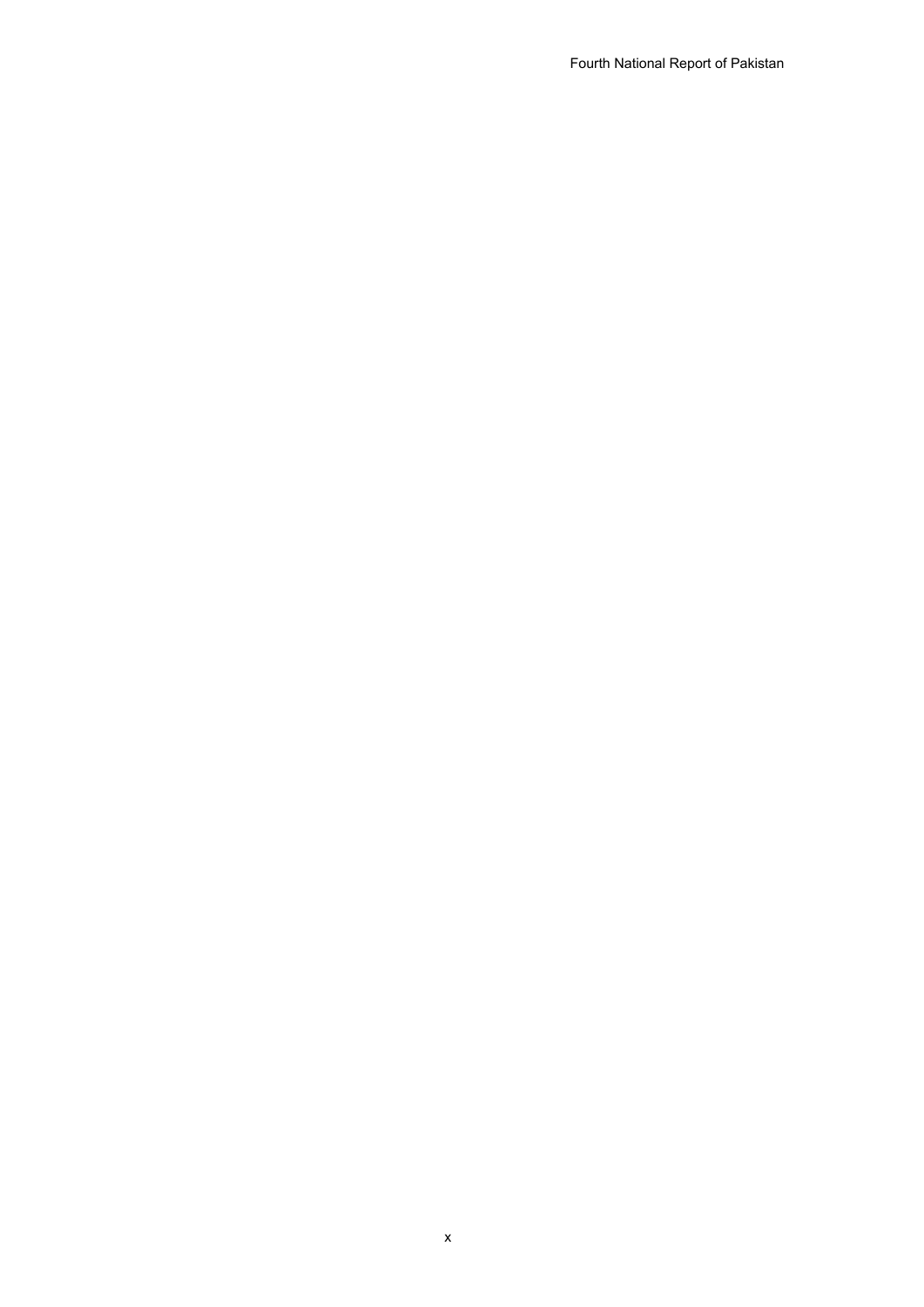### <span id="page-10-0"></span>**1. Introduction**

#### **1.1 General**

Pakistan signed the Convention on Nuclear Safety (CNS) on 20 September 1994 and ratified it on 30 September 1997. The Government of the Islamic Republic of Pakistan is taking appropriate measures to install and operate nuclear power plants for generation of electricity. Highest priority is accorded to safety in nuclear installations.

In order to fulfill the obligation under Article 5 of the Convention on Nuclear Safety (CNS), on behalf of the Government of Pakistan (GoP) Pakistan Nuclear Regulatory Authority (PNRA) has prepared the Fourth National Report of the Islamic Republic of Pakistan in collaboration with Pakistan Atomic Energy Commission (PAEC).

The Fourth National Report (FNR) is an updated version of the Third National Report (TNR). It can be used as a stand alone document. The FNR begins with an introduction in article 1. The article 2 covers the progress made after the Third National Report and the special reporting required in the Summary Report<sup>[1](#page-10-1)</sup> and in the areas identified by the rapporteur of the country group. This is followed by a brief description of the future challenges in article 3. The FNR then continues with Articles 4 to 19, and includes annexes to provide more detailed information. This part of the report generally follows the articles of the Convention on Nuclear Safety and the guidance<sup>[2](#page-10-2)</sup> provided by the CNS Secretariat. Each section on the articles of the Convention begins with the text of the article. It is followed by the description of regulatory requirements that are put in place to meet the obligations of the article, appropriate steps taken by the nuclear installations to fulfill these requirements and the verification by the regulatory body.

An attempt has been made to provide the information identified in the synopsis guidance<sup>[3](#page-10-3)</sup> based on IAEA safety requirements and guidelines. Moreover, consideration has been given to follow the recommendations made in the Report<sup>[4](#page-10-4)</sup> of the President of the TRM.

Based on the information presented in the FNR, it is concluded that the Government of the Islamic Republic of Pakistan is committed to make all possible efforts in achieving and maintaining a high level of safety and has met its obligations under the Convention on Nuclear Safety.

#### **1.2 National Policy Pertaining to Nuclear Installations**

Planning Commission of GoP has prepared a working draft of Vision 2030<sup>[5](#page-10-5)</sup> which envisages a developed, industrialized, just and prosperous Pakistan through rapid and sustainable development in a resource constrained economy by developing knowledge inputs. This can be achieved, among other things, by educating the population and introduction of technology. Energy is a multiplier of human effort; therefore abundant safe, secure, sustainable and affordable energy would be needed to fuel the growth. Concurrently, the issues of environment degradation and global warming have also to be addressed.

In view of the above, an Energy Security Plan (2005 to 2030) has been prepared which envisages utilization of all types of energy resources and enhancement of the role of nuclear power generation in the next few decades. Under this plan, the nuclear generation capacity is to be increased to 8,800 MWe by 2030.

 $\frac{1}{2}$ <sup>1</sup> Third Review Meeting of the Contracting Parties 11-22 April 2005-CNS-RM-2005/08 FINAL<br><sup>2</sup> INFOIDC/572/Rev.2 and CNS 2005 PM NATRED/DD Rev.02 Desember 2006

<span id="page-10-2"></span><span id="page-10-1"></span><sup>&</sup>lt;sup>2</sup> INFCIRC/572/Rev.2 and CNS 2005 RM NATREP/DD Rev.02 December 2006

<span id="page-10-3"></span><sup>&</sup>lt;sup>3</sup> CNS-Compiled-Synopsis-Final; 18 May 2006

<span id="page-10-4"></span><sup>4</sup> CNS-RM-2005/09 FINAL

<span id="page-10-5"></span><sup>&</sup>lt;sup>5</sup> for details please visit www.planningcommission.gov.pk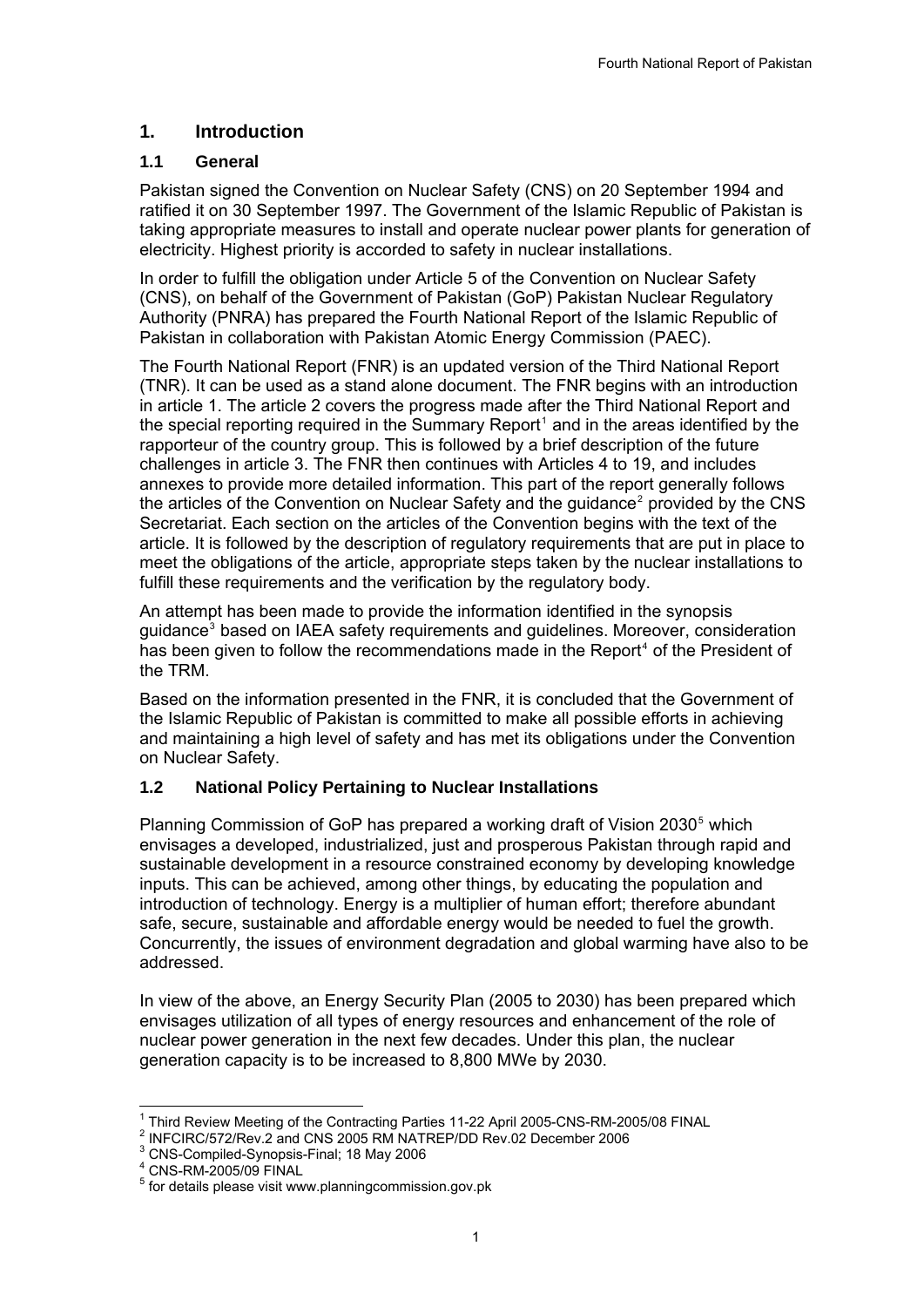<span id="page-11-0"></span>The GoP is fully cognizant of its responsibilities regarding preservation and improvement of the quality of the environment. Organizations at various levels of the government have been established, under legislation and statutes, to regulate salient sources of environmental degradation and to carry out research on climatic changes due to global warming, etc.

PNRA is the competent authority for regulating nuclear safety and radiation protection aspects of nuclear installations. PAEC undertakes promotional activities in the use and application of nuclear energy including research, development, education, etc., on behalf of Government of Pakistan. PAEC owns and operates all nuclear installations in Pakistan. National Electric Power Regulatory Authority (NEPRA) determines tariffs and ensures fair competition in the electricity market.

Pakistan is the fifteenth country in the world that installed nuclear power plants for the generation of electricity. It has more than 35 years of nuclear power plant operating experience. The safety record of the operation of nuclear power plants has been satisfactory as concluded from the findings of the domestic regulatory reviews and inspections, and as corroborated by international peer reviews.

#### **1.3 Ongoing National Program Related to the Nuclear Installations**

The national program related to nuclear installations is being pursued for the last four decades. The national nuclear program is focused on:

- **a.** continued safe operation of nuclear installations
- **b.** construction of new nuclear installations to meet energy requirements
- **c.** strengthening and capacity building of institutions of PNRA and PAEC

Karachi Nuclear Power Plant Unit 1 (KANUPP or K-1) has completed its design life of thirty years. Most of the design modifications and upgrades required for relicensing have now been implemented. In support of its application for relicensing, K-1 carried out a periodic safety review and updated its Final Safety Analysis Report (FSAR). The latter was submitted to PNRA in March 2007. The regulatory review is expected to be completed by September 2007.

C-1 has been operating safely and four refueling outages have been carried out so far. During these outages, in-service inspections, scheduled maintenance, design modifications and periodic tests were performed in addition to refueling. PNRA has kept the plant under continuous regulatory surveillance. Some safety significant events that took place at K-1 and C-1 were reported to IRS.

The Site Evaluation Report (SER) and the Preliminary Safety Analysis Report (PSAR) for C-2 were submitted to PNRA. On completion of safety review of these reports, the site was registered and construction licence for C-2 was issued. Construction work and manufacturing of equipment is progressing satisfactorily.

GoP has approved projects of PAEC for evaluation of additional sites for installing new nuclear power plants and for upgrading design institutions. PAEC has taken steps to improve its infrastructure relating to nuclear installations at the corporate level. The prime responsibility for safety of the installation rests with the management of nuclear installations.

Pakistan is developing an infrastructure for manufacturing of components of nuclear installations. Heavy Mechanical Complex–3 (HMC–3) is a project of State Engineering Corporation. It can produce thick walled pressure vessels, process equipment, precision mechanical components, heavy steel structures, etc. HMC-3 is ISO 9001:2000 certified for "Design & Manufacturing of Engineering Products for Medium & Heavy Industries". It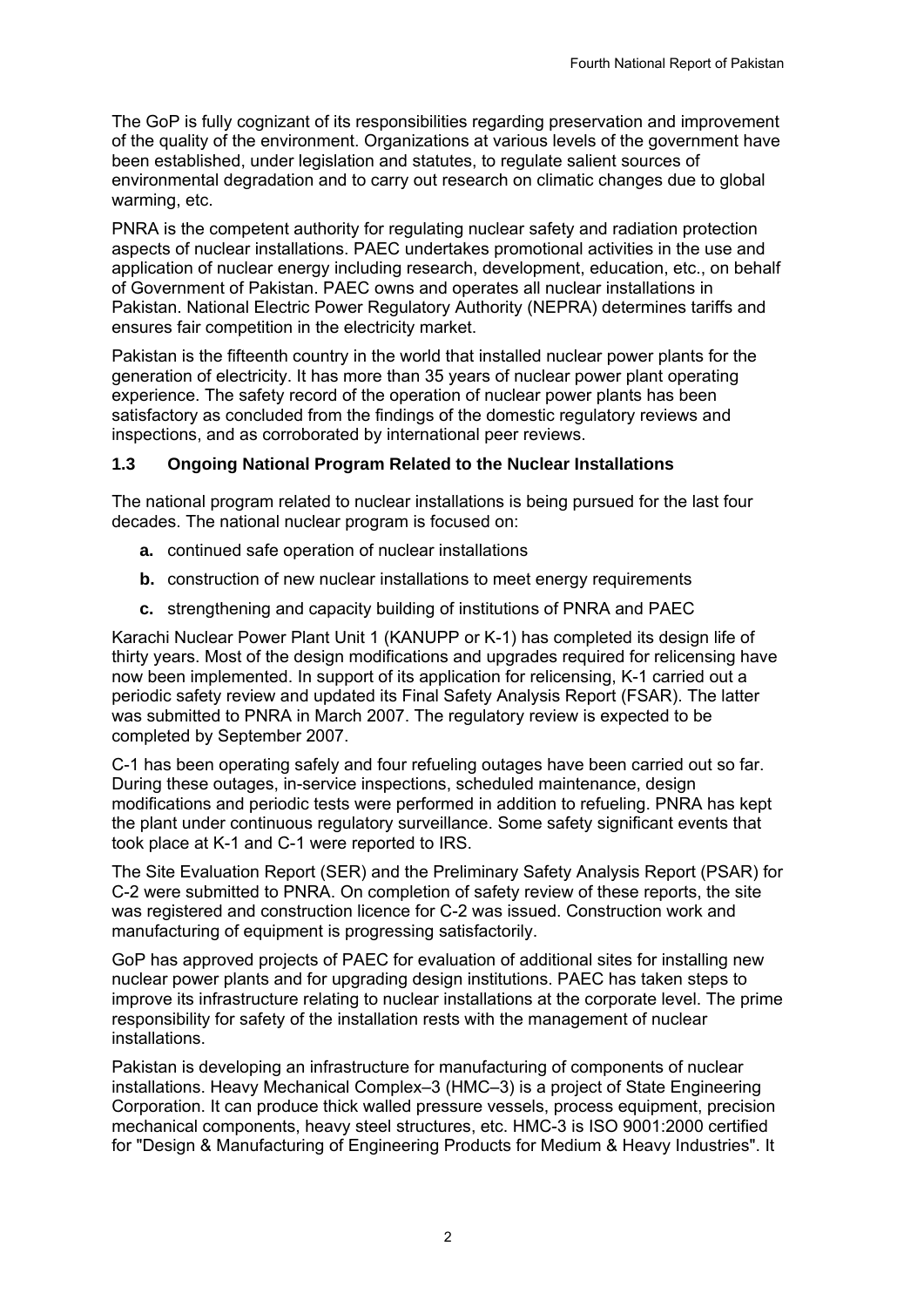has U & U2 stamps of  $ASME<sup>6</sup>$  $ASME<sup>6</sup>$  $ASME<sup>6</sup>$ . It is registered with the Federal Safety and Pressure Vessel Board of Pakistan. PNRA has also licensed HMC-3 to manufacture ASME Boiler & Pressure Vessel code Section III class 2 and 3 tanks, vessels and heat exchangers.

PNRA has been continuously improving its regulatory infrastructure. The Center for Nuclear Safety was established in 2005 as the technical support organization. Recruitment in CNS is now complete and the required competencies are now being developed. The human resource development in PNRA gained impetus with the establishment of the School of Nuclear and Radiation Safety (SNRS). In addition, projects have been approved by GoP to carry out country-wide radiation environmental surveillance, to establish dosimetry and calibration laboratories, etc. PNRA has expanded its programs related to public and other stakeholders' participation and international cooperation.

The regulatory framework was further enlarged and several new national regulations were issued. The regional directorates of PNRA were further strengthened to carry out inspection and enforcement activities at nuclear installations.

1

<span id="page-12-0"></span> $6$  American Society of Mechanical Engineers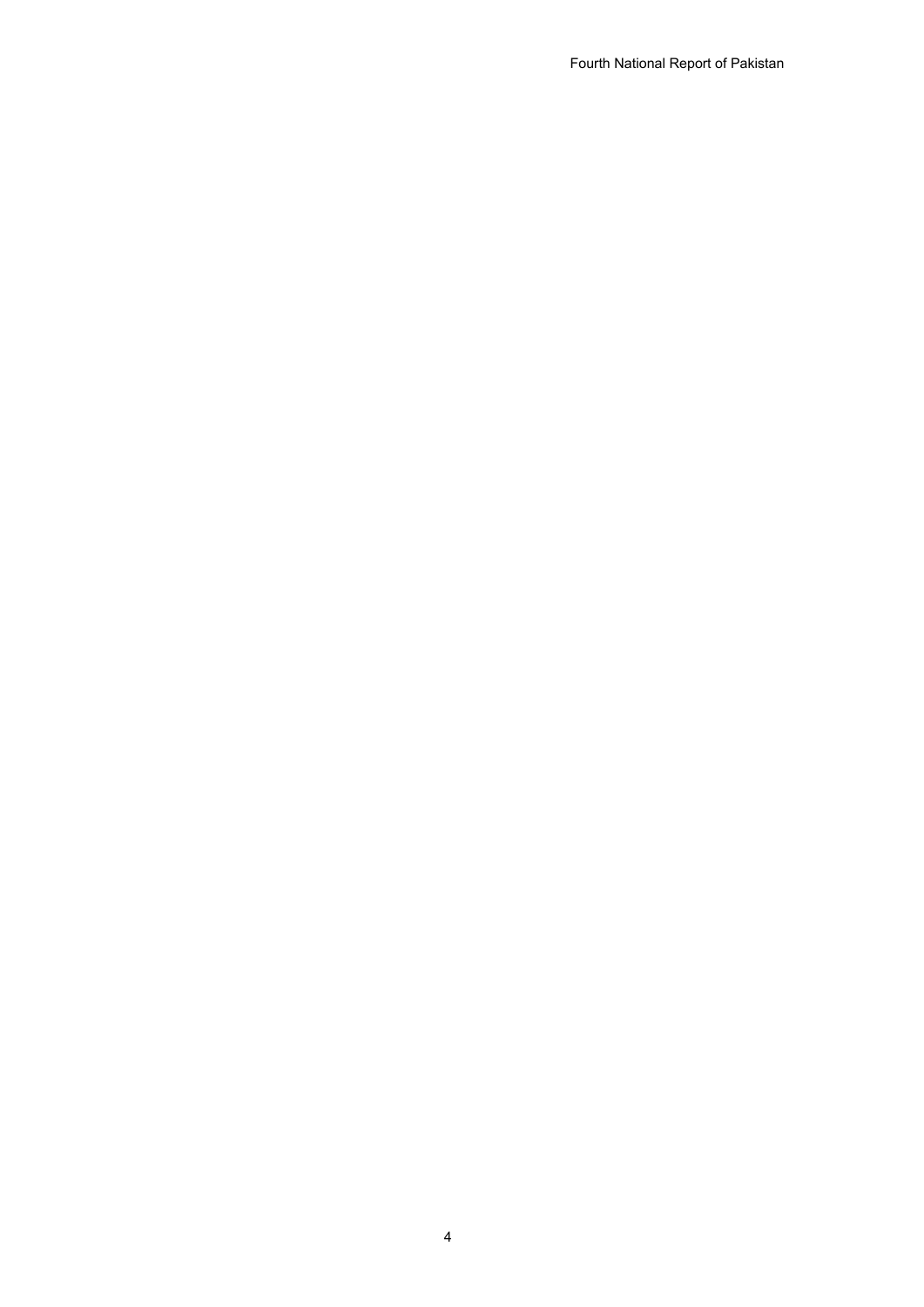## <span id="page-14-0"></span>**2. Progress made after the Third National Report and Special Reporting**

In the following sections the progress made after the Third National Report, measures taken in areas identified as a result of peer review during the Third Review Meeting and Special Reporting as required in the Summary Report<sup>[7](#page-14-0)</sup> are described.

#### **2.1 Progress made after the Third National Report**

Progress made after the Third National Report in significant areas is presented below.

#### **2.1.1 Regulatory Framework**

Following national regulations related to nuclear installations were officially notified in the Gazette of Pakistan:

- **a.** Regulations on Licensing Fee by PNRA **–** PAK/900 (Rev 0)
- **b.** Regulations on Radiation Protection PAK/904 (Rev. 0)
- **c.** Regulations on Safety of Nuclear Power Plants Operation**–**PAK/913 (Rev. 1)
- **d.** Regulations on Radioactive Waste Management **–** PAK/915
- **e.** Regulations for Safe Transport of Radioactive Material PAK/916

Regulations for Licensing of Nuclear Safety Class Equipment and Components Manufacturers **–** PAK/907 (Rev.0) and Regulations on the Safety of Nuclear Power Plants **–** Site Evaluation PAK/910 (Rev.1) have been finalized and will be officially notified after the approval of the Authority. Regulations on Management of a Nuclear or Radiological Emergency **–** PAK/914 (Rev. 0) are in review stage.

National regulations, which establish processes for taking different enforcement actions are being drafted and address cancellation and suspension of license, mechanisms for dispute resolution and award of penalties.

#### **2.1.2 Organization of PNRA**

Slight changes in the organization of PNRA were made due to the establishment of the Centre of Nuclear Safety, School of Nuclear and Radiation Safety, etc. An Advisory Committee for Improving Utility–Regulatory Interface (ACIURI) was constituted in July 2005. Functions of ACIURI include giving recommendations on the PNRA regulations while maintaining a national tolerable level of risk and standard of safety, giving recommendations on the acceptability of impairments in the plants resulting from difficulties being faced by the utility and nuclear power plant suppliers and giving advice to facilitate smooth implementation of future nuclear energy generation programs.

PNRA carried out a self assessment of its performance in collaboration with the Lahore University of Management Sciences. Moreover, PNRA prepared a report for public on its performance from 2001 to 2005. A report for 2006 has also been published.

#### **2.1.3 K-1 Relicensing**

The second relicensing outage (RLO-II) of K-1 began in December 2005 to carry out the remaining safety upgrades. Major planned jobs have been completed. PNRA allowed restart of the plant in June 2006 and the plant was allowed to operate up to 90 MWe in October 2006. The revised and updated FSAR submitted to PNRA in February 2007 is being reviewed by PNRA and a decision on relicensing is expected by September 2007. The modifications and activities carried out during RLO-II are described in Article 19. Abnormal Transient Operating Guidelines have been revised on the basis of analysis performed during updating of KFSAR and due to addition of new components and systems. Two new guidelines have been added. Site seismology was re-investigated

<sup>1</sup> <sup>7</sup> Third Review Meeting of the Contracting Parties 11-22 April 2005-CNS-RM-2005/08 FINAL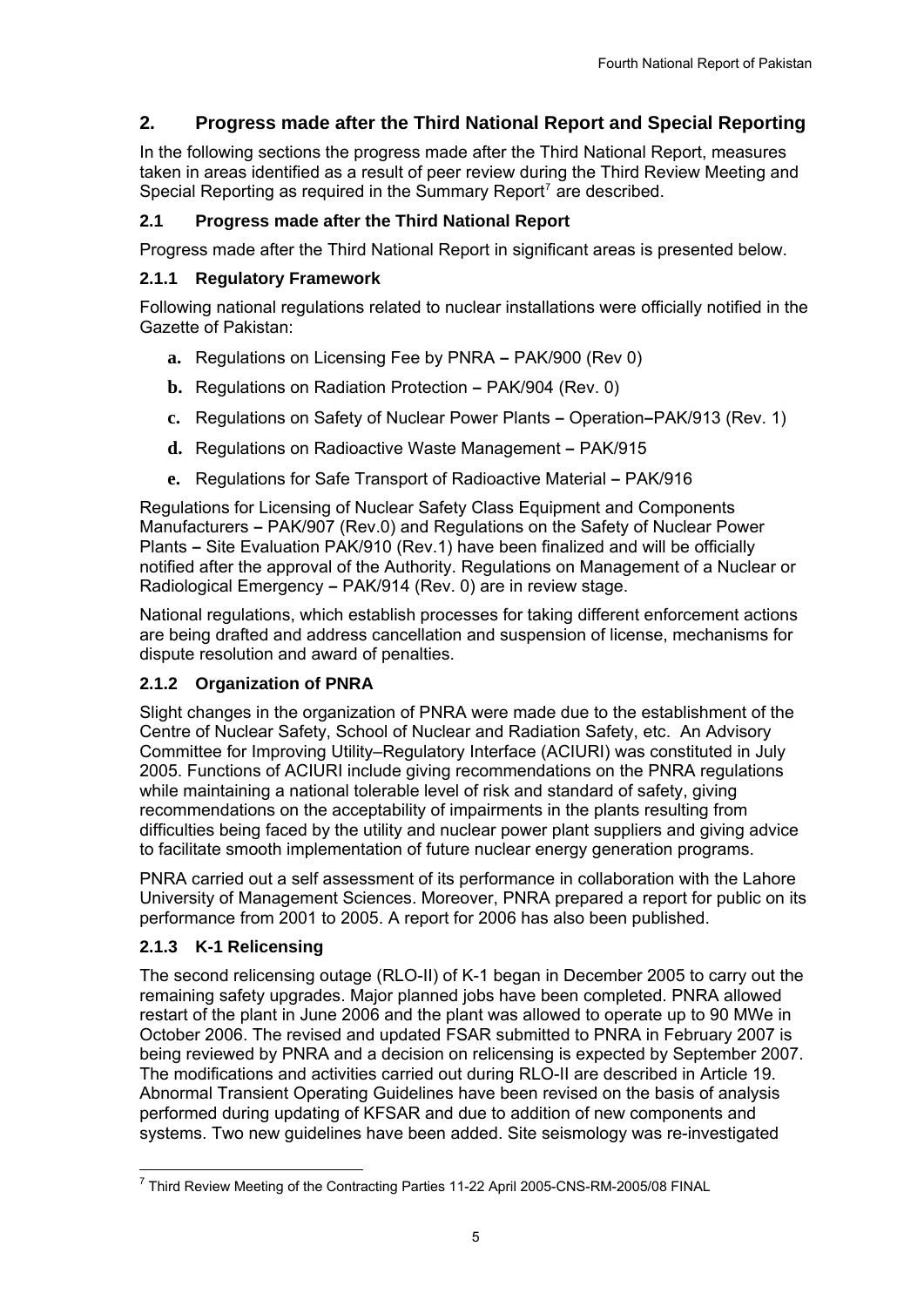and the 'g' value was revised from 0.1 g to 0.2 g. The tsunami hazard at K-1 was assessed and it was determined that the plant is not threatened by tsunamis.

#### **2.1.4 C-1 Operation**

Operating licence was granted to C-1 in October 2004. The plant is operating satisfactorily since then and underwent refueling outages 3 and 4 (RFO-3 and RFO-4). At the end of each refueling outage, the licensee submitted a safety case for operation of the plant in the next cycle along with the documents specified in PAK/913. PNRA reviewed the safety case and allowed continuation of operation. Alarm Response Procedures are being developed to overcome human errors related to alarms and are expected to be completed by August 2008.

#### **2.1.5 C-2 Construction**

Licensing of C-2 is progressing satisfactorily. The Site Evaluation Report was approved by PNRA and site was registered. Preliminary Safety Analysis Report, Overall Quality Assurance Program and design PSA Report were reviewed and approved by PNRA and Construction Licence was issued. The design basis and beyond design basis accidents were considered at the design stage and modifications and improvements were made in the design. See Article 18 for details.

Construction at site and manufacture of equipment in China and Pakistan is progressing satisfactorily. The licensee and main contractor are carrying out quality assurance audits. Inspections are being carried out by PNRA at the site and at equipment manufacturing facilities.

A separate Safety and Licensing Division is established which is responsible for addressing all safety related issues. It has taken steps to cultivate safety culture right from the construction stage through trainings in the areas of Self Assessment, Corrective Action Program and Safety Performance Indicators. A Configuration Management Plan has been prepared and is being implemented in C-2. In addition, it is ensured that updated documents are available to C-2 personnel.

Probabilistic safety assessment was performed to balance the C-2 design. Analysis for several severe accidents sequences has been carried out and measures have been taken to reduce the probability of a severe accident and to mitigate its consequences. Decommissioning aspects have been considered in the design to facilitate dismantling. The design of the main control room has been improved with respect to human factors by using operating experience feedback from C-1.

#### **2.1.6 Problems in procuring safety related items and services**

Installation of a Loose Part Monitoring System (LPMS) was made a C-1 licence condition. The situation was reviewed at the completion of each refueling outage. As the LPMS could not be installed before the end of RFO-4, C-1 requested for a waiver till RFO-5 and took the following measures to ensure that no foreign material or loose parts are present within the reactor coolant system:

- **a.** all fuel assemblies to be loaded were visually inspected
- **b.** scope of visual inspection of reactor internals was extended to 100% to reduce the possibility of any loose parts in the next operation cycle
- **c.** inspection and vacuum cleaning of reactor pressure vessel performed before putting back the lower internals
- **d.** inspection of lower core plate was performed before fuel loading
- **e.** strict implementation of foreign material exclusion program

Consequently, PNRA allowed re-start with the condition to install LPMS by RFO-5.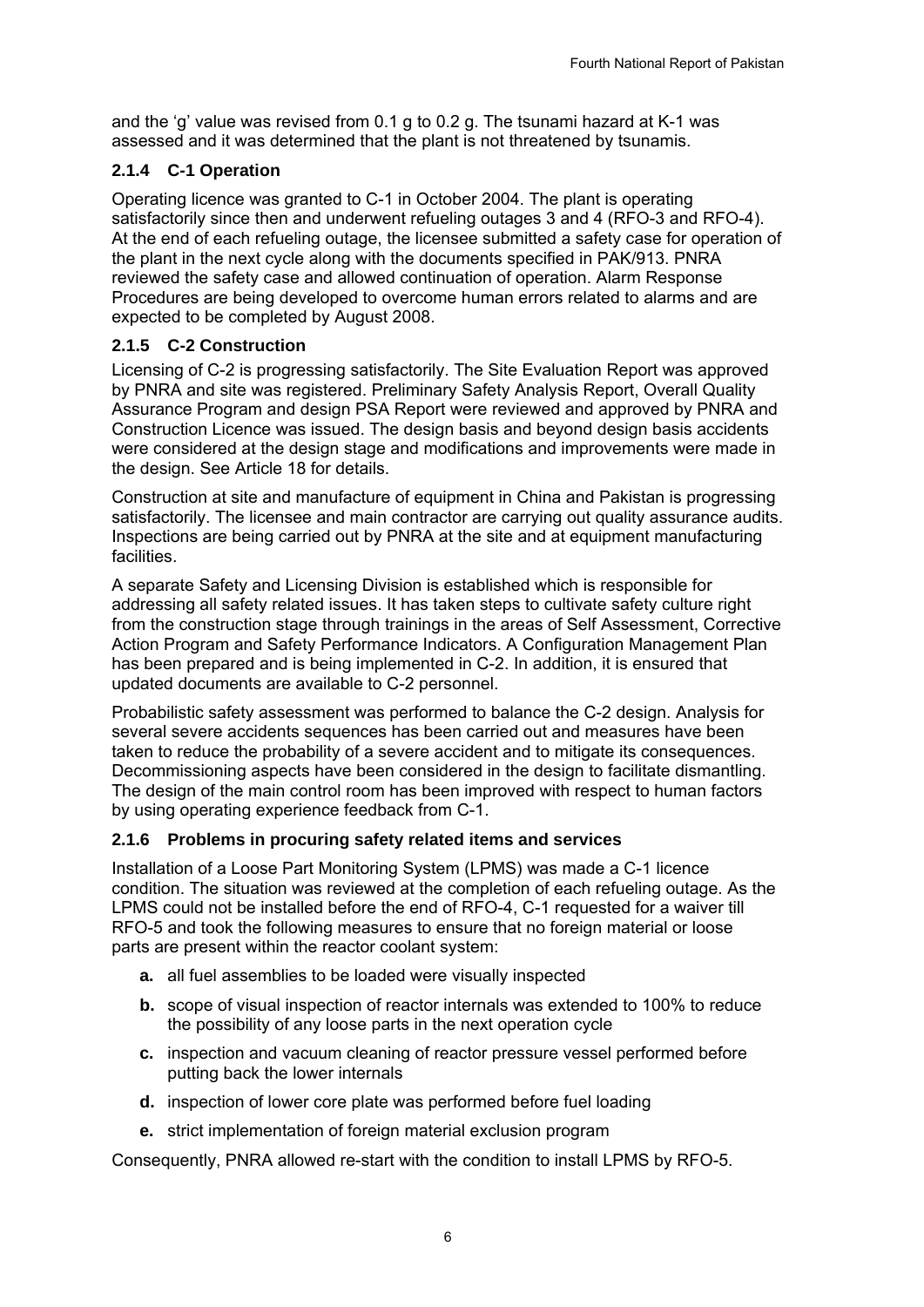#### <span id="page-16-0"></span>**2.1.7 Strengthening and Capacity Building of Institutions**

Pakistan took steps for strengthening and capacity building of institutions responsible for nuclear safety, design, human resource development, etc. In this regard, Government of Pakistan approved several projects to be financed from the public sector development program. These included institutes of PAEC such as PIEAS<sup>[8](#page-16-0)</sup>, CHASCENT<sup>[9](#page-16-0)</sup>, KINPOE<sup>[10](#page-16-0)</sup>, Directorate of Nuclear Power Engineering, Pakistan Institute of Nuclear Science and Technology, etc. In addition, capacities of institutes responsible for manufacturing and quality control are also being enhanced.

Capacity building of PNRA that started a few years ago continued and the Centre for Nuclear Safety and School of Nuclear and Radiation Safety were established and financed from the public sector development program. In addition, projects have been approved to set up infrastructure for country-wide environmental surveillance, dosimetry services and calibration laboratories, etc.

#### **2.1.8 Severe Accident Management Guidelines**

K-1 completed a study of severe accident scenarios including containment behavior, metal water reaction and hydrogen generation. Severe accident management guidelines will be developed.

C-1 started work on symptom based EOP. The expertise so developed will be used later to prepare severe accident management guidelines (SAMG) for handling severe accidents. Data and information needed to carry out the task is being collected. Work started in February 2007 and will be completed in 30 months.

C-2 committed to prepare severe accident management guidelines. C-2 personnel are being trained on SAMG development.

#### **2.1.9 Enforcement Program of PNRA**

PNRA has, under its internal management system, established PNRA Enforcement Program. However, national regulations which establish processes for taking different enforcement actions including cancellation and suspension of licence, mechanisms for dispute resolution and award of penalties, etc., are under review.

#### **2.1.10 Emergency Preparedness**

After the earthquake of 8 October 2005, there was a realization that the emergency preparedness programs should be improved to handle emergencies due to natural and man-made calamities. Legislation for the establishment of National Disaster Management Commission (NDMC) and National Disaster Management Authority (NDMA) was enacted. The Commission provides policy guidelines and oversees the work of the NDMA. The NDMA coordinates with the relevant federal and provincial departments such as district governments, army, civil defence, etc., to implement the plans and disseminate information up to the district level. These organizations have been established at the federal level and it is expected that similar authorities will be established at provincial and district level. In addition, data on organizations involved in activities which have the potential to create man-made calamities have been collected to develop the hazard map of Pakistan. Emergency preparedness programs of such organizations will be integrated in the overall national, provincial and district level plans.

PNRA has increased its interaction with governmental organizations and ensures their participation in its regulatory activities. Representatives from NDMA, federal ministries and other concerned organizations were invited to observe the fourth integrated exercise of C-1. This practice would be continued and further expanded.

**TART CONTROL**<br><sup>8</sup> Pakistan Institute of Engineering and Applied Sciences<br>9 CHASNLIPP Centre of Nuclear Training

<sup>&</sup>lt;sup>9</sup> CHASNUPP Centre of Nuclear Training

<sup>&</sup>lt;sup>10</sup> KANUPP Institute of Nuclear Power Engineering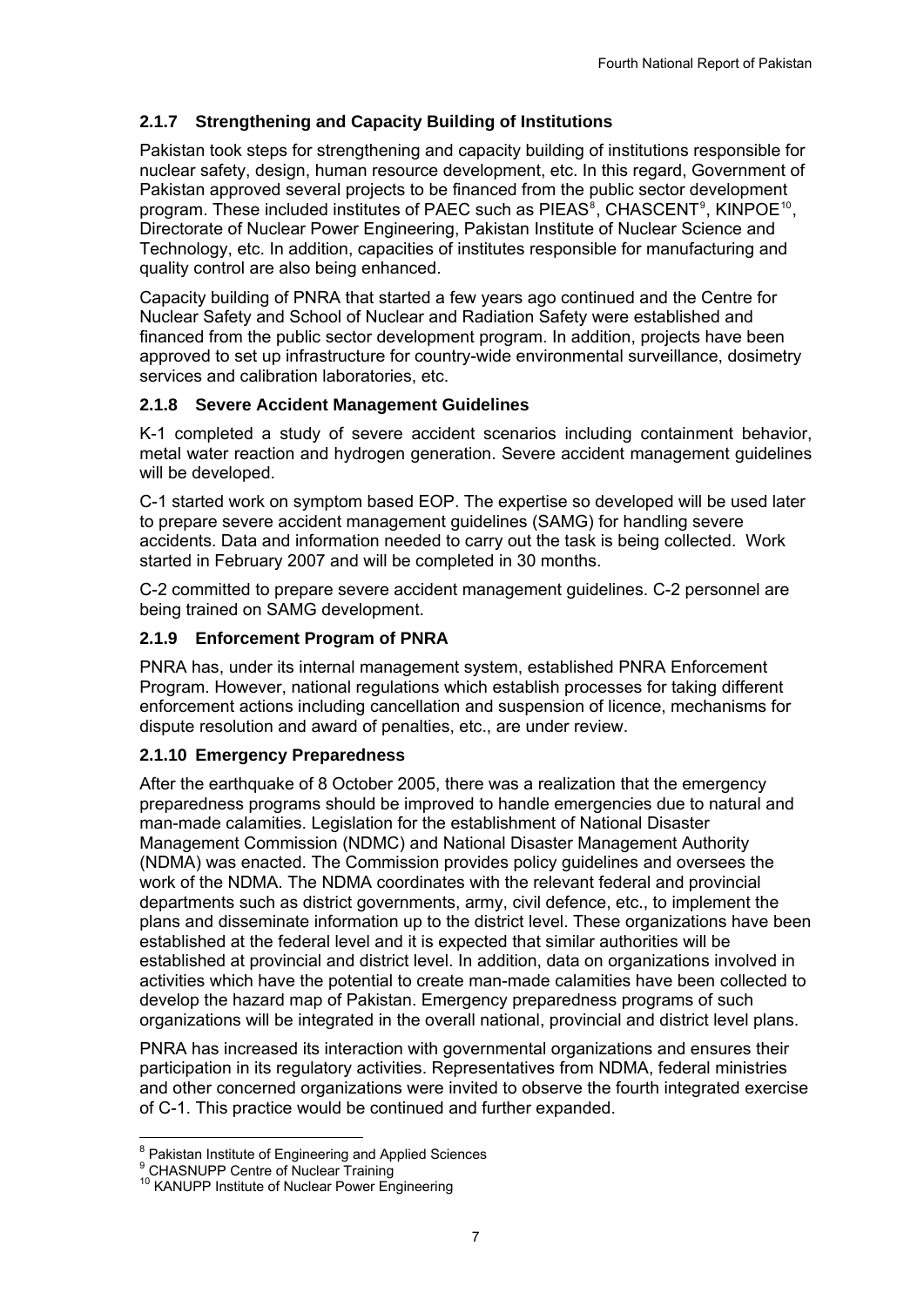#### <span id="page-17-0"></span>**2.1.11 Radioactive Waste Management**

In July 2005, Regulations on Radioactive Waste Management PAK/915 were issued. These regulations set requirements for all aspects of radioactive waste management, including collection, segregation, characterization, classification, treatment, conditioning, storage, and disposal, where the waste arises from the operation and decommissioning of nuclear installations and the cleanup of contaminated sites.

PAEC allocated adequate resources for the safe management of radioactive waste in the country and to deal with decommissioning activities of the plants. Draft National Policy on Radioactive Waste Management was prepared which ensures safe and secure management of radioactive waste. It has been reproduced in Article 19.

#### **2.2 Special Reporting**

The President of the TRM prepared a Summary Report<sup>[11](#page-17-0)</sup>. It summarized the discussions based on the national reports and presentations during the peer review process. In the observations and conclusions, several areas were identified for special reporting. The following sections present the status and progress made by Pakistan in these areas.

#### **2.2.1 International Peer Review**

Pakistan has followed a policy of transparency, openness, continuous learning and improvement and sharing of its experience with others. Several missions have visited nuclear installations and PNRA offices for peer reviews.

A RaSIA<sup>[12](#page-17-0)</sup> mission visited PNRA in 2005. A full scope IRRS<sup>[13](#page-17-0)</sup> mission was invited to review the PNRA performance in August 2007. The mission has now been scheduled to visit PNRA in early 2008. In addition, PNRA presents its performance on selected subjects in the annual meetings of NERS<sup>[14](#page-17-0)</sup>. PNRA has presented its national reports before the review meetings of the Convention on Nuclear Safety for peer review.

PNRA invited a peer review mission from the National Nuclear Safety Administration (NNSA) China to review the organization and functions of Centre for Nuclear Safety which is the technical support organization of PNRA.

Similarly, several peer review missions from WANO<sup>[15](#page-17-0)</sup> and IAEA visited the power plants.

#### **2.2.2 Quality Management Systems within Regulatory Bodies**

PNRA took initiatives to establish and document its quality management system in accordance with the requirements of internationally acceptable standards and quality management systems of other regulators. A bottom-up approach is being adopted for the development of PNRA QMS. Accordingly, management processes are being described in the form of programs, procedures and plans. The next step would be to integrate these processes into a documented QMS manual which would also include policy statement of PNRA on quality. Gap analysis of quality management system is in progress and a checklist was prepared to analyze gaps in the core functions of PNRA.

#### **2.2.3 Methodologies for Analyzing Human Factor Events**

Root cause analysis is performed for analyzing events caused by human errors. At K-1, database of all events is maintained under the Corrective Action Program. Human performance issues are coded and trended. Separate investigations are initiated for events showing adverse trends to determine the causes. Focused self-assessments were carried out to ensure that human performance issues are appropriately addressed.

<sup>&</sup>lt;sup>11</sup> CNS-RM-2005/08 FINAL

<sup>12</sup> Radiation Safety Infrastructure Appraisal<br>
<sup>13</sup> Integrated Regulatory Review Service<br>
<sup>14</sup> Network of regulators of countries with small nuclear programs<br>
<sup>15</sup> World Association of Nuclear Operators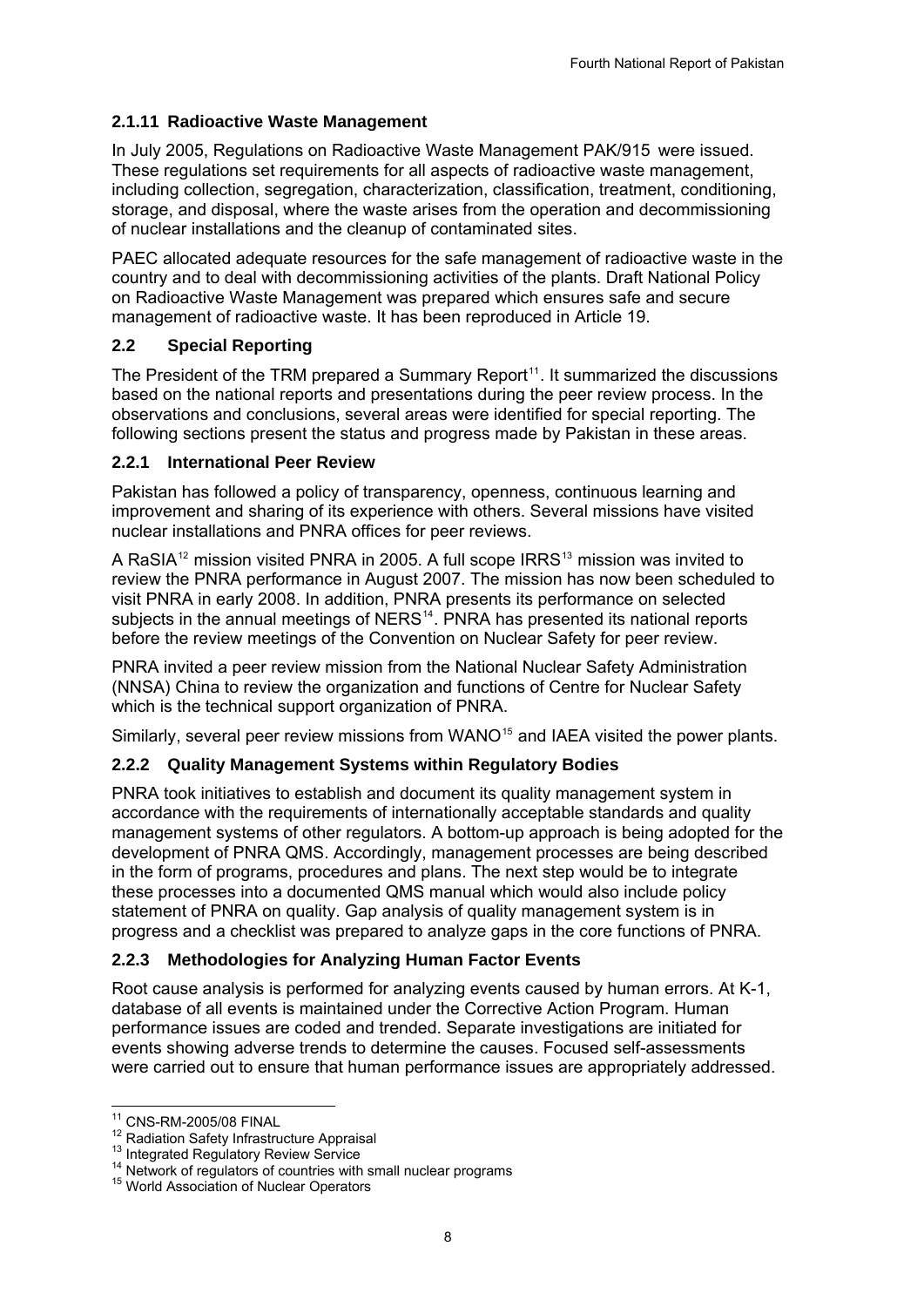<span id="page-18-0"></span>At C-1, Alarm Response Procedures are being developed and are expected to be completed by August 2008 to overcome human errors related to alarms.

In Probabilistic Safety Assessment reports, human error probabilities are calculated for the errors, which are due to procedural lapses or operator errors through Human Reliability Analysis (HRA). These inputs are fed into simulator training to minimize human error. In case of C-2, HRA was performed in PSA to assess contribution towards initiating events. Based on this analysis, improvements have been suggested in the design and will be considered while writing procedures.

#### **2.2.4 Notification of Nuclear Emergencies to Neighbouring Countries**

Nuclear installations in Pakistan are located far from the international boundaries. Therefore, rather low possibility of trans-boundary effects exists in the case of a nuclear accident. Pakistan has signed the Convention on "Early Notification of a Nuclear Accident" and the Convention on "Assistance in the Case of a Nuclear Accident or Radiological Emergency". In case of a nuclear incident in Pakistan or abroad, appropriate actions will be taken as required under the Conventions and under any bilateral agreement that exist between Pakistan and neighbouring countries.

#### **2.2.5 High Collective Doses**

During relicensing K-1 carried out several safety-related upgrades. ALARA<sup>[16](#page-18-0)</sup> practices were followed during these activities and the doses received were always less than the estimated. Moreover, radiation exposure to all the radiation workers never exceeded the limits and in most cases were only a fraction of the limits. Similarly, the collective doses at C-1 show an increase during the refueling outages which is usual for a pressurized water reactor (PWR).

#### **2.2.6 Risk-Informed Decision Making**

One of the pre-requisite for risk-informed decision making is an accurate PSA. At present K-1 PSA can be used for risk-informed decision making. Allowable outage times for components of safety systems are specified in the OPP<sup>[17](#page-18-0)</sup> of K-1. These had to be revised because of addition of new systems and increase in redundancy. These outage times were determined from PSA. Other than these changes, all other regulatory decisions were made deterministically.

#### **2.2.7 Knowledge Management in PNRA**

PNRA is assisting IAEA<sup>[18](#page-18-0)</sup> in integrating existing nuclear data and information bases in the form of easily accessible Nuclear Knowledge Portals under the RAS/9/028 Asian Nuclear Safety Network. A CD-ROM containing structure of the NSK Portal along with relevant knowledge was prepared and shared with Member States to be used as a starting point for the development of their own Nuclear Safety Knowledge portals.

At the national level, PNRA initially developed an intranet website, accessible to the officers and staff of PNRA. This website covers main knowledge areas in which PNRA is working and whose knowledge is necessary for the staff of PNRA for proper accomplishment of their tasks. This arrangement will be used as a base line for development of Knowledge Management Portal of PNRA based on the international standards and professional expertise. The faculty of SNRS includes senior retired engineers who used to work in PAEC. They provide guidance and mentoring to the students of the School.

<sup>&</sup>lt;sup>16</sup> As Low As Reasonably Achievable

<sup>17</sup> Operating Policies and Principles<br><sup>18</sup> International Atomic Energy Agency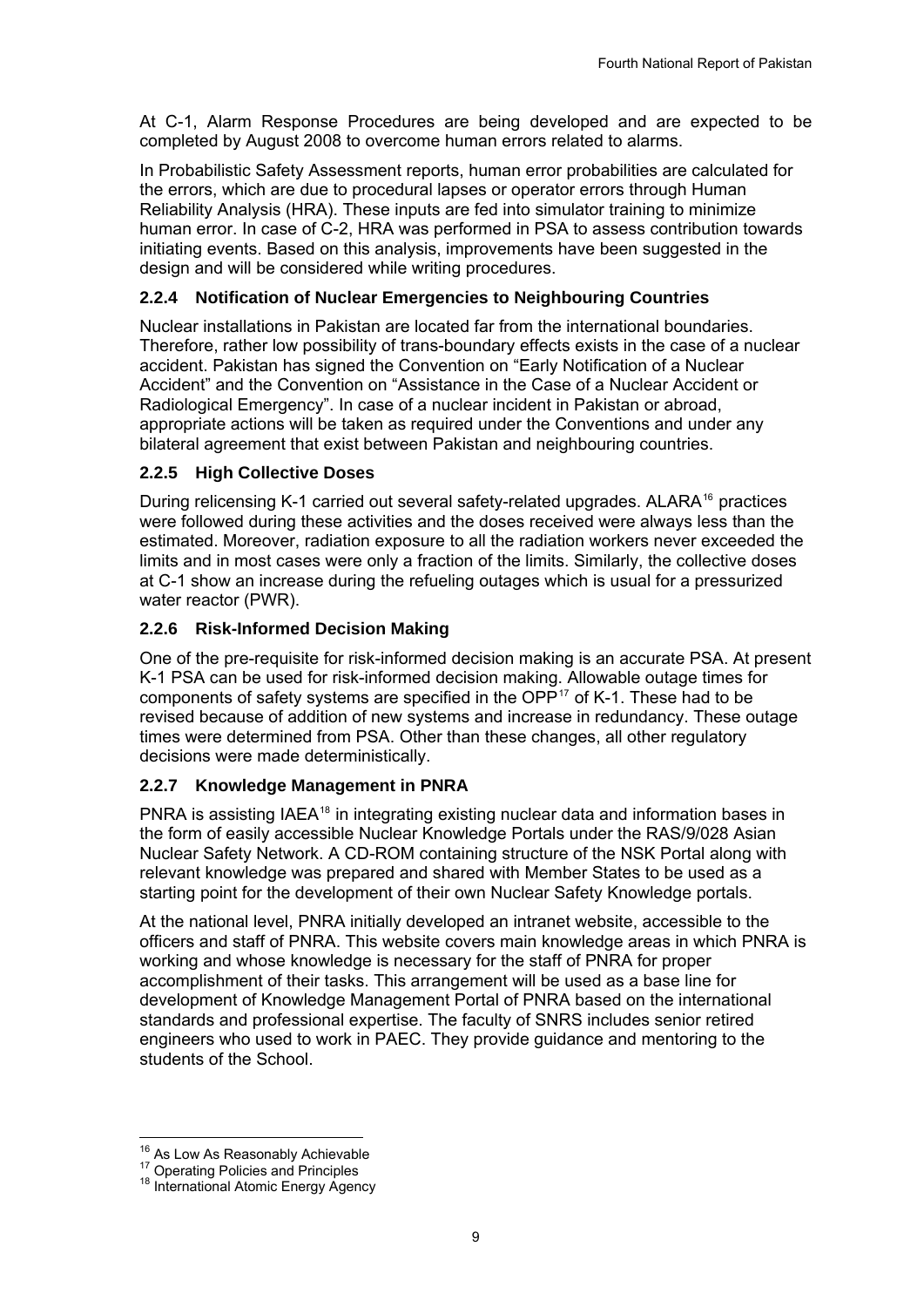#### <span id="page-19-0"></span>**2.3 Progress on the Conclusions of the Peer Review on TNR of Pakistan**

During the Third Review Meeting, the Country Group Rapporteur identified areas where Pakistan planned to improve safety and would be discussed at the Fourth Review Meeting. Actions taken in these areas are presented below.

#### **2.3.1 Continuous Improvements in Nuclear Competence**

PNRA initiated a multi-faceted program to develop and improve nuclear competence for its engineers, scientists and other professionals. The Human Resource Directorate and the School of Nuclear and Radiation Safety conducted orientation courses which were mandatory for new inductees. Qualifying some of the higher level courses is a requisite for promotion to higher posts. In addition, specialized courses were arranged on newly acquired software.

PNRA established contacts with several national universities where PNRA officers attended short courses. Selected courses offered by the Pakistan Institute of Management were attended by PNRA officers. PNRA and PAEC shared their training programs (including workshops, symposium, etc.) and officers from both organizations participated in these activities.

Building and improving competency remained the mainstay of the technical cooperation program with IAEA. PNRA made arrangements with the regulatory body of China to get PNRA officers trained at their technical support organization and their regional offices located at the nuclear installation sites. All Directorates have an informal program of mentoring and on-the-job training of officers. PNRA also sends its officers for training courses in national institutes like, PIEAS, CHASCENT, KINPOE, PWI<sup>[19](#page-19-0)</sup>, NCNDT<sup>[20](#page-19-0)</sup>, etc.

#### **2.3.2 Assessment of Adequacy of KANUPP Upgrading**

KFSAR revision-2 included the update of the design descriptions and accident analysis sections. Design description part had been updated by taking into account the design changes, modifications and updates carried out in the plant during relicensing. Dual accident analysis was also updated using latest computer codes and accident analysis tools. The effects of improvements in  $LOCA<sup>21</sup>$  $LOCA<sup>21</sup>$  $LOCA<sup>21</sup>$  handling and emergency core cooling system were analyzed in the revisions of accident analysis section of KFSAR-R2 and results show that all the modifications and upgrades fulfill their desired functions.

The national regulations are based on IAEA standards and formed the bases for review of KFSAR. Verification of compliance with national regulations will imply adequacy of the upgrades at K-1 and conformance with IAEA standards. The safety review of KFSAR is expected to be completed by September 2007.

#### **2.3.3 Application of National Regulations Based on IAEA Safety Standards Nuclear Power Plant Licensing**

The applicability of national regulations to C-2 which are based on IAEA requirements was verified through the review of C-2 SER and PSAR. PNRA experienced no significant difficulty in applying the national regulations to the licensing process. In addition, through an IAEA TC project, fifteen chapters of the C-2 PSAR were reviewed against the IAEA requirement documents and safety guides. The issues identified by the IAEA experts were mostly resolved during discussions with the designers. Some of the issues were taken up by PNRA and included in the regulatory safety review. These were also resolved in review meetings through commitments made by the owner/designers**.** 

Pakistan's experience shows that IAEA safety standards and the national regulations provide a reasonable basis for nuclear power plant licensing.

<sup>&</sup>lt;sup>19</sup> Pakistan Welding Institute

<sup>20</sup> National Center for Non-Destructive Testing<br><sup>21</sup> Loss of Coolant Accident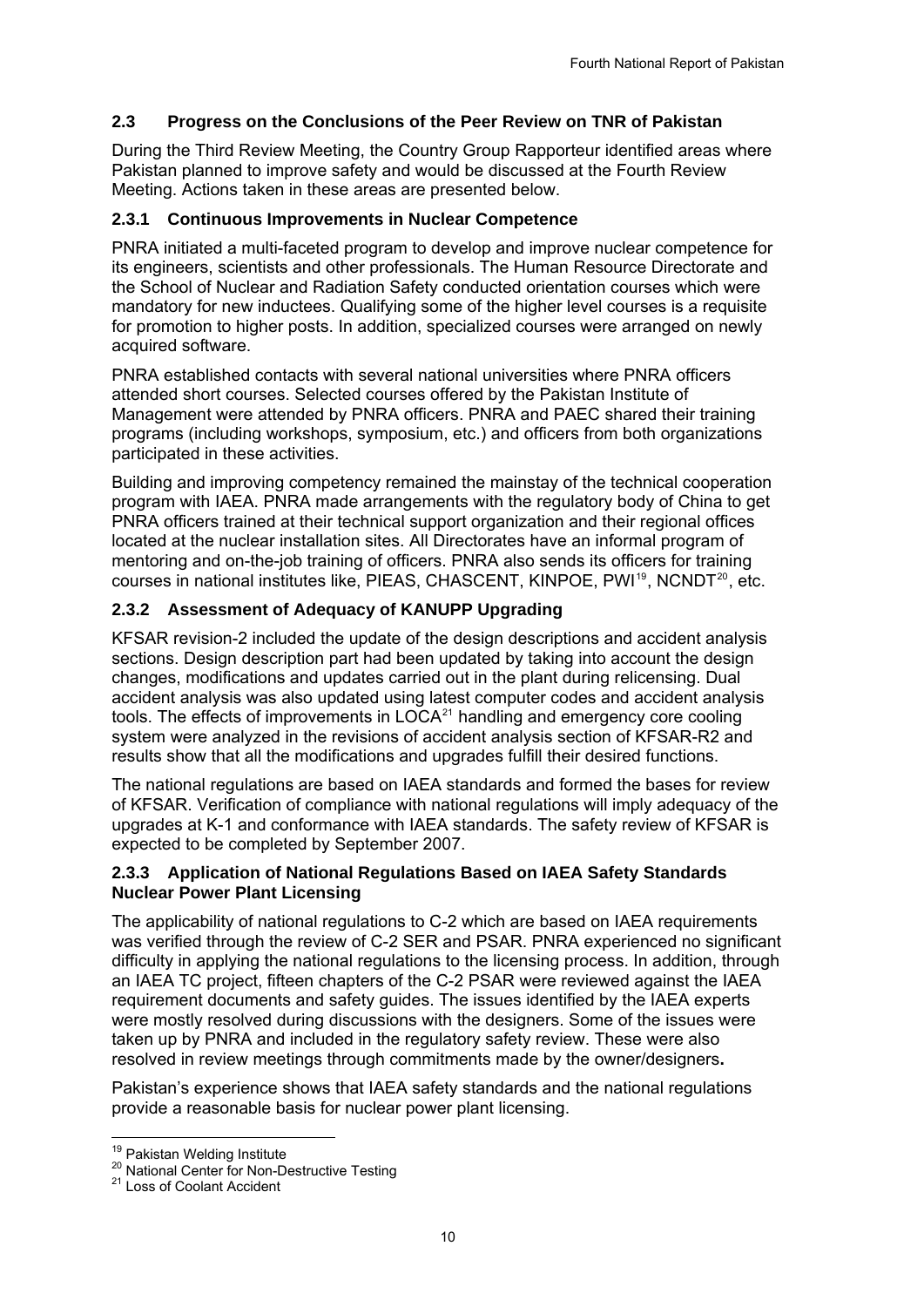#### <span id="page-20-0"></span>**2.3.4 Progress on Management of Safety and Safety Culture**

It was reported in the Third National Report (TNR) that an inspection was planned in the end of 2004 for observing the safety culture at nuclear installations. PNRA conducted a safety culture inspection at K-1 in December 2004 and another in June 2007. At C-1 an inspection of safety culture was performed in June 2005.

The information and data on safety culture originated primarily from the notes and reports of resident and PNRA HQ inspectors observed during plant tours, review of documents, interviews with plant personnel, record of compliance with regulatory requirements and licence conditions including station policies and procedures, etc. It was supplemented by the review of events and near misses reports, post event inspections and licensees' self assessments.

In its safety culture inspections, PNRA verified that the licensee is placing special emphasis on safety in operation and is establishing and implementing policies that give safety matters the highest priority. It was determined that the attitude of management and individuals is generally positive and there is a desire to improve. Their strengths lie in realization of the issues involved and making efforts to resolve these. Individuals are motivated, culture of openness and transparency exists, and no-blame-culture is practiced. It was concluded that the safety culture in nuclear installations is generally satisfactory. Recommendations made in these inspections are being implemented by the licensees and followed up by PNRA.

#### **2.3.5 Enhancement of International Cooperation**

PNRA believes that the regulatory efficiency and effectiveness can be increased through international cooperation. It has an extensive program in the area of international cooperation which has been further expanded in the last three years.

The main focus is on cooperation with IAEA and with other nuclear regulatory bodies. The TC Project PAK/9/028 is being implemented smoothly while PAK/9/029 has been completed. One new project PAK/9/030 has been awarded to PNRA. PNRA is participating in several Regional Asia projects notable being RAS/9/043, RAS/9/045 to 050. In addition, PNRA is participating in IAEA activities related to Knowledge Management, Advisory Group on Nuclear Security (AdSec), Standard Review Committees<sup>[22](#page-20-0)</sup>, Commission on Safety Standards (CSS), Safety Analysis Report Review Plan (SARRP), etc. Several expert missions visited PNRA and PNRA officials availed scientific visits under the auspices of IAEA programs. PNRA is actively participating in the Extra Budgetary Program on Seismic Safety and the CASAT-Software Centre. PNRA made financial contributions to both the programs and its personnel are working at IAEA HQ on CASAT.

PNRA improved bilateral relations with National Nuclear Safety Administration (NNSA) of China, US Nuclear Regulatory Commission, Center for Nuclear Safety (CENS), etc. PNRA hosted the eighth annual meeting of NERS in 2005. During this meeting, PNRA was entrusted to develop and operate the e-secretariat<sup>[23](#page-20-0)</sup> of NERS which PNRA is operating since then. PNRA also established contacts with  $STUK^{24}$  $STUK^{24}$  $STUK^{24}$ . Research Institute of Nuclear Power Operation (RINPO), Korean Institute of Nuclear Safety (KINS) and Nuclear Power Plant Research Institute (VUJE) of Slovakia.

PNRA was assisted by NNSA in the review of the C-2 PSAR and in carrying out QA inspections at manufacturing sites in Pakistan and China. NNSA is also providing training opportunities to PNRA staff at the Nuclear Safety Center and at the Qinshan site.

<sup>1</sup>  $22$  These include Nuclear Safety Standards Committee (NUSSC), Radiation Safety Standards Committee (RASSC), and Transport Safety Standards Committee (TRANSSC). 23 Please see the website **www.ners.info**for more information. 24 the nuclear regulatory a[uthority of Finlan](http://www.ners.info/)d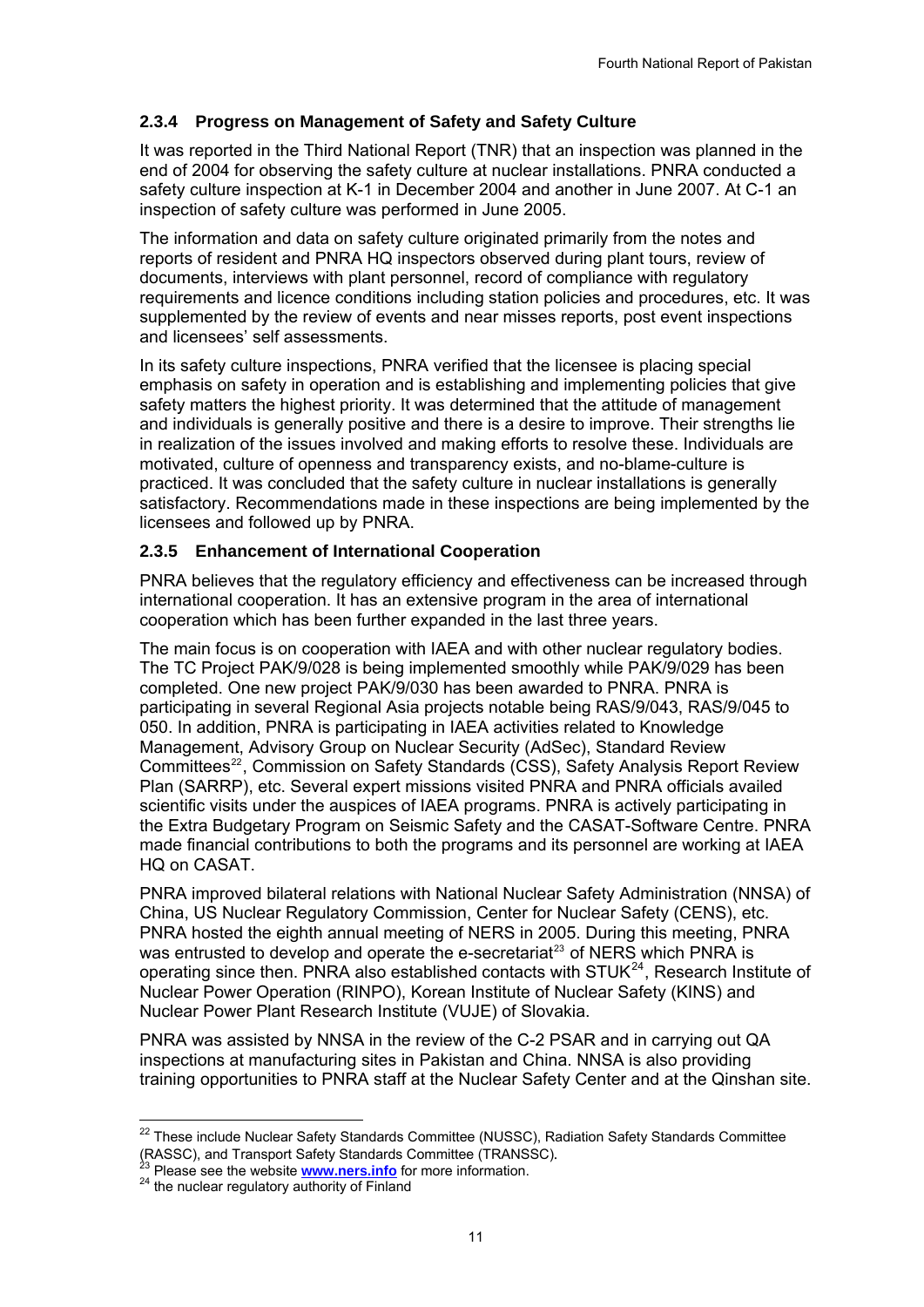#### **2.3.6 Technical Support Organization of PNRA**

Centre for Nuclear Safety (CNS) was established in June 2005 as the technical support organization to strengthen and improve the regulatory capabilities of PNRA. The main functions of CNS are to improve the capability of PNRA in performing review and assessment of regulatory documents submitted by the applicants/licensees and to perform audit calculations and R&D.

Recruitment in CNS is now complete and the required competencies are being developed. The CNS officers are participating in various programs for competency building at national universities, nuclear installations, IAEA and nuclear regulatory bodies abroad.

Since its establishment CNS has acquired several computer codes which are intended to be used for audit calculations. Some of these are Risk Spectrum, ANSYS, FLUENT, SAP, PIPESTRESS, WRC, Taproot and UNIGRAPHICS.

#### **2.3.7 Development of capability in PSA**

PNRA has been striving to develop the capability to review the PSA submitted to it by its licensees and has increased its efforts in this direction. So far PNRA has performed regulatory reviews of three reports submitted by the licensees (K-1, C-1 and C-2). PSA level 1 were submitted by K-1 and C-1, whereas C-2 submitted a design PSA. PNRA has acquired the software "Risk Spectrum" and has developed capability for using it. Several workshops were conducted in the area of PSA with the assistance of IAEA and other organizations. PNRA personnel were sent abroad for training and were attached with K-1 and C-1 PSA teams for on-the-job training.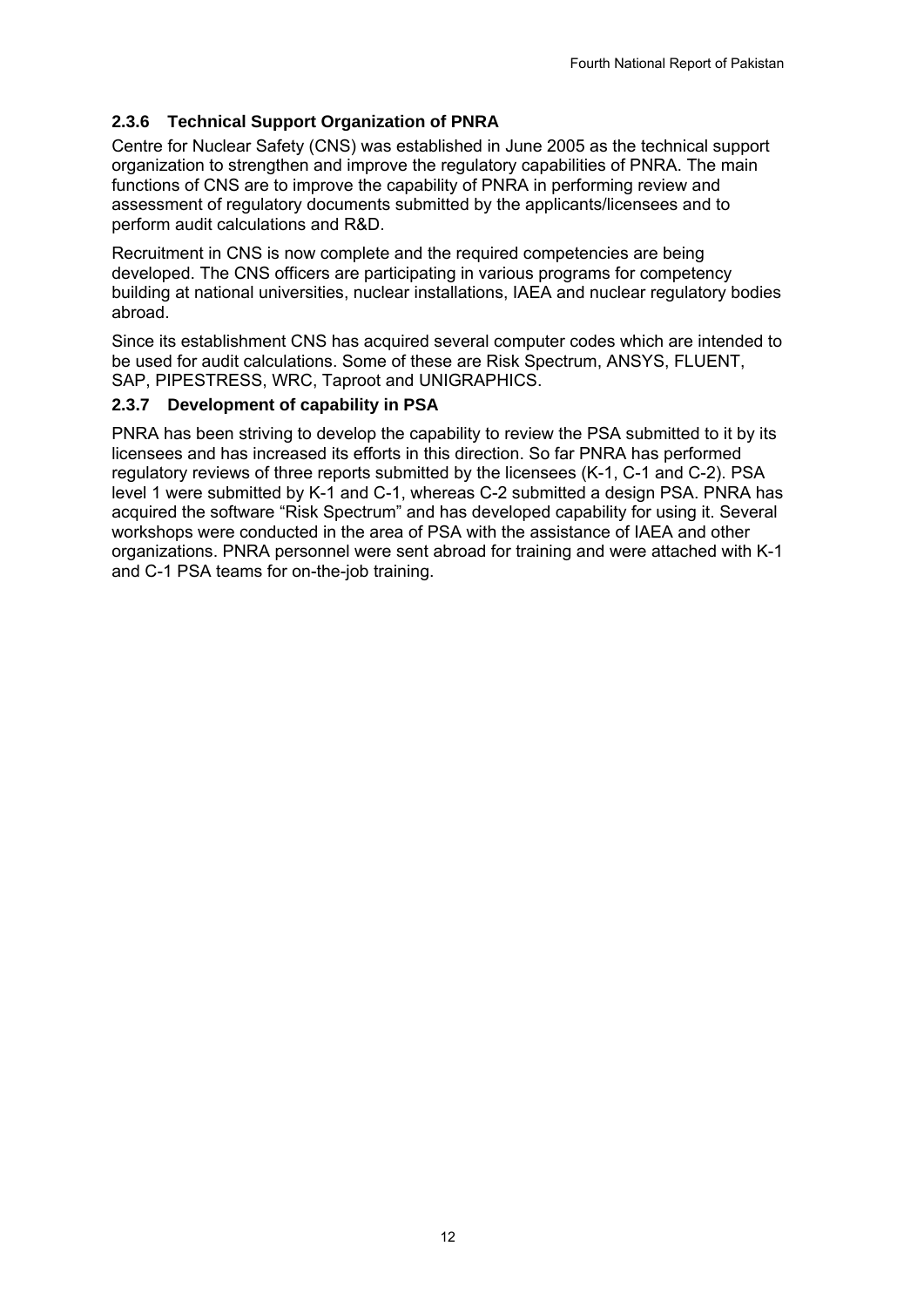### <span id="page-22-0"></span>**3. Future Challenges**

The future challenges faced by Pakistan are mainly linked to providing food, shelter, clothing, education and employment to a very large and growing population. The degradation of environment and its adverse effects on the health of the public, irrigation and drinking water, etc. are to be considered while deciding on the means of generating energy, especially the electrical energy. Nuclear is an option which can provide abundant, safe, secure, sustainable and affordable energy and can fuel the growth of the economy. Pakistan faces problems due to the discriminatory restrictions with regards to access to nuclear power technology and nuclear power plants. Despite the significance attached to nuclear safety at international level, Pakistan has been facing problems in procurement of safety related equipment even when recommended by IAEA. The prime challenge is to get equitable access to nuclear technology for peaceful uses and install nuclear power plants to meet the future energy needs.

The next challenge would be to further improve the existing capability to design, construct and operate the nuclear power plants safely and economically. This would depend upon a sound safety culture, broad base of scientific and engineering knowledge, indigenous capabilities for manufacturing nuclear power plants components, an effective and efficient regulatory body, manpower with the necessary academic qualifications and nuclear competency, etc. The national grid needs to be further improved, its stability increased and reactive power reduced. These challenges are to be met earnestly and without delay.

Other challenges are related to installation of new nuclear power plants of  $GEN^{25}$  $GEN^{25}$  $GEN^{25}$  III as the present plants are now expected to remain in operation for the next sixty (or may be eighty) years. The idea of global nuclear safety regime is taking roots and it may not be possible to operate GEN II plants after a few decades from now. International cooperation is essential for success in this area and Convention on Nuclear Safety can be used to meet the aforementioned challenges. This forum can be used for removal of restrictions on sharing of knowledge related to nuclear technology and the trade of nuclear installations and their components. It can be a forum for improving international cooperation for the development of comprehensive nuclear safety standards and for providing guidance and assistance in meeting these standards with due regard to sovereignty of nations.

<sup>1</sup> <sup>25</sup> Generation III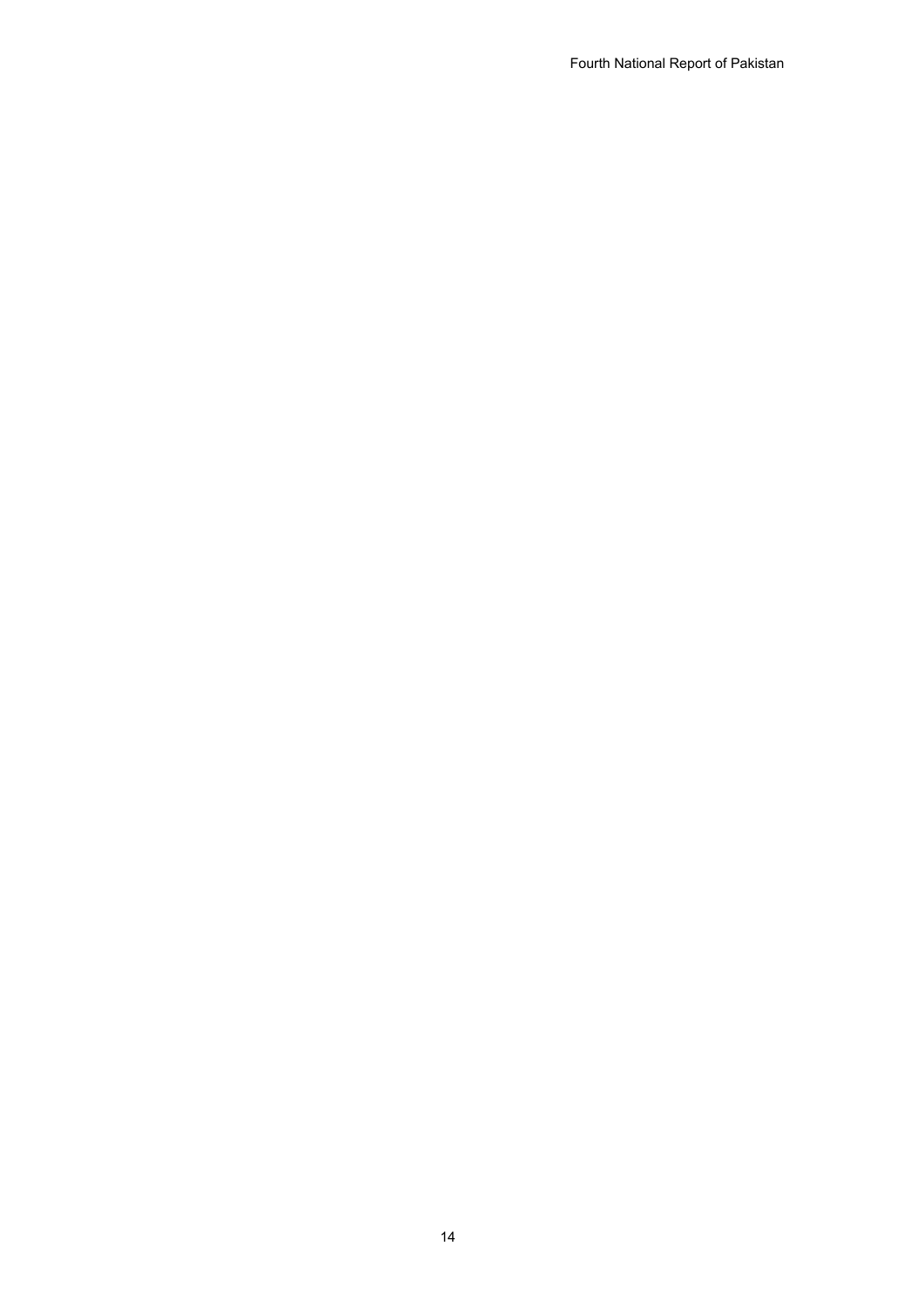#### <span id="page-24-0"></span>**Article 4 – Implementing Measures**

*"Each Contracting Party shall take, within the framework of its national law, the legislation, regulatory and administrative measures and other steps necessary for implementing its obligations under this Convention".* 

#### **4. Implementing Measures**

This report presents legislative, regulatory and administrative measures and steps that Pakistan has taken, within the framework of its national law, which are necessary for the fulfillment of its obligations under this Convention. These measures have been described earlier in the first, second and the third national reports. The main legislative instruments have been enacted and essential national regulations are in place. An approach of continuous and gradual fulfillment of the safety obligations is adopted by Pakistan and priority is given to the most safety significant issues.

*Pakistan has, therefore, met the obligations of Article 4 of the Convention.*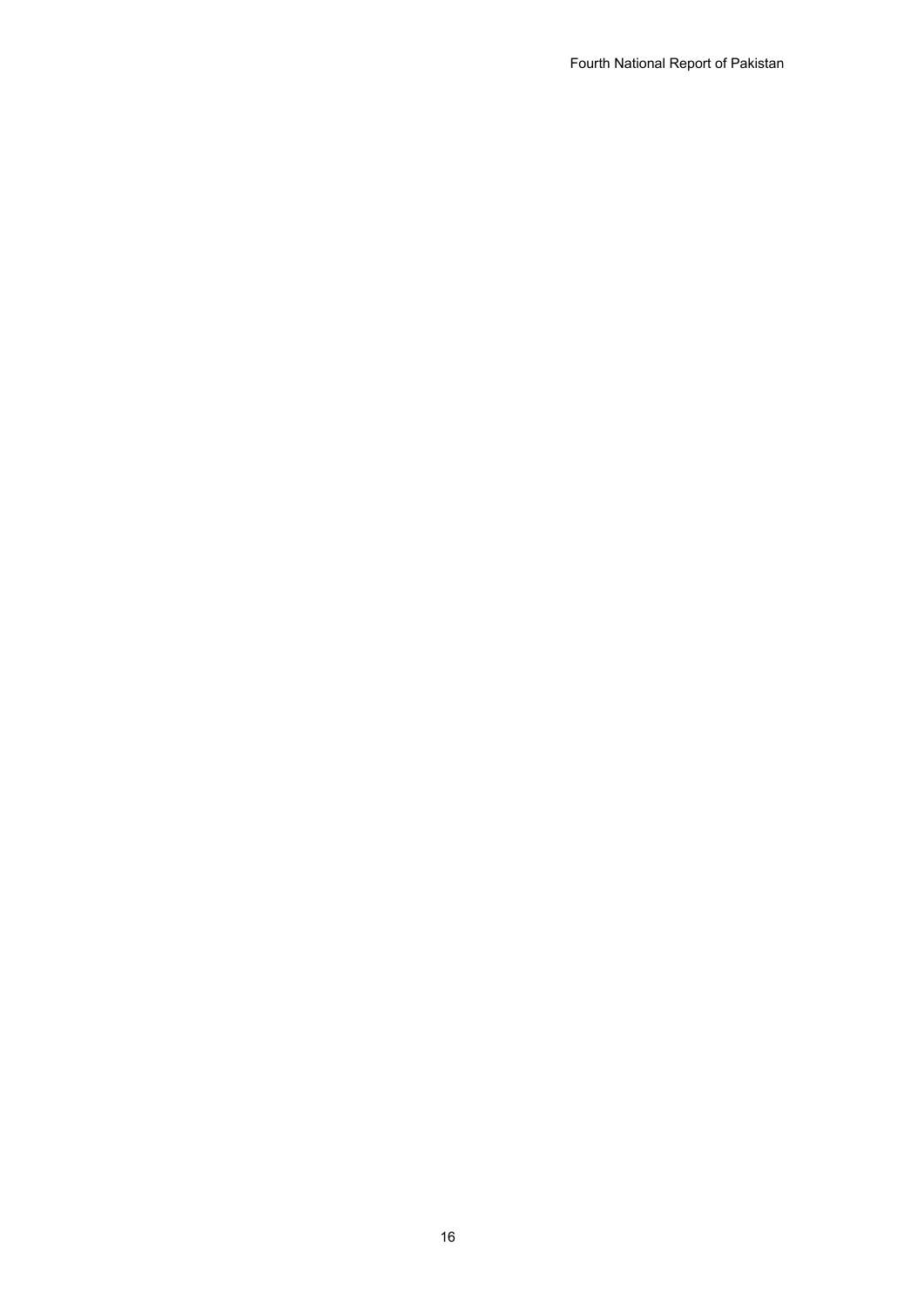#### <span id="page-26-0"></span>**Article 5 – Reporting**

*"Each Contracting Party shall submit for review, prior to each meeting related to in Article 20, a report on the measures it has taken to implement each of the obligations of this Convention".* 

#### **5. Reporting**

After signing the Convention on Nuclear Safety, the first, second and the third national reports were submitted and were reviewed by the contracting parties in the review meetings. This is the fourth national report by Pakistan in compliance with Article 5 of the Convention.

*Pakistan has, therefore, met the obligations of Article 5 of the Convention.*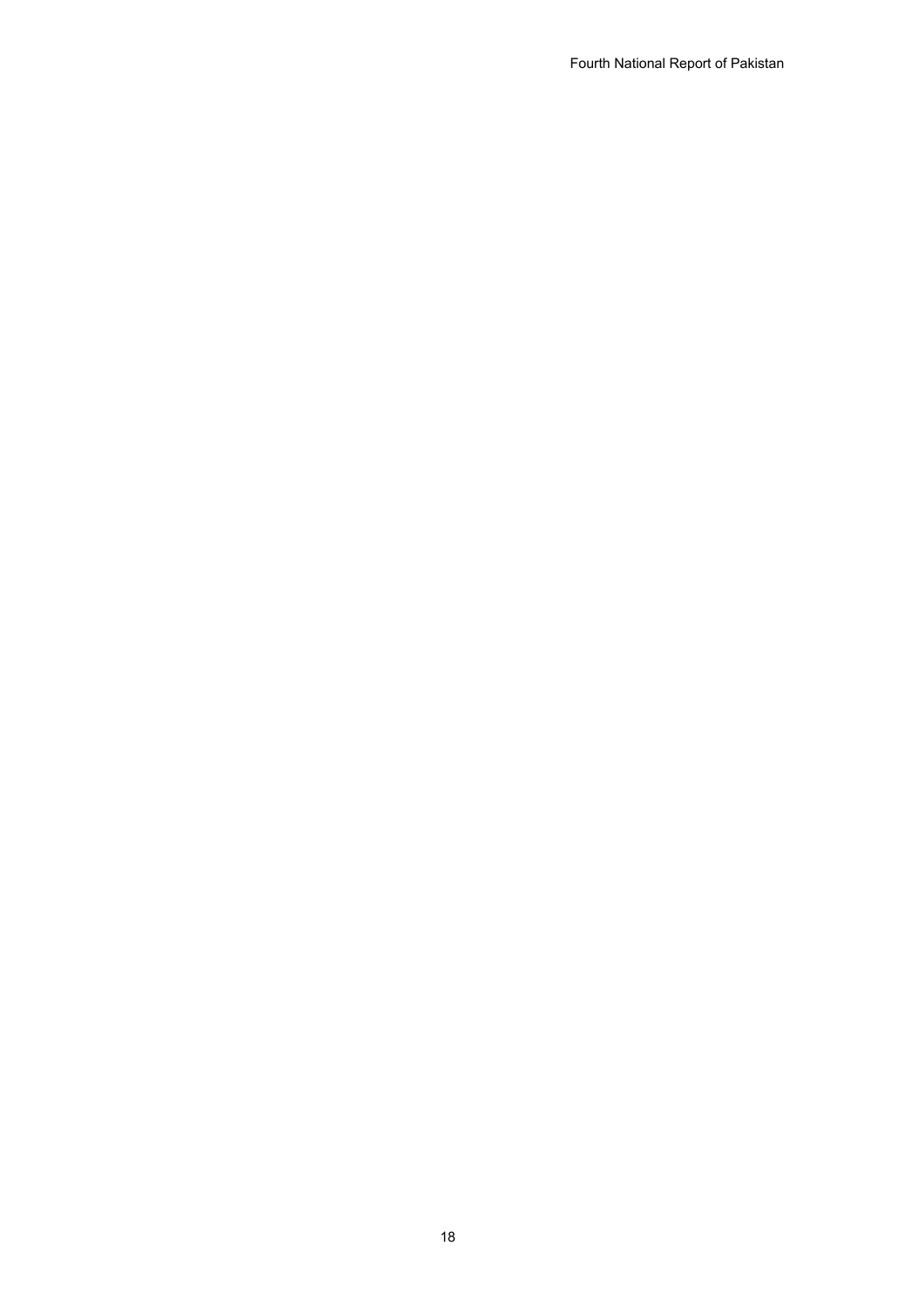#### <span id="page-28-0"></span>**Article 6 – Existing Nuclear Installations**

*"Each Contracting Party shall take the appropriate steps to ensure that the safety of nuclear installations existing at the time the Convention enters into force for that Contracting Party is reviewed as soon as possible. When necessary in the context of this Convention, the Contracting Party shall ensure that all reasonably practicable improvements are made as a matter of urgency to upgrade the safety of nuclear installation. If such upgrading cannot be achieved, plans should be implemented to shut down the nuclear installation as soon as practically possible. The timing of the shut-down may take into account the whole energy context and possible alternatives as well as the social, environmental and economic impact."*

#### **6. Existing Nuclear Installations**

Pakistan took appropriate steps to ensure that the safety of nuclear installations existing at the time the Convention on Nuclear Safety became effective was reviewed as early as possible. These steps were described in the previous reports.

Pakistan has reported on its existing nuclear installations, as defined in Article 2 of the Convention, to the CNS Secretariat. Existing nuclear installations are listed in Annex – I. The list includes the under construction Chashma Nuclear Power Project Unit–2 (C-2).

#### **6.1 Karachi Nuclear Power Plant**

<u>.</u>

Karachi Nuclear Power Plant (K-1) completed its thirty (30) years design operating life in 2002 and is the only pressurized heavy water reactor in the world that is undergoing life extension and relicensing. National regulations<sup>[26](#page-28-0)</sup> PAK/909 allow renewal of licences of nuclear installations for operation beyond design life.

So far K-1 has fulfilled most of the relicensing requirements identified by PNRA. These include the installation of a screen around the active drainage sumps, third emergency diesel generator, a system capable of adding heavy or light water to the primary heat transport system, a medium pressure forced light water injection system, provision of redundant and diverse valves in the IJW<sup>[27](#page-28-0)</sup> system, improvement in control room habitability, automation of emergency feed water system to the secondary side of steam generators, anchoring racks of DC battery banks, new delayed neutron monitoring system for failed fuel detection, etc. In addition, feeder pipe thinning inspection, condition assessment of steam generators and fuel channels, removal of booster rods, etc., were carried out. Several loops of ageing I & C were replaced including the regulating computers. Besides above-mentioned safety upgrades, maintenance and overhauling of a large number of plant equipments (pumps, motors, valves, heat exchangers, piping, etc.) was carried out as part of the Aging Management Program.

The submission of required safety documentations to PNRA by K-1 continued till March 2007. PNRA is reviewing these documentations to verify compliance with national regulations. A decision on relicensing of K-1 is expected in the last quarter of 2007. Meanwhile, based on the safety reviews and inspections carried out so far and the implementation of the required upgrades, K-1 has been allowed to operate up to 90 MWe. Few significant design parameters of K-1 are presented in Annex – II.

 $^{26}$  Complete list of national regulations is presented in Annex V and complete text of officially notified regulations is available on PNRA web site (www.pnra.org)

Injection Water System - similar to emergency core cooling system in other reactor designs.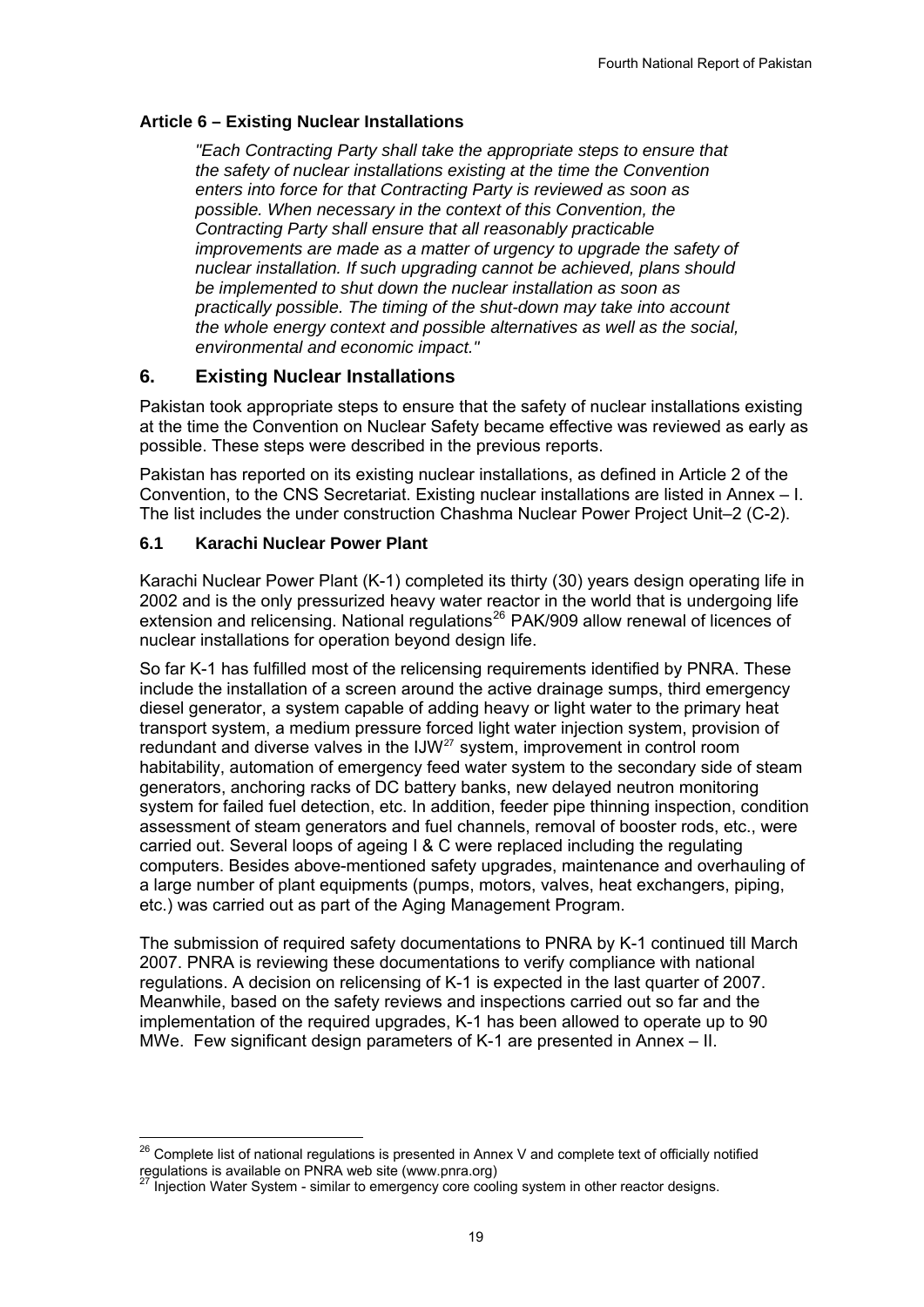#### <span id="page-29-0"></span>**6.2 Chashma Nuclear Power Plant Unit–1**

Chashma Nuclear Power Plant Unit – 1 (C-1) was connected to the grid in June 2000 and began full power commercial operation in September 2000. The plant has been operating according to approved technical specifications. The operating licence (OL) was issued in October 2004.

Some significant design parameters of C-1 are given in Annex – III and summary of the last two refueling outages is provided in Annex – IV.

#### **6.3 Chashma Nuclear Power Project Unit – 2**

Chashma Nuclear Power Project Unit – 2 (C-2) is presently under construction. It will be a two loop PWR type reactor with gross output of 325 MWe. This will be an improved version of C-1 with similar design. Several modifications have been incorporated in the design to improve safety based upon C-1 operating experience and PSA studies. Three new systems have been included in C-2 design to mitigate the consequences of severe accidents.

A review of C-2 Preliminary Safety Analysis Report (PSAR) was performed by PNRA. C-2 PSAR was also reviewed by fifteen expert missions of IAEA as part of an IAEA Technical Cooperation Project. One follow-up mission also conducted. On the basis of the safety review, it was concluded that the plant design was in conformance with the national nuclear regulations. The construction licence was issued in March 2006.

Continuous inspection of construction is being carried out by resident inspectors of PNRA to ensure compliance with PSAR. Furthermore, control points have been selected by PNRA for inspection during manufacturing of safety related equipment to verify that the quality of equipment is according to applicable codes and standards.

*Pakistan has, therefore, met the obligations of Article 6 of the Convention.*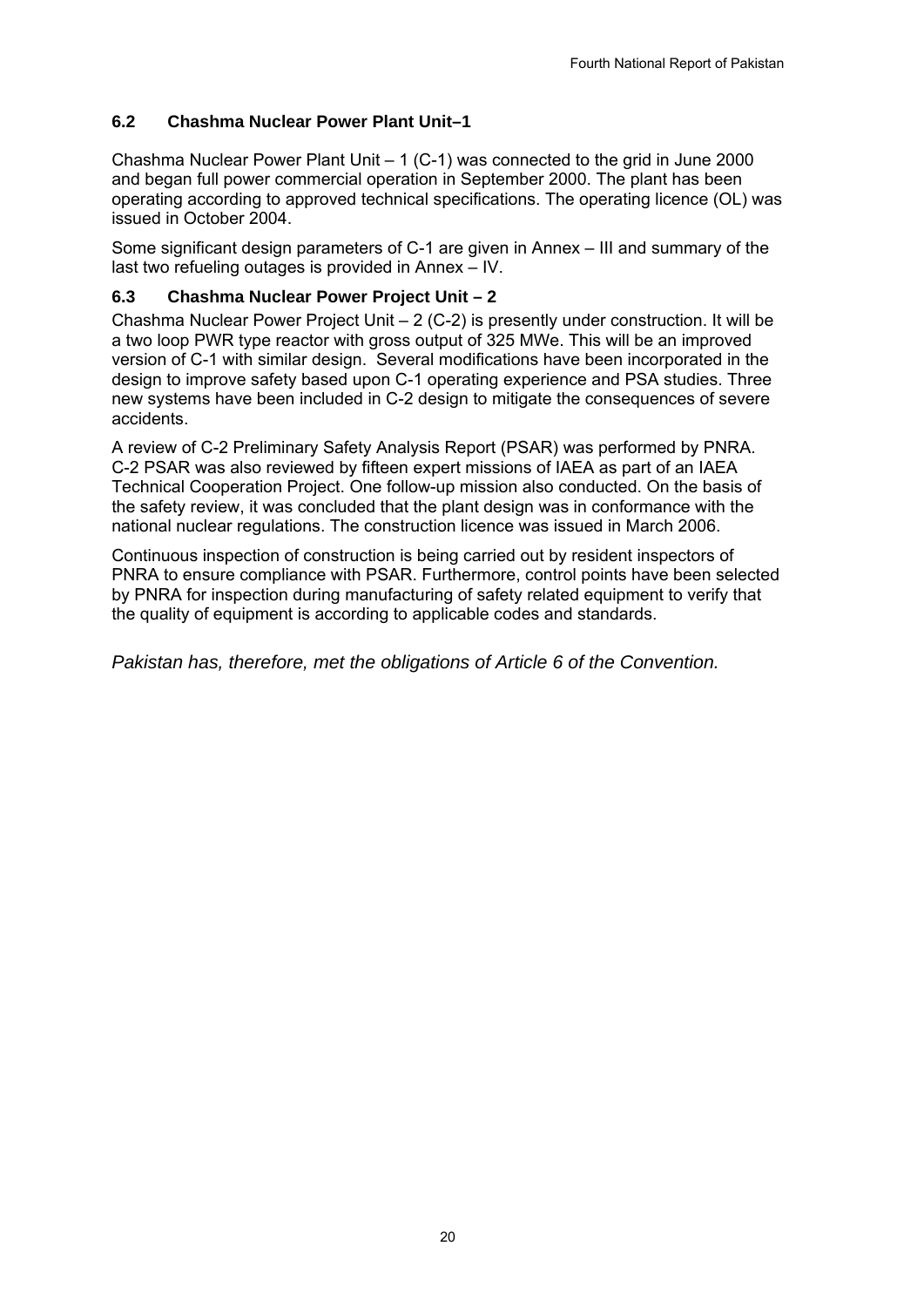#### <span id="page-30-0"></span>**Article 7 – Legislative and Regulatory Framework**

*"1.Each Contracting Party shall establish and maintain a legislative and regulatory framework to govern the safety of nuclear installations.* 

*2.The legislative and regulatory framework shall provide for:* 

*(i) the establishment of applicable national safety requirements and regulations;* 

*(ii) a system of licensing with regard to nuclear installations and the prohibition of the operation of a nuclear installation without a license;* 

*(iii) a system of regulatory inspection and assessment of nuclear installations to ascertain compliance with applicable regulations and terms of licenses;* 

*(iv) the enforcement of applicable regulations and of the terms of licenses, including suspension, modification or revocation."* 

#### **7. Legislative and Regulatory Framework**

Pakistan has established a framework to regulate nuclear installations. This framework establishes, under the Ordinance, national regulations and safety requirements. A system of licensing of nuclear installations is established that prohibits their operation without a licence. Compliance with licence conditions is ascertained by regulatory inspections and assessments and enforced with suspension, modification or revocation of licences.

#### **7.1 Regulatory Framework**

The highest level document in the framework is the Pakistan Nuclear Regulatory Authority Ordinance 2001. The next tier is mandatory national regulations based on internationally acceptable requirements. Below these are non-mandatory guides which describe methods acceptable to PNRA to meet the requirements of regulations. Other methods can be adopted provided it can be demonstrated to the Authority that the proposed method achieve the same level of safety and quality. At the bottom are the standards referred to in the guides, internationally used industrial standards or industrial standards of the exporting countries.

#### **7.2 Pakistan Nuclear Regulatory Authority Ordinance 2001**

The Ordinance provides the statutory basis for the Authority. It defines the functions and responsibilities of PNRA, mechanism for determining civil liability, penalties that can be imposed in case of violations, sources of funds of the Authority, procedure for transition to newly established Authority, continuity of regulatory infrastructure and decisions, etc. No amendments have been made in the Ordinance since its promulgation.

The Ordinance empowers PNRA, in addition, to:

- **a.** make regulations, not inconsistent with the Ordinance and rules, for carrying out the purposes of the Ordinance under which the applicable safety requirements are established
- **b.** prohibit a person to establish nuclear installations in Pakistan unless licensed
- **c.** inspect all nuclear installations, nuclear substances or radioactive materials to ensure that regulations are properly followed
- **d.** cancel or suspend a licence if a person is found to have contravened any of the provisions of the Ordinance, regulations, or has failed to comply with the conditions of a licence
- **e.** enter into treaty with national and international organizations.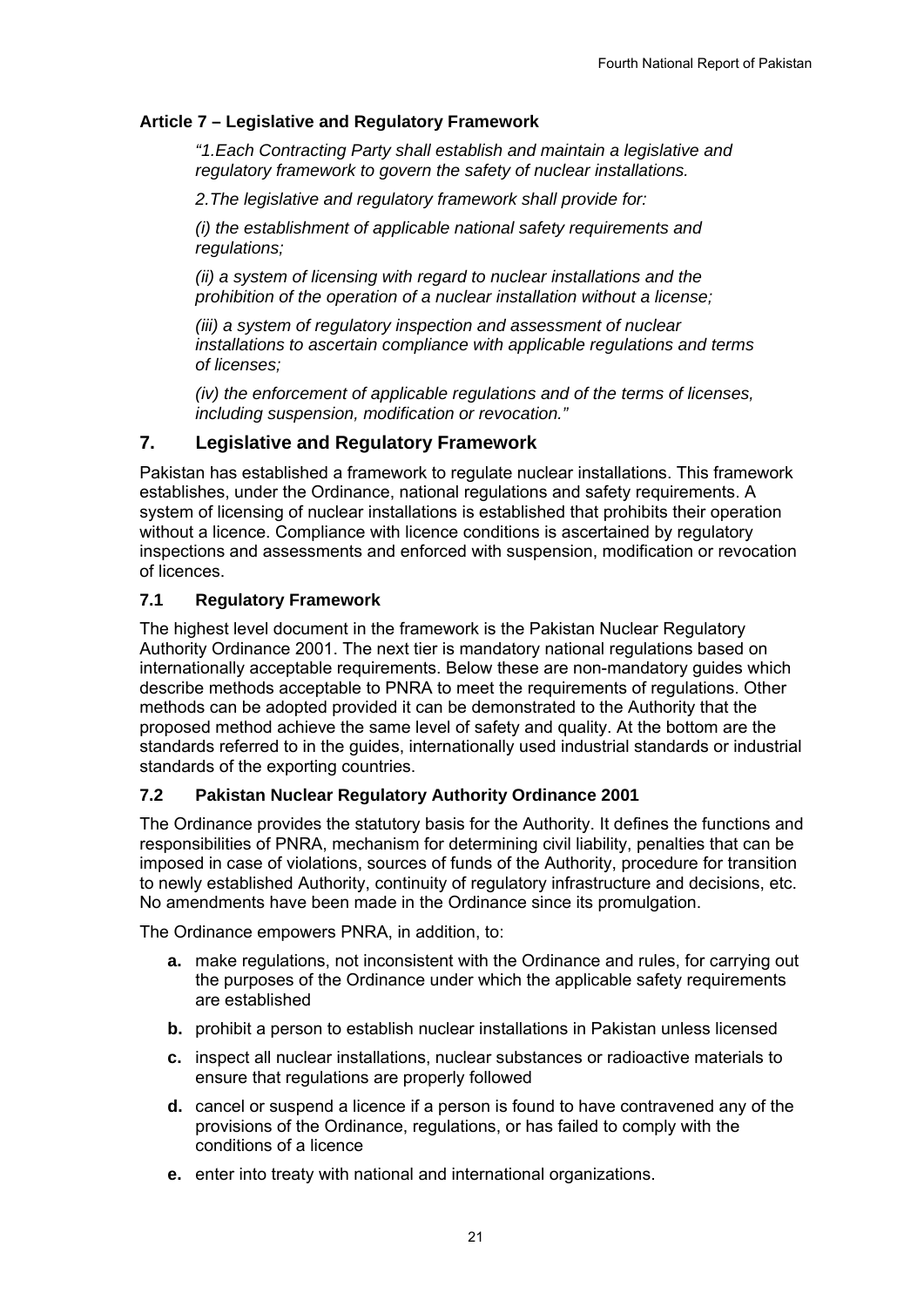<span id="page-31-0"></span>The Ordinance provides for a procedure for review of, and appeal against, regulatory decisions without compromising safety. The appeal against such decisions is heard by a tribunal. It is constituted when an appeal is filed.

#### **7.3 National Regulations**

Pursuant to PNRA Ordinance, PNRA is empowered to issue regulations. The procedure for issuing regulations is comprised of the following steps:

- **a.** preparation and review of the first draft of the regulations within PNRA
- **b.** seeking comments of licensees of nuclear installations
- **c.** incorporation of their comments as far as possible
- **d.** submission of updated draft to the Authority for approval
- **e.** formal official notification (publication in the Gazette of Pakistan)

List of national regulations which have been officially notified so far, or which are in the draft form or are under consideration is presented in Annex **–** V.

In October 2001, national regulations PAK/909<sup>[28](#page-31-0)</sup> were issued. These regulations establish a system of licensing for the nuclear installations comprising site registration, construction licence, fuel load permit, operation licence and licence beyond design life. It also required the licensee to allow inspections by PNRA during all the phases of plant life. These regulations also prescribe the applicable nuclear safety standards for siting, design, operation and quality assurance.

The national regulations PAK/911<sup>[29](#page-31-0)</sup> were officially notified In January 2002. These regulations establish requirements for the safe design of nuclear installations and are based on IAEA nuclear safety standard NS-R-1. In these regulations, emphasis is placed on rigorous application of defence in depth, management of design, proven engineering practices, consideration of severe accidents at the design stage, etc.

In September 2003, national regulations PAK/912<sup>[30](#page-31-0)</sup> were issued, establishing requirements for the quality assurance during all phases of plant life. It provides for the establishment of QA programs, training and qualification of personnel, control of documents and records, performance of activities, procurement of items and services, self-assessments and audits, etc.

The national regulations PAK/913<sup>[31](#page-31-0)</sup> were officially notified In December 2004,. These regulations establish requirements related to safe operation of nuclear installations. These include licensee's management elements; QA, emergency preparedness, fire safety, physical protection, feedback of operating experience, qualification and training of personnel, etc. In addition, several criteria have been laid down in Annexes; such as criteria for heads of nuclear installations, station health physicist, operating personnel licences, PWR refueling, and fracture toughness requirements to protect reactor pressure vessel (RPV) against pressurized thermal shock events.

In July 2005, regulations on Radioactive Waste Management PAK/915<sup>[32](#page-31-0)</sup> were issued. These regulations set requirements for all aspects of management of radioactive waste arising from operation and decommissioning of nuclear installations and clean up of contaminated sites that include collection, segregation, characterization, classification, treatment, conditioning, storage, and disposal.

<sup>&</sup>lt;sup>28</sup> Regulation on Licensing of Nuclear Installation (s) in Pakistan

<sup>&</sup>lt;sup>29</sup> Regulations on Safety of Nuclear Power Plants-Design<br><sup>30</sup> Regulations on Safety of Nuclear Power Plants-Quality Assurance<br><sup>31</sup> Regulations on Safety of Nuclear Power Plants-Operation<br><sup>32</sup> Regulations on Radioactive Wa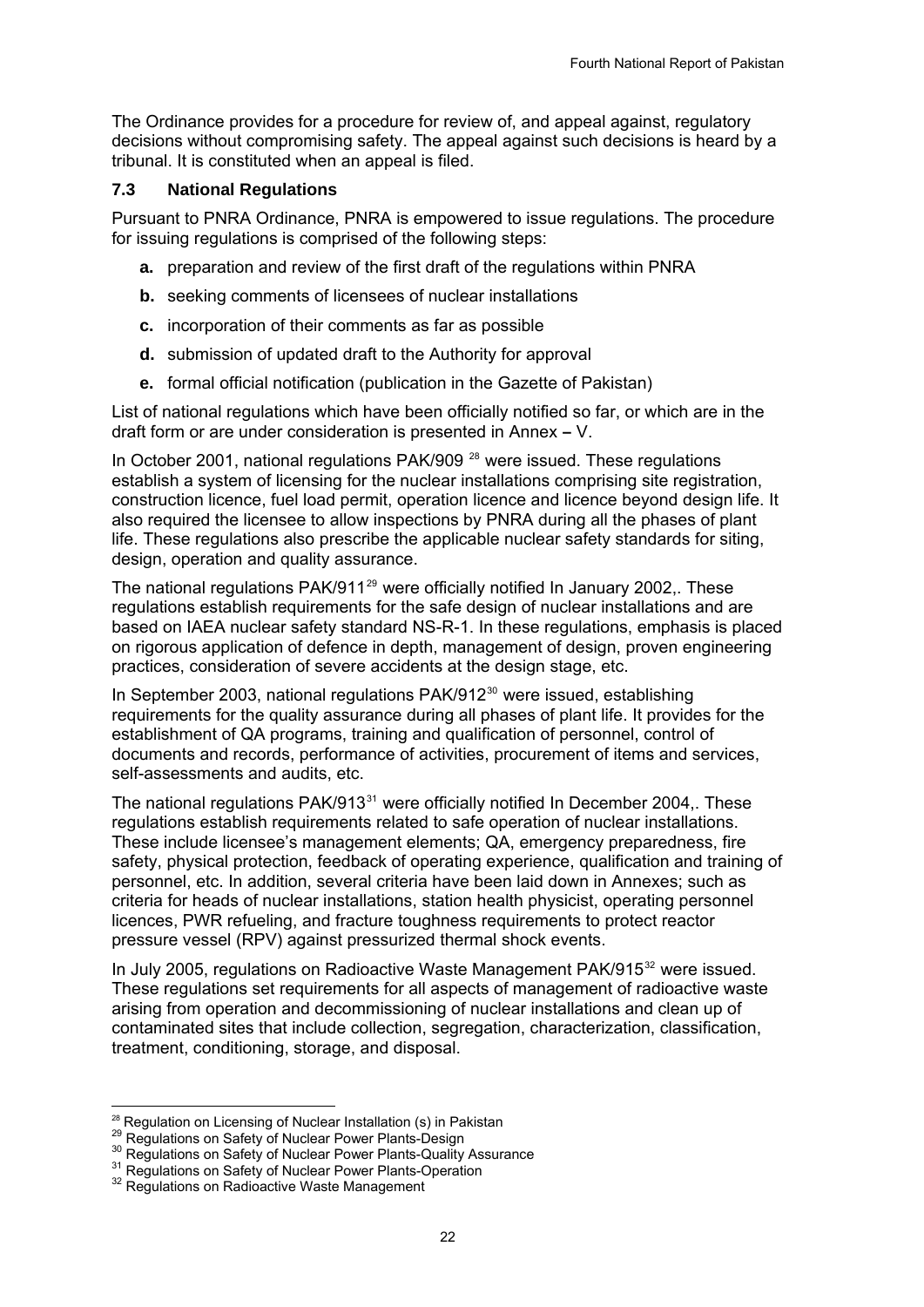<span id="page-32-0"></span>The national regulations on radiation protection PAK/904<sup>[33](#page-32-0)</sup> were issued in October 2004. These are also applicable to nuclear installations and specify annual dose limits for radiation workers and the public.

In April 2007, the regulations  $PAK/916<sup>34</sup>$  $PAK/916<sup>34</sup>$  $PAK/916<sup>34</sup>$  were officially notified. These regulations set requirements for transport of radioactive material by all modes on land, water and air in Pakistan. These regulations require that the IAEA Regulations for the Safe Transport of Radioactive Material, TS-R-1, 1996 edition (as amended 2003) shall be followed for the transport of radioactive material under PAK/916 within Pakistan.

The regulations PAK/900<sup>[35](#page-32-0)</sup> were officially notified in May 2007. These specify the licence fee that PNRA can charge for issuance and renewal of various licences. It also gives the schedule for surcharges to be levied on late payments of licence fees.

Regulations for Licensing of Nuclear Safety Class Equipment and Components Manufacturers **–** PAK/907 (Rev.0) and Regulations on the Safety of Nuclear Power Plants **–** Site Evaluation PAK/910 (Rev.1) have been finalized and will be officially notified after the approval of the Authority. Regulations on Management of a Nuclear or Radiological Emergency **–** PAK/914 (Rev. 0) are in review stage.

Under PNRA Ordinance enforcement actions can be taken in case of violations and noncompliances of the Ordinance, regulations and conditions of a licence. PNRA has, under its internal management system, established "PNRA Enforcement Program". However, national regulations which establish processes for taking different enforcement actions are under review. These draft regulations address cancellation and suspension of licence, mechanisms for dispute resolution and award of penalties.

#### **7.4 PNRA Guides**

PNRA and its predecessors issued a number of guides. These guides were based on IAEA Nuclear Safety Standards issued in 1988. However, IAEA has issued a new series of safety guides which PNRA intends to adopt in future. In addition, PNRA is making efforts to issue guides in important areas to provide guidance. In areas where PNRA guides are unavailable, PNRA accepts, under provisions of PAK/909, the guidance from regulatory guides of USNRC or IAEA.

#### **7.5 Industrial Standards**

The USNRC regulatory guides specify internationally used industrial standards such as ASME, IEEE, etc. These standards can be used by the licensees. In addition, the industrial standards of the exporting countries such as RCC-M of France or GB of China can also be used. If necessary, international standards such as ISO, IEC, etc. can also be referred.

*Pakistan has, therefore, met the obligations of Article 7 of the Convention.* 

<sup>&</sup>lt;sup>33</sup> Regulations on Radiation Protection

<sup>&</sup>lt;sup>34</sup> Regulations for the Safe Transport of radioactive Material – PAK/916<br><sup>35</sup> Regulations on Licensing Fee by Pakistan Nuclear Regulatory Authority – PAK/900 Rev.0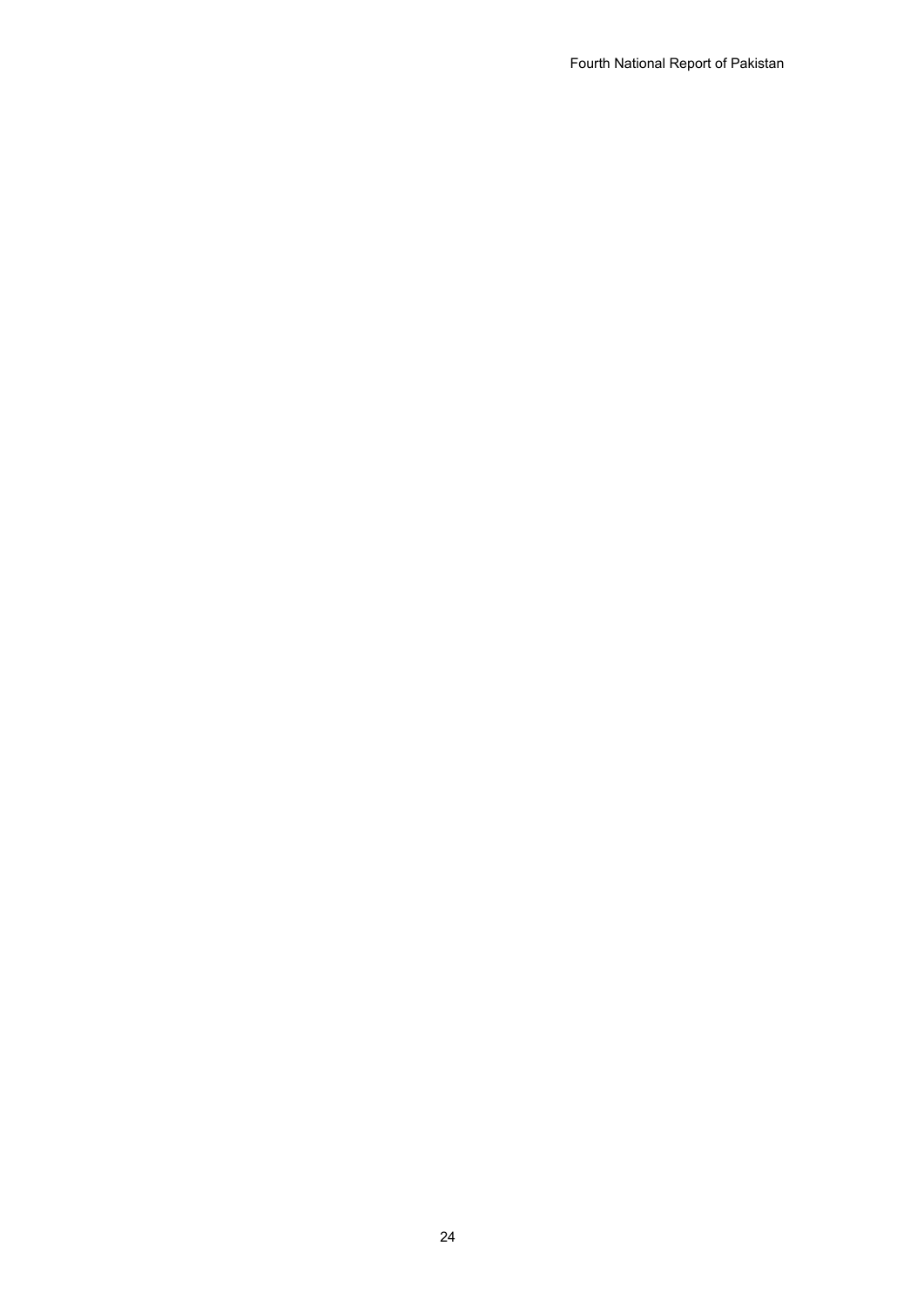#### <span id="page-34-0"></span>**Article 8 – Regulatory Body**

*"1. Each Contracting Party shall establish or designate a regulatory body entrusted with the implementation of the legislative and regulatory framework referred to in Article 7, and provided with adequate authority, competence and financial and human resources to fulfill its assigned responsibilities.* 

*2. Each Contracting Party shall take the appropriate steps to ensure an effective separation between the functions of the regulatory body and those of any other body or organization concerned with the promotion or utilization of nuclear energy."* 

#### **8. Regulatory Bod[y36](#page-34-0)**

Pakistan established PNRA which has been entrusted with the implementation of the regulatory framework. Necessary authority is vested in PNRA and is provided with human and financial resources to fulfill its assigned responsibilities.

#### **8.1 Vision and Mission of PNRA**

The vision of PNRA is to become a world class regulatory body with highly trained, competent and dedicated personnel working in unison with zeal to foster a positive safety culture in their licensees. It should regulate nuclear installations to protect the public, workers and the environment from the harmful effects of radiation in a manner that wins the confidence of all the stake holders such as the public, the Government and the licensees.

The mission of PNRA will be fulfilled by formulating and implementing effective regulations, building a relationship of trust with the licensees and maintaining transparency in its actions and decisions.

#### **8.2 Legal Basis of PNRA**

PNRA Ordinance provides the legal basis. It describes the constitution of the Authority, tenure and eligibility of its Chairman and the Members, interface with Government of Pakistan, etc. PNRA is the only regulatory authority responsible for regulating nuclear safety and radiation protection. Environmental Protection Agency regulates all aspects of environment protection except for radiological impact which is regulated by PNRA.

#### **8.3 Organization of PNRA**

The organizational set up of PNRA is continually under review and is revised as and when found necessary. As provided for in the Ordinance, PNRA comprises of a Chairman, two full-time and seven part-time members. The Federal Government appoints the Chairman and the Members. Chairman is the chief executive of the Authority and reports to the Federal Government on all matters related to nuclear safety and radiation protection. Annex **–** VI shows the organizational structure of PNRA.

PNRA is organized on the basis of executive and corporate wings; headed by Executive Member and the Corporate Member respectively. The executive wing is responsible for core functions of the Authority, whereas the corporate wing is responsible to drive the Authority as an organization. The Secretary of the Authority, the Advisory Committees and the Director-General of the Chairman Secretariat reports directly to Chairman. The latter assists Chairman in planning of future activities of PNRA.

There are two Directors-General under the Executive Member; namely D-G (Technical) and D-G (Inspection & Enforcement). The former looks after the three Technical Directorates, whereas the latter looks after the three regional directorates. The Corporate

<sup>1</sup> <sup>36</sup> For details please visit PNRA website www.pnra.org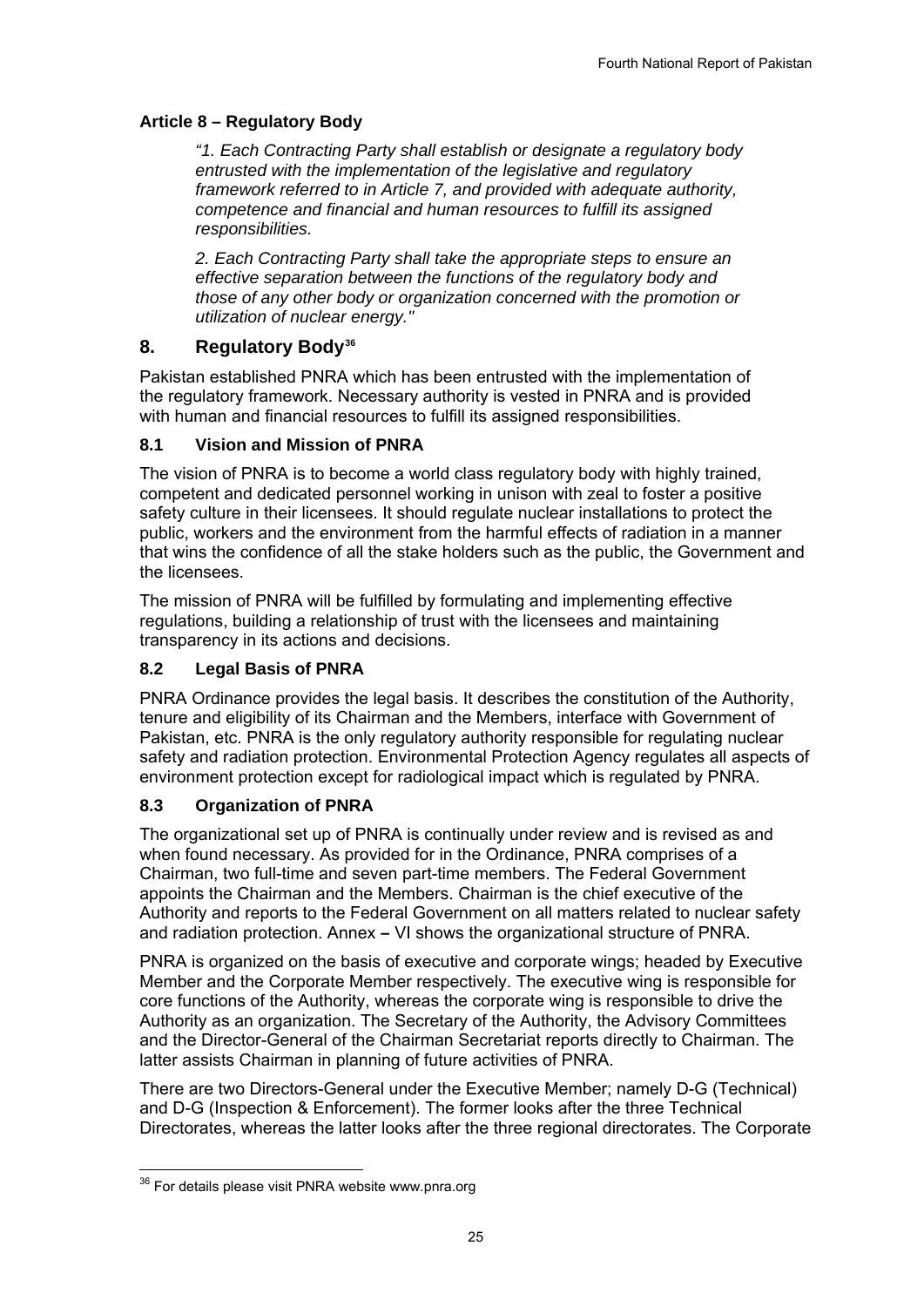Member has under him the Establishment Section and the corporate wing. D-G (Corporate) looks after the activities of the corporate wing which comprises of six Directorates. The Directorates of Administration and Finance report to both members and perform their assigned functions for both wings. The main functions of some of the Directorates are given below:

Directorate of Nuclear Safety (NSD) – NSD is responsible for matters related to the safety of nuclear installations. It establishes and maintains regulatory framework for nuclear safety. Licensing of nuclear installations including approval of modifications, periodic safety reviews and relicensing are also in the domain of this Directorate.

Directorate of Radiation Safety (RSD) - RSD is responsible for regulation and supervision of matters related to radiation protection. It ensures that harmful effects of radiation on human health and the environment arising from licensed activities are As Low As Reasonably Achievable (ALARA). RSD operates the National Radiation Emergency Coordination Centre (NRECC). It is the national and international focal point for notifying nuclear or radiological emergencies.

Directorate of Transport and Waste Safety (WSD) - WSD is responsible for regulating matters related to radioactive waste management, safe transport of radioactive materials, safety and security of radioactive sources and decommissioning of nuclear installations. It establishes and maintains regulatory framework in these areas and ensures compliance with regulatory requirements through joint regulatory inspections with regional directorates.

Regional Nuclear Safety Directorates (RNSD) – The regional directorates are responsible for inspections and enforcement within their areas of jurisdiction and monitor activities at the plant affecting safety. RNSD conducts routine and special regulatory inspections to provide a high level of assurance that all activities performed at the installations during all stages of licensing process and all phases of the life cycle of a nuclear installation are executed according to regulations and conditions of licence. The areas covered by inspection programs are radiation protection, operations, maintenance, testing and surveillance, quality assurance, emergency preparedness, industrial safety, fire protection, etc.

Directorate of Human Resource Development (HRD) – HRD is responsible for developing and improving competency of PNRA personnel. Its functions are divided into three main categories; a systematic assessment of future manpower requirements of various directorates, recruitment of manpower and organizing professional trainings and retraining courses for competency development and improvement.

Directorate of Information Services (ISD) – ISD maintains computer networks, PNRA library, conducts media campaigns for public education and awareness, issuance of press releases on important matters and interaction with the media.

Directorate of International Coordination (ICD) – ICD interacts with IAEA and other international bodies for visits/trainings/workshops. ICD also facilitates security clearance/visa of foreign experts and departure formalities for PNRA officials while proceeding on visits or training abroad.

Directorate of Regulatory Affairs (RAD) – RAD is responsible for preparing annual performance reports for submission to the GoP and for the general public. It coordinates with the government, autonomous and semi-autonomous organizations having a stake in PNRA activities. It performs self assessment of regulatory effectiveness and develops performance indicators and programs for improving performance. It is also responsible for development of quality policy, quality management manual and lower tier procedures. Issuance of national regulations is also one of its responsibilities.

Center for Nuclear Safety (CNS) – Under a project approved by the GoP, PNRA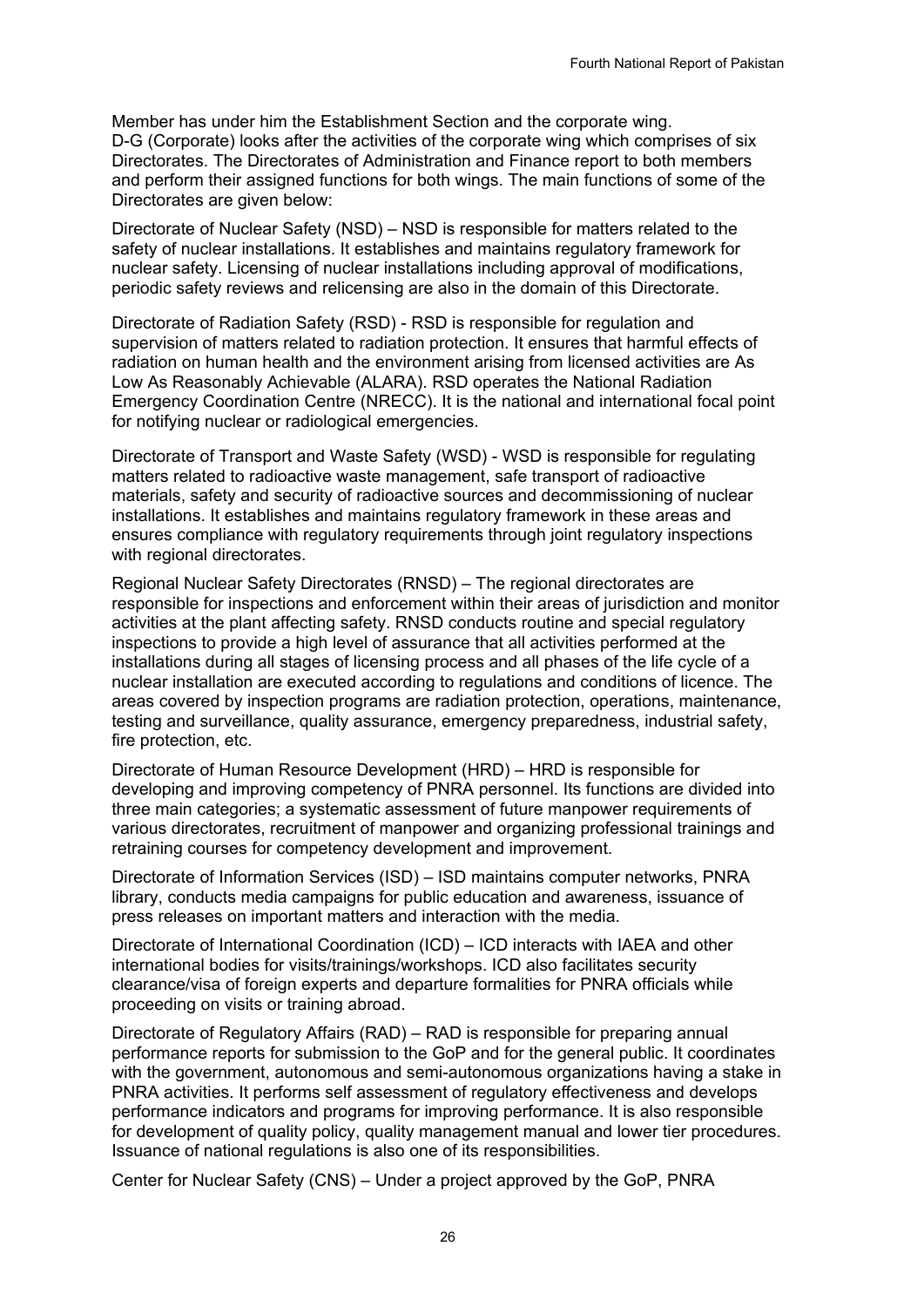established CNS within the corporate wing as its technical support organization. It was established with the main objective of strengthening and enhancing the existing regulatory capabilities. CNS is acquiring nuclear safety and radiation protection related software and is developing competence for their use and application. This will be helpful in the review and assessment of the documents submitted along with the application for licences for nuclear installations in future.

School of Nuclear and Radiation Safety (SNRS) – GoP approved a project for establishing the School of Nuclear and Radiation Safety to develop regulatory-specific competencies, knowledge, skills and abilities of technical officers through indigenous training programs in order to improve effectiveness and efficiency of the organization.

Advisory Committees – Three advisory committees have been established, namely, Advisory Committee on Research and Development (ACRD), Advisory Committee on Draft International Safety Standards (ACISS) and Advisory Committee for Improving Utility – Regulatory Interface (ACIURI). The committees are autonomous in their working and present their recommendations to Chairman PNRA.

The ACRD is responsible to identify research topics in the fields of nuclear energy, applications of ionizing radiation and management of radioactive waste and to bring together national research institutes in the country to collaborate on these research topics. ACISS reviews the IAEA draft documents with the objective to see if the IAEA standards are applicable to the developing countries specially Pakistan. This review is done independently from the review done by PNRA Technical Directorates. ACISS also advise PNRA on actions needed to adopt and implement these standards.

ACIURI was constituted in July 2005. The members of the committee represent all the stakeholders (public, GoP, universities, PAEC and PNRA) concerned with nuclear safety issues. Functions of ACIURI include giving recommendations on the PNRA regulations while maintaining a national tolerable level of risk and standard of safety, giving recommendations on the acceptability of impairments in the plants resulting from difficulties being faced by the utility and nuclear power plant suppliers and giving advice to facilitate smooth implementation of future nuclear energy generation programs.

## **8.4 Offences and the Corresponding Penalties**

Violation of any provision of the Ordinance or of rules and regulations made under the Ordinance is a criminal offence and is punishable by fine up to one million rupees or seven years imprisonment or both.

## **8.5 Human Resources**

Prior to the establishment of PNRA, Directorate of Nuclear Safety and Radiation Protection (DNSRP) was the de facto nuclear regulatory body. It was a part of PAEC and depended heavily on other departments of PAEC. After the promulgation of the PNRA Ordinance, DNSRP was absorbed in PNRA and links with PAEC ceased. PNRA faced shortage of technical manpower and support. A program for recruitment and training of manpower was started in 2002. As of June 2007, there were 207 professionals in PNRA (please see Annex **–** VII). New inductees have to qualify basic orientation courses before absorption in the PNRA. Training opportunities are arranged with the assistance of IAEA and other nuclear regulatory bodies. Agreements and memoranda of understanding have been signed with several national universities and institutes for training PNRA staff and for R&D in nuclear safety.

The manpower requirements of each Directorate are assessed regularly and manpower distribution is made according to the workload of the Directorate and nature of its activities. Special teams comprising professionals drawn from all Directorates are formed in the case of tasks such as review of SER, PSAR, etc.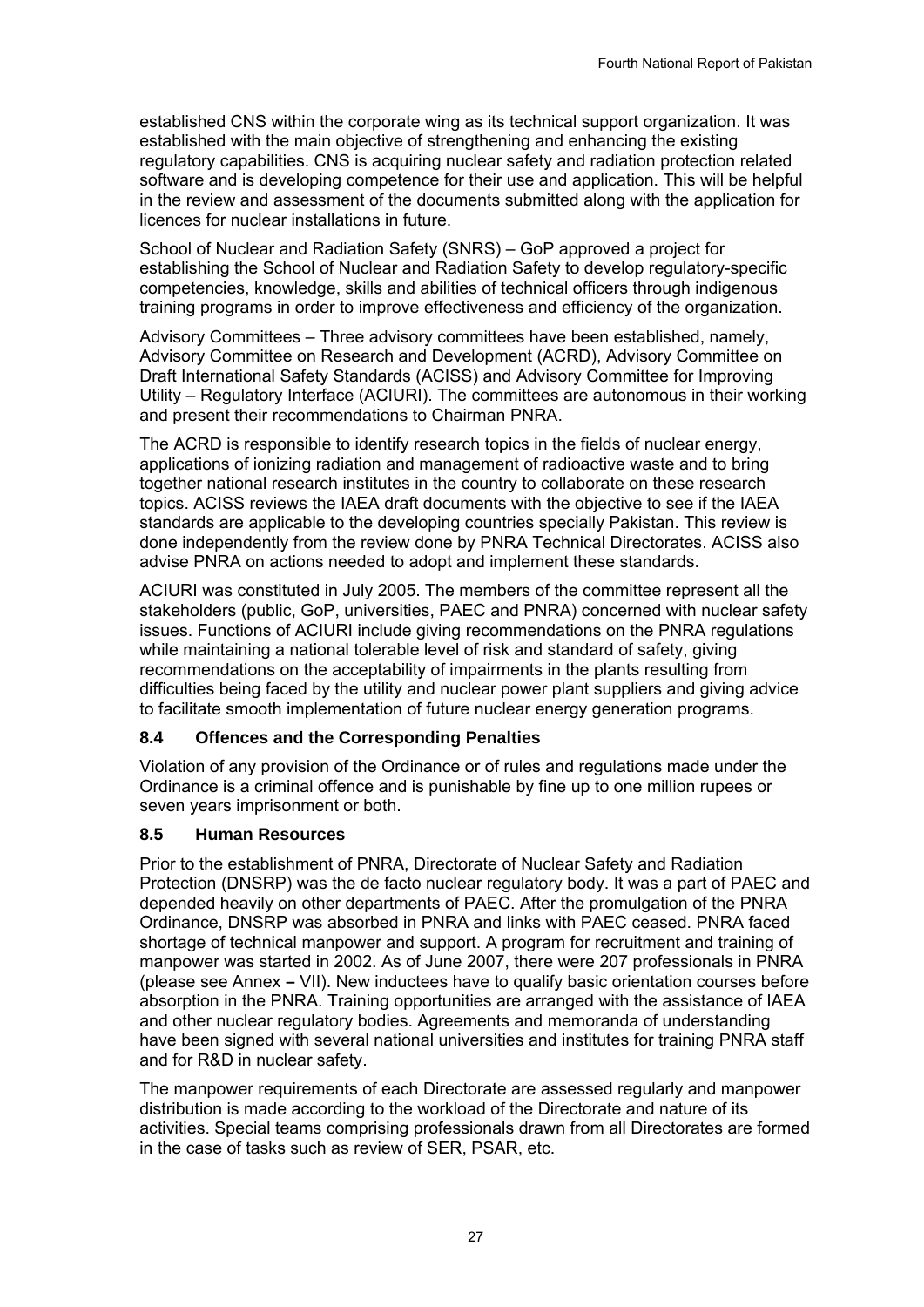### <span id="page-37-0"></span>**8.6 Financial Resources**

Funds provided to PNRA consist of grants from the federal government, income from the licence fees, international assistance, etc. These funds are adequate to meet the current financial requirements of PNRA. PNRA is financially independent of the organizations it is regulating.

### **8.7 Separation between Regulatory and Promotional Functions**

No function or responsibility assigned by the Ordinance to PNRA is related with the promotion of nuclear energy, and none of its functions and responsibilities conflict with its responsibility for regulating nuclear safety and radiation protection. PAEC or any other organization, responsible for promotion or utilization of nuclear energy or ionizing radiation, does not have any regulatory function. Moreover, Chairman PNRA reports to the Prime Minister of Pakistan who is the head of the Government. This feature, among others, ensures the independence of PNRA.

#### **8.8 Monitoring and Evaluation**

PNRA has a self assessment program for monitoring and evaluating its performance on the basis of twelve indicators. These indicators are shown in Annex **–** VIII. An annual report describing the performance of PNRA, judged against the twelve indicators, is submitted to the Government. PNRA prepared a report for public on its performance from 2001 to 2005. A report for 2006 has also been published. Performance reports will be published annually.

In 2006-07, PNRA conducted a self assessment of its performance in collaboration with the Lahore University of Management Sciences (LUMS). An International Regulatory Review Team (IRRT) conducted a review of the performance of PNRA in December 2003. Later a RaSIA mission visited PNRA in 2005. As a follow up to the IRRT and RaSIA missions, PNRA invited a full scope IRRS. This review will now be conducted in early 2008.

#### **8.9 Cooperation with National/International Organizations**

PNRA cooperates with other government bodies to carry out its regulatory activities effectively and efficiently. This enables the stakeholders to play their roles in improving nuclear and radiation safety in the country.

PNRA is cooperating with international organizations. PNRA is participating in IAEA TC program and projects PAK/9/028 and PAK/9/030 are progressing satisfactorily. PNRA is participating in RAS/9/043, RAS/9/045 to 050. In addition, PNRA participated in IAEA activities related to Knowledge Management, CASAT – Software Center, Advisory Group on Nuclear Security (AdSec), Commission on Safety Standards (CSS) and Safety Standards Committees<sup>[37](#page-37-0)</sup>, Extra Budgetary Program on Seismic Safety, Safety Analysis Report Review Plan (SARRP), etc. Several expert missions visited PNRA and PNRA officials availed scientific visits under the auspices of IAEA programs.

PNRA promoted bilateral relations with National Nuclear Safety Administration (NNSA) of China, US Nuclear Regulatory Commission (USNRC), Center for Nuclear Safety (CENS), etc. PNRA hosted the eighth annual meeting of NERS. During this meeting, PNRA was entrusted to develop and operate the e-secretariat<sup>[38](#page-37-0)</sup> of NERS which PNRA is operating since then. PNRA also established contacts with STUK<sup>[39](#page-37-0)</sup>, Research Institute of Nuclear Power Operation (RINPO), Korean Institute of Nuclear Safety (KINS) and Nuclear Power Plant Research Institute (VUJE) of Slovakia.

*Pakistan has, therefore, met the obligations of Article 8 of the Convention.* 

<sup>&</sup>lt;sup>37</sup> NUSSC, RASSC and TRANSSC.

<sup>&</sup>lt;sup>38</sup>Please see the website **www.ners.info** for more information.<br><sup>39</sup> the regulatory authority of Finland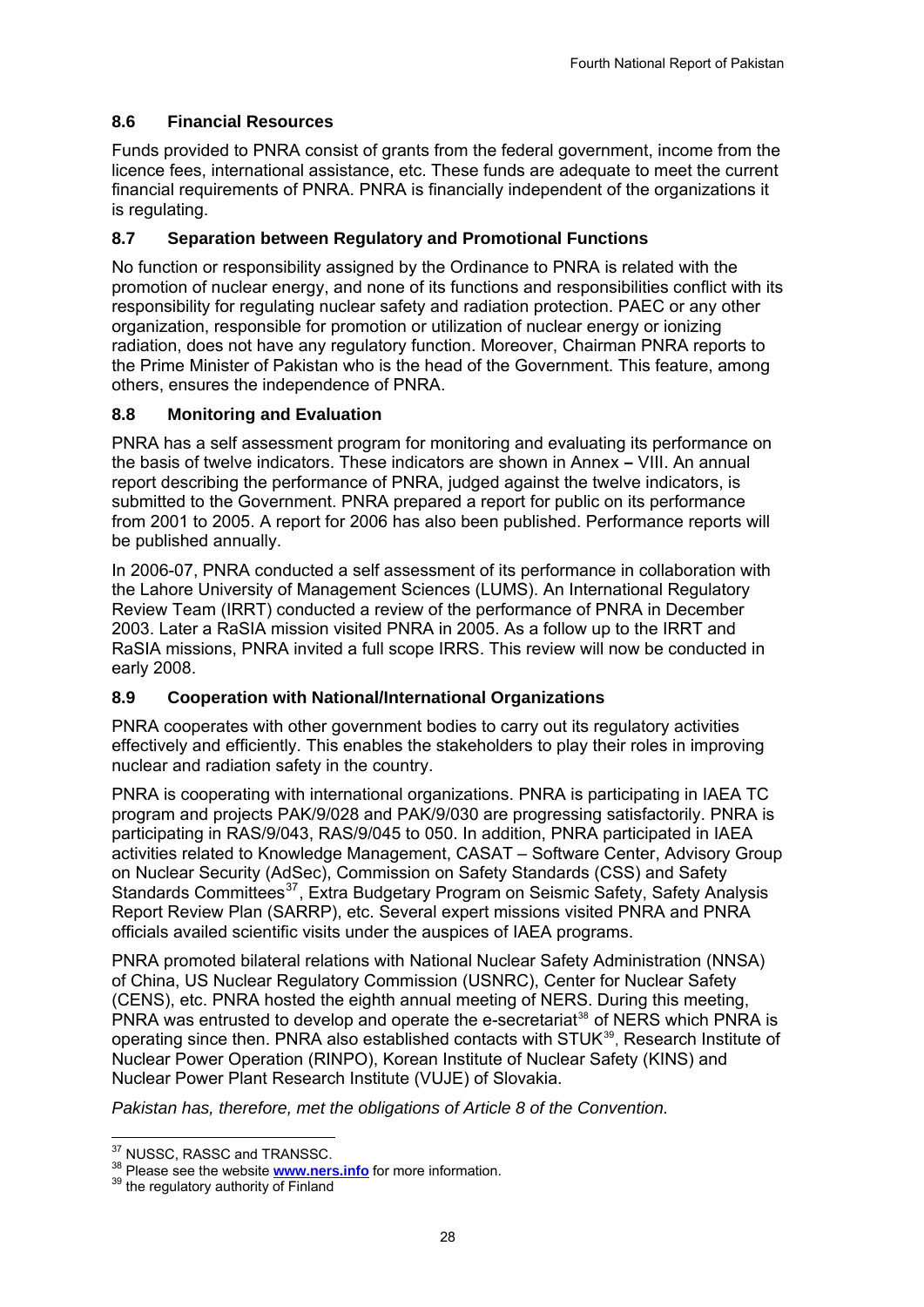## <span id="page-38-0"></span>**Article 9 – Responsibility of the Licence Holder**

*"Each Contracting Party shall ensure that prime responsibility for the safety of a nuclear installation rests with the holder of the relevant licence and shall take the appropriate steps to ensure that each such licence holder meets its responsibility."* 

# **9. Responsibility of the Licence Holder**

Pakistan has ensured that prime responsibility for the safety of a nuclear installation rests with the holder of the relevant licence. Appropriate steps are taken to ensure that the licence holder fulfills this responsibility.

## **9.1 Statutory Requirements**

PAEC is the owner and operator of the nuclear installations. It functions under the Pakistan Atomic Energy Ordinance 1965. This Ordinance requires that the Commission shall do all acts and things, including research work, necessary for the promotion of peaceful uses of atomic energy in the fields of agriculture, medicine and industry and for the execution of development projects including nuclear installations and generation of electric power.

The national regulation PAK/909 states that the licensee is directly responsible for the safety of the nuclear installation. It is also mentioned in PAK/911 that the licensee has the overall responsibility for safety. Similarly, according to the PAK/912, the licensee shall retain the responsibility for the effectiveness of the quality assurance program. PAK/913 also states that the licensee shall have the responsibility for safe operation of nuclear power plant.

The licensee shall retain prime responsibility for safety but it may delegate authority to the plant management for operation of the plant. In such cases, the licensee shall provide necessary resources and support to the plant management and ensure that the plant is operated in accordance with regulatory requirements.

# **9.2 Responsibilities of PAEC**

The responsibilities of PAEC Headquarters and nuclear installations are described below.

## **9.2.1 PAEC Headquarters**

1

According to the licence of the nuclear installations, issued by PNRA, PAEC is the licensee on record for the nuclear installations in Pakistan. However, PAEC has delegated its responsibilities related to the safe operation of the plant to the respective Directors-General<sup>[40](#page-38-0)</sup> of the plants. PAEC is providing necessary financial and material resources as well as qualified and trained manpower for the nuclear installations to meet the requirements for:

- **a.** safe and continued operation of nuclear installations during the operating life
- **b.** safety upgrades/modifications needed for safe operation
- **c.** safe design, construction and operation of new nuclear installations

PAEC has established safety and quality infrastructure at the corporate and nuclear installation levels. At the corporate level, the Directorate of Nuclear Power Safety (DNPS) and Directorate of Quality Assurance (DQA) are established to advise the corporate management on safety and quality issues. At the nuclear installation level, Divisions having required authority and independence are in place, which are responsible for nuclear safety, licensing and quality assurance control of safety related

 $40$  Previously nuclear installations were headed by General Managers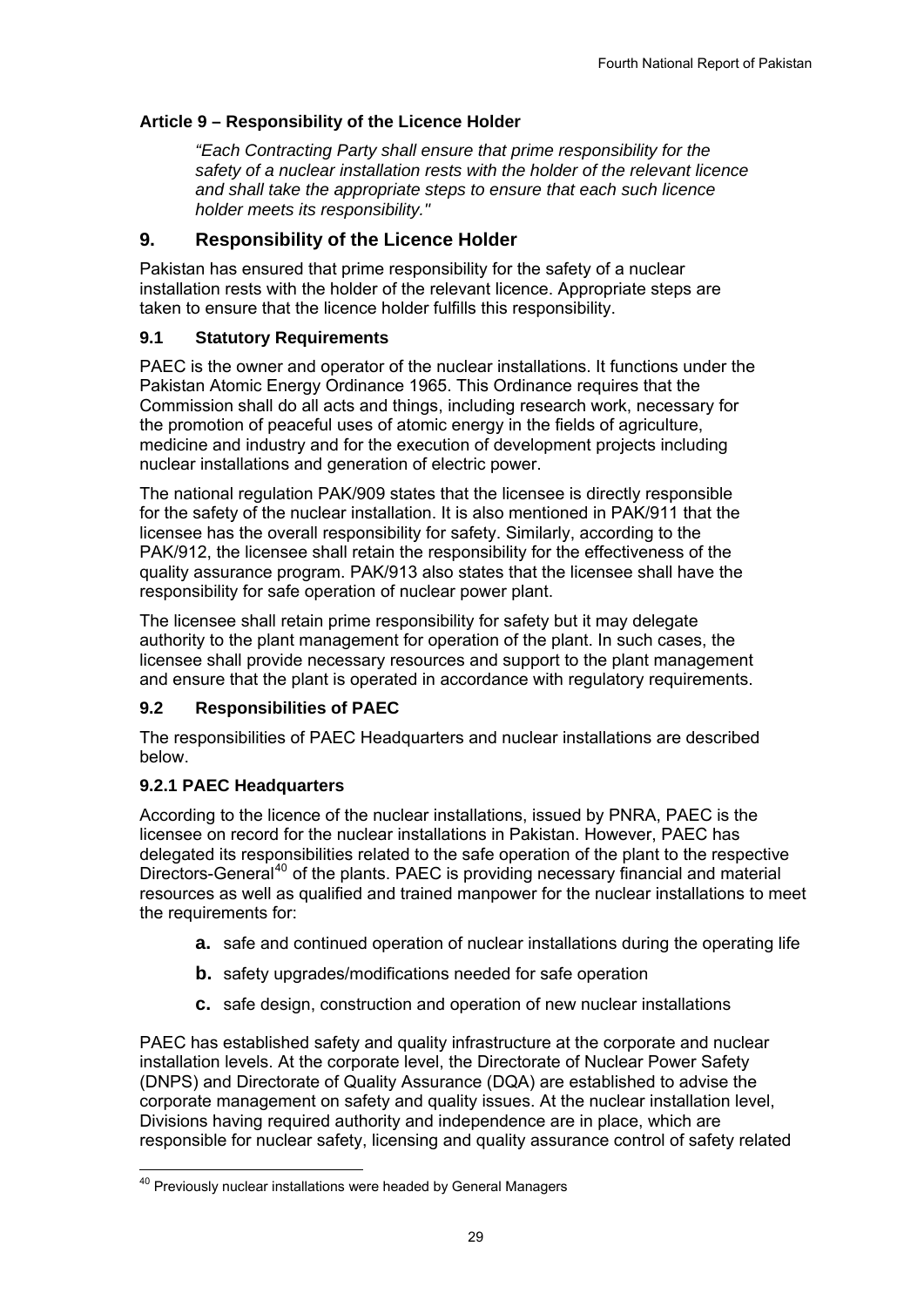<span id="page-39-0"></span>activities. In addition, safety committees advise the Directors-General on safety and quality related issues.

Improving and strengthening the design and engineering capacity and competence to provide support to nuclear installations in engineering design has, among other benefits, a positive effect on enhancement of safety in nuclear installations. Accordingly, PAEC has established several new Directorates, affecting nuclear installation safety; notable among these are Directorate of Nuclear Power Engineering (NPE), Directorate of Nuclear Power Engineering Structures (NPES), Directorate of Nuclear Power Engineering Plants (NPEP) and Directorate of Nuclear Power Engineering Reactor (NPER). An abridged version of PAEC organizational chart is shown in Annex – IX.

# **9.2.2 Karachi Nuclear Power Plant (K-1)**

At K-1, a KANUPP Safety Committee (KSC) exists at the plant level which meets regularly to discuss safety issues and gives recommendations to the Director-General, if required. All senior managers are member of the committee. The committee is chaired by DPM  $(E)^{41}$  $(E)^{41}$  $(E)^{41}$ . A Nuclear Safety and Licensing Division (NSLD) also functions under the DPM (E). This Division interfaces with PNRA and provides oversight of safety matters within the plant.

# **9.2.3 Chashma Nuclear Power Plant Unit -1 (C-1)**

The mission of C-1 is to generate electricity in a demonstrably safe, reliable and cost effective manner over the long term, for the benefit of our society and stake holders, as well as to consolidate the basis for development of the nuclear power program in Pakistan. The vision of C-1 is to establish a modern, effective and efficient management system within the organization, to enhance the total standard of management so that the safety and economic performance of the plant is in the top quartile in the world nuclear power industry by the year 2010. C-1 is earnestly working to achieve its mission and vision.

A high level safety committee, namely Operational Safety Review Committee (OSRC) is constituted which is headed by Director-General C-1. Other members include the Deputy Director-General, Deputy Plant Managers and the Managers. This committee, among other things, reviews and assesses changes in approved technical specifications, procedures, equipment, systems, tests or experiments, new safety issues, violations of approved technical specifications, reportable events, deficiencies in design or operation that may affect safety, radiological emergency response plan, etc.

The Engineering Department of C-1 is responsible for the review of plant status, deficiencies or events and follow-up actions on day to day basis. This Department interfaces with the regulatory authority. Engineering Department also coordinates working of Operational Safety Analysis Group (OSAG) which is composed of members from engineering, safety analysis, health physics, ISI, QA, etc. The Group reports to Manager Technical. This group analyzes the operational activities to verify that the activities are being conducted correctly, safely and in accordance with plant procedures. The group carries out detailed studies to recommend revision of procedures, equipment modification, maintenance, operational improvement and other means for ensuring plant safety.

CHASCENT coordinates analysis of events, determines their root causes, executes operating experience feedback program for lessons learnt and identifies corresponding actions. It is performing PSA and its applications to evaluate performance and to study proposed modifications, test intervals and operating practices.

<sup>1</sup> <sup>41</sup> Deputy Plant Manager (Engineering)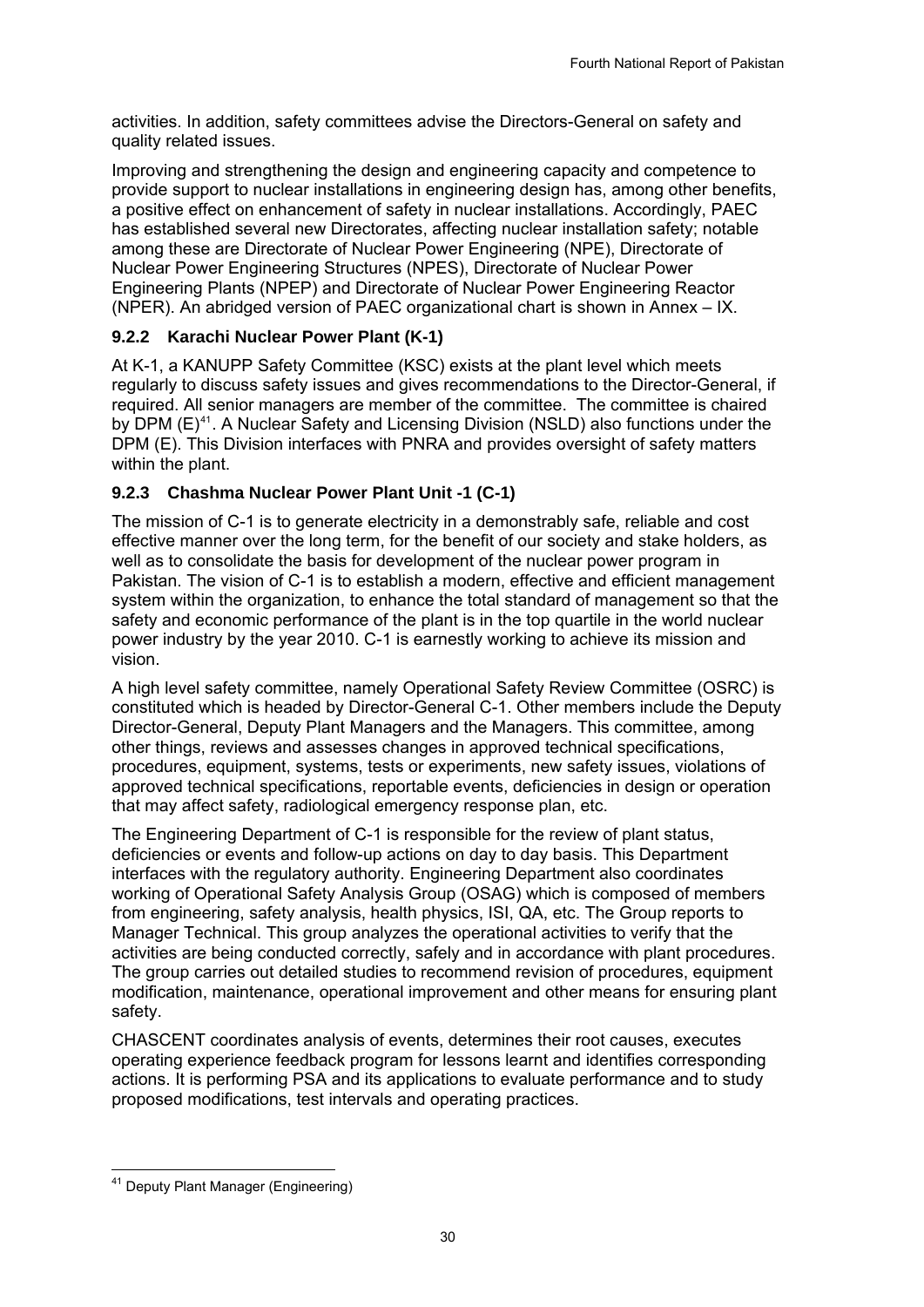# **9.2.4 Chashma Nuclear Power Project Unit -2 (C-2)**

C-2 is in the construction phase. A Safety and Licensing Division has been established in C-2 which is responsible for addressing safety related issues. This Division is also responsible for implementing Configuration Management Plan in C-2. A Quality Assurance Division ensures quality through the implementation of the Quality Assurance Program. The Reactor Core Analysis Division ensures safe and optimum design for core performance and assessment of any design modifications related to core and fuel. This group also coordinates with other establishments of PAEC in performing its tasks. Design Coordination Division reviews basic and detailed design in coordination with other design establishments of PAEC. The review performed by the Design Coordination Division is independent of the review performed by the designer.

The licensee abides by the provisions of the Ordinance, rules and regulations made under the Ordinance, licence conditions and directives of PNRA issued from time to time. The licence holder submits the required safety reports and documentation as laid down in the regulations or required by PNRA in support of safety case. In addition, the licence holder agrees to regulatory inspections, during all phases of the plant life, which are carried out by PNRA to verify that the requirements of the regulations and conditions of the licence are met.

PAEC interacts with PNRA both at the corporate level and at the nuclear installation level. At the corporate level interaction is through Chairman and Members of PAEC to their corresponding counterparts in PNRA. The interaction between the regulatory body and the nuclear installations is through the technical directorates and regional directorates.

*Pakistan has, therefore, met the obligations of Article 9 of the Convention.*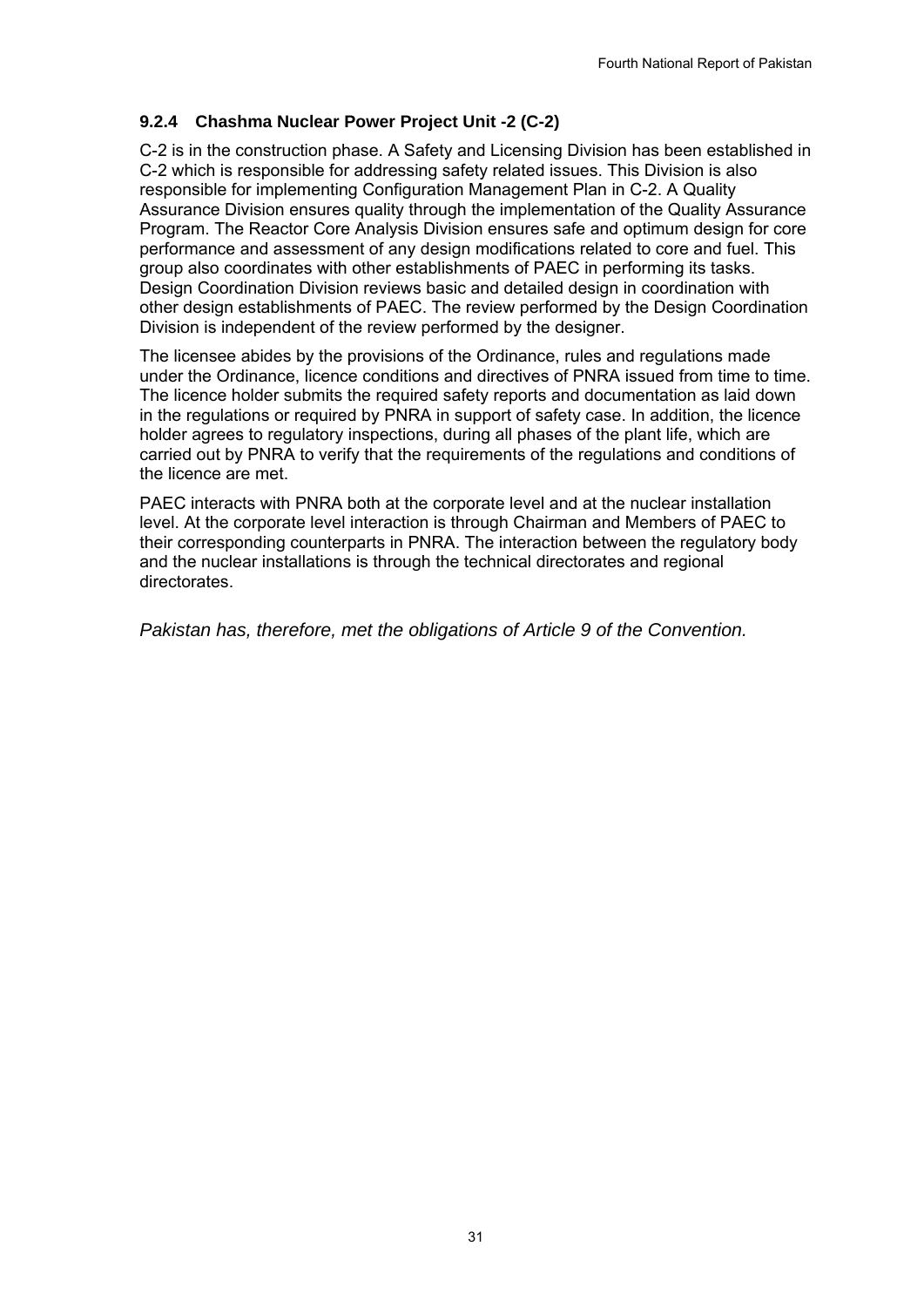Fourth National Report of Pakistan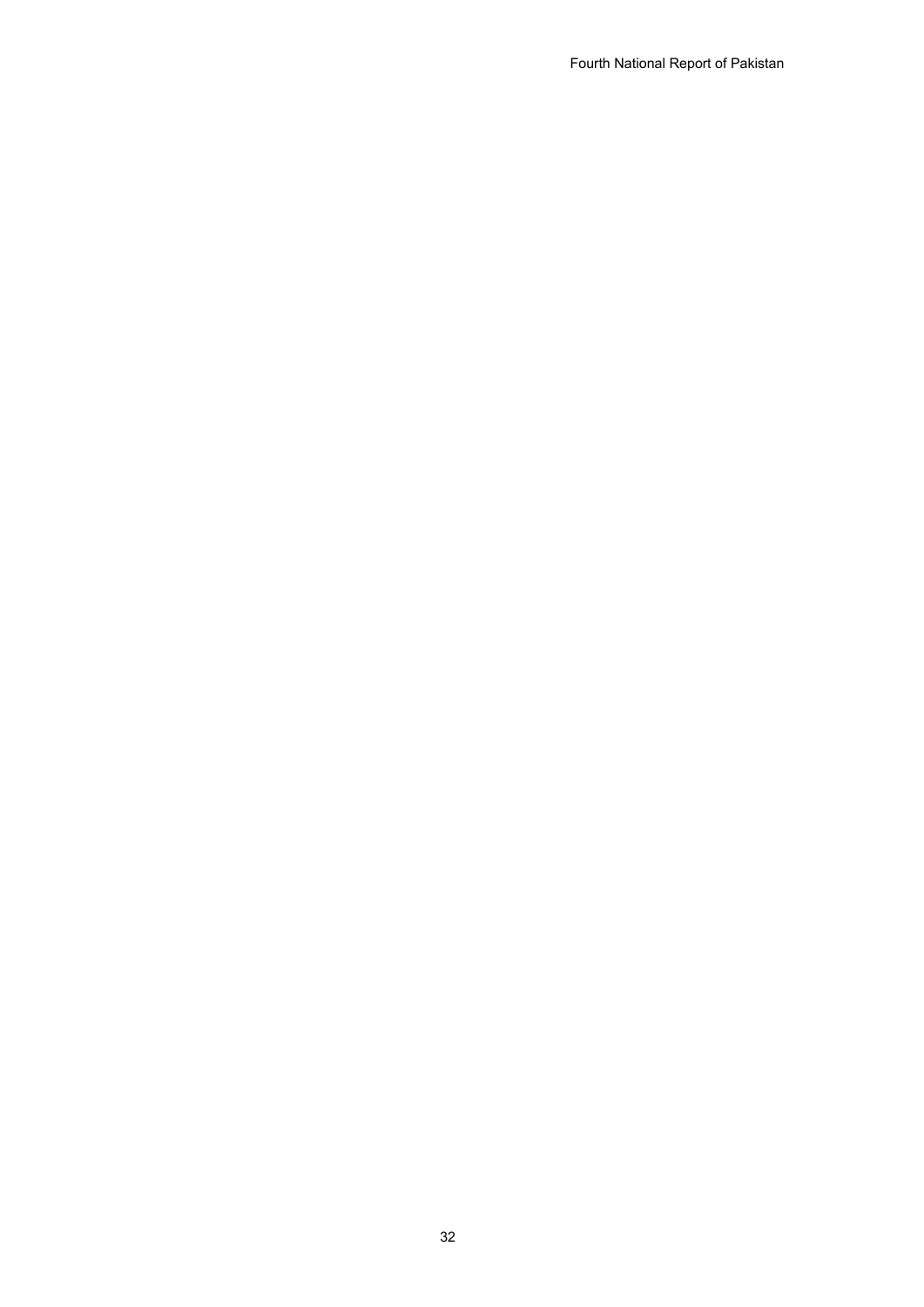## **Article 10 – Priority to Safety**

*"Each Contracting Party shall take the appropriate steps to ensure that all organizations engaged in activities directly related to nuclear installations shall establish policies that give due priority to nuclear safety."* 

## **10. Priority to Safety**

Pakistan has taken appropriate steps to ensure that all organizations engaged in activities directly related to nuclear installations have established policies that give due priority to nuclear safety.

#### **10.1 Regulatory Requirements**

National regulations PAK/909 require that 'safety first' shall be the guiding principle in the siting, design, construction, commissioning, operation and decommissioning of nuclear installations. Regulations require that special emphasis be placed on safety in operation. The operator is to establish an effective organizational structure for making and implementing policies for nuclear safety and quality, allocating adequate resources, enforcing fitness for duty requirements, etc.

National regulations PAK/913 further require that a policy on safety shall be developed by the licensee and applied by all site personnel. This policy shall give the utmost priority to the safety at the installation, overriding if necessary the demands of production and project schedules. The policy should include a commitment to excellent performance in all the activities important to safety and shall encourage an inquisitive attitude. All activities that may affect safety and which can be planned in advance shall be conducted in accordance with established procedures and shall be performed by suitably qualified and experienced individuals. Furthermore, regulations require that regular reviews of the operational safety of the plant are conducted, with the aim to ensure that an appropriate safety consciousness and safety culture prevails, the provisions set forth for enhancing safety are observed, documentation is up to date and there are no indications of overconfidence or complacency. The recently issued IAEA guides on safety management system provide guidance on how to meet these requirements. These guides can be utilized by licensees to meet the requirements of national regulations.

## **10.2 Priority to Safety in Nuclear Installations**

The licensees of nuclear installation (this includes designers, constructors, operators, suppliers, etc. working on behalf of the licensee) in Pakistan are committed to giving due priority to nuclear safety. This commitment is reflected in their 'Safety Policies'. Significant steps were taken by PAEC to improve safety culture in nuclear installations. The process of improvement appears to be sustainable, continuous and the trend is quite favorable.

The design and operation of nuclear installations is in conformity with the national regulations and adherence to safety principles such as defence in depth, ALARA, single failure criterion, etc., is closely observed. All activities that may affect safety are performed by suitably qualified and experienced staff.

PAEC further enhances safety culture and improves quality consciousness in its personnel by:

- **a.** having a qualification and training program focusing on establishing and enhancing safety and quality culture within the organization, developing understanding of safety and quality and their importance in achieving operational and economic goals of nuclear power plants
- **b.** establishing a system of checks and balances through a proper QA assessment system based on techniques of self assessment, independent checks and verifications, QA inspections, audits and surveillance, non-conformance control,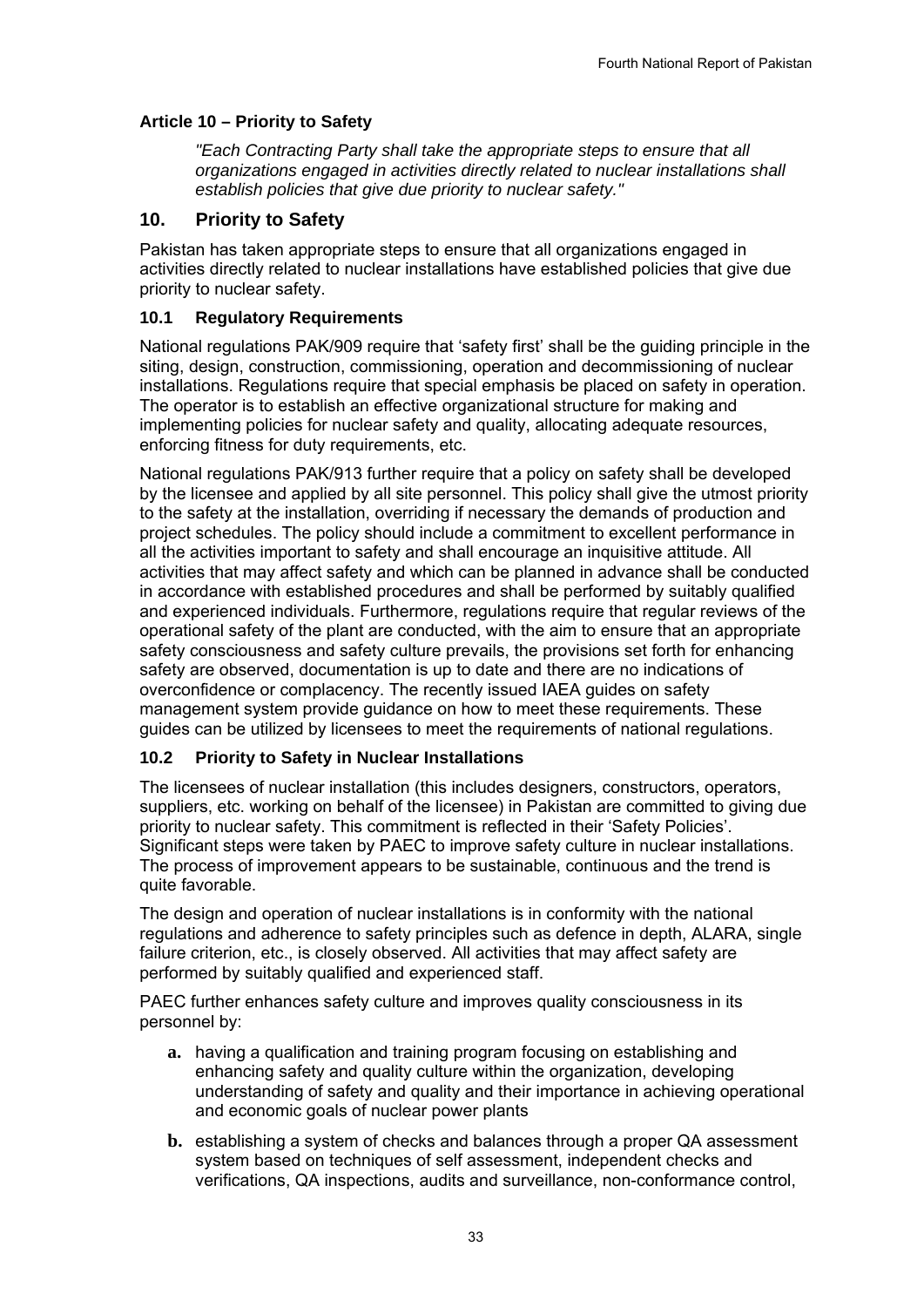peer reviews, management reviews, etc.

- **c.** encouraging plant personnel to report safety concerns and taking appropriate and timely corrective actions and providing feedback to plant personnel; and
- **d.** fostering a 'no-blame culture'

Operational safety is further improved by event reporting system, corrective action program, establishing a system of reporting near misses and operational experience feedback (within plant, other plants operating in the country, plants operating worldwide through IRS, WANO and other reporting systems). In addition, PAEC has an active collaboration with IAEA and with organizations such as WANO and COG. This has greatly helped in increasing know how in the area of safety through exchange of personnel and information. Several peer reviews have been carried out in nuclear installations and a number of plant personnel have participated in similar peer reviews at nuclear installations elsewhere. Through such activities, familiarity with good practices was developed, which helped to improve safety at nuclear installations in Pakistan.

#### **10.2.1 Priority to Safety at KANUPP**

At K-1, a station instruction entitled "Station Goals and Objectives" establishes overriding priority to safety. In addition, station instructions for Corrective Action Program (CAP), Self Assessment Program (SAP), and Safety Performance Indicators (SPI) have also been issued and implemented.

A comprehensive system for event reporting is established under the CAP. Collected information is screened and an in-depth analysis and trending of events is carried out, where needed. The corrective actions are implemented and tracked.

Under the SAP, it is mandatory that at least four seminars should be held annually with a view to increase employees' understanding of diagnostic programs and safety culture. The self assessment of the "Effectiveness of Operational Experience Programs" has been carried out. A focused self-assessment for the soft issues generated through Corrective Action Program (CAP) is also in-progress. Furthermore, yearly and five yearly self assessment audits are part of self assessment program. K-1 conducted a self assessment of its performance in 2005 and again in 2007.

## **10.2.2 Priority to Safety at CHASNUPP-1**

The safety policy of C-1 has been prepared and approved. It is displayed prominently at the plant entrance so that all plant personnel become familiar with it. Director-General holds daily work plan meetings to discuss safety issues and their resolution. Safety and quality takes precedence on production.

#### **10.2.3 Priority to Safety at CHASNUPP-2**

Safety and quality are the most important considerations in the design and construction of C-2. Design of the plant is in accordance with the applicable national regulations and other standards specified by PNRA. Compliance to these regulations and standards has been verified through reviews by PNRA and international experts under an IAEA project. In addition to the deterministic safety analysis, probabilistic safety assessment has also been performed for the design of C-2. Analysis for several severe accident scenarios has been carried out and various measures have been taken to reduce the probability of a severe accident in C-2 and to mitigate its effects. Decommissioning aspects have been considered in the design to facilitate decommissioning and dismantling

A separate Safety and Licensing Division (SLD) is established which is responsible for addressing all safety related issues. Various steps have been taken by SLD regarding implementation of safety culture right from the construction stage. Short trainings on safety culture were arranged by availing expertise in PAEC in the areas of Self Assessment, Corrective Action Program (CAP) and Safety Performance Indicators. The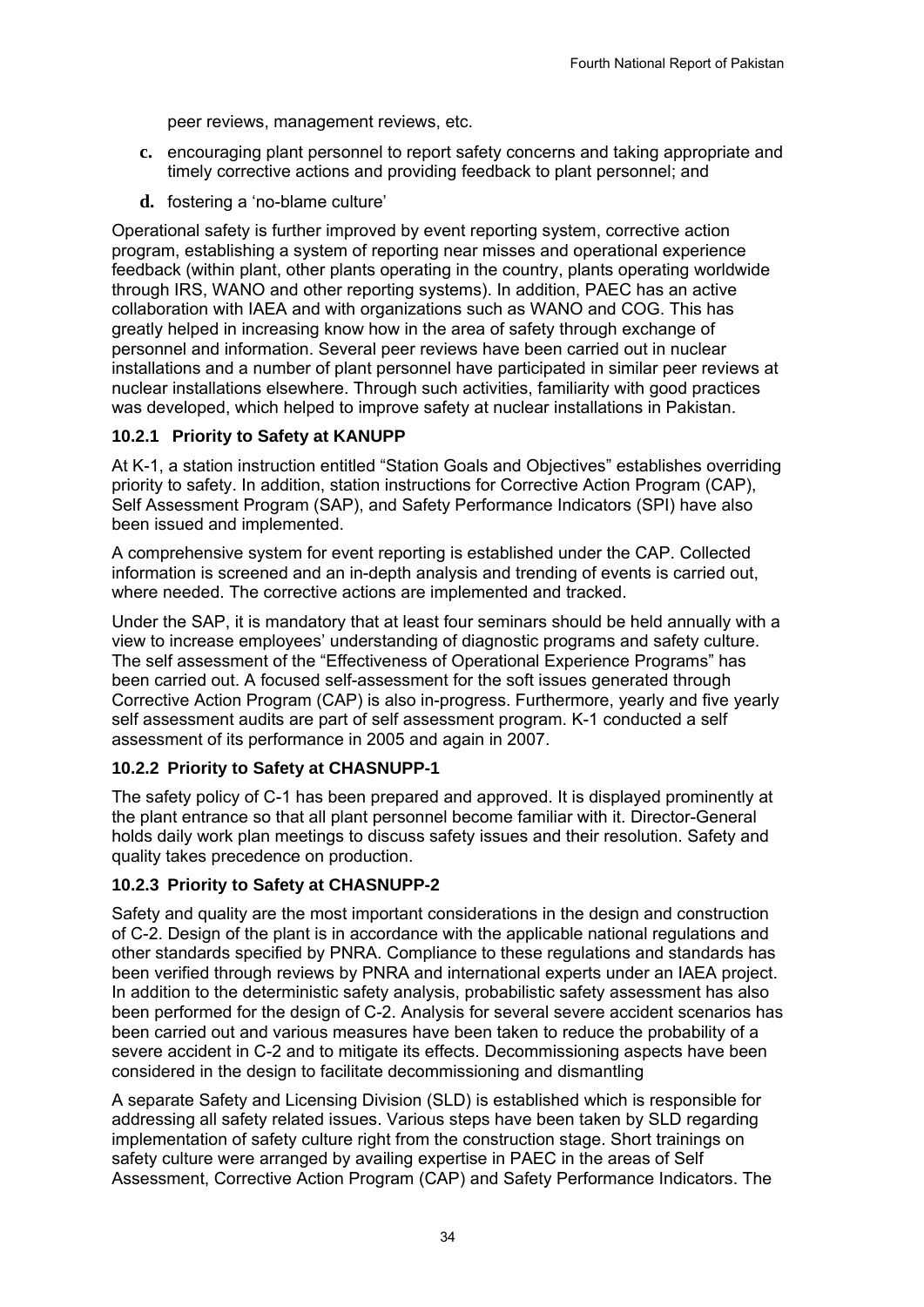CAP program has been initiated for collecting information on unusual events.

A Configuration Management Plan has been prepared and is being implemented in C-2. At the present stage of the project, it is being ensured that updated and corrected documents are readily available to C-2 personnel.

## **10.3 Verification of Safety by PNRA**

PNRA verifies that the licensees are according due priority to safety in activities related to nuclear safety, radiation protection, quality management, etc. PNRA promotes safety culture in nuclear installations by placing it on the agenda of the licensee at the highest organizational level. The licensee assigns priorities to safety issues that are commensurate with the importance given by the regulatory body to that issue. Thus, PNRA stimulates the development of a safety culture by providing positive reinforcement. This is done by encouraging good safety practices and by recognizing initiatives of licensees.

So far PNRA has performed three inspections specific to safety culture at the nuclear installations. First safety culture inspection was carried out by PNRA at K-1 in December 2004. A special inspection for observing safety culture at C-1 was performed in July 2005. Another safety culture inspection of K-1 was carried out in June 2007.

In safety culture inspections, PNRA relies primarily on the notes and reports of inspectors collected during plant tours, reviews of documentation, and interviews with plant personnel, etc. It is supplemented through reviews of event and near misses reports, post event inspections and licensees' self assessments.

Consequent to these inspections, it was concluded that the safety culture in nuclear installations is satisfactory. However there exists room for improvement. The recommendations made after these inspections are being implemented by the licensees and are followed up by PNRA.

*Pakistan has, therefore, met the obligations of Article 10 of the Convention.*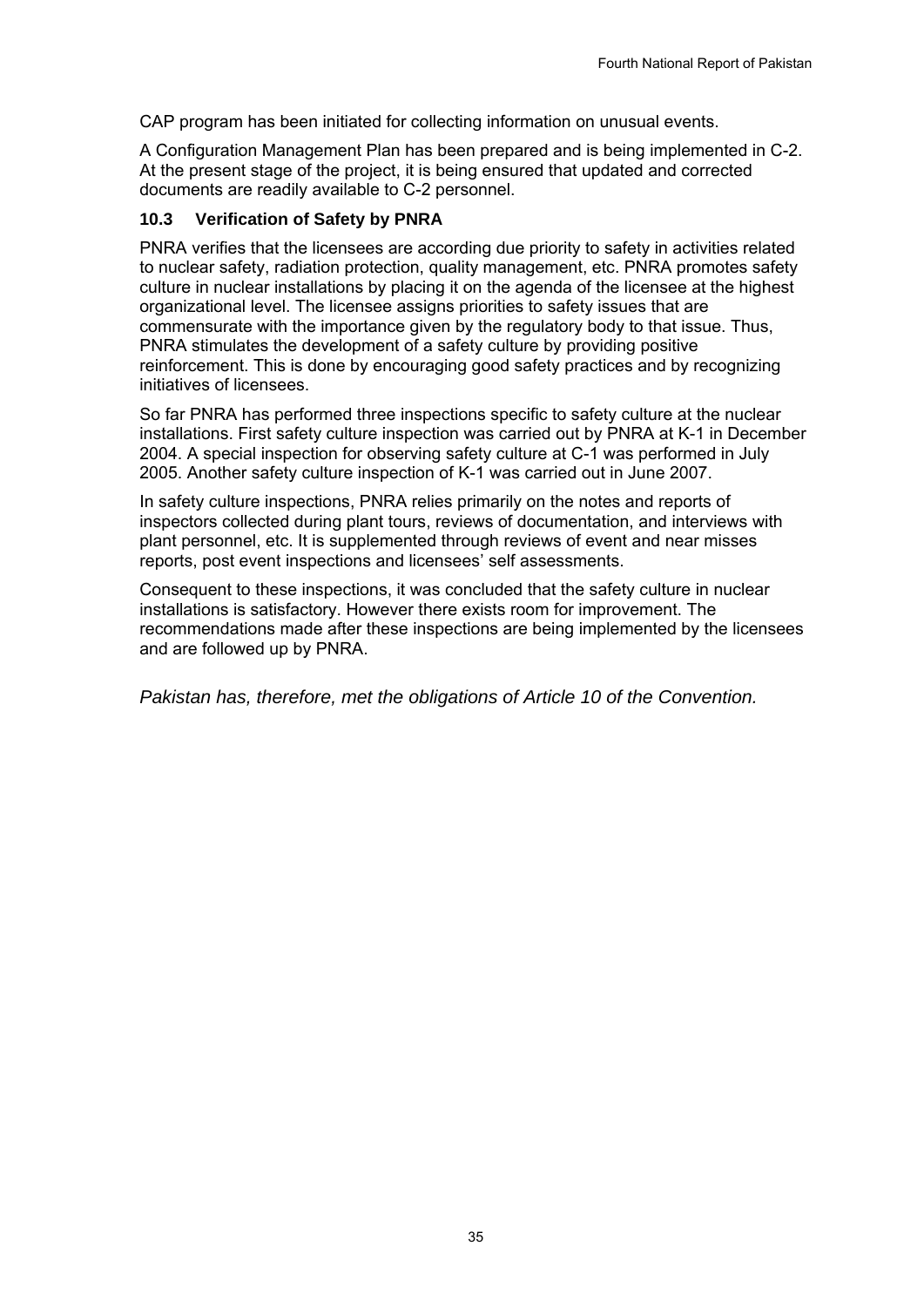Fourth National Report of Pakistan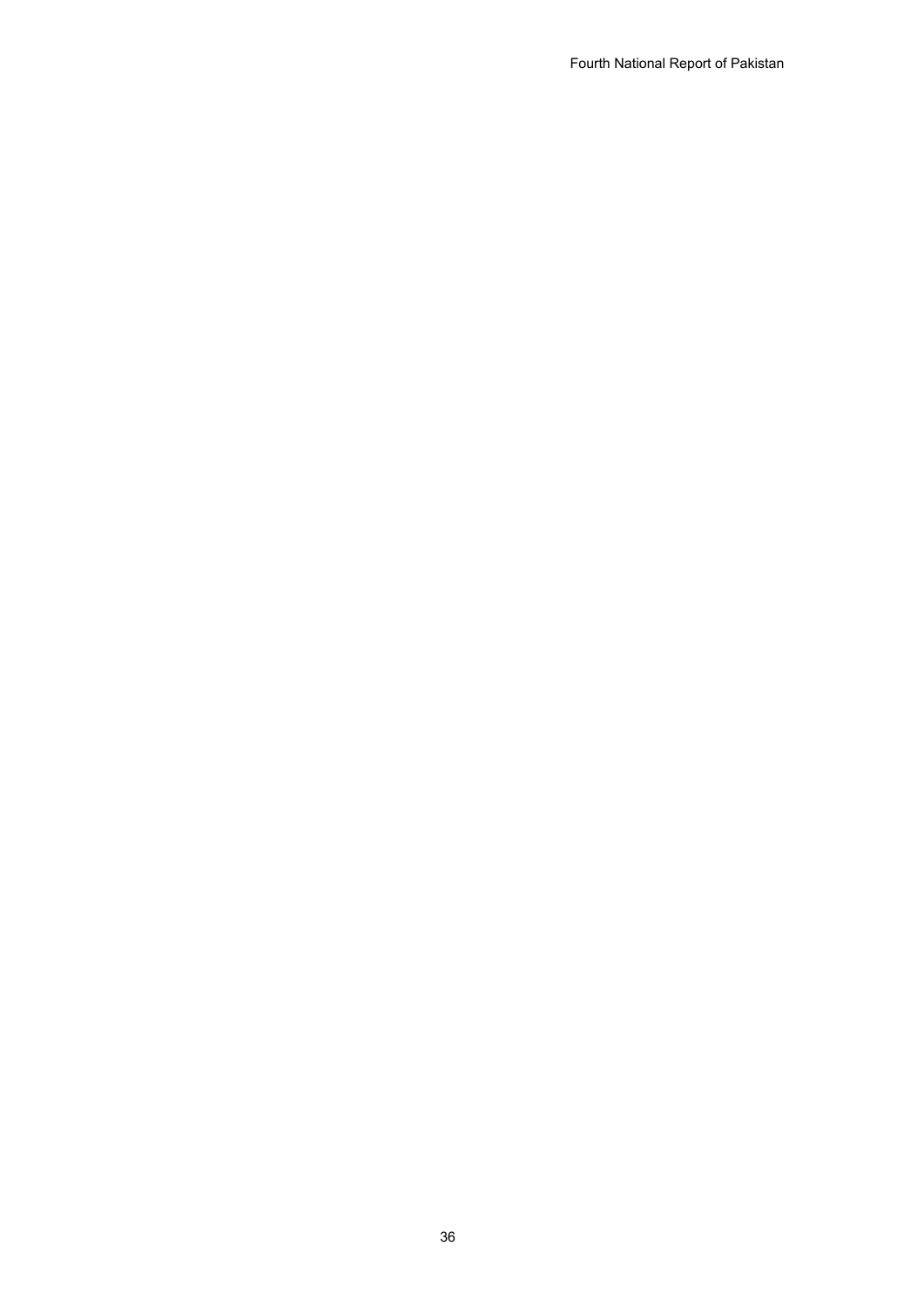## **Article 11 – Financial and Human Resources**

*"1. Each Contracting Party shall take the appropriate steps to ensure that adequate financial resources are available to support the safety of each nuclear installation throughout its life.* 

*2. Each Contracting Party shall take the appropriate steps to ensure that sufficient numbers of qualified staff with appropriate education, training and retraining are available for all safety-related activities in or for each nuclear installation, throughout its life."* 

# **11. Financial and Human Resources**

Pakistan has taken appropriate steps to ensure that adequate financial resources are available to support the safety of each nuclear installation throughout its life and sufficient numbers of qualified staff with appropriate education, training and retraining are available for all safety-related activities at each nuclear installation, throughout its life.

## **11.1 National Requirements for Financial Resources**

The licensee is required to ensure that adequate resources, services and facilities are provided for the safety of the nuclear installation throughout its life.

## **11.2 Financial Resources at Nuclear Installations**

Nuclear installations are national assets. The Government of Pakistan ensures that PAEC is provided with adequate resources to ensure safety of nuclear installations throughout their life. National Electrical Power Regulatory Authority (NEPRA) is the electricity tariff determining body. While fixing the unit (kilowatt-hour) price to be paid by the distribution companies to PAEC, it takes into consideration the specific issues related to nuclear installations such as refueling outages, decommissioning costs, storage and disposal of spent fuel and radioactive waste, periodic safety reviews and upgrades, etc.

Nuclear installations have never felt shortage of financial resources for supporting safety upgrades. However, difficulties have been experienced in acquiring necessary items and services due to restrictive policies of supplier countries.

## **11.3 National Requirements for Human Resources**

National regulations PAK/913 require that the nuclear installations are staffed with competent managers and qualified personnel having proper awareness of the technical and administrative requirements for safety. The regulations specify the academic qualifications, experience of nuclear and other installations, training requirements, examination procedures, retraining requirements, etc. The regulations also specify the validity of the license, conditions to be satisfied for renewal, conditions for revoking or cancellation of license.

## **11.4 Human Resources, Training and Retraining at Nuclear Installations**

At the national level, PAEC has established a number of institutions for the development of human resources. The Pakistan Institute of Engineering and Applied Sciences (PIEAS) at Islamabad awards post graduate degrees in several disciplines including nuclear and systems engineering. KANUPP Institute of Nuclear Power Engineering (KINPOE) at Karachi and Computer Training Center (CTC) at Islamabad are conducting post graduate level degree courses. In-Plant Training Center (IPTC) at K-1 is mainly training operating personnel for licensing examinations, whereas CHASNUPP Center of Nuclear Training (CHASCENT) at C-1 provide training to plant personnel according to plant requirements including training in radiation protection and industrial safety.

Specialized training courses are offered through National Centre for Non-Destructive Testing (NCNDT) and Pakistan Welding Institute (PWI) in the fields of quality control and welding technology respectively. PAEC has a large pool of specialists working in fields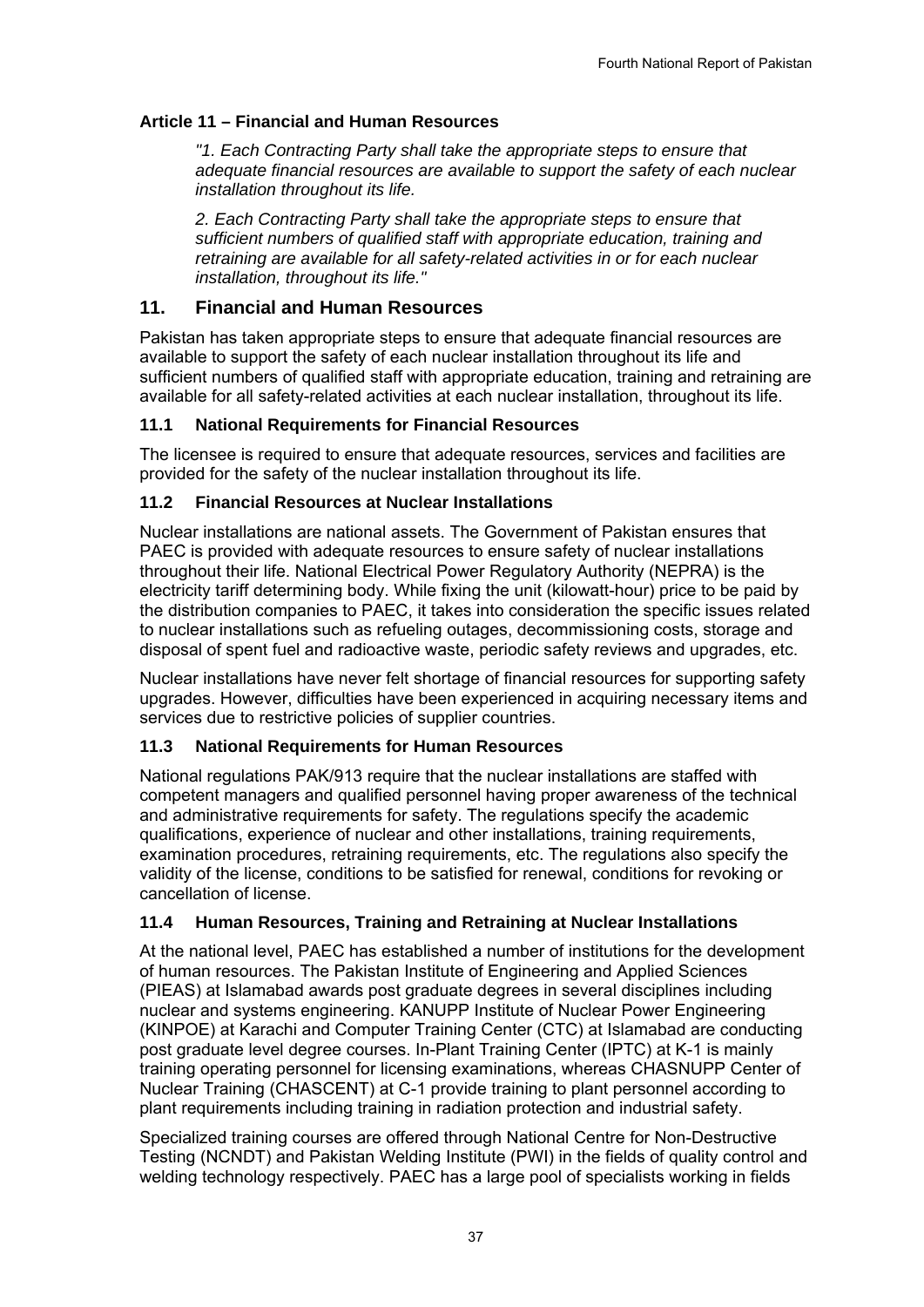such as design and engineering, reactor physics, thermal hydraulics, computers and controls, engineering services, accident analysis, probabilistic safety assessment, etc., who can support the design and engineering activities in nuclear installations. Support from the designers, vendors/suppliers is also available under various agreements to supplement the PAEC expertise especially in case of C-1 and C-2.

PNRA and PAEC organized symposia, workshops, training courses, etc., in collaboration with IAEA in the areas related to nuclear safety. The scientists and engineers of PNRA and PAEC received training in the area of nuclear safety in other countries through the support of IAEA.

Service conditions offered by PAEC are considered to be comparatively better than those of other government organizations. Fresh engineers, scientists and technicians are inducted every year so that the age profile of the organization remains balanced. Training and retraining are provided to operation and maintenance crews of the plants. PAEC employs engineers and scientists possessing high academic qualifications such as Masters of Science in relevant disciplines or other post graduate training courses. Many engineers and scientists have received comprehensive training in relevant fields both in Pakistan and abroad. The plant technicians possess three years' diploma after their Secondary School Certificate examination from various institutes of the country or have B.Sc. degrees from recognized universities. They are given one year Post Diploma Training (PDT) at CHASCENT.

The plant organization is such that all the managerial and supervisory positions are held by graduate engineers with a minimum of 6 to 10 years experience in respective fields at a power plant. The shift supervisor and shift engineers are required to be graduate engineers holding shift supervisor and shift engineers license respectively.

Qualification and training of operating personnel follow the regulatory requirements of PAK/913 and training program of the plant. PNRA conducts oral and operating examination for award of licences to operating personnel. Main Control Room (MCR) engineers of C-1 have to undergo mandatory training on a Full Scope Training Simulator (FSTS) for shift personnel licence. The licensed operation engineers are retrained on FSTS twice every year. The licensed personnel are re-examined internally every year. The field operators also undergo two months retraining every year.

While considering issuance of Fuel Load Permit or allowing commissioning, the availability of appropriate manpower is verified by PNRA. MCR operators including the shift supervisors are required to obtain licences from PNRA prior to first fuel loading. The shift complement is also verified by PNRA resident inspectors during operation. Therefore, the nuclear installations maintain a sufficient number of qualified and skilled manpower in all areas necessary for safe operation.

In view of the GoP plans to increase the nuclear power generation capacity to 8800 MWe by 2030, PAEC is planning to enhance the capacity and quality of its training institutes such as PIEAS, KINPOE, CHASCENT, etc. Projects to be funded from Public Sector Development Program have been approved by the GoP for this purpose.

#### **11.5 Resources for Decommissioning and Waste Management**

PAEC has allocated adequate resources for the safe management of radioactive waste in the country and to deal with decommissioning activities of the plants. National Policy on Radioactive Waste Management has been drafted which also ensures the provision of funds for the safe and secure management of radioactive waste in the country.

*Pakistan has, therefore, met the obligations of Article 11 of the Convention.*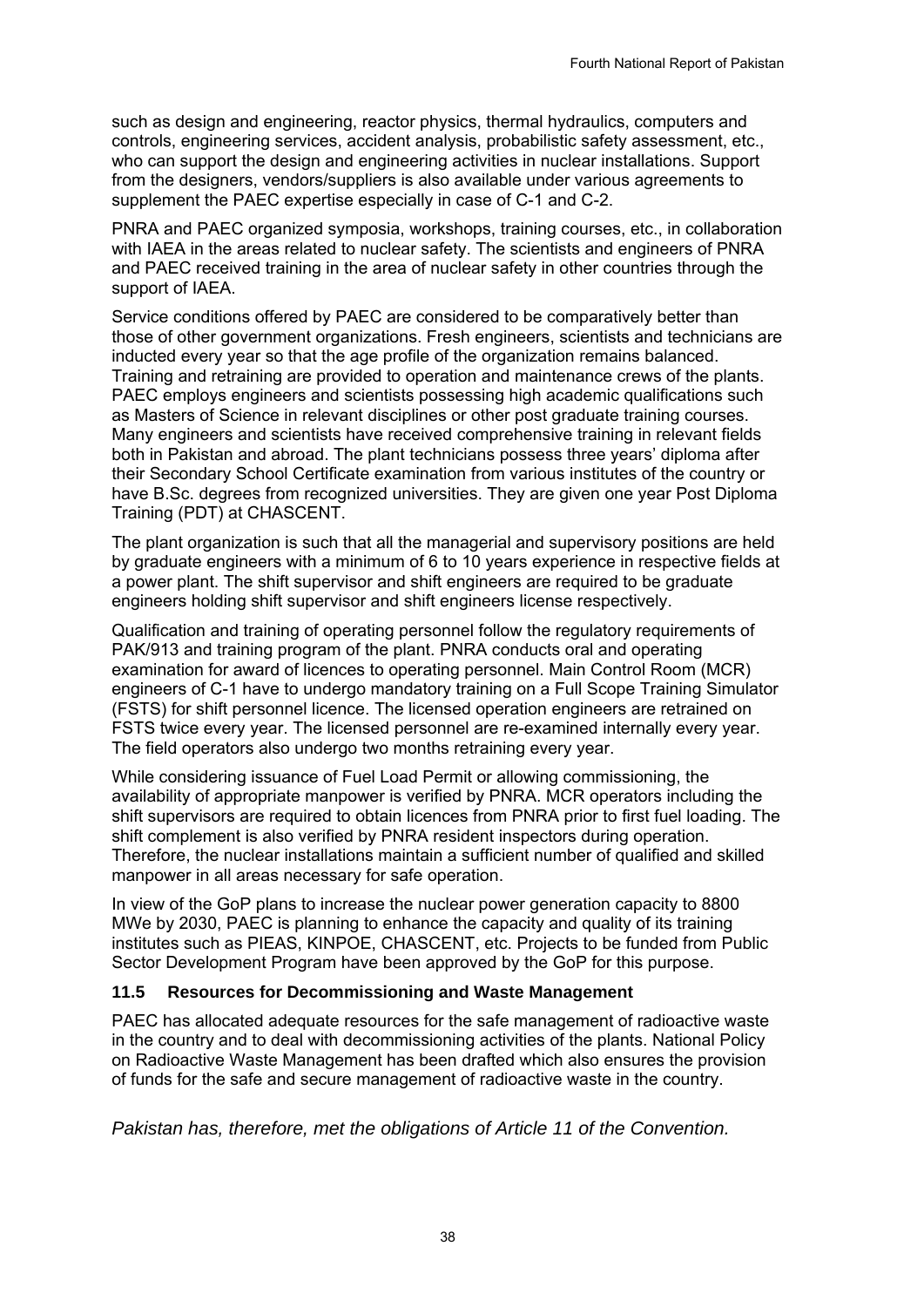### **Article 12 – Human Factors**

*"Each contracting party shall take the appropriate steps to ensure that the capabilities and limitations of human performance are taken into account throughout the life of a nuclear installation."* 

## **12. Human Factors**

Pakistan has taken appropriate steps to ensure that the capabilities and limitations of human performance are taken into account throughout the life of a nuclear installation. PNRA and PAEC recognize that human performance plays an important role in ensuring the safety of a nuclear installation during all phases, i.e. siting, design, construction, commissioning, operation and decommissioning. Accordingly, PNRA has set regulatory requirements for establishing management systems and procedures for human factors to ensure safe operation. Subsequently, PAEC has established management systems and procedures for analyzing events involving human factors and to improve human performance for ensuring safe operation.

## **12.1 Regulatory Requirements**

National regulations Pak/911 impose several requirements regarding human factors at the design stage. The design is required to be ''operator friendly'' aiming at limiting the effects of human errors. Systematic consideration of human factors and the humanmachine interface must be included in design process at an early stage and should continue throughout the entire process, in order to ensure an appropriate and clear distinction of functions between operating personnel and the automatic systems.

The aim of the design is to promote the success of operator actions with due regard to the time available for action, the physical environment to be expected and the psychological demands to be made on the operator. The need for intervention by the operator on a short time scale must be kept to a minimum. The necessity for such intervention is only acceptable provided it can be demonstrated that the operator has sufficient time to make a decision and to act. In addition, the information necessary for the operator to make the decision to act is simple and unambiguous and that following an event the physical environment in the control room or in the supplementary control room and on the access route to that supplementary control room is acceptable.

Human factors' effects are also considered in PAK/913 while establishing the criteria for appointment of Director-General, station health physicist and operating personnel. PAK/913 requires that the licensee shall define the qualifications and experiences necessary for personnel performing duties that may affect safety. Suitably qualified personnel shall be selected and given the necessary training and instruction to enable them to perform their duties correctly for different operational states of the plant and in the event of an accident, in accordance with the appropriate procedures.

A high level of health and fitness is required for the personnel of nuclear installations. Accordingly, PAK/913 requires that all personnel of the licensee whose duties may affect safety shall be medically examined on appointment and at subsequent intervals as required to ensure their fitness for the duties and responsibilities assigned to them. Psychological examination is also required for licensed control room operating personnel. PAK/904 elaborates details of medical examination required for medical fitness of radiation workers.

## **12.2 Steps Taken by PAEC to Ensure Consideration of Human Factors**

K-1 has made several design improvements to enhance human performance. These include:

**a.** work environment in various areas made more comfortable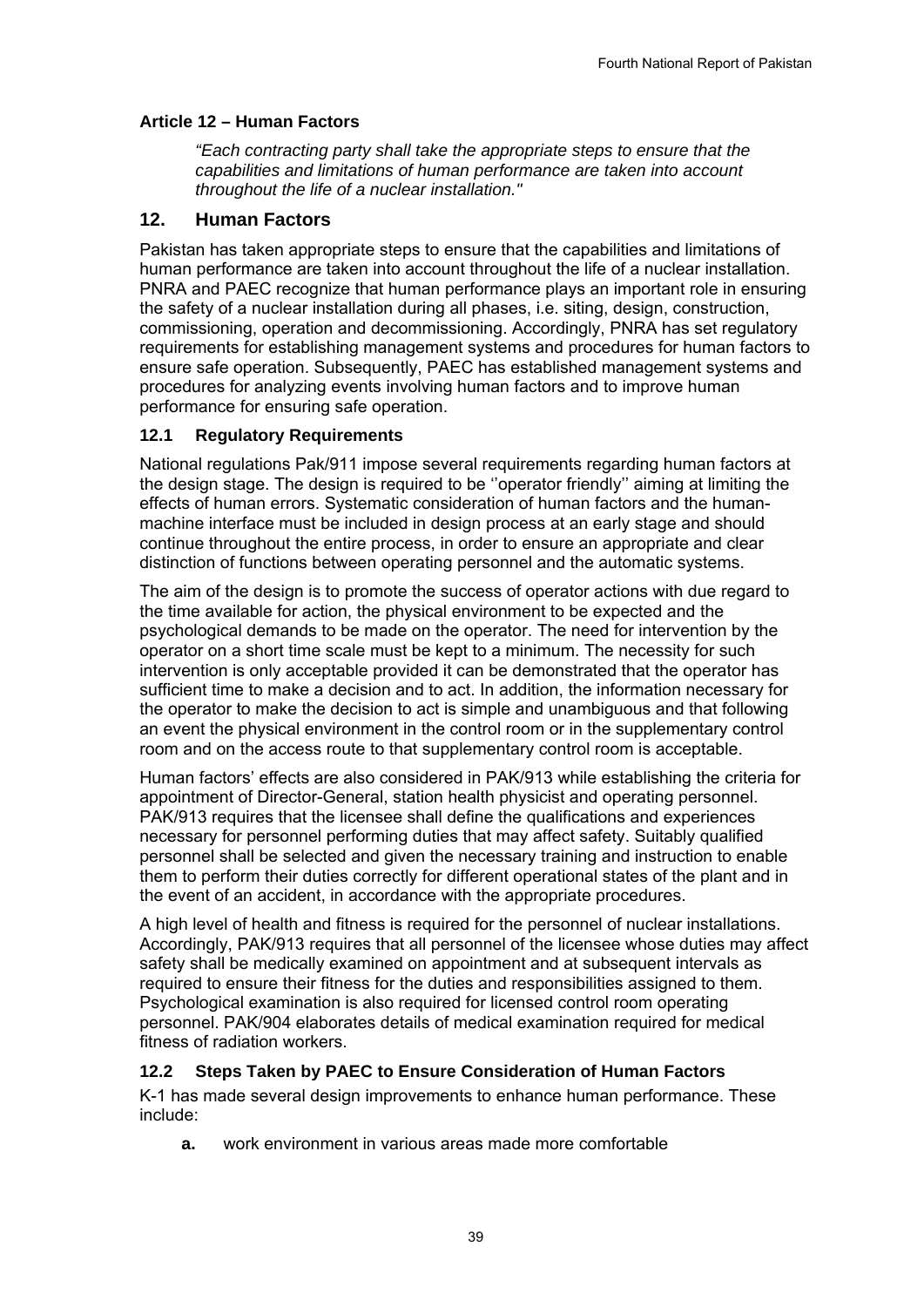- <span id="page-49-0"></span>**b.** man-machine interface made more operator-friendly by installing computer displays and convenient set point changing facilities in control room.
- **c.** Work Control Office relieves the control room operator from log writing and enables the operator to pay more attention on safety related activities.
- **d.** few annunciation windows were either specially marked or re-arranged in groups for operator ease.
- **e.** Emergency Control Centre is designed considering human performance.

Furthermore, a facility has been installed in the Emergency Feed Water room to remotely monitor the plant status. Integrated and concise information under all modes of plant operation is provided through the Critical Parameter Display System (CPDS) and Safety Parameter Display System (SPDS). CPDS displays real time values of pressure, temperature and other critical parameters with reference to operating plant status. The system also monitors status of parameters with reference to core cooling.

SPDS provides the status of eight safety significant functions in the control room. These functions are:

- **a.** Primary Heat Transport System Integrity
- **b.** PHT System Heavy Water Inventory
- **c.** Reactor Core Cooling
- **d.** Reactor Power & Criticality
- **e.** Secondary Core Cooling
- **f.** Containment Integrity
- **g.** Radiological Emission
- **h.** MH system inventory

Currently state of two of the above functions (Reactor Power and Radiological Emission) can be determined from the SPDS and the operator can take corrective action when so required to bring and maintain the plant in safe state. Both these facilities will eventually be installed in the Emergency Control Centre, which is being constructed.

ATOG (Abnormal Transient Operating Guidelines) have been revised on the basis of analysis performed during updating of KANUPP Final Safety Analysis Report.

The design of the main control room (MCR) at C-1 is based on a comprehensive and systematic task analysis and follows good human factors practices. It is compatible with human psychological and physical characteristics and enables the required tasks to be performed reliably and efficiently. In order to overcome human errors related to alarms, Alarm Response Procedures (ARP) are being developed.

The design of the Main Control Room of C-2 has been improved with respect to human factors by using operating experience feedback from C-1. On the basis of MCR functional analysis, operator tasks and operation area during normal operation, anticipated operational occurrences and accident conditions are specified. C-2 design includes Human System Interface (HSI)[42](#page-49-0) devices suited to various operator tasks, especially necessary monitoring and control means for the operator to perform emergency operations efficiently. It is ensured that sufficient information associated with individual plant systems and equipment is available to operators to confirm that necessary safety actions can be initiated in a timely manner.

<sup>1</sup> <sup>42</sup> Also known as Man Machine Interface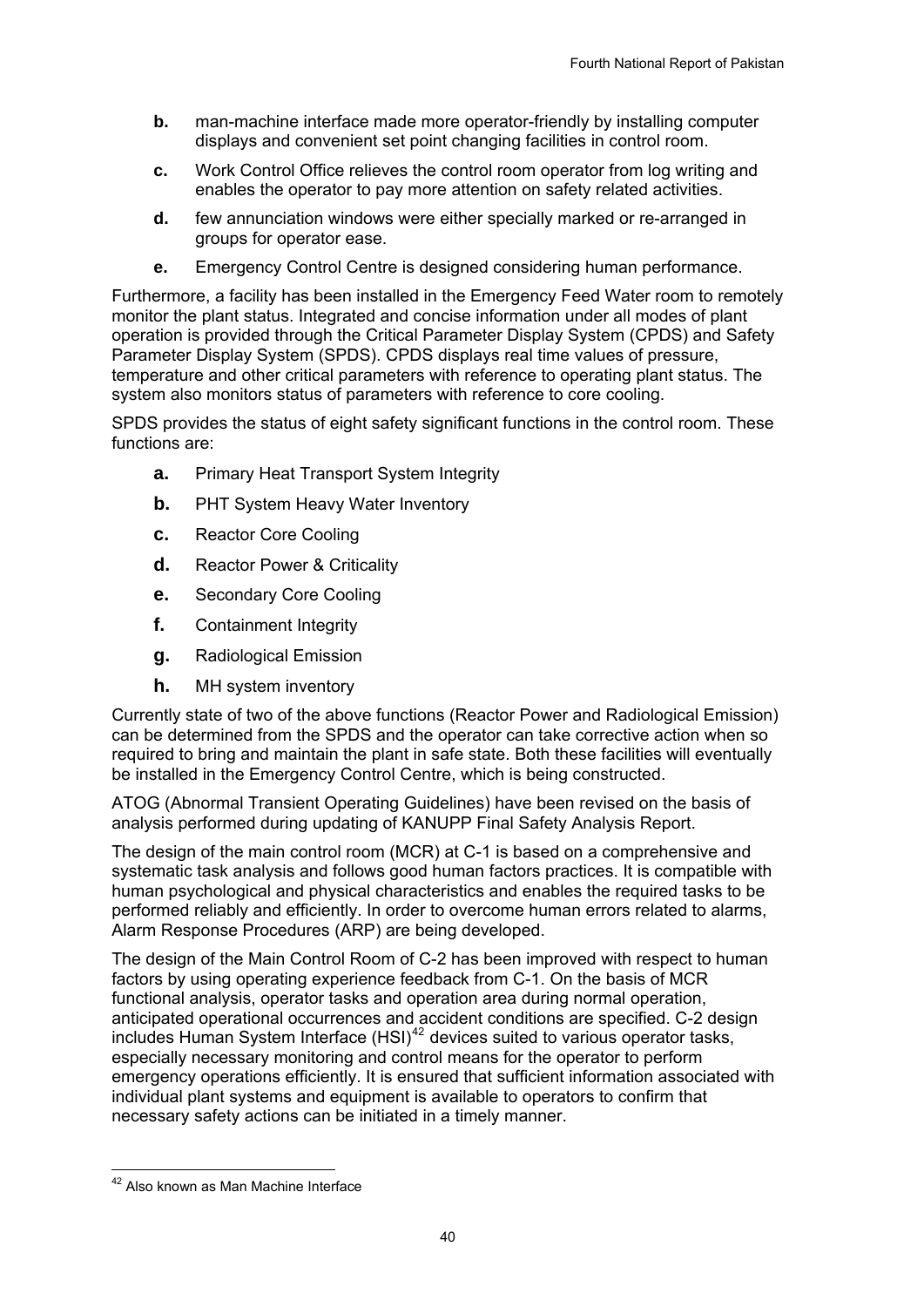At C-1, Event-based Emergency Operating Procedures were provided by the vendor and the Symptom-based Emergency Operating Procedures (SEOP) are being developed. C-2 has committed to prepare SEOP. A plan has been chalked out for preparation of severe accident management guidelines (SAMG). C-2 personnel are being trained on SEOP and SAMG development.

All activities at nuclear installations are carried out in accordance with written, approved, regularly reviewed and revised procedures. The licensee ensures that technical content of the instructions is correct, and that the design and presentation of instructions enables users to follow them accurately and reliably. This reduces the chances of human error. The procedures and instructions are subject to a process of verification and validation to ensure that they accurately represent operational requirements and are compatible with the design of plant and equipment. Suitable arrangements are provided to implement these procedures and instructions. PNRA verifies this during regulatory inspections.

Nuclear installations have performed and submitted the PSA reports at different stages of the plant life to analyze the human factor events and their importance. Through Human Reliability Analysis (HRA) human error probabilities are calculated for the errors, which are on the basis of procedural lapses or operator errors. These inputs are fed into simulator training to minimize the human error. In case of C-2, HRA was performed in PSA report to assess contribution towards initiating events. Based on this analysis, improvements have been suggested in the design and will be considered while writing procedures.

Root cause analysis is performed for analyzing events caused by human errors. At K-1, database of all events, whether significant, low level or near misses is maintained under the CAP. It also has the responsibility to facilitate investigations, root cause analysis and apparent cause analysis of events requiring follow-up and the implementation of the corrective actions. In 2006, a program was started for trending of events and issues based on different types of events (e.g. house keeping events, industrial safety events, equipment failure events, etc.) and the causes of events (e.g. design deficiencies, training deficiencies, document deficiencies, etc.). Human performance issues are coded and trended. Separate investigations are initiated for events showing adverse trends to determine the causes of adverse trends. Meetings were held with plant management to discuss safety significant issues. Focused self-assessments are carried out to ensure that human performance issues are satisfactorily resolved.

## **12.3 Verification of Human Factors Considerations by PNRA**

PNRA verifies that the human factors are considered throughout the life of a nuclear installation. Inspectors check work conditions such as lighting, labeling, environmental and habitability issues, house keeping, fitness for duty, etc. Inspectors witness simulator exercises to confirm that the design adequately accommodates all necessary operator actions. Compliance to procedures is also checked during inspections. While reviewing PSA, it is verified that human factors have been adequately considered. Human performance is an aspect considered in safety culture inspections. While analyzing unusual occurrence reports, role of human factors in initiating and progression of the event is determined.

*Pakistan has, therefore, met the obligations of Article 12 of the Convention.*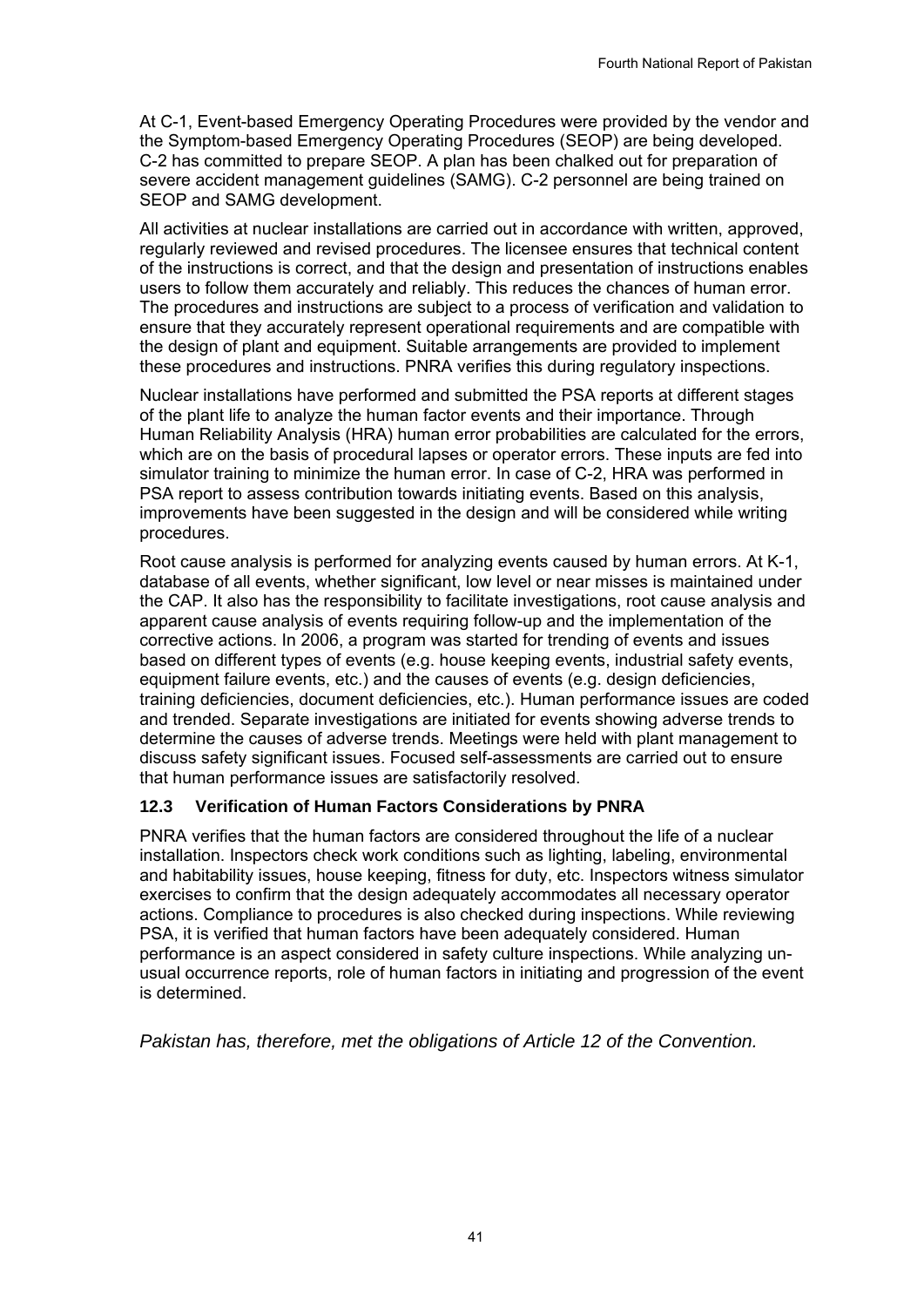Fourth National Report of Pakistan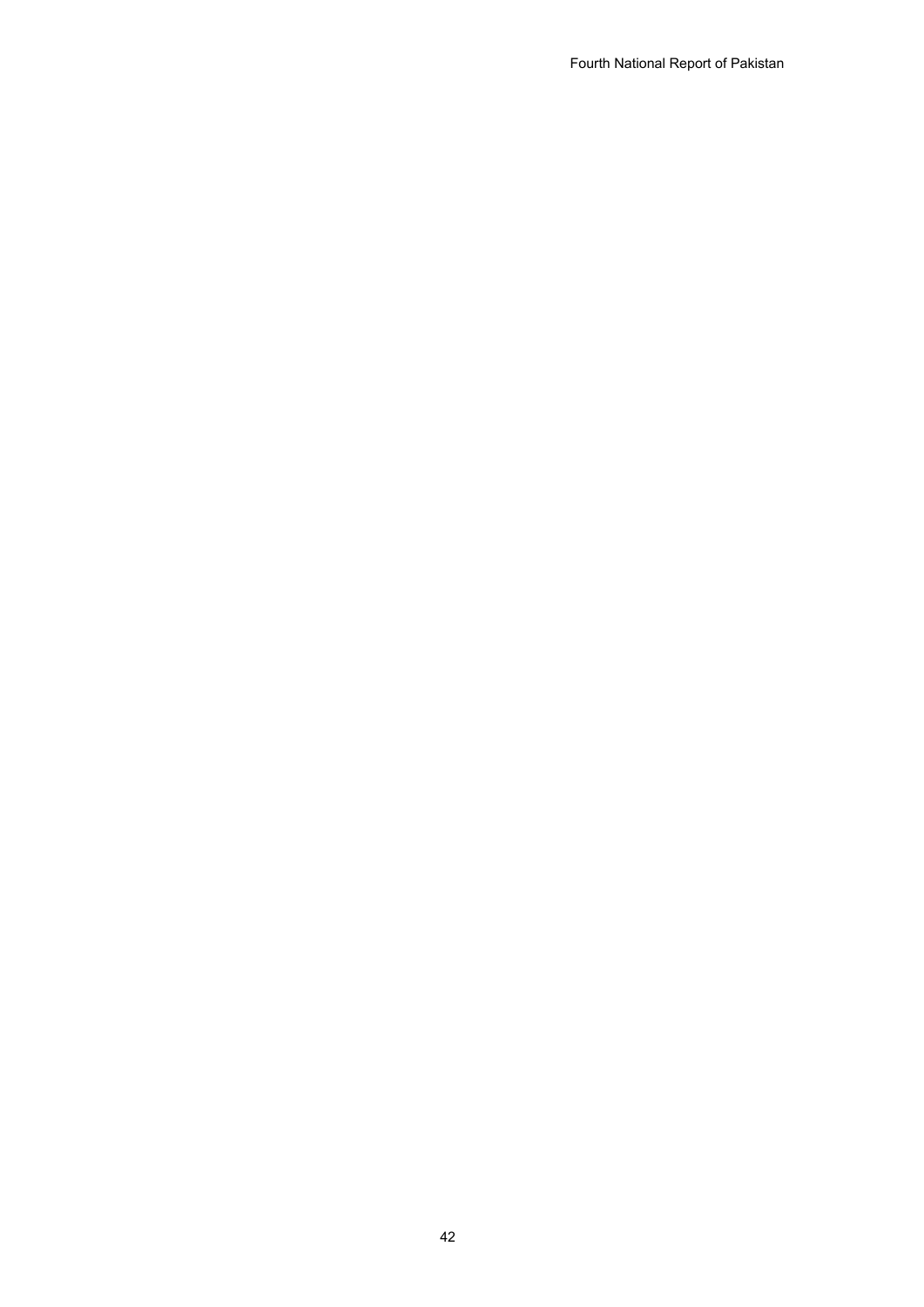### **Article 13 – Quality Assurance**

*"Each contracting party shall take the appropriate steps to ensure that quality assurance program are established and implemented with a view to providing confidence that specified requirements for all activities important to nuclear safety are satisfied throughout the life of a nuclear installation."*

## **13. Quality Assurance**

Pakistan has taken appropriate steps to ensure that quality assurance programs are established and implemented with a view to providing confidence that specified requirements for activities important to nuclear safety are satisfied throughout the life of a nuclear installation.

## **13.1 Regulatory Requirements**

The national regulations PAK/909 stipulates requirements for the submission of quality assurance programs (QAP) at the time of applying for construction licence and then again at the time of applying for first fuel load permit. The national regulations PAK/912 describe the requirements for establishing and implementing QAP for all phases of nuclear power plants. It specifies the quality assurance requirements for activities performed during siting, design, construction, equipment manufacturing, installation, etc. The QAP applies to all items and services important to safety. PAK/912 is based on IAEA safety standards series No. 50-C/SG-Q (1996). Contractors are also required to develop and submit their own QAP according to the requirements of PAK/912.

IAEA has revised its standards related to quality assurance to management systems for facilities and activities. PNRA is reviewing the new standards for updating its regulations. The licensees would accordingly be required to transform their QA system into an overall management system.

## **13.2 Quality Assurance Activities at Nuclear Installations**

PAEC has established its QAP at nuclear power plants to achieve its safety objectives. QAP includes organizational structure with defined responsibilities and functions, documented programs, established goals/objectives and prescribed procedures for performance evaluation.

## **13.2.1 Quality Assurance at Corporate Level**

A Directorate of Quality Assurance (DQA) has been established at corporate level in the PAEC HQ to coordinate QA activities in various PAEC establishments, to have corporate oversight on QA matters, to advise the plant and the corporate management on quality issues and to recommend actions for improvements.

## **13.2.2 Quality Assurance at Nuclear Installations**

QAP for operation phase have been established at C-1 and K-1 to ensure quality in their safety related activities. K-1 updated its operational QAP to address specific issues related to operation beyond design life. The QAP of C-2 at present addresses design and construction phases, whereas for commissioning and operation phase a separate QAP will be prepared. These nuclear installations have established Quality Assurance Divisions (QAD) staffed with appropriately qualified personnel reporting directly to the highest level of the plant management. These have been entrusted with the necessary authority to ensure the implementation of QAP through inspections and audits. Among other things QAD has the authority to stop any work not meeting the QA requirements.

Assessment of QAP is carried out through self and independent assessments. This is done by performing internal and external audits, peer reviews, technical reviews, etc. The purpose of such assessments is to highlight the strengths and weaknesses of the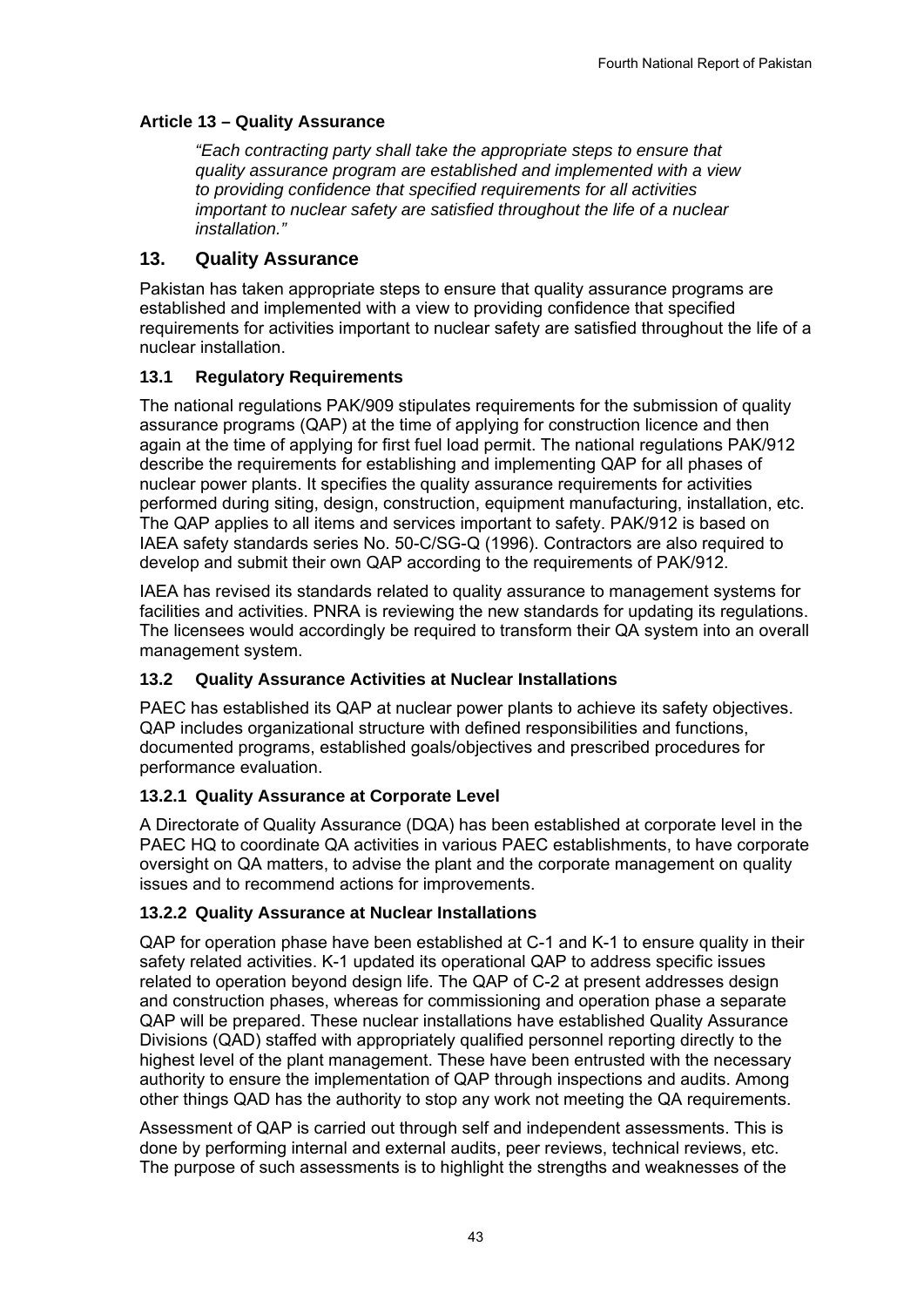management systems and to identify areas for improvement.

At K-1, Quality Assurance Division (QAD) conducts QA audits of Operation, Engineering Support, Chemistry Control, Health Physics, Maintenance, Procurement, Material Management and Training. All field activities related to areas mentioned in QA manual are routinely inspected. The work undertaken by the work groups is reviewed from QA point of view before it is started. The work is observed during the execution and reviewed again after the completion to verify that QA requirements are fulfilled. QA verification of important plant documents such as operation and maintenance procedures, station instructions, change approvals, etc., is also carried out. The non-conformance control system identifies non-conformances and necessary corrective measures.

The QAD ensures that the work groups clearly understand management expectations to establish and maintain quality culture at K-1.Training and retraining of QA personnel including auditors is a continuous activity at K-1 to maintain and enhance their qualifications and skills.

The QAP of C-1 is based on national regulations PAK/912 and encompasses all items and activities important to safety and availability of the plant. The Quality Assurance and Assessment Division (QAAD) is staffed with adequately qualified manpower and reports directly to the highest level of plant management, i.e., Director General C-1. In all its activities, QAAD emphasizes safety and quality culture.

Through planned QA surveillance and audit programs, the QAAD ensures compliance with the established requirements and implementation of QAP. Planned as well as general surveillances are carried out in all plant areas such as nuclear island, main control room, turbine building, electrical building, diesel generator building, radioactive waste storage building, access control areas, warehouses, workshops, laboratories, etc. Internal and external audits are performed according to the audit plans and procedures and the reports are followed up.

QAAD also performs inspections during fuel manufacturing and transportation, and controls the activities of contractors involved in in-service inspection (ISI) and refueling activities through audit and surveillance. QAAD provides support to plant management during management reviews and assessments. Procedures related to safety and quality undergo a thorough QA review and are signed by QAAD.

In case of C-2, the applicant established and implemented a separate QAP for the siting phase and preparation of Site Evaluation Report. C-2 also established an "Overall Quality Assurance Program (OQAP) for Design, Procurement, Construction and Commissioning of Chashma Unit-2" in accordance with PAK/912. The OQAP was reviewed and approved by PNRA. The OQAP includes a written quality policy statement providing management policy, commitments, priorities and expectations regarding safety and quality of the project.

C-2 has a Quality Assurance Department which assists the Director General on QA matters and is also responsible for its maintenance and implementation. The OQAP covers all activities related to design, construction and commissioning including management, work and assessment. Non-conformances are dealt with according to the severity and safety implications. Disposition actions are approved at different levels of the overall QA and regulatory system, depending upon the severity and implications.

The QAP of project contractors and sub-contractors are required to be in line with the OQAP. C-2 performs QA audits of its contractors and sub-contractors to verify compliance with the OQAP. The QA system of manufacturers of equipment is also audited by C-2 to ensure compliance with its OQAP. Coordination meetings between PNRA, C-2 and main contractor are held annually to facilitate resolution of issues and for better interface between them.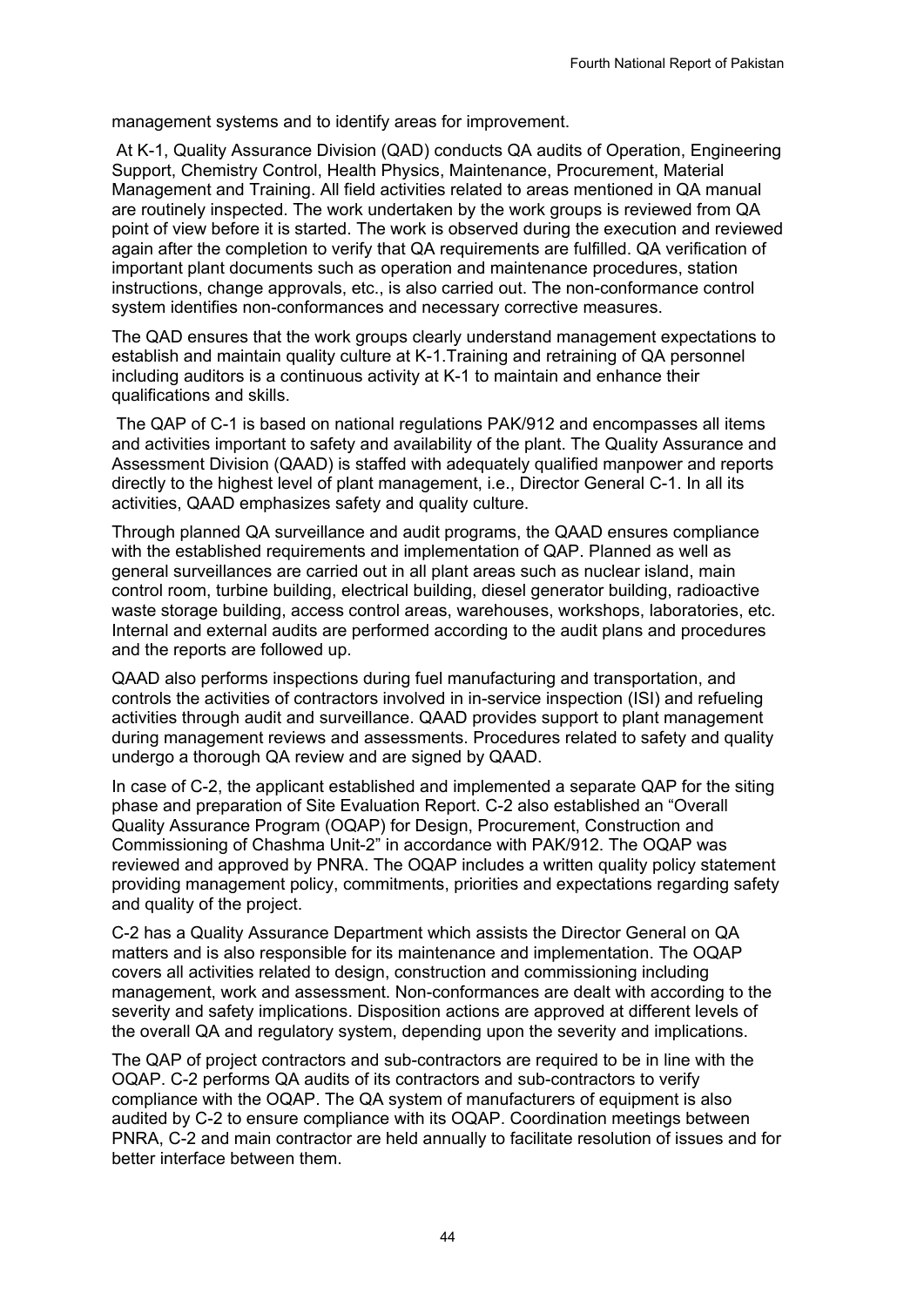# <span id="page-54-0"></span>**13.3 Quality Assurance Activities of HMC-3**

Heavy Mechanical Complex-3 (HMC-3) Taxila is one of the largest projects in the heavy engineering sector of Pakistan. PNRA has issued a licence to HMC-3 to manufacture safety class mechanical equipment for nuclear power plants. HMC-3 has an independent QA department responsible for the maintenance and implementation of Quality Assurance Manual (QAM). The QAM is in line with national regulations PAK/912 and requirements of ASME Boiler and Pressure Vessel Code. The QAM has been reviewed and approved by PNRA for licensing. The QAM covers all activities related to manufacturing such as forging, bending, welding, brazing, heat treatment, testing and examination including non destructive testing, pressure testing, etc.

The manufacturing activities are performed according to quality plans which describe the processes, testing, examination, reviews and checks in sequential order. Processes are required to be qualified according to the requirements of applicable codes and standards, and the standards of the client. Mock-ups are also prepared to qualify the processes. Manpower involved in manufacturing and testing is qualified based on the requirements of relevant regulations, codes and standards.

# **13.4 Regulatory Surveillance of QA Activities**

PNRA periodically performs regulatory surveillance of overall QA activities of its licensees. During routine and non-routine inspection activities, surveillance of relevant aspects of QAP/QAM is observed. Comprehensive vertical slice inspections of specific areas of QA are performed as and when required.

The inspections at the sites of nuclear power plants are controlled and carried out by the Regional Directorates of PNRA, while the inspections at the manufacturing facilities are controlled by PNRA Headquarter. In addition to the inspections of the licensee's QA activities, PNRA also performs QA inspections of the contractors and sub-contractors of the licensee. During these inspections, PNRA verifies compliance with the requirements of national regulations and the licence conditions.

## **13.5 PNRA Quality Management System**

In order to continuously improve its effectiveness, PNRA has taken initiatives to establish and document its quality management system (QMS) in accordance with the requirements and recommendations of internationally acceptable standards and guidelines. Such standards include IAEA TECDOC-1090, ISO 9001-2000, etc., and quality management and quality assurance systems of other regulators.

A bottom-up approach is being adopted for the development of PNRA QMS. Accordingly, management processes are being described in the form of programs, procedures and plans. The next step would be to integrate these processes into a documented QMS manual which would also include policy statement of PNRA on quality.

Management system of PNRA is generally in line with the requirements of the IAEA safety standard GS-R-3<sup>[43](#page-54-0)</sup>. A self assessment of existing management system based on current IRRS guidelines (Module VIII) is being carried out to identify strengths and weaknesses of the system.

*Pakistan has, therefore, met the obligations of Article 13 of the Convention.* 

<sup>1</sup>  $43$  The Management System for Facilities and Activities, IAEA Safety Standard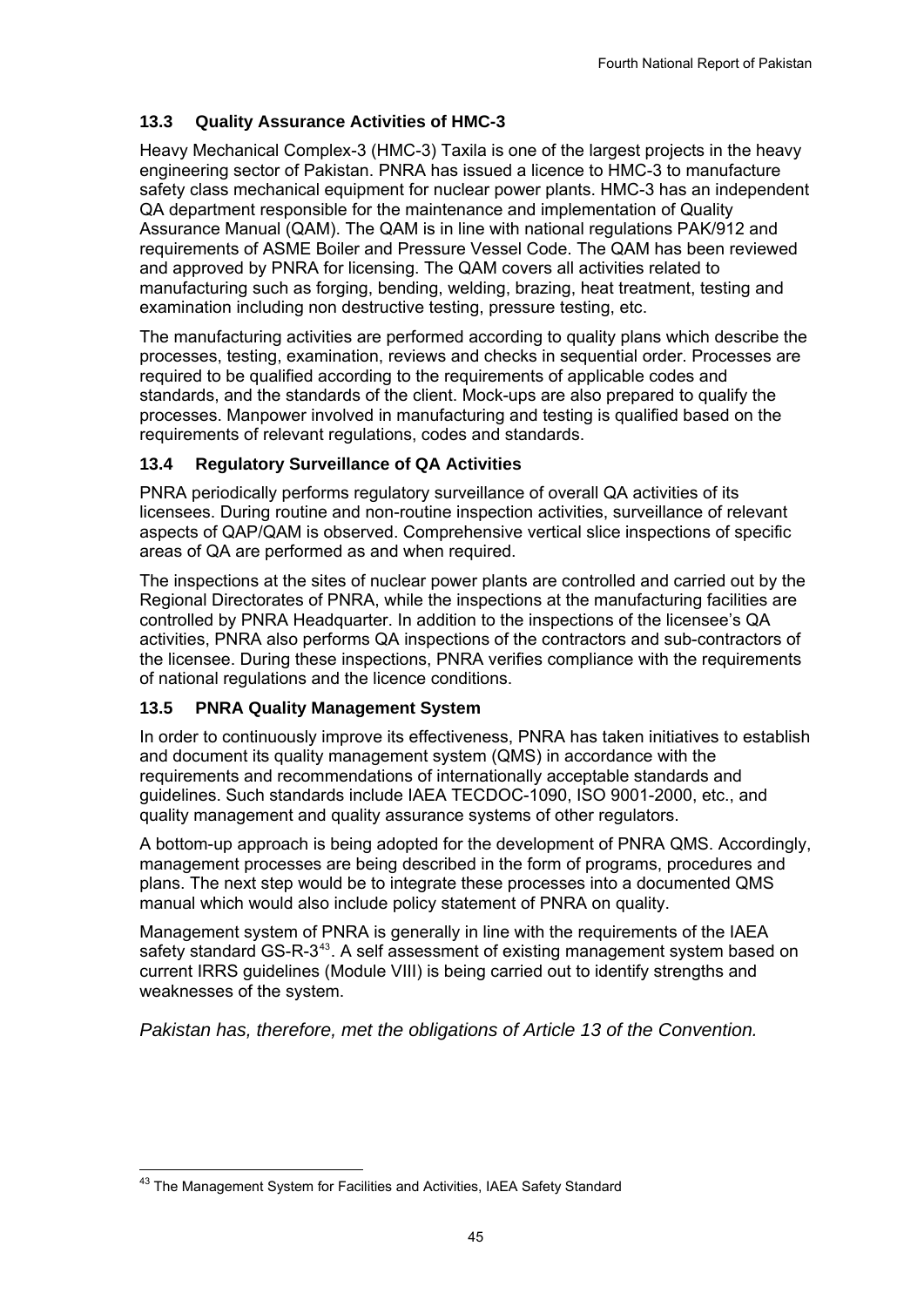Fourth National Report of Pakistan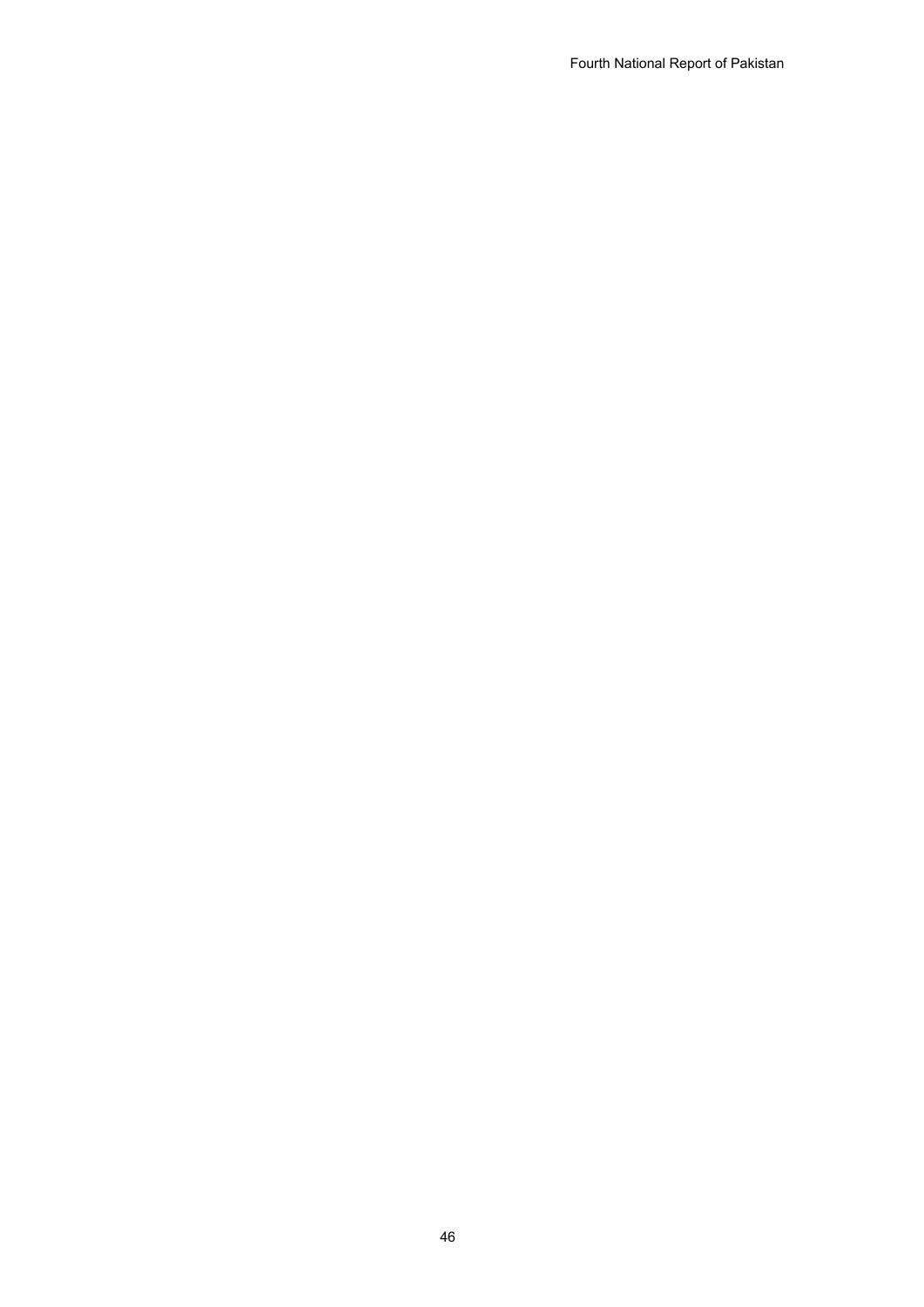### **Article 14 –Assessment and Verification of Safety**

*"Each contracting party shall take the appropriate steps to ensure that: (i) comprehensive and systematic safety assessments are carried out before the construction and commissioning of a nuclear installation and throughout its life. Such assessments shall be well documented, subsequently updated in the light of the operating experience and significant new safety information, and reviewed under the authority of the regulatory body;* 

*(ii) verification by analysis, surveillance, testing and inspection is carried out to ensure that the physical state and the operation of a nuclear installation continue to be in accordance with its design, applicable national safety requirements, and operational limits and conditions."* 

# **14. Assessment and Verification of Safety**

Pakistan has taken appropriate steps to ensure that comprehensive and systematic safety assessments are carried out before the construction and commissioning of a nuclear installation and throughout its life. Such assessments are documented and subsequently updated in the light of operating experience and new safety information. Such assessments are reviewed by PNRA. Verification by analysis, surveillance, testing and inspection is carried out to ensure that physical state and the operation of a nuclear installation continue to be in accordance with its design and operational limits and conditions.

## **14.1 Regulatory Requirements**

Assessment and verification is required for site evaluation, preliminary and final safety analyses of the design, and then after every ten years during operation in the form of periodic safety reviews. Assessment requirements for operation beyond design life have been addressed in PAK/909. In addition, PAK/909 links safety assessment and verification with other national regulations.

The regulations PAK/911 relate to safety aspects of the design of nuclear installations. National regulations PAK/910, PAK/913 and PAK/915 describe other regulatory requirements for nuclear installations. National regulations PAK/910 establish requirements for site evaluation and determination of site characteristics to be used as design parameters and assessment of the effects of plant operation on site. The national regulations PAK/911 address assessment and verification of safety including the following:

- **a.** "A comprehensive safety assessment shall be carried out to confirm that the design meets the safety requirements set out at the beginning of the design process.
- **b.** The safety assessment shall be part of the design process, with iteration between the design and confirmatory analytical activities, and increasing in the scope and level of detail as the design program progresses.
- **c.** The basis for safety assessment shall be the data derived from the safety analysis, previous operational experience, results of supporting research and proven engineering practice."

National regulations PAK/913 specify requirements that are applicable during operation. The regulations also include the assessment and verification requirements during operation phase, in particular the assessment and verification of design modifications, events and incidents, operational aspects and periodic safety reviews.

As national regulations of Pakistan are largely based on IAEA safety standards, these completely encompass the requirements of the Convention. Consequently, through the implementation of these regulations, Pakistan will fulfill obligations of the Convention.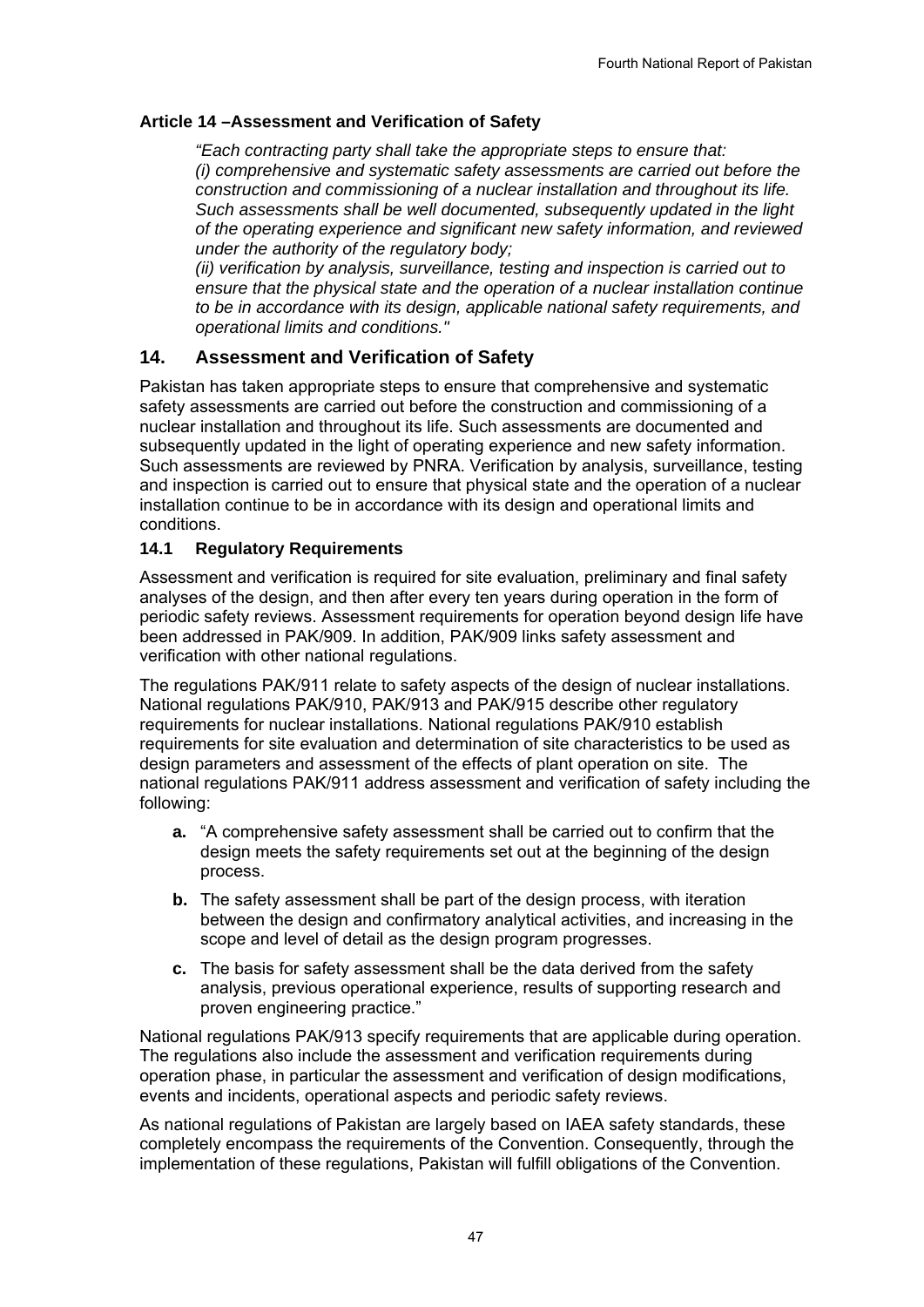### **14.2 Assessment and Verification of Safety by Nuclear Installations**

The safety of the plant is continuously assessed and verified during all phases of the plant life. This includes:

- **a.** Self assessments including management reviews
- **b.** Reviews of plant safety performance by plant safety committee, quality assurance division, engineering department, health physics division and relevant operation and maintenance departments
- **c.** Quality Assurance and Quality Control Inspections and Verifications
- **d.** QA audits
- **e.** Independent reviews and assessments (peer reviews, OSART mission, IPSART mission, etc.)

In addition, nuclear installations have established effective systems for:

- **a.** recording deficiencies identified during the assessment and verification activities
- **b.** planning and implementing corrective and preventive actions
- **c.** monitoring these actions to assess their effectiveness
- **d.** initiating and controlling the work
- **e.** maintaining records for authorization and control of temporary changes to the equipment, procedures, etc.

All these systems take into account the requirements of applicable regulations, codes, standards and international practices.

In-service inspection programs based on the requirements established in the technical specifications and in the ASME Code Section XI are implemented to assess and verify the condition of plant structures, systems and components important to safety.

#### **14.2.1 Assessment and Verification of Safety at KANUPP**

Safety of K-1is being assessed and verified through periodic safety reviews, ageing management, in-service inspections, surveillance, operation and maintenance, and quality assurance. K-1 is in the final stage of relicensing. A number of modifications were made during the relicensing process. Before implementation, these modifications were thoroughly reviewed and assessed by K-1and by PNRA in case these were safety related.

KANUPP Final Safety Analysis Report revision-2 includes the update of the design descriptions and accident analysis sections. Design description part has been updated by taking into account the design changes, modifications and updates carried out in the plant during relicensing.

The effects of improvements in LOCA handling and emergency core cooling system were analyzed in the revisions of accident analysis section of KFSAR-R2 and results show that all the modifications and upgrades fulfill their desired functions and intent.

Dual accident analysis was also updated using latest computer codes and accident analysis tools. The major scenarios include "loss of coolant accident with loss of emergency coolant injection system" and "loss of reactivity control coincident with loss of protection". Review of KFSAR by PNRA may be completed by September 2007.

Aging Management Work plan, based on the recommendations of IAEA expert missions, is in progress. Accordingly, degradation monitoring plans for three more systems have been developed. Condition of fueling machines, civil structures, dousing spray water system, etc., were assessed and reports issued. Feeder pipes inspections continued.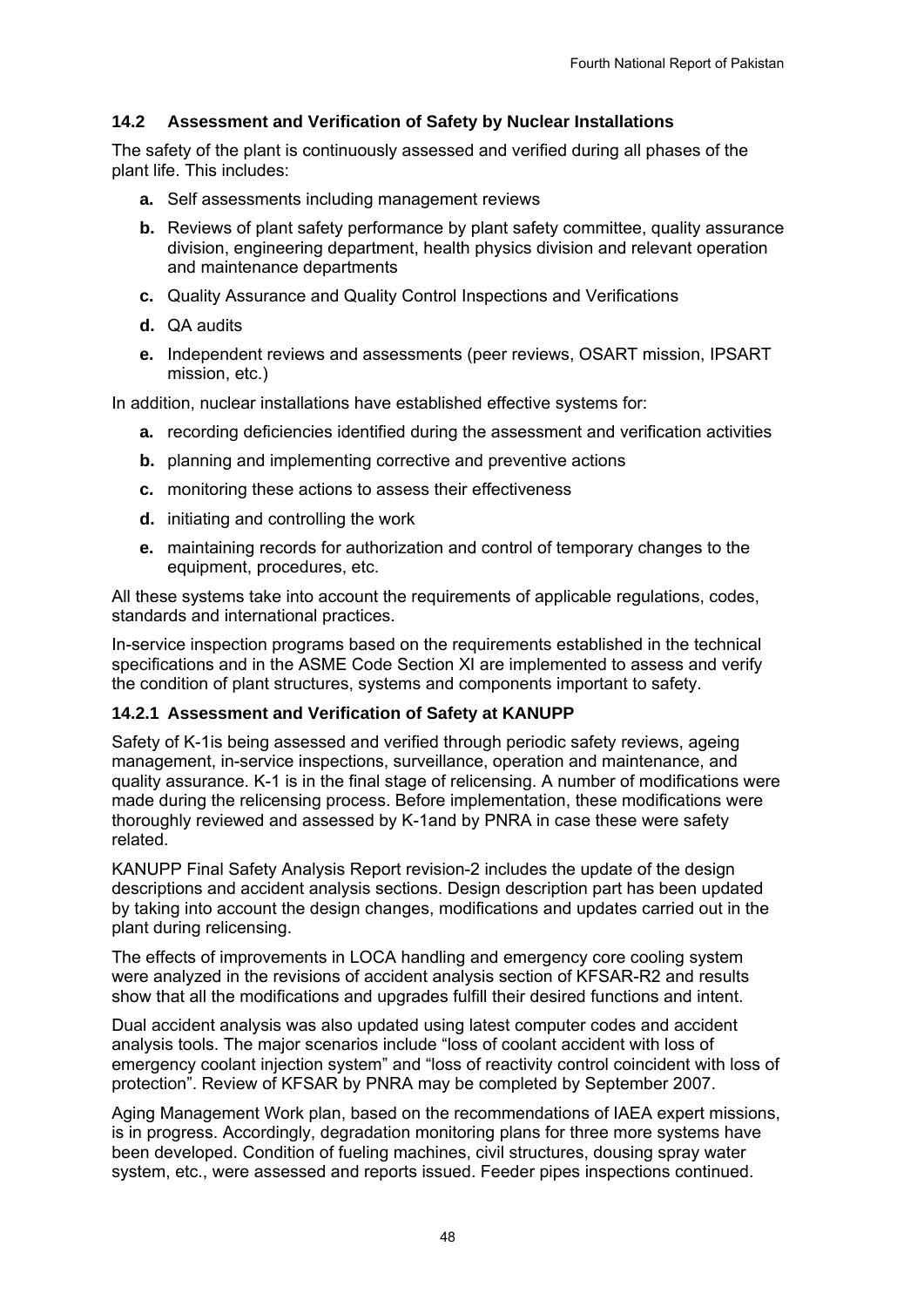<span id="page-58-0"></span>None of these require removal within 3 EFPY<sup>[44](#page-58-0)</sup>. Several tubes of the condenser were replaced. Based on performance assessment, time-delay relays and medium-voltage circuit breakers were replaced with new ones.

Condition assessment of steam generators (SG) was carried out. No significant degradation or effect of flow accelerated corrosion could be found except for the ongoing pitting, wastage and denting in tubes on its secondary side. The vendors have been asked through COG<sup>[45](#page-58-0)</sup> to submit a proposal for sludge lancing of SG, to assess the aforementioned degradation. Follow up actions subsequent to fuel channel integrity assessment (FCIA) carried out in 2003, to monitor and increase database on reactor fuel channels and to assess their condition are in progress. Next FCIA including core assessment will be carried out around 2012 with Canadian assistance.

A detailed probabilistic safety assessment (PSA) was performed by K-1 and all significant recommendations have been implemented. Some of these recommendations include improvement in reliability of emergency boiler feed water, installing a third diesel generator for providing redundancy on running failures of the existing two diesel generators, increasing the charging tank capacity, etc. PSA-1 was completed in 2001 and is kept living by incorporating the modifications in the model. Fire PSA is expected to be completed under the guidance of IAEA experts.

## **14.2.2 Assessment and Verification of Safety at C-1**

C-1 performs assessment and verification of safety under its Quality Assurance Program for Operation. The support from the designer and vendor is also sought when required. The plant has an Operational Safety Review Committee which performs review and assessment of the safety evaluation, modifications, events reports, plant operations, etc.

Independent assessments are carried out in the form of audits, surveillance and peer reviews. Audits and surveillance are conducted according to approved audit and surveillance plans. Reactive surveillance and audits are also conducted, if needed. Peer reviews are conducted by organizations such as IAEA and WANO. An IAEA OSART Mission visited C-1 in January 2004 and its follow-up mission came in January 2006. WANO peer review of C-1 was carried out in March 2006. A Pre-IPSART mission is scheduled in November 2007 to review the PSA report of the plant.

## **14.2.3 Assessment and Verification of Safety at C-2**

In accordance with the PAK/909, C-2 submitted the Site Evaluation Report (SER) in June 2004 along with the application for site registration. Subsequently, C-2 submitted the Preliminary Safety Analysis Report (PSAR) in May 2005, Overall Quality Assurance Program (OQAP), Design PSA and Severe Accident Analysis Report in August 2005 required for Construction Licence.

Regarding verification of safety, the design of C-2 was assessed at various levels. The designer performed detailed assessment at the first level and it was verified again by the engineers who were not directly involved in the design. At the second level the design was independently verified by C-2. Modifications in the design followed the same course for approval as for the original design. The safety analysis of the preliminary design was reviewed and approved by the regulatory authority. International experts also reviewed the safety analysis of the preliminary design under an IAEA TC project.

## **14.2.4 Performance Indicators Program of Nuclear Installations**

The nuclear power plants (K-1 and C-1) have established their performance indicators programs to monitor the performance trends and take actions appropriate for performance improvement.

1

<sup>&</sup>lt;sup>44</sup> Effective full power year<br><sup>45</sup> CANDU Owners Group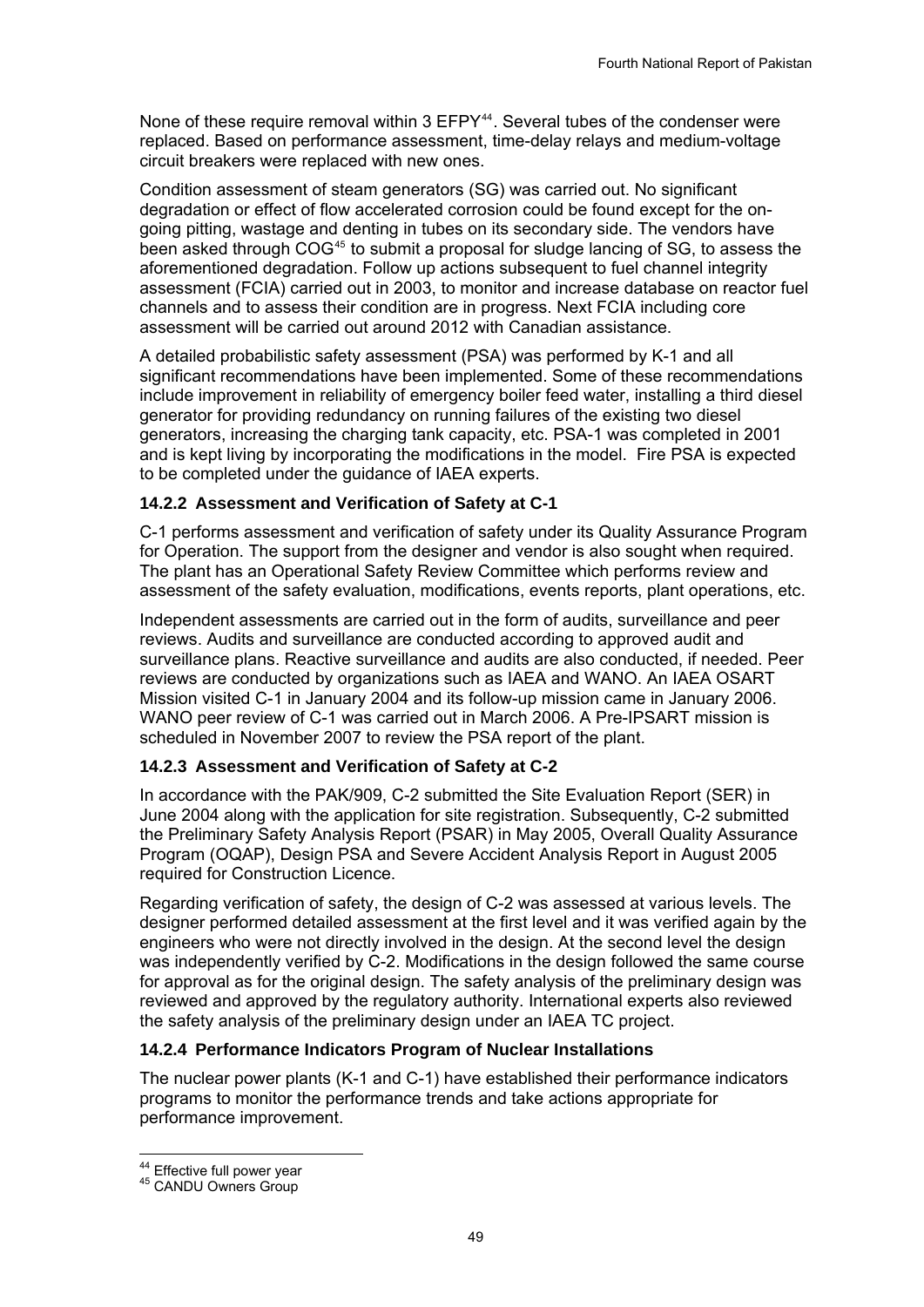K-1 has developed safety performance indicators (SPI) to monitor operational safety. The first two phases of the project have been completed while the final phase is expected to be completed by the end of 2007.

C-1 has adopted WANO performance indicators program consisting of collecting, trending, exchanging, and disseminating performance data in ten key areas. The indicators include unit capability factor, unplanned capability loss factor, unplanned automatic scrams per 7000 hours, forced loss rate, grid related loss factor, safety system performance (safety injection system, auxiliary feed water system and emergency diesel generators), fuel reliability indicator, chemistry performance indicator, collective radiation exposure and industrial safety accident rate (plant personnel and contractor). Safety performance indicators are being developed by C-1 based on national/international experience.

## **14.3 Regulatory Review Process**

National regulations PAK/909 describe the licensing process for nuclear installations and retain the previous practice of three stage licensing, namely Site Registration, issuance of Construction Licence and Operating Licence. In addition, there is an intermediate stage of Fuel Load Permit when the nuclear installation has to obtain permission for loading fuel into the core. Documents required to be submitted during these licensing stages and applicable nuclear safety standards are listed in these regulations.

According to these regulations, PNRA performs safety review and assessment of the Site Evaluation Report, Preliminary Safety Analysis Report (PSAR), Final Safety Analysis Report (FSAR), Commissioning Program, Periodic Safety Review (PSR) Report, PSA Report, etc., during various licensing stages.

The safety reviews are performed mainly by PNRA staff. However, in specific areas the services of consultants are also availed. Safety reviews are carried out according to review plans which in case of SER, PSAR and FSAR are based upon Standard Review Plan (NUREG 0800) of USNRC. In case of PSA, the review plan is based on IAEA Safety Series No. 50-P-4. In the area of severe accidents, PNRA is evolving review plans with the assistance of IAEA.

On completion of the safety review, PNRA issues a Safety Evaluation Report. For instance, after the safety review of a PSAR, a PSAR Safety Evaluation Report (PSER) is issued describing the review details including review of data, main queries and their resolutions, evaluation basis, acceptance basis, findings and conclusion of the review.

The objective of PSR is a systematic re-assessment of the safety of nuclear installation at an interval of 10 years to deal with the cumulative effects of ageing, modifications, operation and technical developments, aimed at ensuring high level of safety. The scope of PSR is similar to the contents of NS-G-2.10.

Any change in the plant or its operations that may have an effect on the licensing basis requires PNRA approval prior to implementation. In this regard a formal request for approving the change is submitted which needs approval by PNRA before implementation. Accordingly, PNRA reviews and approves the modifications in operational limits and conditions of structures, systems and components important to safety, design, surveillance requirements, management structure, etc. The modifications are reviewed to assess the implications of modifications on plant safety and to ensure that safety margin provided in the original design is not reduced.

Applicants and licensees have been asked to submit PSA reports along with PSAR, FSAR and PSR report at the construction licence, fuel load permit and licence revalidation stages, respectively.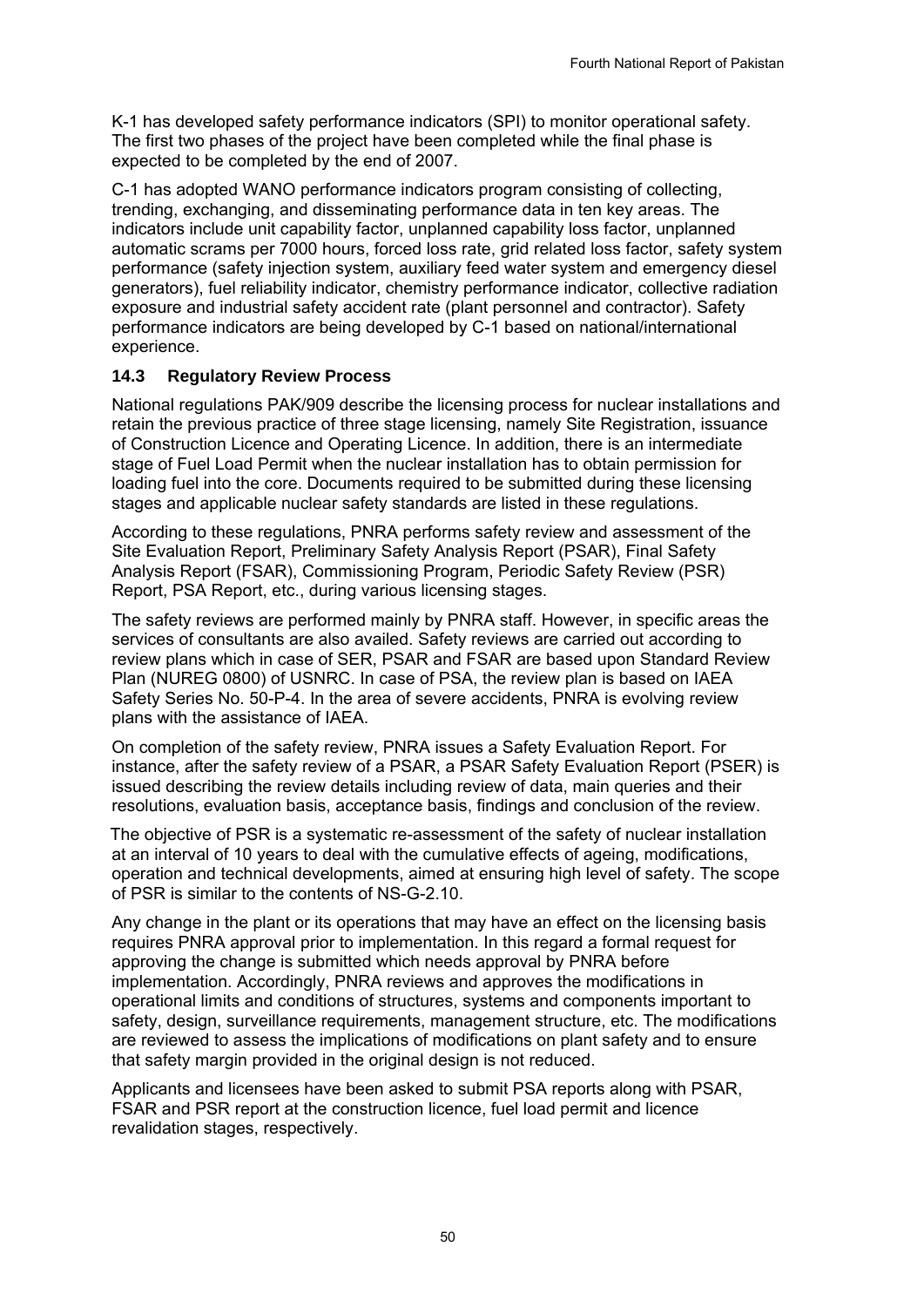# <span id="page-60-0"></span>**14.4 Verification of Safety by PNRA**

Verification of safety of nuclear installations is through review, analysis and inspections. PNRA performs safety review of the design and verifies the design implementation through regulatory inspections. Based on these assessments "Fuel Load Permit" is issued. The assessment of safety continues during approach to criticality and power ascension.

The inspection programs are focused on ensuring that plant construction, equipment manufacturing, installation and commissioning is in conformity with design intent, and operation is within the approved limits and conditions. Special inspections are performed considering the safety significance of a particular activity. PNRA has also included safety culture within its regulatory framework and has inspected safety culture of K-1 and C-1.

All activities of C-1 and K-1 related to safe operation and maintenance of the plant, including engineering support, health physics, emergency preparedness, quality assurance, etc., are inspected by the regulatory inspectors under an approved inspection program to verify compliance with the regulatory requirements. Detailed inspection plans are chalked out and the inspections are conducted accordingly. Depending upon the situation and feedback from review and assessment and trend of the safety performance of the nuclear installation, additional inspections are performed.

#### **14.5 Assessment of Performance Using Indicators**

Assessment and enhancement of performance is one of the activities of PNRA. A performance indicators program has been initiated comprising of direct and indirect indicators. The direct indicators related to nuclear installations are number of licensing of operating personnel, number of event reports or unusual occurrence reports reviewed in the reporting year, number of unusual events rated on INES<sup>[46](#page-60-0)</sup>, total number of planned or scheduled inspections actually conducted. The indirect indicators are number of scrams, availability of safety systems, fuel integrity, reactor coolant system integrity, collective radiation exposure and significant events. PNRA plans to integrate the performance indicators program with the inspection program of the Authority.

## **14.6 Safety Reviews and Assessments through External Organizations**

At C-1 a pre-OSART Mission was conducted by IAEA in February1999. Most of the recommendations of the mission were implemented to the satisfaction of IAEA and PNRA. A full-scope IAEA OSART Mission was conducted in January 2004. OSART Follow-up Mission was conducted in January 2006. WANO Peer Review was also completed in March 2006. For K-1, independent reviews and assessments were carried out by WANO and IAEA.

The reviews showed that critical components and equipments were in good health. Good operational safety procedures and practices were being followed and inherent conservatism existed in design and safety. Most of the recommendations made by the review missions have been implemented.

*Pakistan has, therefore, met the obligations of Article 14 of the Convention.* 

<sup>1</sup> <sup>46</sup> International Nuclear Event Scale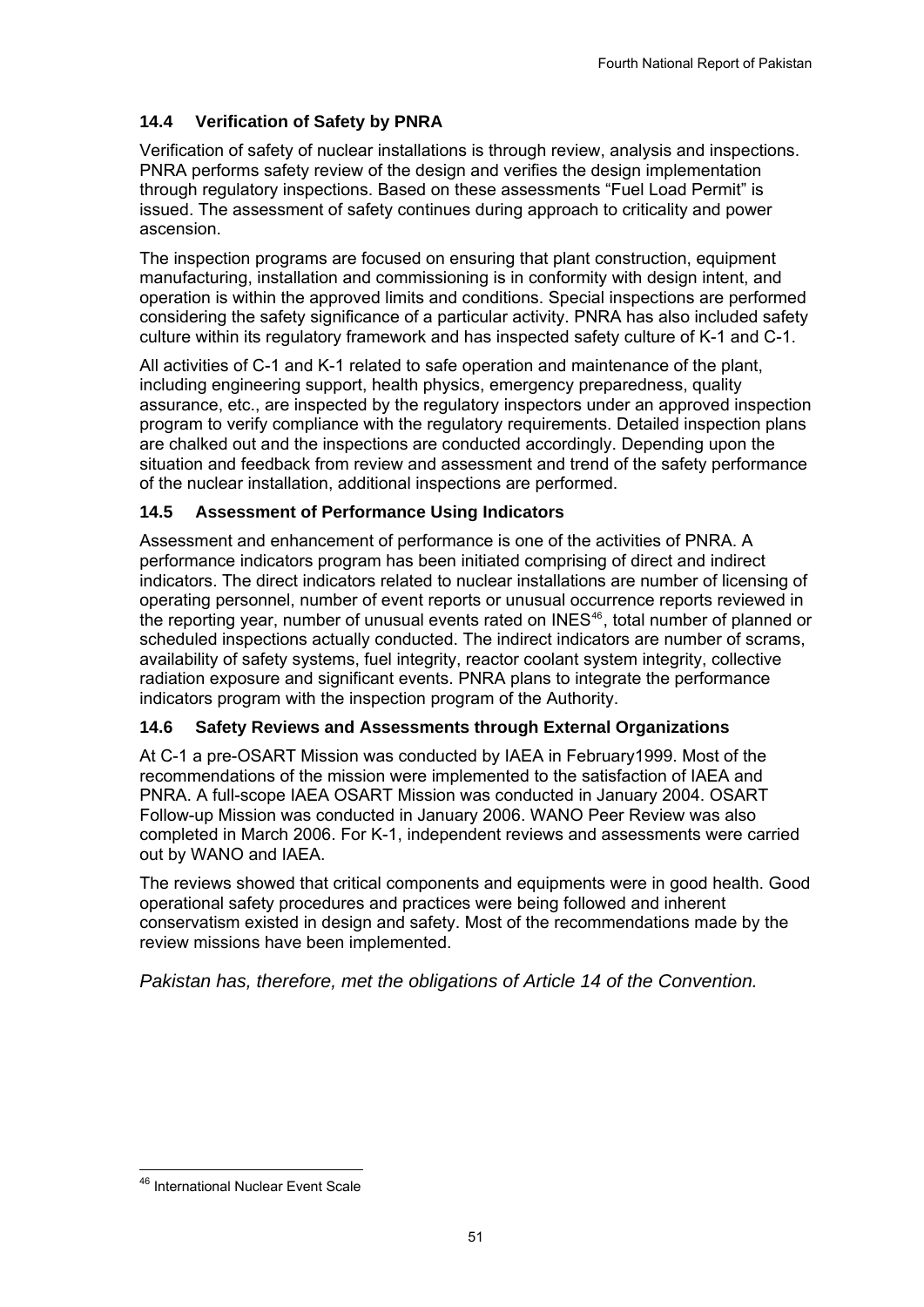Fourth National Report of Pakistan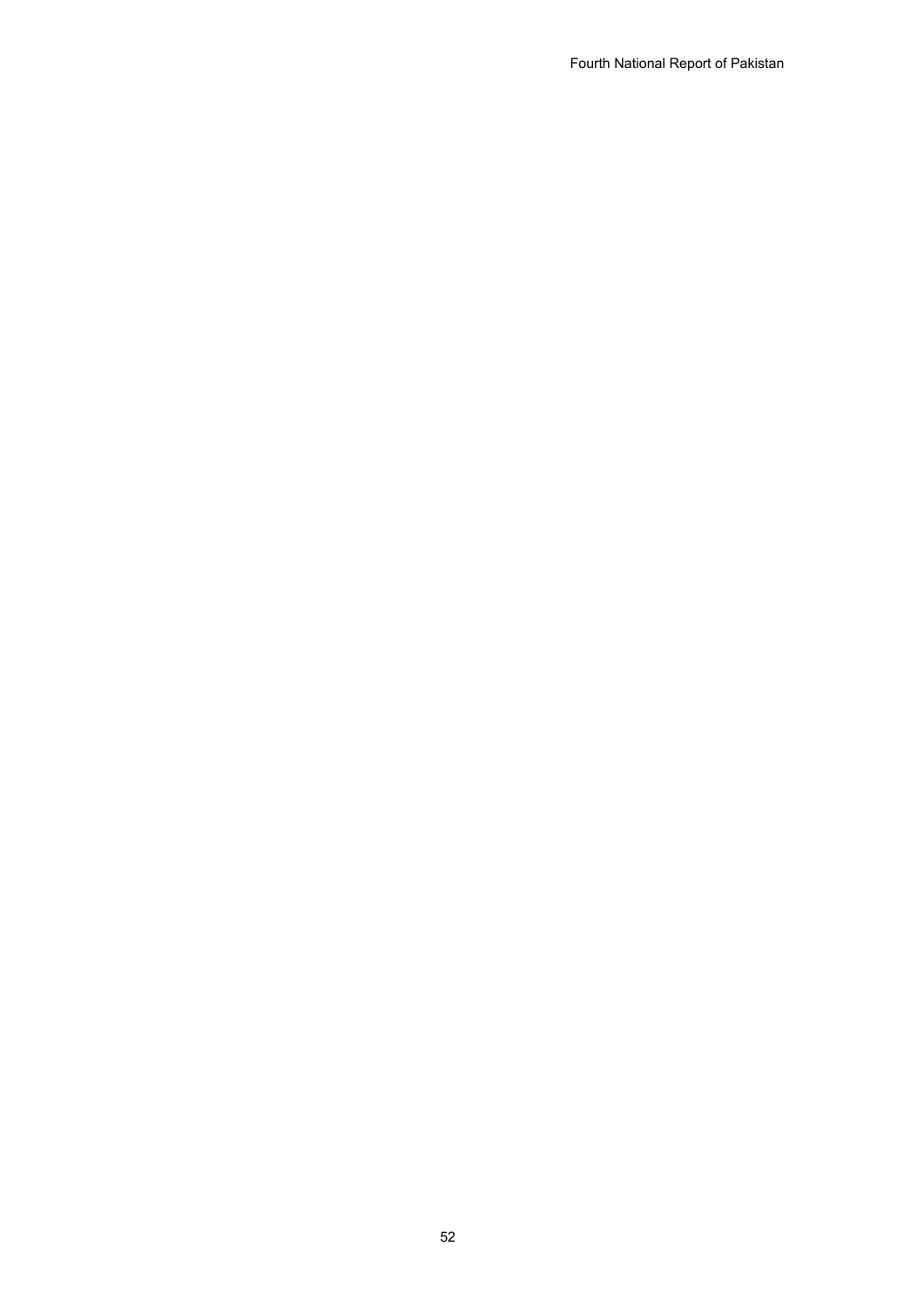## **Article 15 - Radiation Protection**

*"Each Contracting Party shall take the appropriate steps to ensure that in all operational steps the radiation exposure to the workers and the public caused by a nuclear installation shall be kept as low as reasonably achievable and that no individual shall be exposed to radiation doses which exceed the prescribed national dose limits."* 

## **15. Radiation Protection**

Pakistan has taken appropriate steps to ensure that in all operations the radiation exposure to the workers and the public caused by a nuclear installation is kept as low as reasonably achievable and that no individual is exposed to radiation doses which exceed the prescribed dose limits.

## **15.1 Regulatory Requirements**

PNRA is responsible for controlling, regulating and supervising all matters related to radiation protection. PAK/909 requires submission of a radiation protection program as one of the pre-requisites for issuance of operating licence. PAK/913 requires that the licensee shall establish and implement a radiation protection program to ensure that, in all operational states, doses due to exposure to ionizing radiation in the plant or due to any planned releases of radioactive material from the plant are kept below prescribed limits and are as low as reasonably achievable. This program shall meet the requirements of regulations on radiation protection and shall be approved by the Authority. The dose limits for radiation workers and public during normal operation are given in PAK/904 and are reproduced in Annex  $- X$ .

## **15.2 Radiation Protection at Nuclear Installations**

In conformance with the regulatory requirements, the nuclear installations in Pakistan have developed policies and procedures, for the protection of workers, public and environment from the harmful effects of radiation. It is ensured that:

- **a.** all reasonably practicable steps are taken to ensure safe plant operation and to prevent accidents and risks to health at work and to minimize the consequences of any accident involving radiological consequences.
- **b.** no person shall receive doses of ionizing radiation in excess of the prescribed dose limits as a result of normal operation and the exposure of any person is kept as low as is reasonably achievable.

Continuous air sampling and ambient dose level monitoring are performed at the nuclear installations. Environmental samples of air, water, soil, vegetables, fruits, milk, meat etc., are collected at regular periods for analysis and estimation of radionuclide content. Due consideration is given to seasonal effects and the distance from the installation. On-Site and off-site environmental monitoring points are selected at different locations. Environmental TLD dosimetery is also performed to record the cumulative dose level on quarterly basis.

## **15.2.1 Radiation Protection at K-1**

Radiation doses of plant workers are kept below the regulatory dose limits. Exposure is controlled with the help of job planning, job briefing, frequent radiation surveys, radioactive contamination control, and regular training. Internal radiation dose is controlled by providing suitable respiratory protection equipment, reducing the airborne contamination level and bioassay sampling. Administrative internal uptake limits have been defined, which are followed strictly.

An environmental monitoring program is in place that includes regular radiation dose rate monitoring at different locations at plant periphery and in different areas of Karachi, by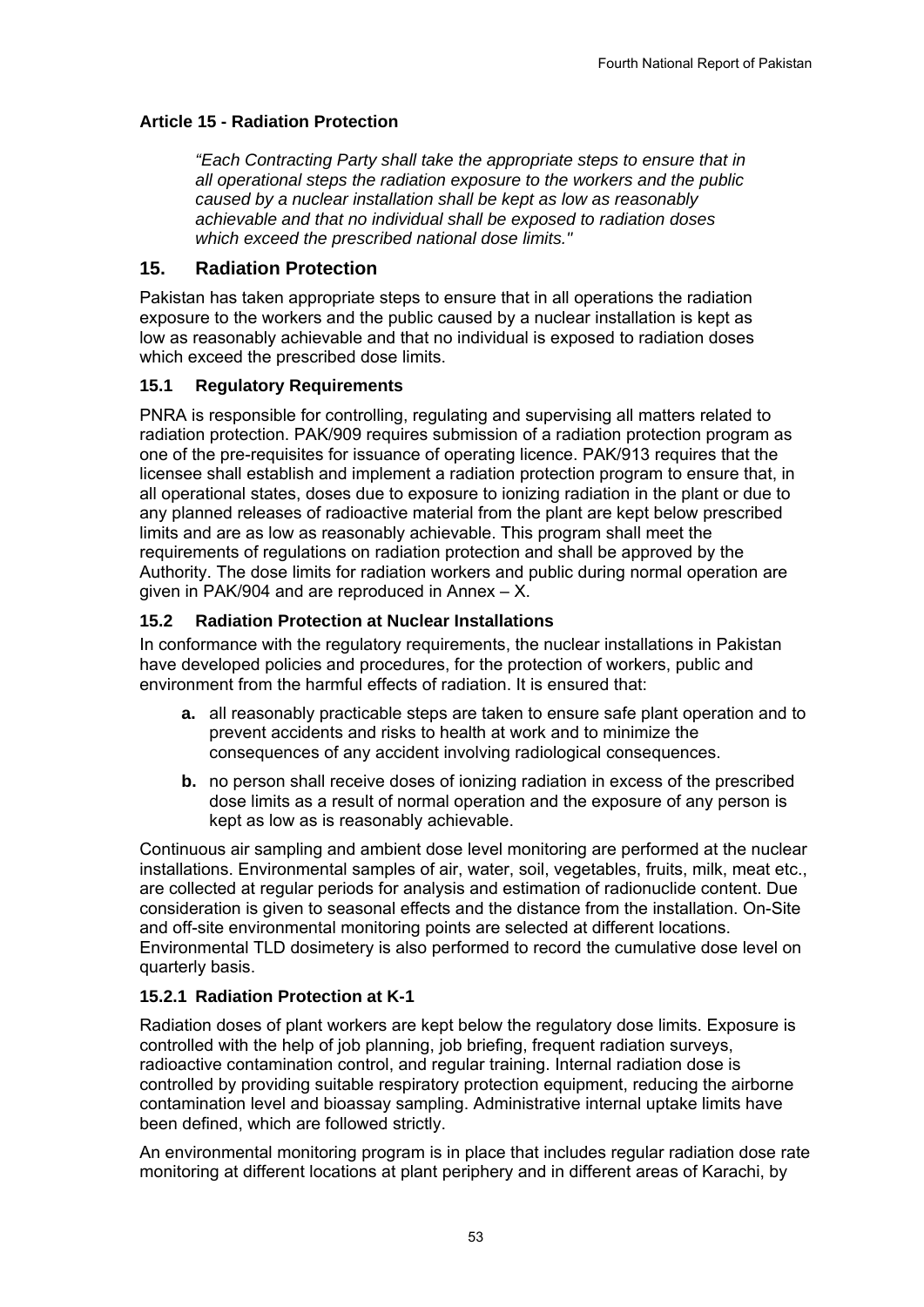<span id="page-63-0"></span>placing TLD and high volume air sampling system away from the plant. Environmental samples from the vicinity of plant are collected and analyzed. Recorded radiation doses to the public are a small fraction of the limiting values.

Following are the steps taken to keep the radiation exposure of the radiation workers as low as reasonably achievable:

- **a.** Job planning by health physics personnel and supervisors of the working groups before starting the job. ALARA techniques are adopted, depending upon the job and area requirements.
- **b.** Workers involved in radiation related jobs are briefed about the radiological conditions in the job area.
- **c.** A Health Physics Coordinator is nominated for radiation intensive jobs with the prime responsibility to take part in each activity right from planning to execution.

Radiation exposure to the public is kept as low as reasonably achievable by controlling the release of radioactive effluents from the plant. This is done by on-line monitoring of the releases, removing the Tritium contents from boiler room air, filtration of gaseous effluent before releasing to the environment, decay and dilution of liquid effluent before its release, collection, processing and safe storage of solid radioactive waste, etc. As a result, the gaseous and liquid effluent released from the plant is well below the Derived Release Limits for K-1.

Annual collective dose during 2004, 2005 and 2006 at K-1 was 1.59 man-Sv, 1.43 man-Sv and 4.48 man-Sv respectively. Average individual dose for these years was 1.86 mSv, 1.61 mSv and 4.24 mSv respectively. The graphical representation of these doses is shown in Annex – XI A.

Gaseous radioactive effluents released during 2004, 2005 and 2006 were  $\sim$  64 TBq, ~75 TBq and 100 TBq respectively. On the average gaseous releases remained less than 1% of annual release limits.

The liquid effluents released to sea during 2004, 2005 and 2006 contained 15 TBq, 34 TBq and 38 TBq of Tritium respectively. Generally, these were of the order of 0.15% of annual release limit for Tritium. Gross beta-gamma radioactivity released to sea was ~ 39 GBq, 31 GBq and 7.7 GBq respectively. These releases were less than 2.5% of annual release limit for gross beta-gamma radioactivity. The effluent releases of K-1 are shown graphically in Annex **–** XII.

#### **15.2.2 Radiation Protection at C-1**

In order to implement the radiation protection program, C-1 has established the necessary organizational set up headed by Manager, Safety & Health Physics Division. Under the Manager (SHPD) there are station health physicists responsible for implementing the radiation protection program<sup>[47](#page-63-0)</sup> for handling and monitoring radioactive materials, including source and byproduct materials. This program conforms to national regulations and includes the following:

- **a.** Working procedures for implementing the radiation protection program.
- **b.** Survey of all incoming and outgoing shipments that may contain radioactive material.
- **c.** Investigation and documentation of any radiological incident to minimize the potential for recurrence and for reporting these incidents to PNRA in accordance with the regulations.
- **d.** Periodic surveys of radiation, contamination and airborne activity.

<sup>1</sup> <sup>47</sup> Radiation Protection Program is called Health Physics Program at C-1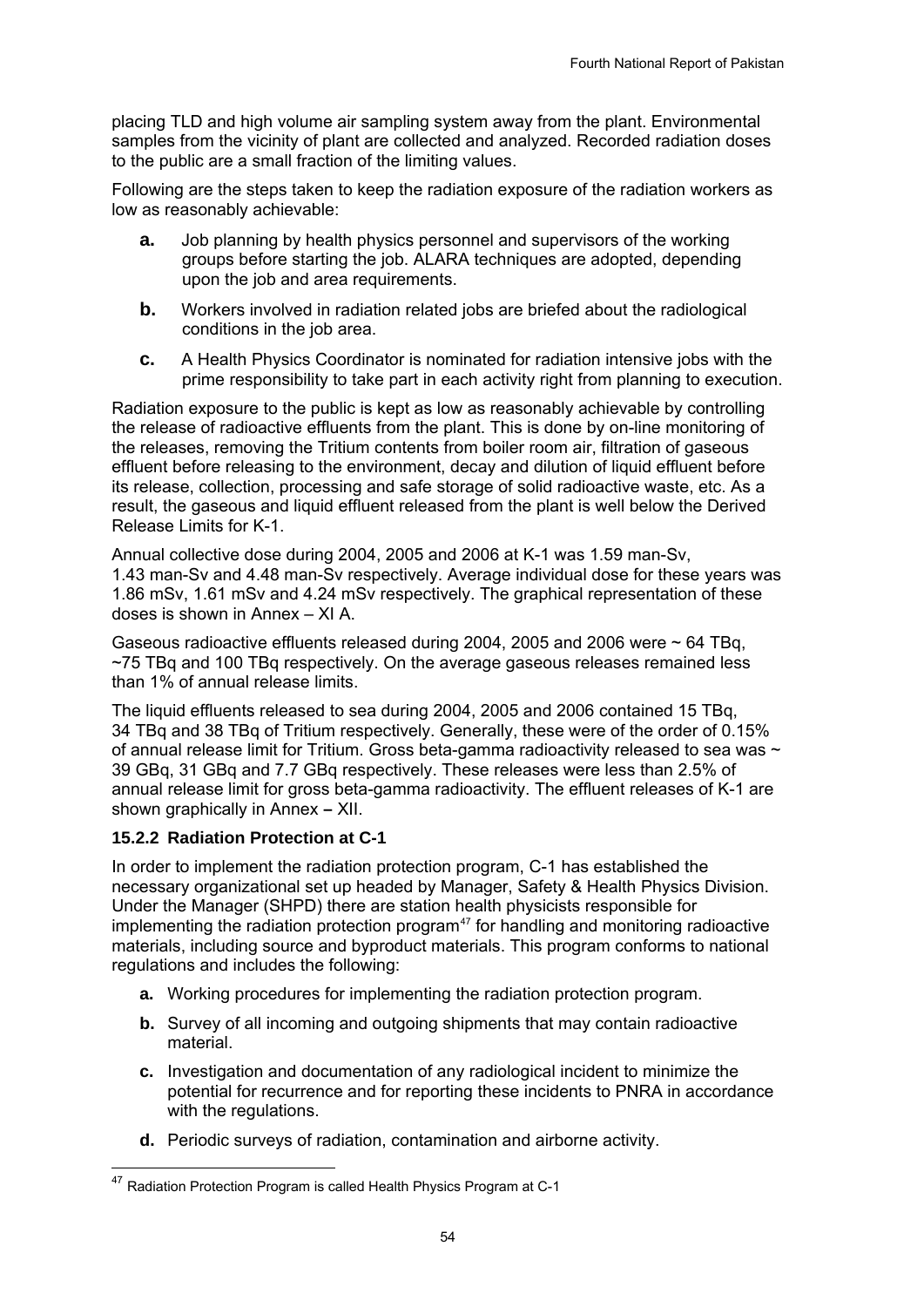- **e.** Record keeping of occupational radiation exposures and reporting to the PNRA.
- **f.** Provision of personnel and other radiation monitoring equipments and their periodic calibration.
- **g.** Establishment of access control points to separate potentially contaminated areas from uncontaminated areas and survey of tools and equipments before removal from a controlled area.
- **h.** Issuance of radiation work permits (RWP) in accordance with the station radiation control procedures.
- **i.** Bioassay program including whole body counting and / or a urinalysis sampling to measure the uptake of radioactive material,
- **j.** An environmental radiological monitoring program to measure any effect of the installation on surrounding environment.

Annual collective dose during 2004, 2005 and 2006 was 575 man-mSv, 423 man-mSv and 22 man-mSv respectively. Average individual dose for these years remained 0.42 mSv, 0.27 mSv and 0.03 mSv respectively. The graphical representation of these doses is shown in Annex – XI B.

At C-1, all liquid and gaseous effluents are monitored before release to the environment. Liquid effluents are released from C-1 into the discharge canal, which falls into the Indus River. Gaseous effluents released during 2004, 2005 and 2006 were 98 TBq, 2 TBq and 10 TBq respectively. On the average these releases remained less than 1.2% of release limit. Liquid effluent releases for the years 2004, 2005 and 2006 were 0.76 GBq, 4 TBq and 2 TBq respectively. These releases were less than 0.1% of annual release limit. C-1 effluent releases are shown graphically in Annex – XII.

#### **15.3 Verification of Implementation of Radiation Protection Program**

Performance of the nuclear installations is continuously monitored to verify compliance with radiation protection requirements. In this regard, PNRA reviews the reports submitted by the licensees, conducts periodic inspections of the plant and the work practices and monitors the radioactive releases from nuclear installations and verify the reports submitted to PNRA.

During inspections, the effectiveness of the monitoring program is verified by checking the sampling and analysis techniques, calibration of instruments, etc. PNRA may cross check the results through independent verification by employing other establishments.

At nuclear installations the doses to radiation workers remain well below the radiation dose limits. The average dose received by an individual remains less than a fraction of the annual dose limit. The ALARA philosophy is applied in safety significant activities. It has been experienced that the actual dose received is much less than that anticipated. For instance, the doses received during removal of booster rods at K-1 and those during refueling outages at C-1 were less than estimated.

Similarly, in the entire operating history of nuclear installations in Pakistan the gaseous and liquid effluent releases have been well below (only a few percent) the derived release limits. The licensees report the ambient dose levels at nuclear installations to PNRA on quarterly and annual basis. PNRA has observed that the ambient dose levels at the boundary of K-1 and C-1 are generally close to the level of natural background. These levels are far below the world average background dose of 274 nGy/hr. The ambient dose levels at K-1 and C-1 are summarized in Annex – XIII.

*Pakistan has, therefore, met the obligations of Article 15 of the Convention.*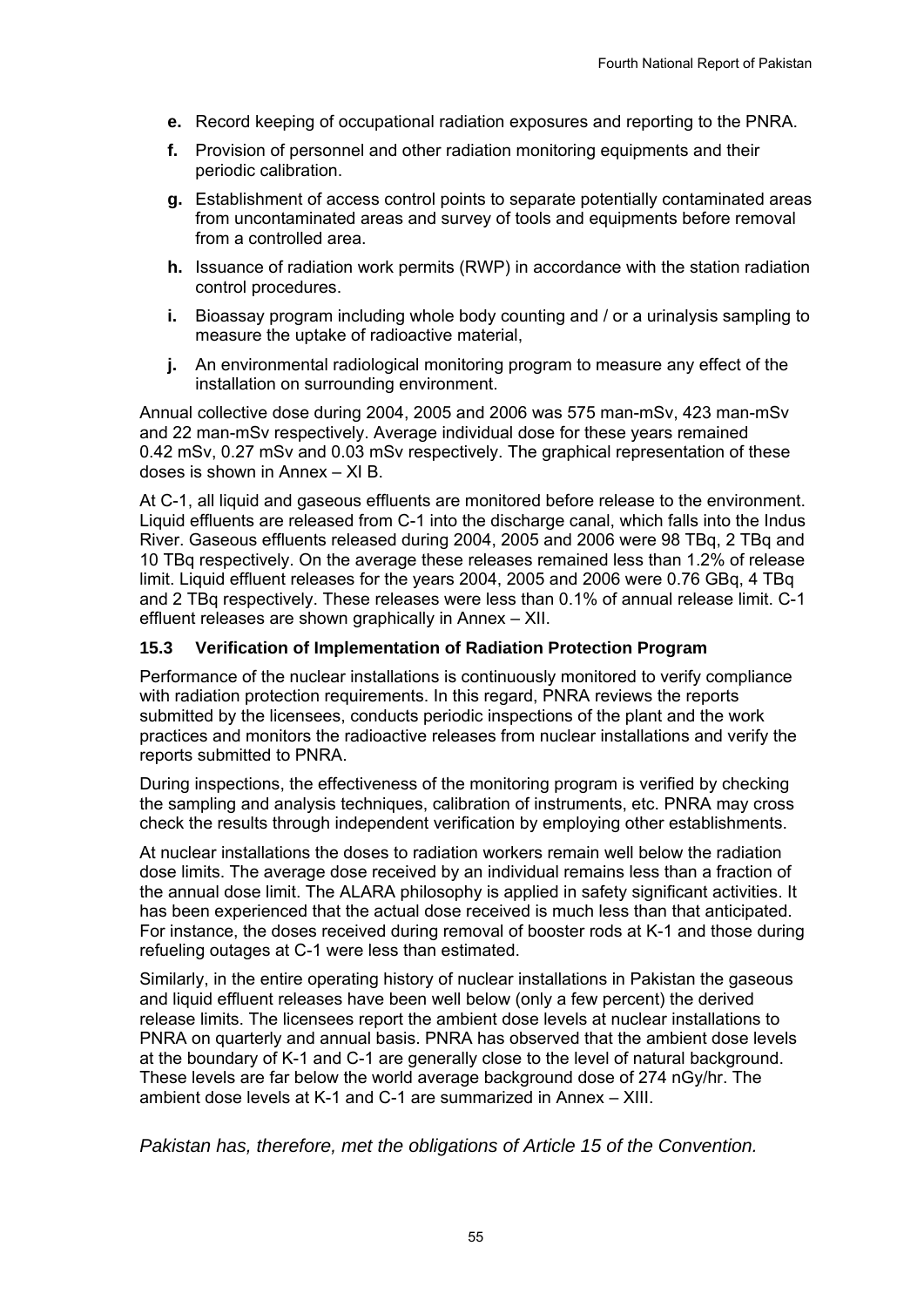Fourth National Report of Pakistan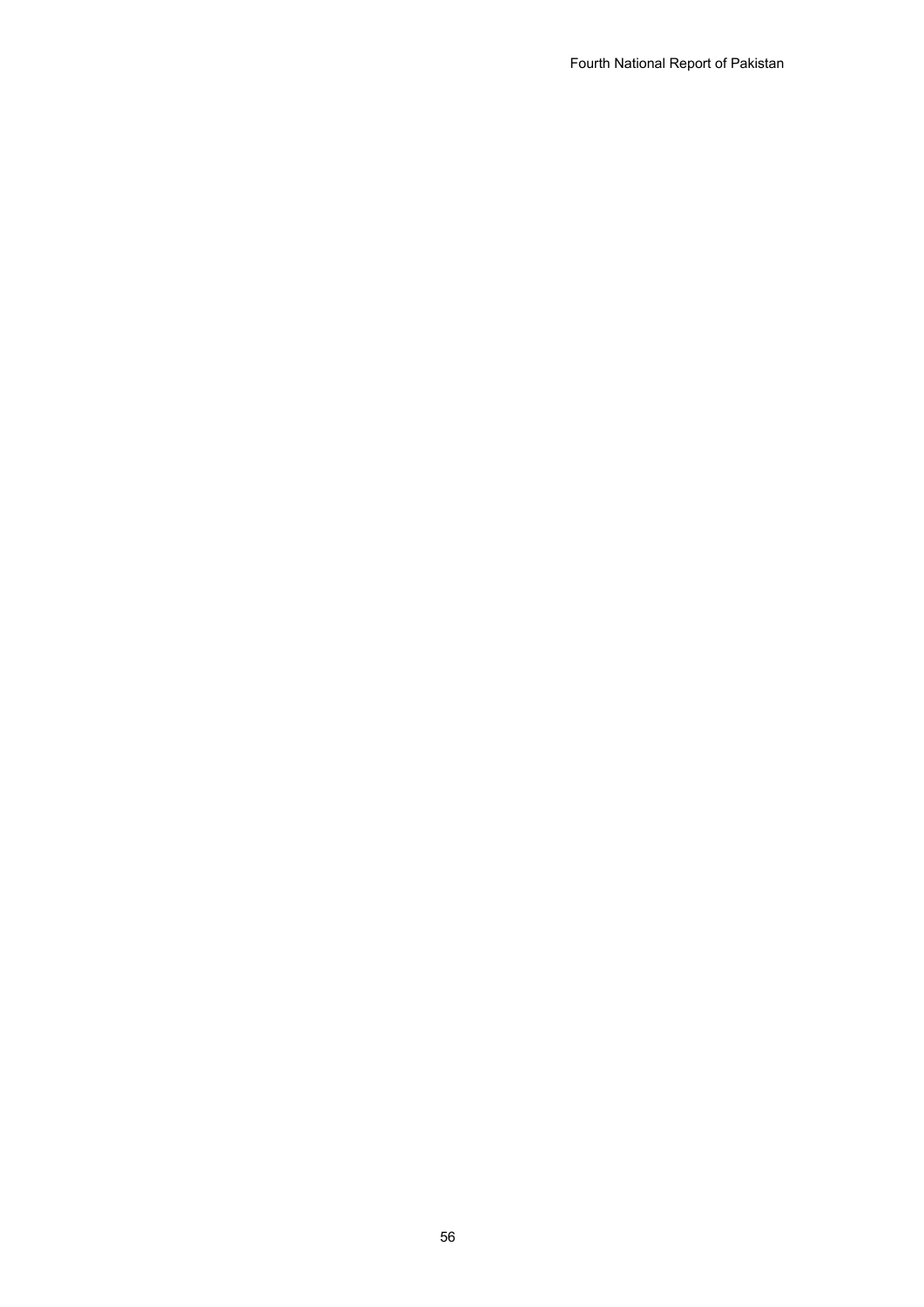#### **Article 16 - Emergency Preparedness**

*"1. Each Contracting Party shall take the appropriate steps to ensure that there are on-site and off-site emergency plans that are routinely tested for nuclear installations and cover the activities to be carried out in the event of an emergency. For any new nuclear installation, such plans shall be prepared and tested before it commences operation above a low power level agreed by the regulatory body.* 

*2. Each Contracting Party shall take the appropriate steps to ensure that, insofar as they are likely to be affected by a radiological emergency, its own population and the competent authorities of the States in the vicinity of the nuclear installation are provided with appropriate information for emergency planning and response.* 

*3. Contracting Parties which do not have a nuclear installation on their territory, insofar as they are likely to be affected in the event of a radiological emergency at a nuclear installation in the vicinity, shall take the appropriate steps for the preparation and testing of emergency plans*  for their territory that cover the activities to be carried out in the event of *such an emergency."*

# **16. Emergency Preparedness**

Pakistan has taken appropriate steps to ensure that there are on-site and off-site emergency plans for nuclear installations that are routinely tested and cover the activities to be carried out in the event of an emergency. For new nuclear installations, such plans are prepared and reviewed before the commencement of operation. In addition, appropriate steps have been taken to ensure that the surrounding population is provided with appropriate information for emergency planning and response.

## **16.1 Regulatory Requirements**

PNRA Ordinance requires that the Authority shall ensure, coordinate and enforce preparation of emergency plans for action to be taken following foreseeable types of nuclear incidents that might affect the public. Such plans shall include arrangements for reporting and communication, coordination between the stakeholders, training of personnel and the provision of necessary facilities and instrumentation.

The national regulations PAK/909 set the requirement for preparing an emergency preparedness plan prior to introduction of nuclear material in the system. PAK/913 requires the licensee to establish appropriate emergency arrangements from the time the nuclear fuel is brought to the site and to put in place emergency preparedness plans before the commencement of operation. Emergency preparedness plans are required to cover the capability of managing accidents, mitigating their consequences if these do occur, protecting the site personnel, public and the environment. These plans are to be submitted to PNRA for approval and adhered to in the event of an emergency.

PNRA prepared "Regulations on Management of a Nuclear or Radiological Emergency - PAK/914" to ensure a timely, managed, controlled, coordinated and effective response at the installation, in the immediate vicinity and in the region affected by the nuclear or radiological emergency. Implementation of these regulations will help to minimize the radiological consequences to public, property and the environment arising from such an emergency. In case of severe emergencies, the response at national level and international liaison is also covered by these regulations. These regulations are still being reviewed by various stakeholders.

## **16.2 Emergency Plans of Licensees**

The operating nuclear installations (K-1 and C-1) have taken appropriate measures to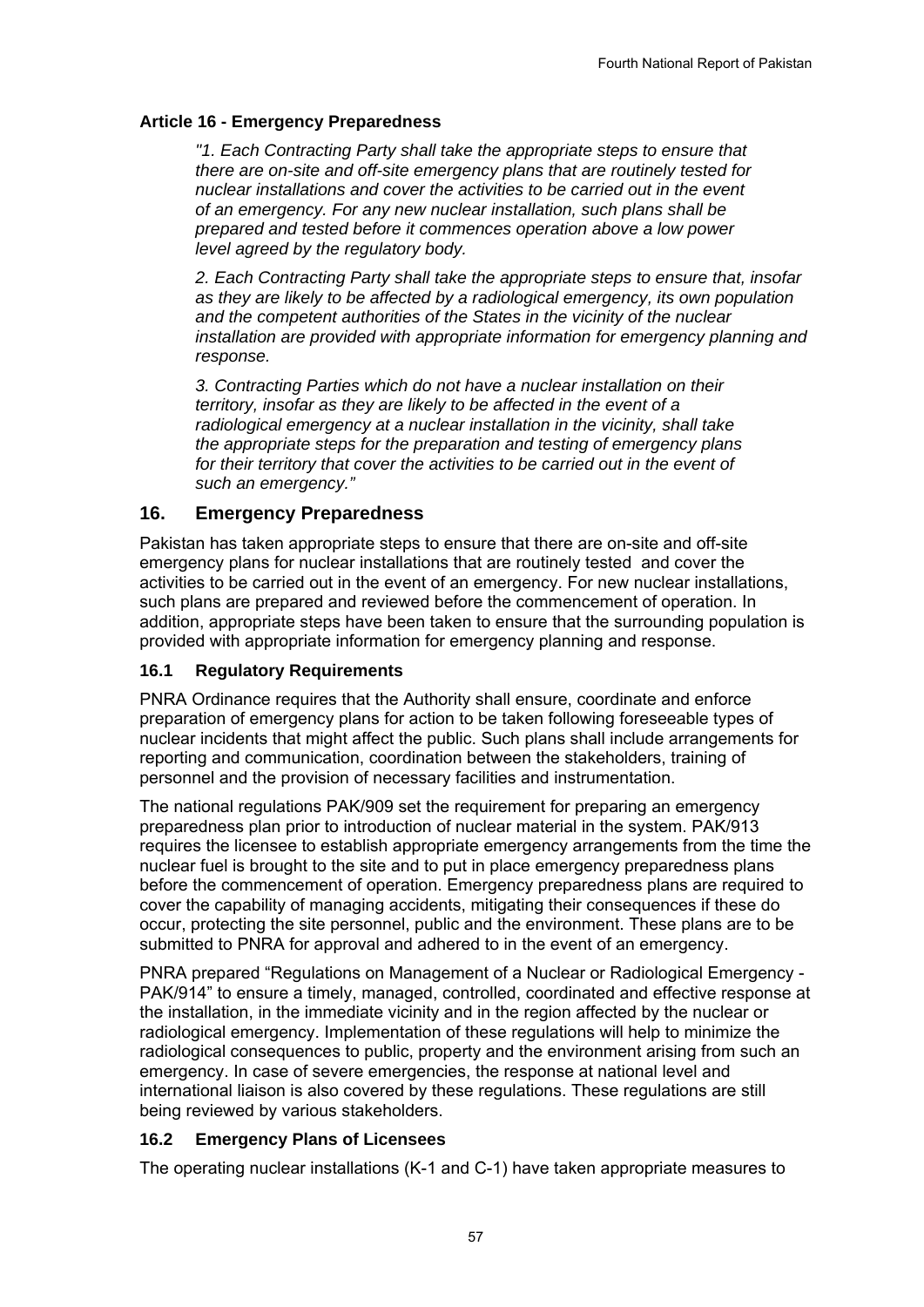ensure that there are on-site and off-site emergency plans. These emergency plans describe the on-site and off-site response organizational setups, classification of emergencies, assessment and declaration of emergencies, emergency facilities, on-site and off-site notification systems, emergency planning zones, intervention and derived intervention levels, environmental dose measurement and assessment facilities, application of protective measures, recovery operations and termination of emergency, public information, records and reports pertaining to exercises and drills, etc. The effectiveness of emergency plan is demonstrated in a comprehensive exercise before the commencement of operation of the nuclear installation. The frequency of the exercises is given in Annex – XIV and the exercises performed at K-1, C-1 and NRECC from January 2004 to June 2007 are shown in Annex–XV. The exercises are designed in a manner that all aspects of the emergency plan are tested. In the integrated exercises, participation of as many concerned organizations as possible is ensured. The plans are updated in the light of experience gained from the exercises and drills, to conform to changing regulatory requirements and changes in the local government organizational structure.

Emergency plans give brief details of plant systems, demography and regional climatology. The operating organization, on-site emergency response organization and off-site emergency organization are described in the emergency plans covering the role of each responsible person during an emergency situation. Emergency facilities like emergency control center, auxiliary emergency control center, communication facilities, radiation monitoring system, post accident monitoring system, medical facilities, decontamination facilities, etc., are described in the emergency plans.

In order to ensure an appropriate response, emergencies are classified according to the severity of an event or accident. Emergencies have been categorized into four classes in increasing order of severity as standby emergency, plant emergency, site emergency and general emergency. The details of the initiating conditions and actions to be taken during these emergencies are defined in the emergency plans. The initial assessment of the accidents and determination of associated emergency class is at the discretion of shift supervisor (SS) on duty. The initiating conditions are used for this purpose and the procedure for assessment and declaration of emergency class is followed. After the situation is under control and the plant is brought to a safer mode, SS terminates the emergency with the authorization of Site Emergency Director (SED). Implementation of protective measures during emergency situation is described in the emergency plans. The plans are implemented according to emergency implementing procedures.

A program is being developed to educate the public with the help of local Government about emergency preparedness. The public will be educated through electronic and print media. Written material is developed for distribution to the public. This literature covers following aspects:

- **a.** Brief Introduction to plant and its safety aspects.
- **b.** Basic concept that nuclear energy is pollution free.
- **c.** Need of emergency planning and preparedness.
- **d.** Public protective actions and their implementation.
- **e.** Public response during emergency.

Emergency preparedness plan for C-2 was submitted to PNRA as part of PSAR for review. The licensee will submit a revised version of the plan along with the FSAR. If the plan is accepted, then prior to issuance of fuel load permit by PNRA, C-2 will carry out a comprehensive drill to demonstrate the implementability of the plan.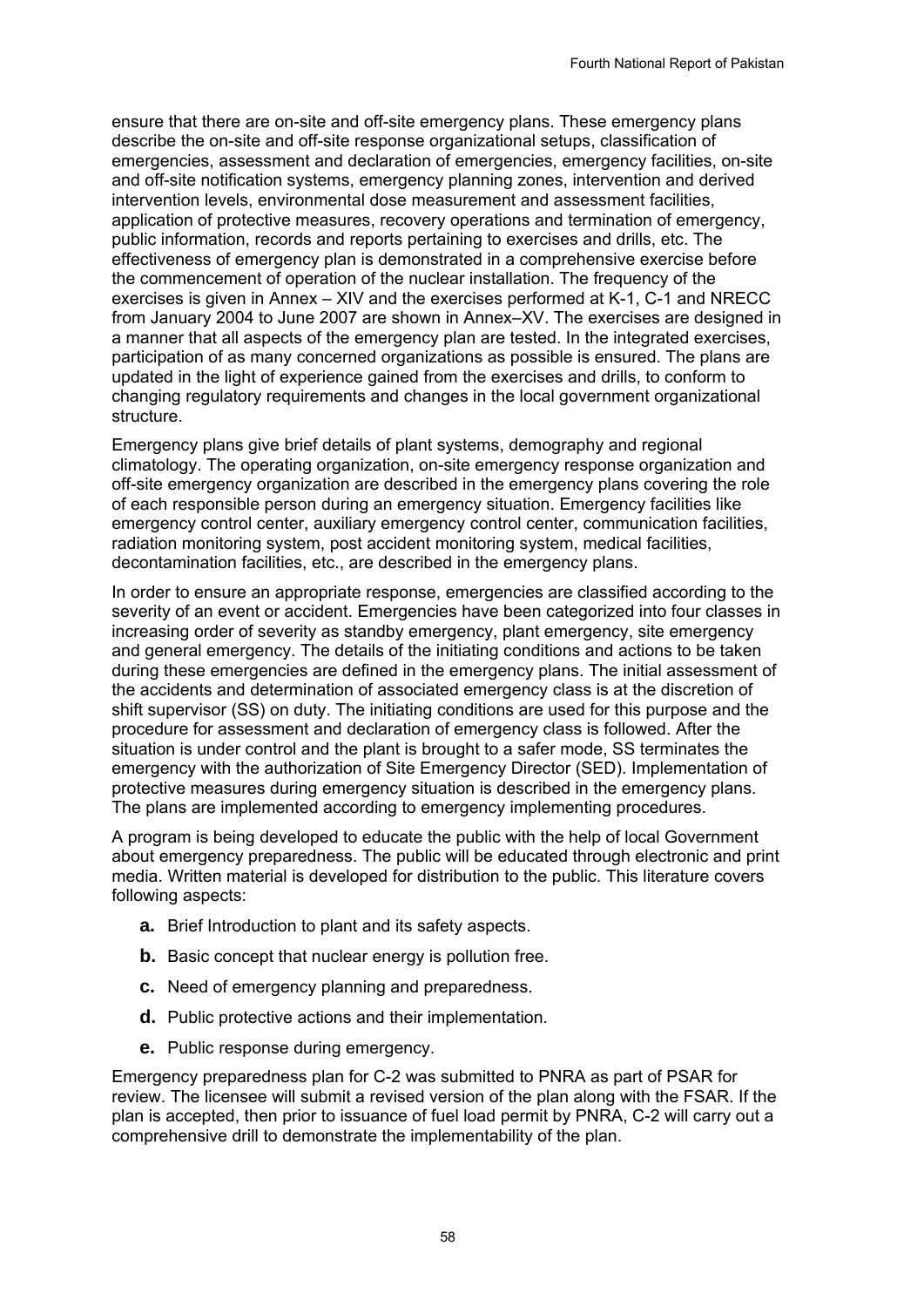# <span id="page-68-0"></span>**16.3 Verification of Emergency Plans by PNRA**

PNRA verifies the emergency plans of the licensee through observance of periodic emergency drills and exercises conducted by the licensee in fulfillment of regulatory requirements. About two months prior to the conduct of exercise, the licensee prepares and submit emergency exercise scenario for review and evaluation to PNRA. A team comprising observers from PNRA HQ and Regional Directorates witnesses the integrated exercises, whereas PNRA resident inspectors and facility observers witness the emergency drills. On the basis of the results of drills and exercises a report is prepared describing the actions to be taken for improvement of emergency plans and procedures for implementation of the plans. In order to verify the accuracy and continuous availability of emergency contacts, PNRA conducts Communication Test Exercises (COMTEX) on regular basis.

# **16.4 National Radiation Emergency Coordination Centre**

National Radiation Emergency Coordination Center (NRECC) is established at PNRA Headquarters for coordination of response to nuclear accidents or radiological emergencies happening domestically or abroad. It also functions as the secretarial arm to Chairman PNRA, who is the National Competent Authority (NCA) for an emergency Abroad (NCA-A) and Domestic (NCA-D). NRECC is the National Warning Point (NWP) of Pakistan for the Conventions on "Early Notification of a Nuclear Accident" and "Assistance in the Case of a Nuclear Accident or Radiological Emergency". It is responsible for notifying to National Competent Authority (Abroad and Domestic) and IAEA about a nuclear accident or radiological emergency.

NRECC is provided with communication facilities. It is supported by a Mobile Radiological Monitoring Laboratory (MRML) and other radiological monitoring equipment and supplies. MRML is stationed at PNRA HQ and can be activated after receipt of emergency notification within 20 to 30 minutes for dispatch to the affected site. Periodic emergency exercises are conducted in order to test the readiness and proper operation of MRML, and for continuous training of response personnel. In order to ensure a timely response to nuclear or radiation emergency, PNRA intends to provide MRML to regional nuclear safety directorates. PNRA is procuring advance equipments for assessment of radiation or contamination levels at the scene and a high frequency communication system to link the base station with MRML if they are in areas where normal means of communications are not available.

During emergencies, PNRA makes available and maintains communications facilities, protective equipment, MRML and emergency response teams at the NRECC. Radiological monitoring is coordinated by NRECC in support of nuclear installations and off-site authorities. According to PNRA Ordinance, PNRA may call upon civil defence organization, police, armed forces or other law enforcing agencies to assist in the implementation of protective and safety measures during emergency situation. In this regard, PNRA is coordinating with these response and law enforcing agencies to familiarize them with their role during a nuclear accident or radiological emergency. After finalization of national disaster management plan, a national level emergency exercise will be conducted.

## **16.5 International Cooperation**

Pakistan is participating in a number of international projects sponsored by the IAEA in the area of emergency planning and preparedness. Pakistan actively participates in IAEA ConvEx<sup>[48](#page-68-0)</sup> exercises, which are conducted to test the accuracy, availability and accessibility of contact points, adequacy of response time and capability to exchange information through ENAC web site. These exercises, especially the large-scale ones

1

<sup>48</sup> Convention Exercises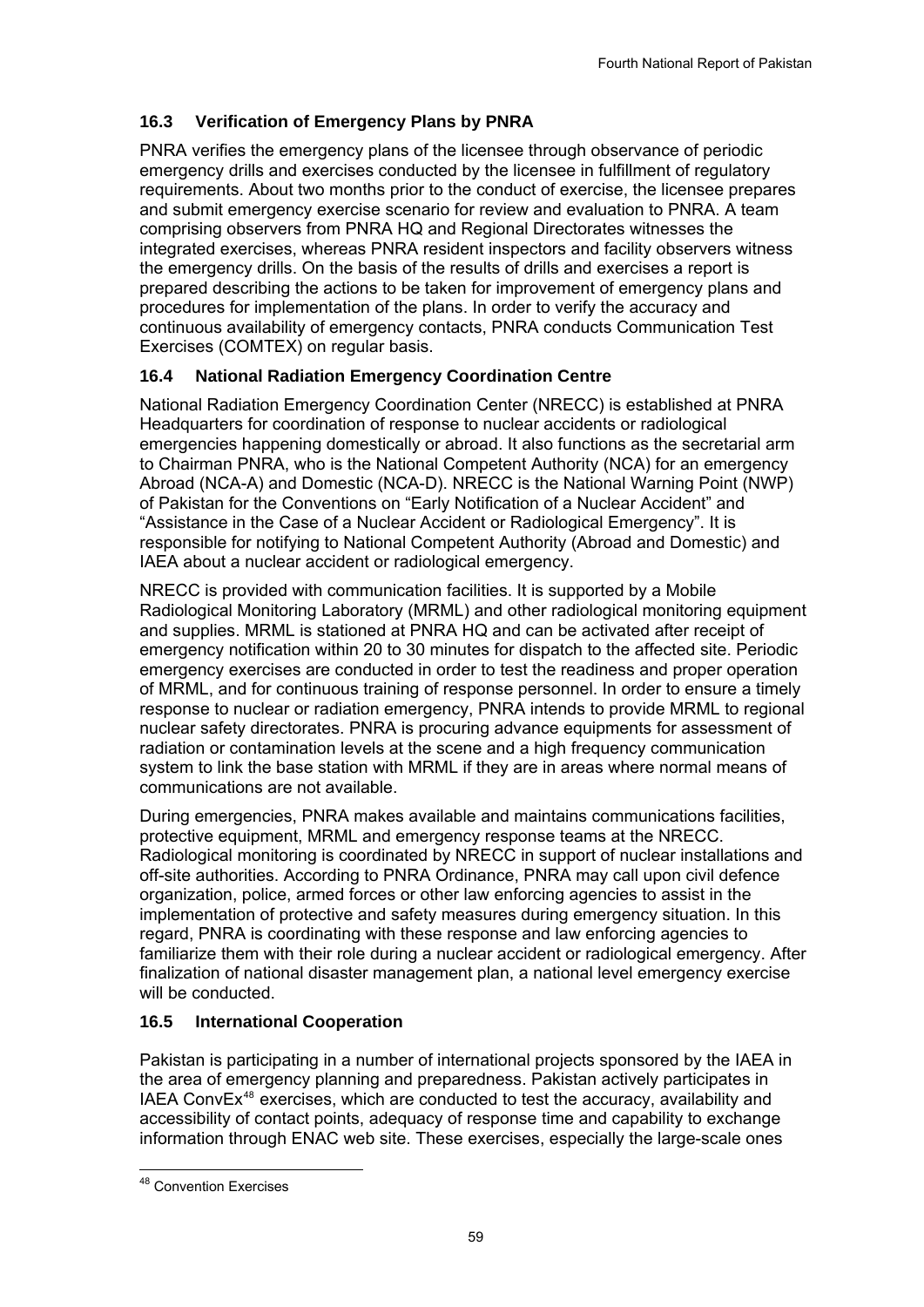<span id="page-69-0"></span>like ConvEx3<sup>[49](#page-69-0)</sup>, helped in testing our planning and preparedness. IAEA has observed that in most cases the system worked as designed and intended. Corrective measures were introduced where the response was not according to the expectations.

IAEA has three contact point entries for Pakistan. These are Permanent Mission of Pakistan to the IAEA, NRECC of PNRA (designated as the National Warning Point for Pakistan) and the Pakistan Nuclear Regulatory Authority {as the National Competent Authority for Domestic Emergencies NCA (D) and for Emergency from Abroad NCA (A)}.

Bilateral agreements do not exist so far between Pakistan and other neighboring countries regarding emergency preparedness or trans-boundary effects of nuclear emergencies. However, as a State Party to the Convention on Early Notification of a Nuclear Accident and to the Convention on Assistance in the Case of a Nuclear Accident or Radiological Emergency, Pakistan will exchange information or consider provision of assistance in case of a nuclear accident or radiological emergency according to the provisions of the Conventions.

*Pakistan has, therefore, met the obligations of Article 16 of the Convention.* 

1

 $49$  A convention exercise carried out after every four years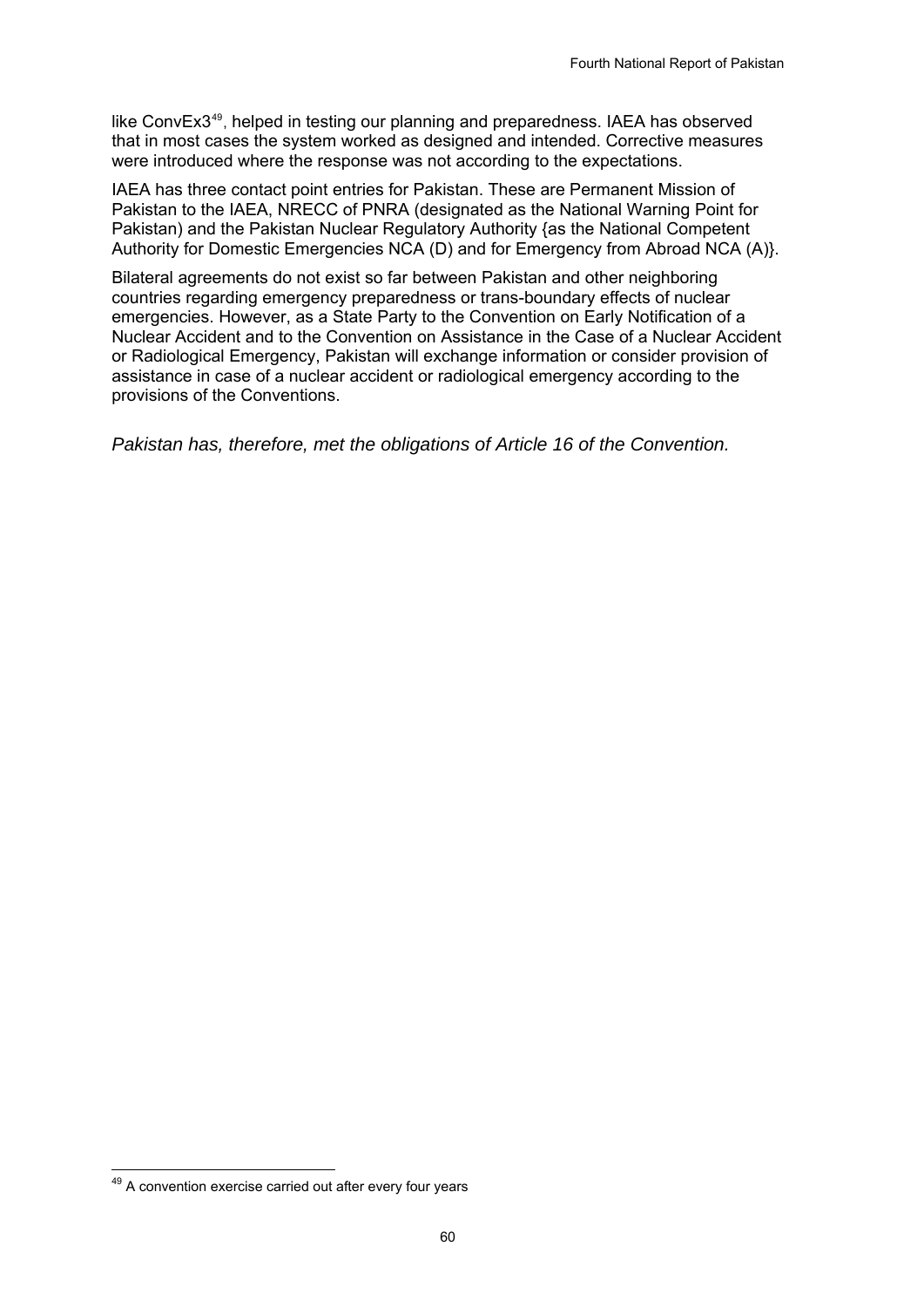### **Article 17 – Siting**

*"The Contracting Parties shall take the appropriate steps to ensure that appropriate procedures are established and implemented:* 

*(i) for evaluating all relevant site-related factors likely to affect the safety of a nuclear installation for its projected lifetime;* 

*(ii) for evaluating the likely safety impact of a proposed nuclear installation on individuals, society and the environment;* 

*(iii) for re-evaluating as necessary all relevant factors referred to in subparagraphs (i) and (ii) so as to ensure the continued safety acceptability of the nuclear installation;* 

*(iv) for consulting Contracting Parties in the vicinity of a proposed nuclear installation, insofar as they are likely to be affected by that installation and, upon request providing the necessary information to such Contracting Parties, in order to enable them to evaluate and make their own assessment of the likely safety impact on their own territory of the nuclear installation."* 

# **17. Siting**

Pakistan has taken appropriate steps to ensure that adequate procedures are established and implemented for evaluating all relevant site-related factors likely to affect the safety of a nuclear installation for its projected lifetime and for evaluating the likely safety impact of a proposed nuclear installation on individuals, society and the environment. The continued safety acceptability of the nuclear installations has been ensured by re-evaluating all relevant site-related factors likely to affect the safety of a nuclear installation for its projected lifetime.

## **17.1 Regulatory Requirements**

The regulatory requirements for licensing of nuclear installations are described in PAK/909. The national regulations entitled "Regulations on the Safety of Nuclear Power Plants – Site Evaluation (PAK/910 Rev. 0)" (not officially notified) establish the requirements for siting of nuclear installations. In addition, PAK/904, PAK/912, PAK/914 (draft) and Pak/915 concern some aspects of siting.

Regulations on Radiation Protection (PAK/904) require the licensee to determine all the significant exposure pathways, establish dose constraints on the release of radioactive substances to the environment and determine discharge limits on the basis of established dose constraints.

The Regulations on Safety of Nuclear Power Plants – Quality Assurance (PAK/912) require that a quality assurance program be established and approved before the commencement of site investigation activities.

In the light of regulations on Radioactive Waste Management (PAK/915), the licensee has to determine all the significant exposure pathways through which the discharged radio-nuclides can cause public exposure. The licensee has to estimate the dose constraints in relation to the discharges of radioactive substances to the environment and determine discharge limits on the basis of the estimated dose constraints.

The national regulations PAK/910 (Rev. 0) is based on the IAEA NUSS 50-C-S (1988). These are currently under revision and would now be based on IAEA safety requirements NS-R-3. These regulations encompass site related and site-plant interaction factors, relating to nuclear power plant operational states and accident conditions. These factors include those conditions which require emergency measures, and natural and human induced events external to the plant that are important to safety. These regulations are concerned mainly with severe events of low probability that relate to the siting of nuclear power plants and which need to be considered in designing a particular nuclear power plant. If events of lesser severity but higher probability make a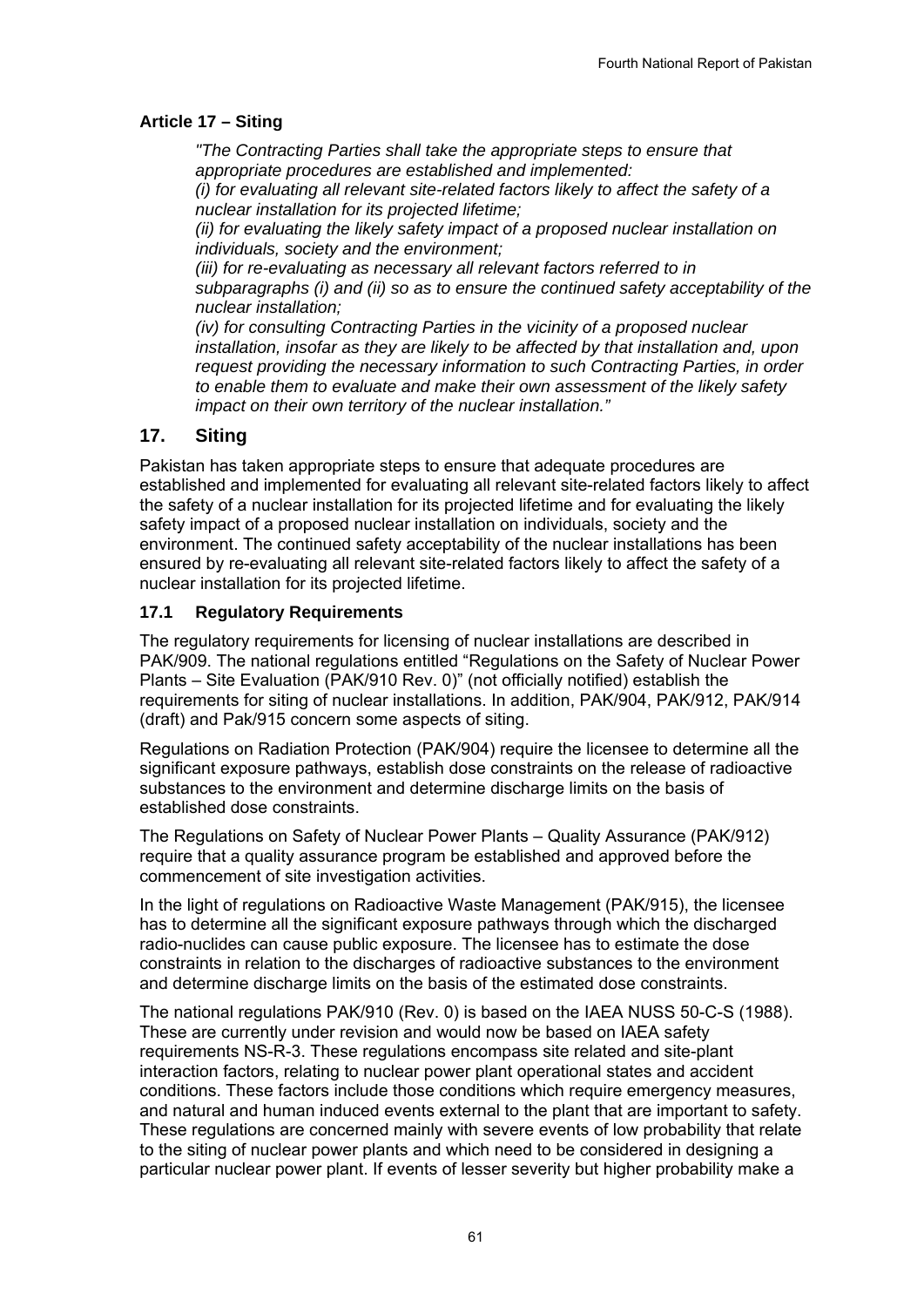significant contribution to the overall risk, these should also be considered in the design of nuclear power plants.

The scope of the investigation for the site of a nuclear power plant covers the entire process of the site evaluation that is the selection, assessment, pre-operational and operational stages. The intention is to determine all site parameters that may have an effect on plant design and the impact of the plant operation on the population and the environment. Accordingly, site studies cover areas such as geography, geology, seismology, demography, etc. One important aspect of these regulations is the evaluation of the effects of accidental and routine releases to the environment so that appropriate emergency measures are planned.

The site characteristics are assessed on the basis of historical evidences, recorded data, site surveys, detailed investigations and detailed analysis in line with IAEA requirements and recommendations and based on international practices and proven engineering techniques. Generally, site specific data (recorded data) are used. If site specific data are not available, data are derived from historical information and / or data of similar site are used. The site is evaluated against natural hazards as well as man-made hazards (storage, transportation, etc.). These evaluations are used to establish design bases for nuclear installations.

Seismic activities, ground water, meteorological conditions are continuously monitored and monitoring instruments are installed at proposed sites. At the stage of Periodic Safety Review (PSR), demography and man-induced hazards are re-evaluated based on census data and industrial development including transportation, etc. In PSR, the data are updated and evaluated to verify if there is any change in the hazards previously determined. Development in methodology for determining the hazards is also considered during these evaluations. In case of any change in the hazards that may pose a threat greater than that previously determined, plant design would be studied for its adequacy and / or for any subsequent action.

National regulations PAK/909 require provision of "No Objection Certificates" from local, provincial and other federal agencies at the time of site registration to ensure that the plant conforms to national rules and regulations regarding environment protection, land and water use, etc.

#### **17.2 Nuclear Installation Sites**

The site of C-1 was discussed in the previous national reports. Site of K-1 was investigated as part of relicensing and reported in the updated FSAR. The Site Evaluation Report of C-2 was submitted to PNRA and after review the site was registered.

## **17.2.1 K-1 Site**

The site for K-1 was selected in sixties. The ground acceleration due to design basis earthquake has been re-evaluated for K-1 site and the 'g' value has now been established as 0.2 g instead of the original design value of 0.1 g.

On the basis of the studies conducted by PAEC on seismic re-assessment, it has been concluded that there is no seismic source near K-1 and as such no hazard due to tsunami exists. No evidence of any effect was found at K-1 site due to tsunamigenic source near Sumatra, Indonesia in December 2004 because of the presence of bulge of Sri Lanka and Indian landmass. A study was carried out for assessment of tsunami hazard for K-1 site based on field evidences. It was concluded that maximum height of the wave resulting from tsunami, like the one that occurred near Pasni in 1945, would be from 0.6 to 1 meter. This will not pose any hazard, because K-1 is about 6.1 meter above mean sea level. In the worst case where intake structure is damaged or intake water system is severely choked by flooding due to storm, hurricane and / or tsunami, long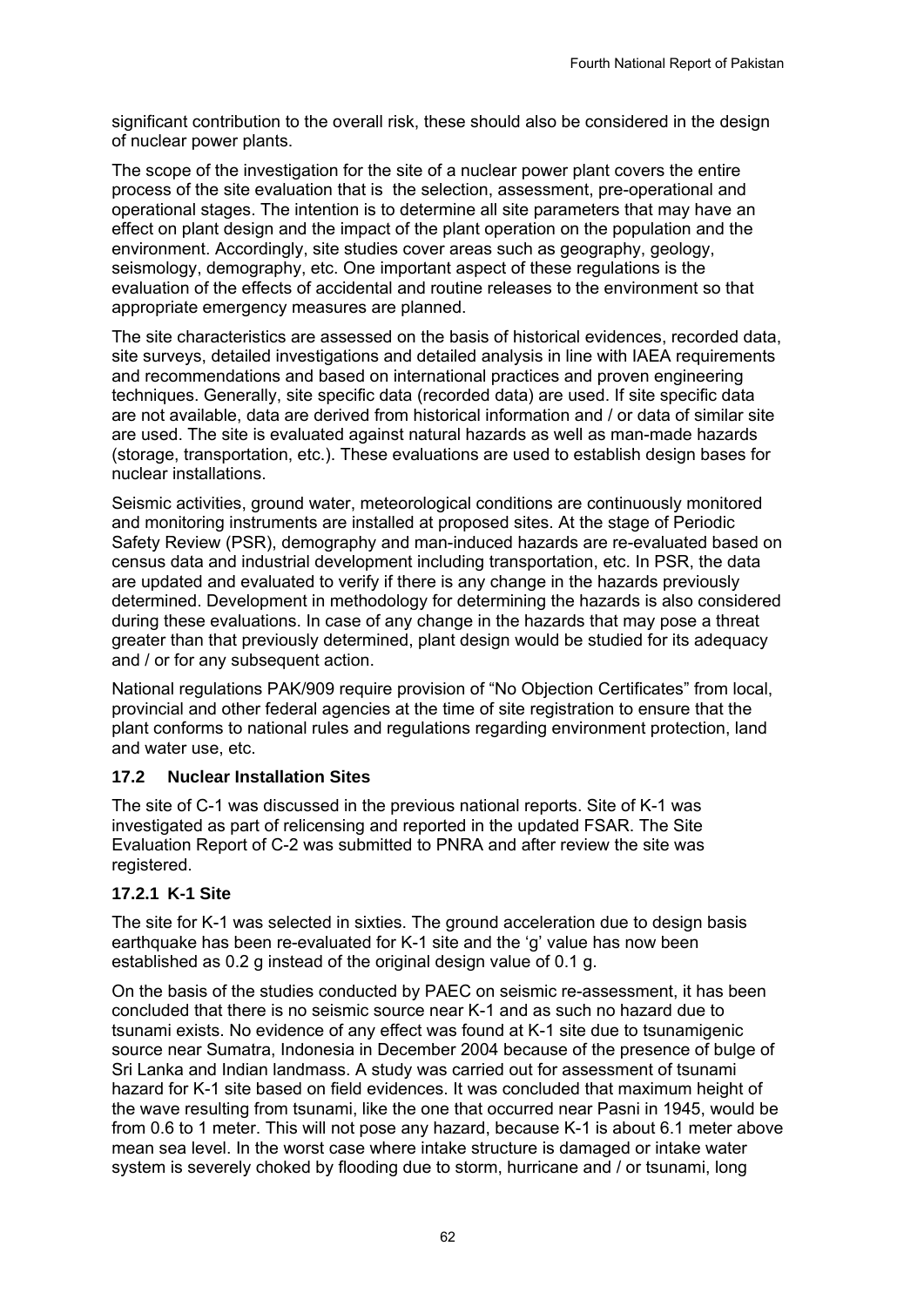term post shut down cooling will be provided by the independent and seismically qualified emergency feed water system.

A seismic monitoring system has been installed at the site to help in estimating the severity of the seismic event and to enable the plant management to take necessary actions. As regards airplane crash, it is mentioned that the site has been declared as no fly zone.

## **17.2.2 Site Evaluation of C-2**

C-2 is the second PWR in Pakistan located adjacent to C-1. Most of the site data and studies pertaining to C-1 have been utilized in the evaluation of C-2 site. As a requirement of national regulations PAK/909, C-2 submitted a detailed Site Evaluation Report (SER) which was reviewed by PNRA in the light of existing regulations and IAEA Safety Standard NS-R-3. The C-2 site was registered after fulfilling the requirements and the construction work began.

Site characteristics of C-2 such as geology and demography; nearby industrial and transport facilities, meteorology, hydrologic engineering, seismology and geotechnical engineering are the same as for C-1. Population data for C-2 SER were obtained from the records of 1998 census. In view of the increase in the population in the vicinity of C-1 due to plant related activities, field surveys were conducted in 2003 to determine the population growth within 5 km of the site and the population figures were updated accordingly. The nearest population centre is located at a distance of more than 1.3 times the Low Population Zone boundary.

Around the site, there is an exclusion area that has been determined on the basis of dose due to accidental releases. The plant management has the authority to control all activities within the exclusion area in case of an accident.

Meteorological data were obtained from the stations located at Chashma Site, Mianwali, Sargodha and Dera Ismail Khan. Since C-2 is adjacent to C-1, geology remains the same. Records of earthquakes in the region have been updated up to 2004. All recorded earthquakes are less than the maximum postulated earthquake considered in the design. Like C-1, ground acceleration due to Safe Shutdown Earthquake (SSE) for C-2 is 0.25 g.

A number of boreholes were drilled for geotechnical studies of C-2. The subsurface soil was found to be the same as that for C-1. Therefore, the geotechnical parameters of C-1 were adopted. Surface mapping of the top 6 meters did not indicate any stratigraphical offset. From these studies, it was concluded that the problem of on-site surface faulting does not exist.

In view of the fact that the soil at the site consists of a deep deposit of dense to very dense sands and alluvial deposits, with a high water table level, a detailed liquefaction analysis was performed both for the free-field and non free-field conditions. It was concluded that liquefaction will not occur in the free-field and non free-field conditions in case of SSE.

# **17.3 Verification by PNRA**

The site verifications of C-1 and K-1 were performed at the time of their construction. The details were given in previous reports. In June 2004, C-2 submitted application for Site Registration for the construction of second unit at Chashma Site along with SER. The review of the SER was conducted in two phases and all issues related to site were resolved by providing additional information, analysis and tests.

An IAEA expert mission also conducted a review in March 2005. The mission concluded that there are no major safety issues related to the C-2 Site. C-2 completed all the necessary formalities in October 2005 and the site was registered in December 2005 for the construction of the plant.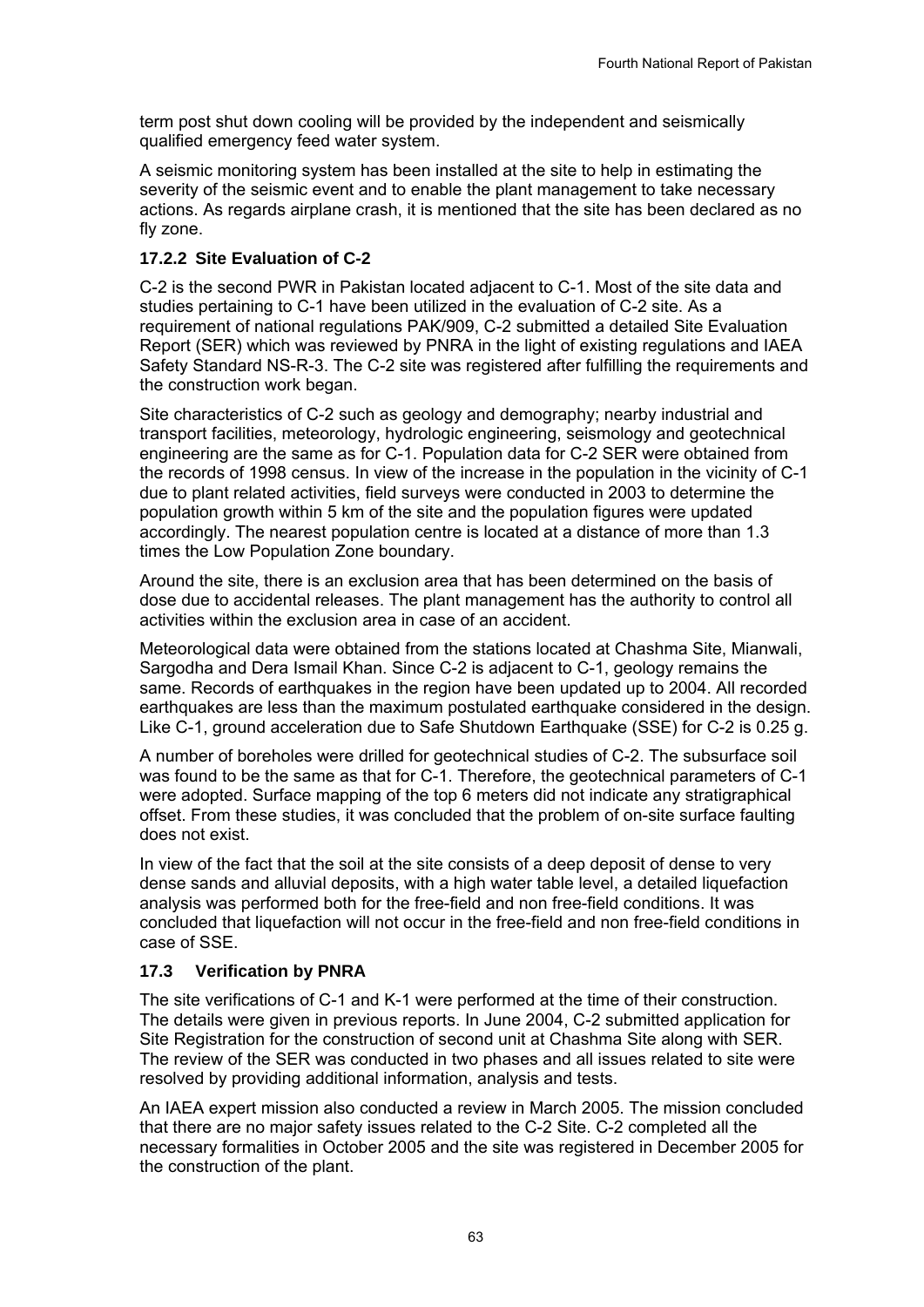## **17.4 Trans Boundary Effects**

The nuclear installations in Pakistan are located away from international boundaries; therefore, a rather low possibility of trans-boundary effects exists in the case of a nuclear accident. Pakistan has signed the Convention on "Early Notification of a Nuclear Accident" and the Convention on "Assistance in the Case of a Nuclear Accident or Radiological Emergency". In case of an accident, Pakistan will respond according to the obligations of these Conventions.

#### **17.5 Monitoring at Sites**

At K-1 and C-1 sites, all radioactive effluents at the point of release are monitored according to the environmental monitoring programs. These programs are under the regulatory surveillance of PNRA. Radioactivity monitoring instruments are installed (during site investigation, construction and operation stages) at both the sites and in nearby region to assess the ambient radiation level. A comprehensive program to determine ambient radiation level in air, water, soil and vegetation has been initiated throughout the country.

*Pakistan has, therefore, met the obligations of Article 17 of the Convention.*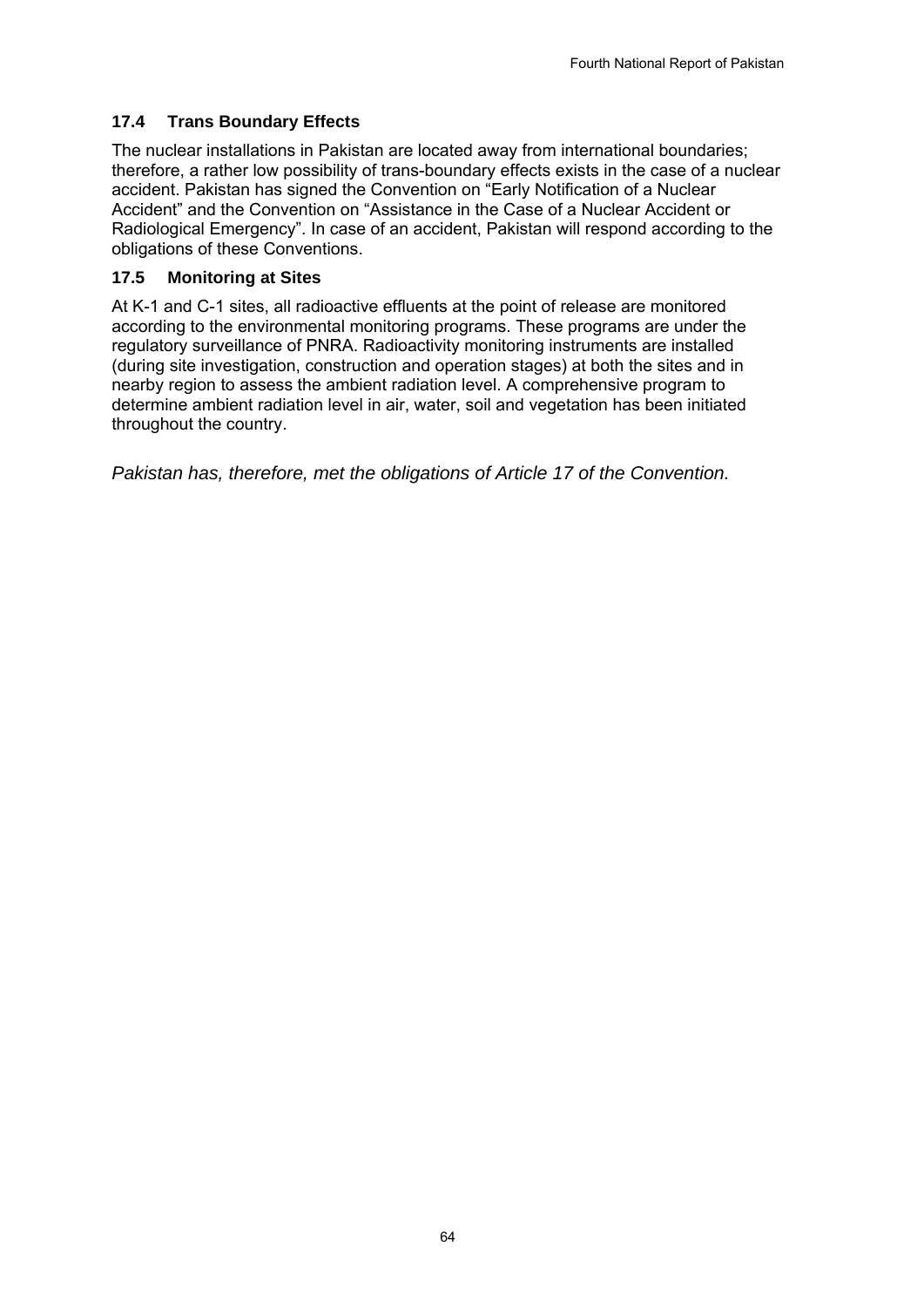## **Article 18 - Design and Construction**

*"Each Contracting Party shall take appropriate steps to ensure that:* 

*(i) the design and construction of a nuclear installation provides for several reliable levels and methods of protection (defence-in-depth) against the release of radioactive materials, with a view to preventing the occurrence of accidents and to mitigating their radiological consequences should they occur;* 

*(ii) the technologies incorporated in the design and construction of a nuclear installation are proven by experience or qualified by testing or analysis;* 

*(iii) the design of a nuclear installation allows for reliable, stable and easily manageable operation, with specific consideration of human factors and the man-machine interface."* 

## **18. Design and Construction**

Pakistan has taken appropriate steps to ensure that the design and construction of a nuclear installation provides for several reliable levels and methods of protection (defence-in-depth) against the release of radioactive materials, with a view to preventing the occurrence of accidents and to mitigating their radiological consequences should they occur; and that the technologies incorporated in the design and construction of a nuclear installation are proven by experience or qualified by testing or analysis.

## **18.1 Regulatory Requirements**

The regulations PAK/911 relate to the design and construction of nuclear installations. In addition, PAK/904, PAK/910, PAK/912, PAK/913 and PAK/915 are also concerned with design and construction. These regulations are based on the IAEA safety requirements. The obligations of Article 18 will be met through implementation of these regulations.

#### **18.2 Defence-in-depth**

The defence-in-depth in nuclear installations in Pakistan is same as that required in NS-R-1.

## **18.3 Design of Nuclear Installations**

Nuclear installations are adequately designed and constructed for preventing, controlling and mitigating the consequences of anticipated operational occurrences, faulted conditions, design and beyond design basis accidents. As part of relicensing and plant life extension, improvements were made in the design of K-1. These include the installation of a screen around the active drainage sumps, third emergency diesel generator, a system capable of adding heavy or light water to the primary heat transport system, improvement in control room habitability, automation of emergency feed water system, anchoring racks of DC battery banks, new delayed neutron activity monitoring systems at north and south sides, etc.

The designs of C-1 and C-2 are comparable to other PWR operating elsewhere in the world and meet the current safety requirements. In the design of C-1, several measures are provided such as increased thickness of the base slab to retain corium for longer duration, large containment volume, increased capacity of pressurizer, relief and safety valves for rapid depressurization, etc.

In C-2, the design basis and beyond design basis accidents were considered in the design stage and following modifications and improvements were made in the design:

**a.** motor throttle valve in the pressurizer of reactor coolant system to depressurize the primary system and avoid high pressure core melt ejection and consequent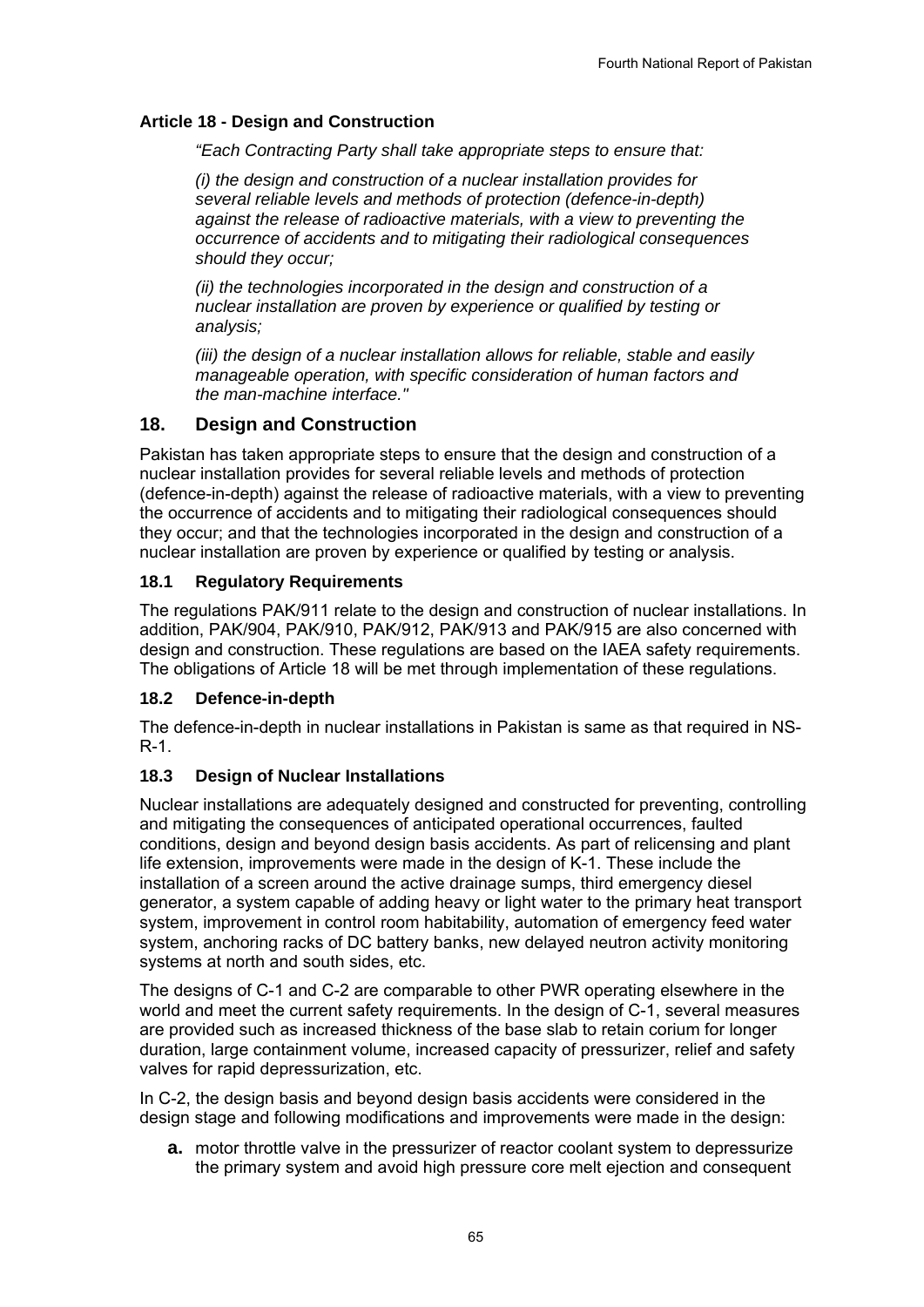direct containment heating and containment failure at an early stage

- **b.** cavity flooding system to avoid reactor pressure vessel failure and consequent ex-vessel corium-concrete interaction
- **c.** passive auto-catalytic Hydrogen recombiners inside the containment to limit the volume of hydrogen and to avoid hydrogen explosion
- **d.** SRH piping design pressure setting is raised to 900 psi (instead of 600 psi) to reduce the probability of interface LOCA, etc.

#### **18.4 IAEA Review of C-2 Design**

The PSAR of C-2 was reviewed by international experts from various Member States under an IAEA TC Project. Fifteen expert missions were conducted in addition to one follow-up mission. The experts made recommendations for the improvement of safety that are being incorporated in the design. Based on the results of this review, it can be concluded that the design as presented in the PSAR along with the commitments made during the review is in compliance with current international standards.

#### **18.5 Construction of Nuclear Installations**

The activities during construction of C-2 are described in the following section.

#### **18.5.1 Construction Activities at Site**

Construction of the containment building, nuclear auxiliary building, electrical building, fuel building and structures of balance of plant is progressing satisfactorily. Installation of containment steel liner is almost completed. However, concreting work is expected to be completed by early 2008. Equipment installation has started in the plant. Construction and installation are performed by qualified sub-contractors and their activities are being supervised by the main contractor. PNRA, licensee and main contractor are performing inspections to verify compliance with regulations and conditions of Construction Licence.

#### **18.5.2 Manufacturing in Pakistan**

Heavy Mechanical Complex – 3 (HMC-3) is a project of State Engineering Corporation that has been licensed by PNRA to manufacture ASME B&PV code Section III class 2 and 3 tanks, vessels and heat exchangers. HMC-3 is manufacturing class 3 tanks for C-2 project. These tanks are being inspected by the main contractor for C-2 as well as by the owner. PNRA is carrying out inspections to ensure compliance with safety requirements and performs annual inspection of HMC-3 to verify that the minimum capability and competence required for manufacturing safety class equipment is maintained. Manufacturing of the first batch of equipment ordered by the client has been completed and equipment has been handed over to the client. Manufacturing of the second batch of equipment is in progress.

#### **18.5.3 Manufacturing in China**

Except for few equipment manufactured in Pakistan, most of the equipment for C-2 will be manufactured in China. The manufacturers have been selected by the main contractor according to the procurement control requirements of its QAP. The QAP of main contractor has been developed on the basis of Overall Quality Assurance Program of C-2, which has been approved by PNRA. C-2 inspects and audits the manufacturers. PNRA has selected safety significant equipment for regulatory inspections, including QA inspections during manufacturing, testing and qualification of these equipments.

Man- machine aspects have been covered in article 12.

*Pakistan has, therefore, met the obligations of Article 18 of the Convention.*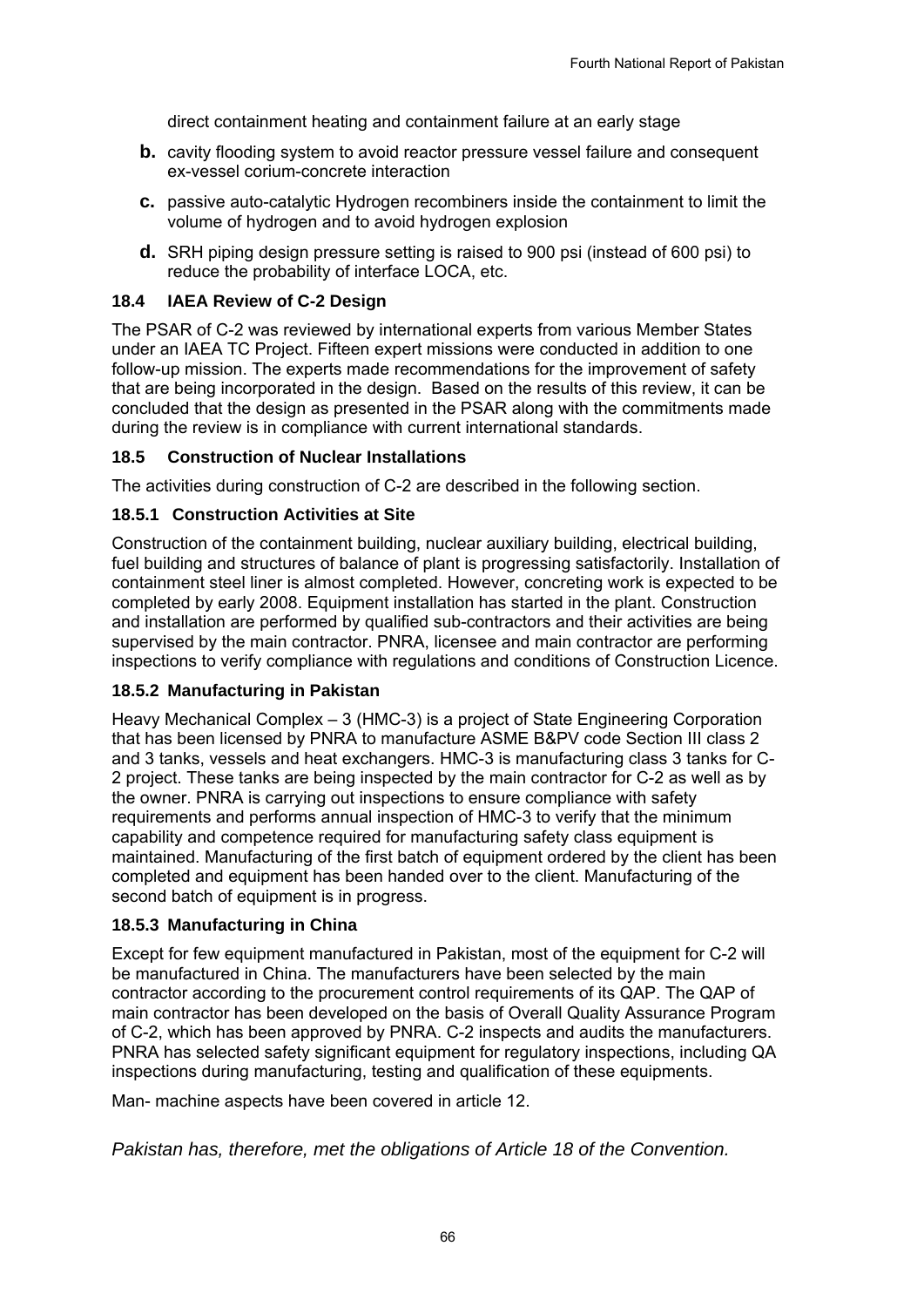## **Article 19 - Operation**

*"Each Contracting Party shall take the appropriate steps to ensure that: (i) the initial authorization to operate a nuclear installation is based upon an appropriate safety analysis and a commissioning program demonstrating that the installation, as constructed, is consistent with design and safety requirements;* 

*(ii) operational limits and conditions derived from the safety analysis, tests and operational experience are defined and revised as necessary for identifying safe boundaries for operation;* 

*(iii) operation, maintenance, inspection and testing of a nuclear installation are conducted in accordance with approved procedures;* 

*(iv) procedures are established for responding to anticipated operational occurrences and to accidents;* 

*(v) necessary engineering and technical support in all safety-related fields is available throughout the lifetime of a nuclear installation;* 

*(vi) incidents significant to safety are reported in a timely manner by the holder of the relevant license to the regulatory body;* 

*(vii) programs to collect and analyze operating experience are established, the results obtained and the conclusions drawn are acted upon and that existing mechanisms are used to share important experience with international bodies and with other operating organizations and regulatory bodies;* 

*(viii) the generation of radioactive waste resulting from the operation of a nuclear installation is kept to the minimum practicable for the process concerned, both in activity and in volume, and any necessary treatment and storage of spent fuel and waste directly related to the operation and on the same site as that of the nuclear installation take into consideration conditioning and disposal."* 

# **19. Operation**

Pakistan has taken appropriate steps to meet the intent of Article 19 of the Convention. Authorization for initial operation is issued based on appropriate safety analysis, commissioning program and other documents demonstrating that the constructed plant is consistent with design and safety requirements. Operational limits and conditions are derived from safety analysis, commissioning tests and operational experience to identify safe boundary for operation and are updated as necessary. All activities are performed according to approved procedures. Engineering and technical support is available at the plant and from sister organizations. Designer and vendor support is also available for C-1. Operating experience feedback process is in place to collect and analyze operating experience and to take appropriate actions. Experience is also shared with IAEA IRS, INES, WANO, COG, etc.

## **19.1 Regulatory Requirements**

The national regulations PAK/913 establish regulatory requirements for safety of nuclear installations during operation. These include requirements such as organization and staffing, quality assurance, emergency preparedness, fire safety, physical protection, operating experience feedback, qualification and training of personnel, commissioning program, plant operation, licensee event reporting system, notification of events to the regulatory authority, radiation protection and waste management, testing and surveillance program, criteria for appointment to safety significant posts, etc.

National regulations PAK/912 set the requirements for quality assurance during operation. The licensee is required to establish a comprehensive quality assurance system that covers safety related activities during operation.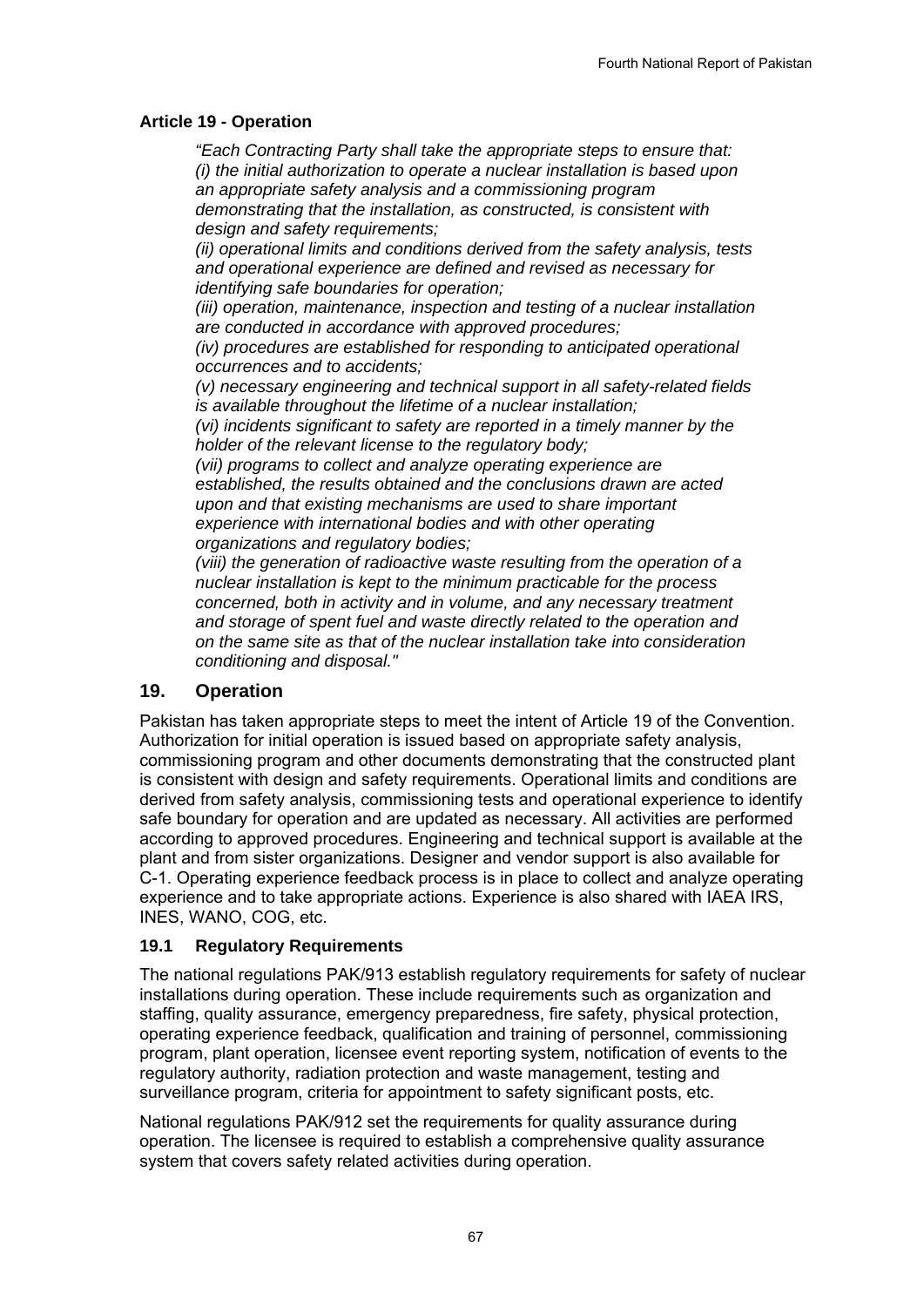According to PAK/909 a nuclear installation can only be operated after a licence is issued by PNRA. The issuance of licence is based upon an appropriate safety analysis and a commissioning program demonstrating that the installation, as constructed, is consistent with design and safety requirements. The dose limits for radiation workers and the public, are specified in PAK/904, to be followed during normal operation.

#### **19.2 Initial Authorization to Operate**

PNRA is licensing nuclear installations according to PAK/909. The licensing process has three stages. These are site registration, issuance of construction and issuance of operating licence. PAK/909 lists the documentation that is to be submitted for each stage. Permission to operate a nuclear installation is granted by PNRA in steps. First a commissioning program is reviewed and approved. This allows the licensee to start cold commissioning. If the safety review of FSAR is also satisfactory and other requirements of PAK/909 are fulfilled, the licensee is allowed to load fuel, perform low power tests, raise power and perform other tests as specified in the commissioning program. On satisfactory completion of the commissioning program, operation after attaining full power and submission of updated versions of FSAR and other documents, an operating licence is issued. In case of relicensing, PAK/909 prescribes a procedure for operation beyond design life. The required documentation for the purpose is an updated report of last periodic safety review, revised FSAR, PSA (level one plus), decommissioning program, etc. The operating licence is normally valid for a period of up to ten years subject to certain conditions.

The relicensing process of K-1 is expected to be completed by September 2007. Meanwhile, the plant has been allowed to operate at 90 MWe. The operation so far is satisfactory. The relicensing and plant life extension activities were proposed to be completed in two phases. The relicensing outage phase II (RLO-II), began in December 2005. Major planned jobs were completed during the outage. Following are few salient activities that were completed during RLO-II:

- **a.** New LOCA qualified moderator pump-motors and emergency core cooling recirculation pump-motors installed
- **b.** Redundant and diverse valves provided in the emergency core cooling system
- **c.** Medium pressure injection system (FIJW) installed to cater to small LOCA.
- **d.** Fire prevention and control in cable galleries.
- **e.** Junction box sealed against steam ingress
- **f.** Annulus Gas System modified for protection against Leak Before Break
- **g.** Critical Parameters Display System installed
- **h.** Safety Parameters Display System partially installed with two functions reactor power criticality and radiological emission.
- **i.** Containment pressurization test at the pressure expected during a critical break completed successfully.
- **j.** C&I loops replaced with state-of-the-art PLC based control loops
- **k.** LOCA handling capability outside boiler room improved
- **l.** Thermal Conductivity Detector analyzer installed for H2 detection at turbine generator floor and H2 addition station.
- **m.** Recommendations of Fuel Channel Integrity Assessment carried out in 2003 partially implemented in 2006 and rest will be carried out in 2009 shut down.
- **n.** Inspection of tendon gallery as per routine surveillance (grouting of the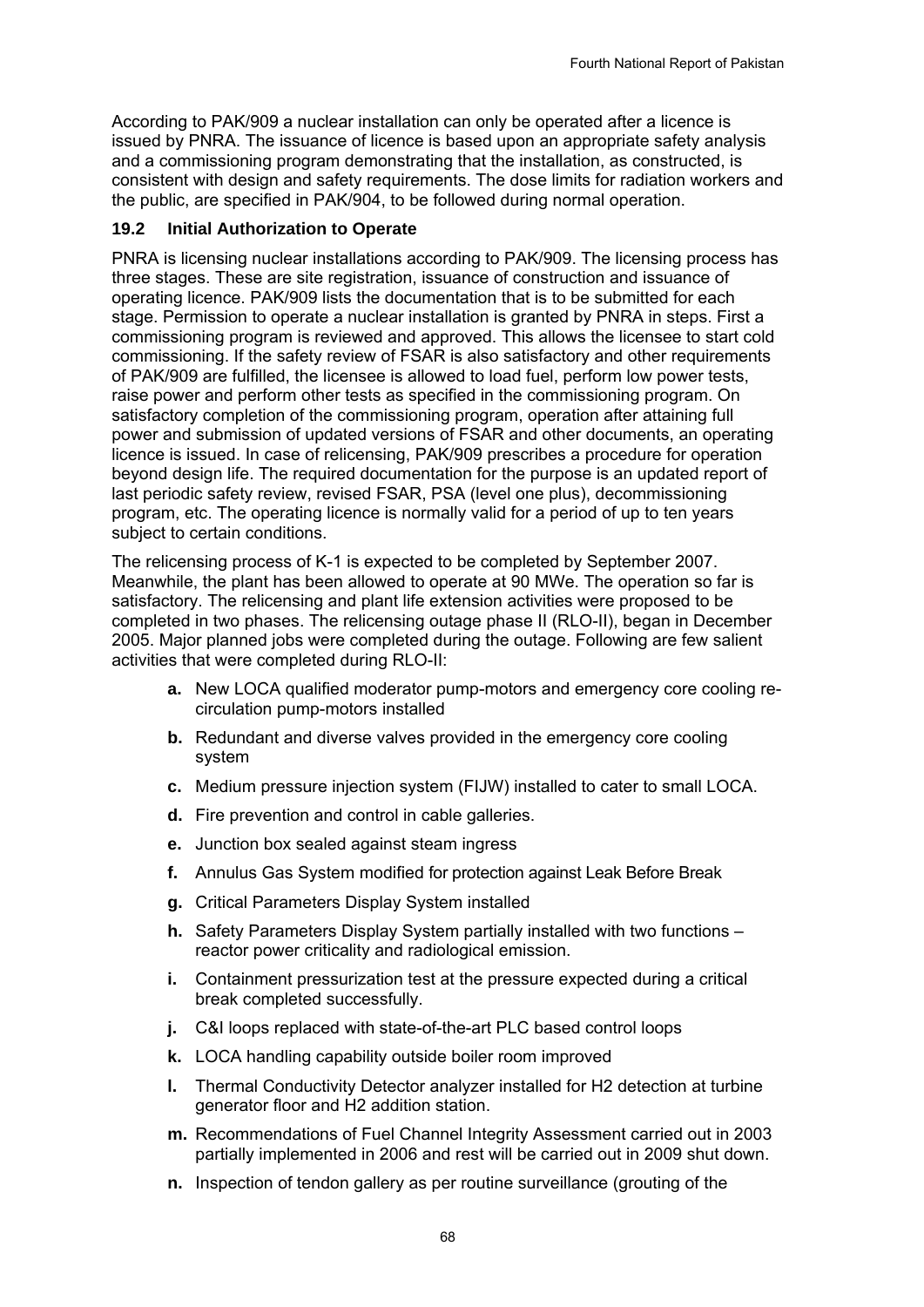anchorage box of the tendon and concrete gallery were found in extremely good condition).

- **o.** Third emergency diesel generator installed and commissioned
- **p.** Control room habitability improved by:
	- i. new air conditioning units installed for MCR ventilation
	- ii. MCR block masonry wall along which main steam lines are passing was strengthened with steel plates

The revised and updated FSAR submitted to PNRA is under review and a decision on relicensing is expected by September 2007. In the review of FSAR, K-1 is being assessed against national regulations based on IAEA safety standards. Therefore, compliance with national regulations implies conformance with IAEA standards.

Operating licence was granted to C-1 in October 2004. The plant is operating satisfactorily and has undergone four refueling outages and is currently in its fifth operating cycle. At the end of each refueling outage, the licensee submits a safety case for operation of the plant in the next cycle along with the documents specified in PAK/913. PNRA review the safety case and allows continuation of operation. The plant is preparing for first periodic safety review which is to be completed by 2010.

The C-2 is under construction and the project staff is participating in construction and installation as a preparatory activity for commissioning and operation. Commissioning will be performed by C-2 staff under the supervision of commissioning sub-contractor. Commissioning procedures will be developed by C-2.

## **19.3 Operational Limits and Conditions**

The license for each nuclear installation contain technical specifications (operating policies and principles) that set operational limits and conditions derived from the safety analyses, tests, and operational experience. The operational limits and conditions define the safe envelope for operation. The OPP of K-1 is according to Canadian practices, whereas the technical specifications of C-1 are according to USNRC practices. These are revised as and when required if the safety analysis and national regulations are amended or design modifications are carried out. PNRA inspectors continuously verify that the installations are operated within the operational limits and the conditions specified in the technical specifications.

Due to safety improvements and upgrades carried out during RLO-1 and RLO-II, changes were made in the OPP in May 2006 related to newly installed systems. In addition, Allowable Outage Times (AOT) needed revision due to addition of new systems. Changes proposed by K-1 in the OPP were agreed to by the PNRA.

#### **19.4 Operating Plant Procedures**

All operation, maintenance, inspection and testing activities at nuclear installations are carried out in accordance with written, approved, reviewed and revised procedures.

K-1 prepared several new operating procedures for operating, maintaining and testing newly installed systems such as FIJW, third diesel generator, etc.

Whenever any degradation is found during surveillance periodic testing of equipment or system, a procedure is developed in C-1 for providing instructions to the operators to take immediate corrective action till the restoration. These instructions are in the form of operation instructions and are temporary until degraded equipment or system is restored. The revision and updating of operating plant procedures is a continuous process in C-1.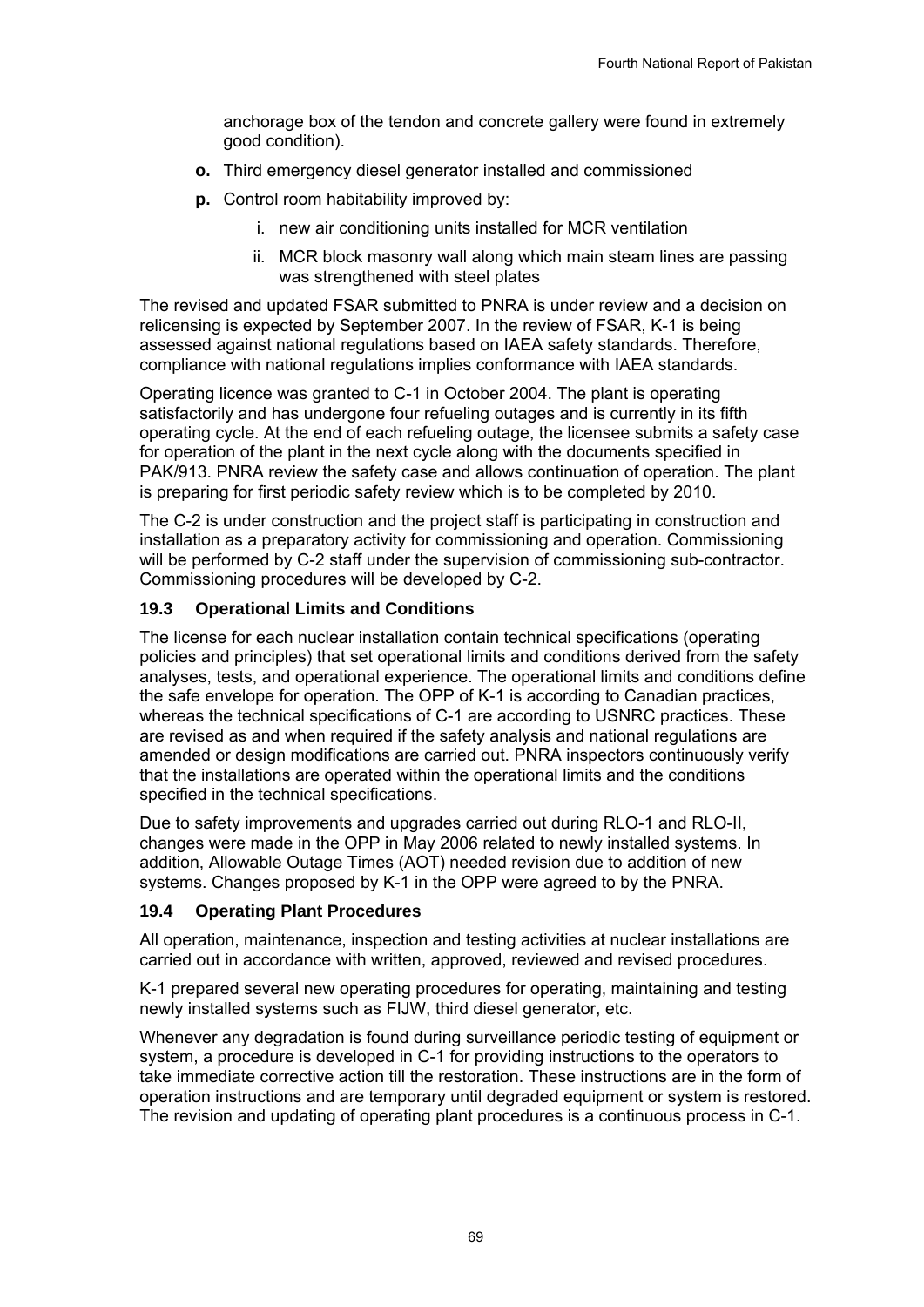## **19.4.1 Procedures for Operation**

Administrative procedures establish the methodology regarding development, validation, acceptance, modification and approval of operating procedures for normal operation and for abnormal and emergency conditions. These procedures are required to be developed before commissioning and are checked and validated for applicability and quality in terms of technical accuracy. This is to ensure their usability with installed equipment and control system during commissioning. Plant personnel engaged in operation are adequately trained and re-trained in the use of these procedures.

## **19.4.2 Procedures for Maintenance and Inspections**

Maintenance, testing, surveillance and inspection programs are required to be put in place before the commencement of operation according to regulations PAK/913 and are updated, as needed. Surveillance and testing of systems and components important to safety is a part of plant technical specifications and all the inspections, surveillance and testing is performed according to plant approved procedures. These procedures are subject to revision within the time frame defined in each document.

## **19.4.3 Procedures for Modification Management**

Approved procedures are also in place to manage and control modifications in the plants. Both permanent and temporary modifications are controlled through implementation of these procedures.

## **19.4.4 Emergency Operating Procedures**

Pakistan is striving to change event-based Emergency Operating Procedures (EOP) at its nuclear installations to symptom-based. At C-1, Event-based Emergency Operating Procedures were provided by the vendor and the Symptom-based Emergency Operating Procedures (SEOP) are being developed.

At K-1, Abnormal Transient Operational Guidelines (ATOG) are available to guide the operational staff in handling abnormal events and accidents. Two new ATOG have been issued regarding "Pressure Tube Leak Before Break Detection" (prepared in the light of modifications made in the Annulus Gas System) and "Total Loss of Process Salt Water System / Standby Salt Water System During Plant Operation". ATOG regarding the LOCA handling has been revised because of the addition of FIJW system and redundant equipment in Injection Water (IJW) system.

#### **19.5 Reporting of Emergencies and Events**

Requirements for reporting emergency conditions and abnormal events to the regulatory body are specified in regulations PAK/913 and are reproduced in plant technical specifications and OPP. PAK/913 impose condition on plant for submitting preliminary reports at various time intervals starting from one hour to 8 hours after declaration of emergency. These reports are submitted through emergency notification system. If emergency notification system is inoperable, licensee shall make the required notifications through telephone service, some other dedicated system or any other method (fax / mail, etc). Detailed event report on a prescribed format has to be submitted by the licensee to the PNRA within 60 days of occurrence of the event. These reports are analyzed by the PNRA to identify any additional corrective action which needs to be taken by the licensee. Root Cause Analysis (RCA) is also required in the detailed event report. PNRA reviews it with the assistance of the Regional Directorates to ascertain its adequacy and to ensure that the likelihood of recurrence of similar events is minimized.

#### **19.6 Engineering and Technical Support**

Efforts are made at all installations to provide necessary engineering and technical support in all safety related fields. Installations have their own engineering departments for technical support, whereas engineering support is also available from other organizations within PAEC.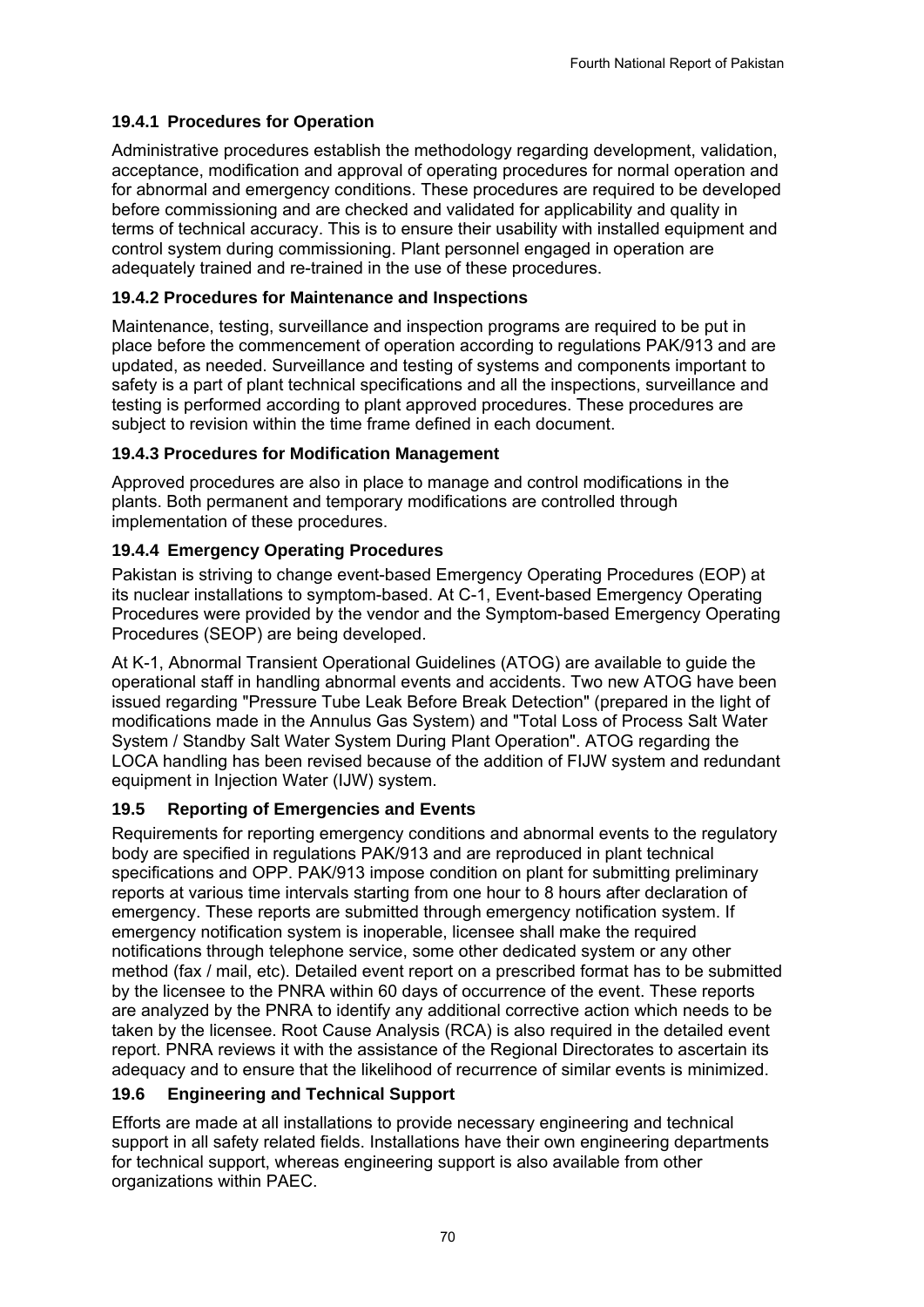<span id="page-80-0"></span>Engineering department of C-1 is responsible for collecting and analyzing the operating experience from within the installation and other installations (including non-nuclear installations) operating in the country and international experience feedback to identify necessary actions. Engineering support of vendor and designer is available for C-1 under lifetime support agreement. In addition, support from vendor country organizations for maintenance, in-service inspection, refueling operations, etc., are also available.

In case of K-1, vendor support has been non-existent but the situation improved to some extent in 1989, when K-1 joined COG & WANO. Technical help on safety matters is currently available from Canada in certain cases. The fuel channel integrity assessment was carried out in July 2003 using AECL equipment and the link to AECL through internet. Support for updating the K-1 FSAR was provided by Nuclear Safety Solutions of Canada.

## **19.7 Incident Reporting to INES and IRS**

Safety significant reportable events occurring at nuclear installations are reported to INES. One event was reported to INES in 2006. Similarly, when events of safety significance and of interest to others in the nuclear industry, occurs in a nuclear installation it is reported to the Incident Reporting System (IRS). Four events have been reported to IRS since 2004.

## **19.8 Safety Performance Evaluation**

K-1 has developed about ninety performance indicators to monitor operational safety which have been discussed earlier. K-1 is also contributing to WANO Performance Indicator Program since 1992. Regarding Operating Experience (OPEX) Feedback, a process exists for exchange of operational safety information by collecting, analyzing, and disseminating lessons learned from information arising from their own as well as other utilities including COG and WANO operating experience. K-1 interacts on-line with COG and WANO networks to exchange OPEX information. Methods of using operating experience are structured to provide applicable information. Relevant international OPEX is screened daily at K-1 and distributed to relevant personnel for follow up action.

A team of engineers is responsible to review messages from COG and WANO/INPO<sup>[50](#page-80-0)</sup> OPEX. Messages retrieved through the nuclear networks or received in the form of reports are scrutinized. Screened material is sent to relevant personnel for review and to determine relevance with K-1. If the information is found applicable, it is incorporated through changes in procedures, systems or equipment, etc., in order to prevent recurrence of industry event at K-1. Specific queries are also raised by K-1 regarding its own problems where it is felt that COG or WANO could be of help. A number of changes in plant systems and procedures have been carried out on the basis of operating experiences. The nuclear networks have been of assistance in resolution of some of the K-1 technical problems. In the areas, where it has experience and expertise, K-1 responds to the queries raised by other NPP.

C-1 has international operating experience feedback through the IAEA, OSART, WANO, QNPC, SNERDI, RINPO, etc. on various safety related issues. In addition, C-1 has access to the IAEA Incident Reporting System (IRS) and INES. As a member of WANO, C-1 shares plant operating experiences with other members. The Operating Experience (OE) program is mainly based on WANO and INPO literature with adjustments according to the environment of C-1.

## **19.9 Radioactive Waste**

Under PAK/915, licensee is required to keep the generation of both activity and volume of radioactive waste to the minimum practicable by suitable design, operation and

<sup>1</sup> <sup>50</sup> Institute of Nuclear Power Operation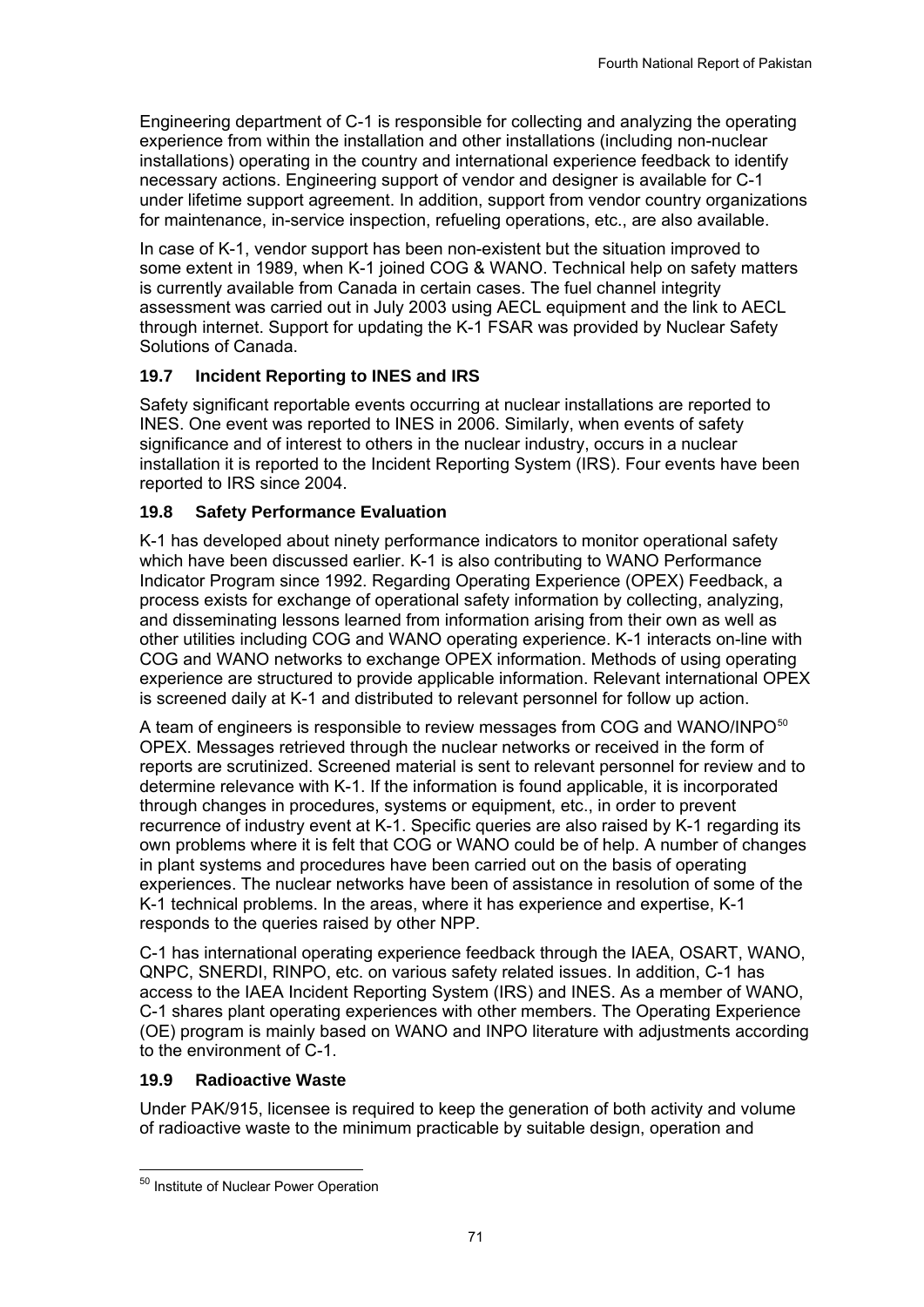decommissioning of its facilities. To fulfill this requirement, the licensee is required to:

- **a.** avoid the use of unnecessary hazardous / toxic material
- **b.** use the minimum quantity of radioactive materials
- **c.** minimize the amount of waste by preventing unnecessary contamination of material
- **d.** maintain consistency with the management strategy and systems.

Waste generation is kept to a minimum by maintaining and controlling fluid chemistry, recycling of fluid, good operating practices, routine surveillance, etc. Strict requirements are defined in PAK/915 for processing of radioactive waste so that the resulting waste, packaged or unpackaged, can be safely stored and retrieved from the storage facility for disposal. Treatment and conditioning of radioactive waste is to be carried out in accordance with the waste acceptance criteria. Installations have developed their radioactive waste management programs and the waste is managed accordingly. Discharges to the environment and environmental monitoring are performed according to an established monitoring program.

The draft national policy on radioactive waste management is in the process of finalization.

#### **19.10 Spent Fuel Storage**

At K-1, irradiated fuel discharged from reactor is stored in the spent fuel storage located inside the service building. Spent fuel storage bay is designed to store spent fuel safely until it is removed for interim storage or final disposal. After 35 years of operational life, spent fuel storage bay is approaching its full capacity. Due to good chemistry in spent fuel storage bay and low oxidation rates, no aging seems to be visible on the structural material used in stacking the fuel bundle and the spent fuel under water appears to be in good condition. However, there are plans to transfer spent fuel from spent fuel storage bay to dry storage in order to create space for fuel bundles discharged during the extended life of K-1. In this regard, work has already been started for making the dry storage facility for K-1 spent fuel.

At C-1, spent fuel storage facility can meet storage requirements for 15 years and additional facility will be constructed at an appropriate time.

*Pakistan has, therefore, met the obligations of Article 19 of the Convention.*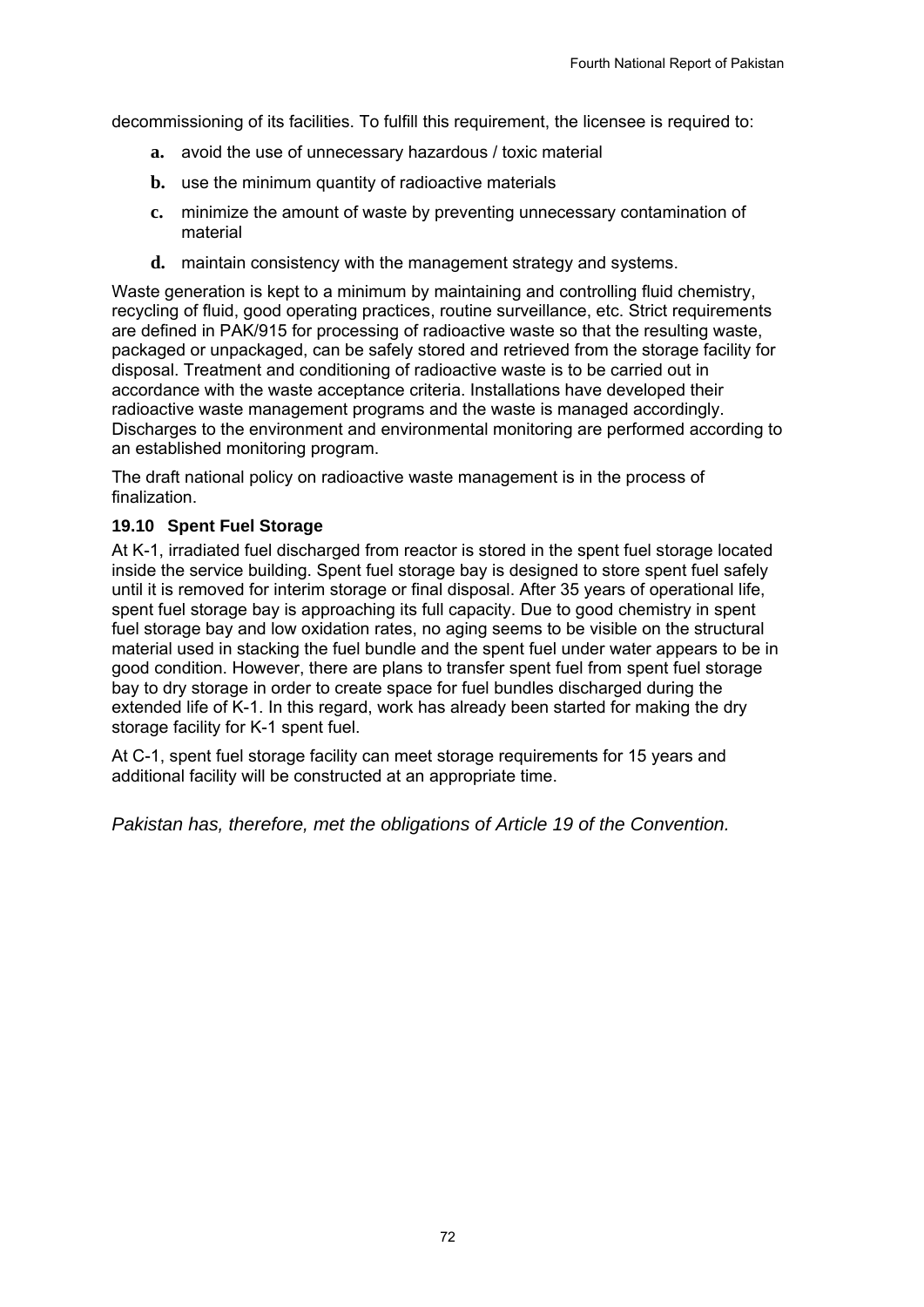<span id="page-82-0"></span>

|                           | $K-1^{51}$       | $C-1^{52}$      | $C-2^{53}$                                   |
|---------------------------|------------------|-----------------|----------------------------------------------|
| <b>Status</b>             | Operation        | Operation       | Construction                                 |
| <b>Location</b>           | Karachi, Sindh   | Chashma, Punjab | Chashma, Punjab                              |
| <b>Type</b>               | <b>CANDU</b>     | <b>PWR</b>      | <b>PWR</b>                                   |
| <b>Capacity (gross)</b>   | <b>137 MWe</b>   | 325 MWe         | 325 MWe                                      |
| <b>First fuel loading</b> | <b>July 1971</b> | November 1999   | September 2010<br>$(expected)$ <sup>54</sup> |
| <b>First criticality</b>  | August 1971      | May 2000        | April 2011<br>(expected)                     |
| Date of operation         | December 1972    | September 2000  | 2011 (expected)                              |

# **Annex – I : Existing Nuclear Installations**

1

<sup>&</sup>lt;sup>51</sup> Karachi Nuclear Power Plant Unit 1<br><sup>52</sup> Chashma Nuclear Power Plant Unit 1<br><sup>53</sup> Chashma Nuclear Power Project Unit 2<br><sup>54</sup> date of first concrete pour – 28 December 2005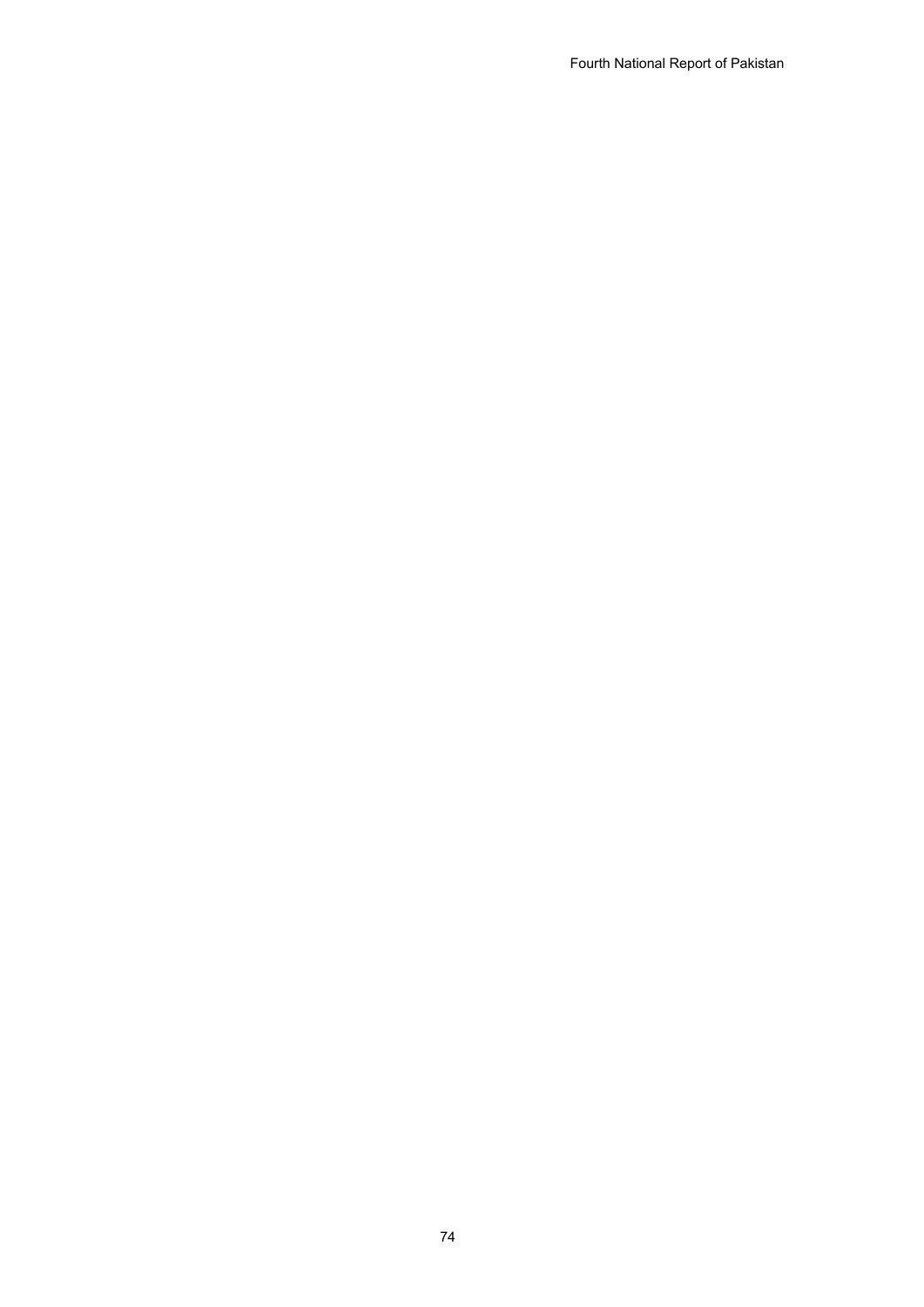| Net electrical output                               | <b>125 MWe</b>                                                                                                 |
|-----------------------------------------------------|----------------------------------------------------------------------------------------------------------------|
| Gross generator output                              | <b>137 MWe</b>                                                                                                 |
| Reactor type                                        | <b>PHWR</b>                                                                                                    |
|                                                     | Heavy water cooled and moderated                                                                               |
| Fuel                                                | Natural UO <sub>2</sub>                                                                                        |
| Containment building                                | 4 feet and 5 inch thick concrete walled<br>circular building capped with concrete<br>dome of 19 inch thickness |
| Containment building diameter                       | $115$ feet                                                                                                     |
| Containment building design pressure                | 28.28 psig                                                                                                     |
| Total fission power                                 | 456.8 MWt                                                                                                      |
| <b>Fission heat to coolant</b>                      | 432.8 MWt                                                                                                      |
| Number of fuel channels                             | 208 (3.25" dia Zr-Nb heat treated<br>pressure tube)                                                            |
| Number of fuel bundles per channels                 | $11 - (19 \text{ pin fuel bundle})$                                                                            |
| Average/maximum axial flux                          | 0.649                                                                                                          |
| Average/maximum radial power                        | 0.7374                                                                                                         |
| Average fuel burn-up at discharge                   | 6538 MWD/ton U                                                                                                 |
| Calandria form                                      | Horizontal vessel with integrated dump<br>space                                                                |
| Calandria material                                  | Type 304L-ASTM A 240 Austenitic<br><b>Stainless Steel</b>                                                      |
| Length of Calandria                                 | 16' and 3"                                                                                                     |
| Number of absorber rods                             | 04                                                                                                             |
| Number of boilers                                   | 06                                                                                                             |
| Number of refueling machines                        | 02                                                                                                             |
| Total coolant flow rate                             | 15.15 million lb/hr                                                                                            |
| Primary coolant pumps                               | 08                                                                                                             |
| Pump type<br>Flow                                   | Centrifugal, vertical,<br>4670 igpm                                                                            |
| Turbine type                                        | Tandem compound                                                                                                |
| Heat sink                                           | Sea water from Arabian Sea                                                                                     |
| No of Forced Injection Water (FIJW)<br>system pumps | 02                                                                                                             |
| FIJW pump type                                      | Centrifugal type                                                                                               |
| FIJW pump discharge head                            | 900 feet                                                                                                       |
| FIJW pump flow                                      | 360 igpm                                                                                                       |

# **Annex – II: K-1 Design Parameters**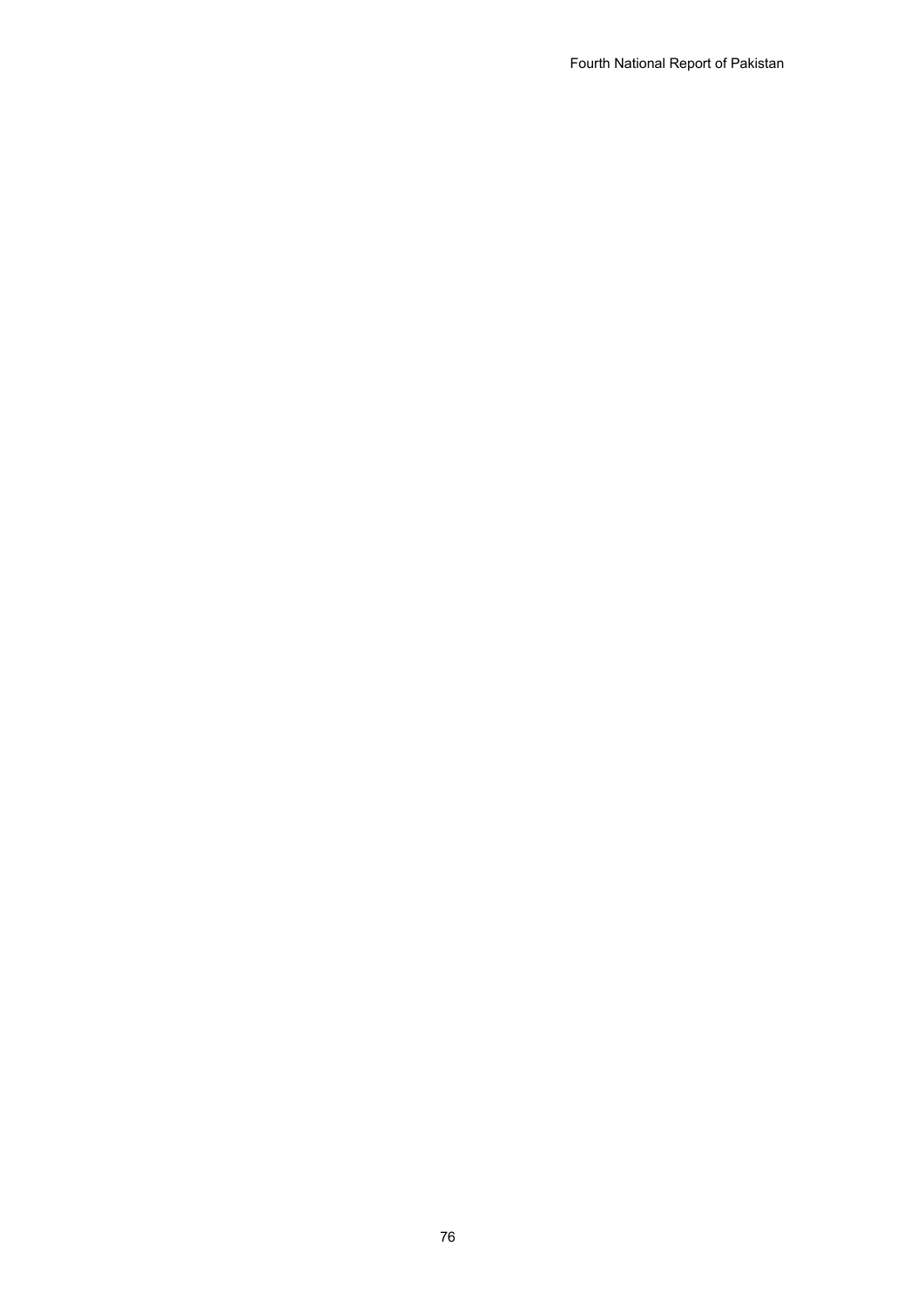| Gross electrical output           | 325 MWe                                                                                   |
|-----------------------------------|-------------------------------------------------------------------------------------------|
| Net electrical output             | 300 MWe                                                                                   |
| Number of primary loops           | $\overline{2}$                                                                            |
| Reactor type                      | <b>PWR</b>                                                                                |
| Fuel                              | Enriched uranium                                                                          |
| <b>Containment building</b>       | 1 meter thick pre-stressed concrete walled<br>circular building capped with concrete dome |
| Containment building diameter     | 36 m (inner)                                                                              |
| Design pressure of containment    | 0.26 MPa                                                                                  |
| Design Pressure of Coolant        | 17.16 MPa                                                                                 |
| Design Temperature of Coolant     | 350 °C                                                                                    |
| Coolant flow rate (Best Estimate) | 16800 x 2 $m^3/h$                                                                         |
| <b>Fuel assemblies</b>            | 121                                                                                       |
| Pressure vessel material          | SA508 Class 3                                                                             |
| Height of pressure vessel         | 10.366 m                                                                                  |
| Active core height                | 2.9 <sub>m</sub>                                                                          |
| Coolant operating pressure        | 15.2 MPa                                                                                  |
| Control rod assemblies            | 37                                                                                        |
| Number of steam generators        | $\overline{2}$                                                                            |
| Primary coolant pumps             | $\overline{2}$                                                                            |
| Turbine type                      | Horizontal tandem machine                                                                 |

# **Annex – III: C-1 Design Parameters**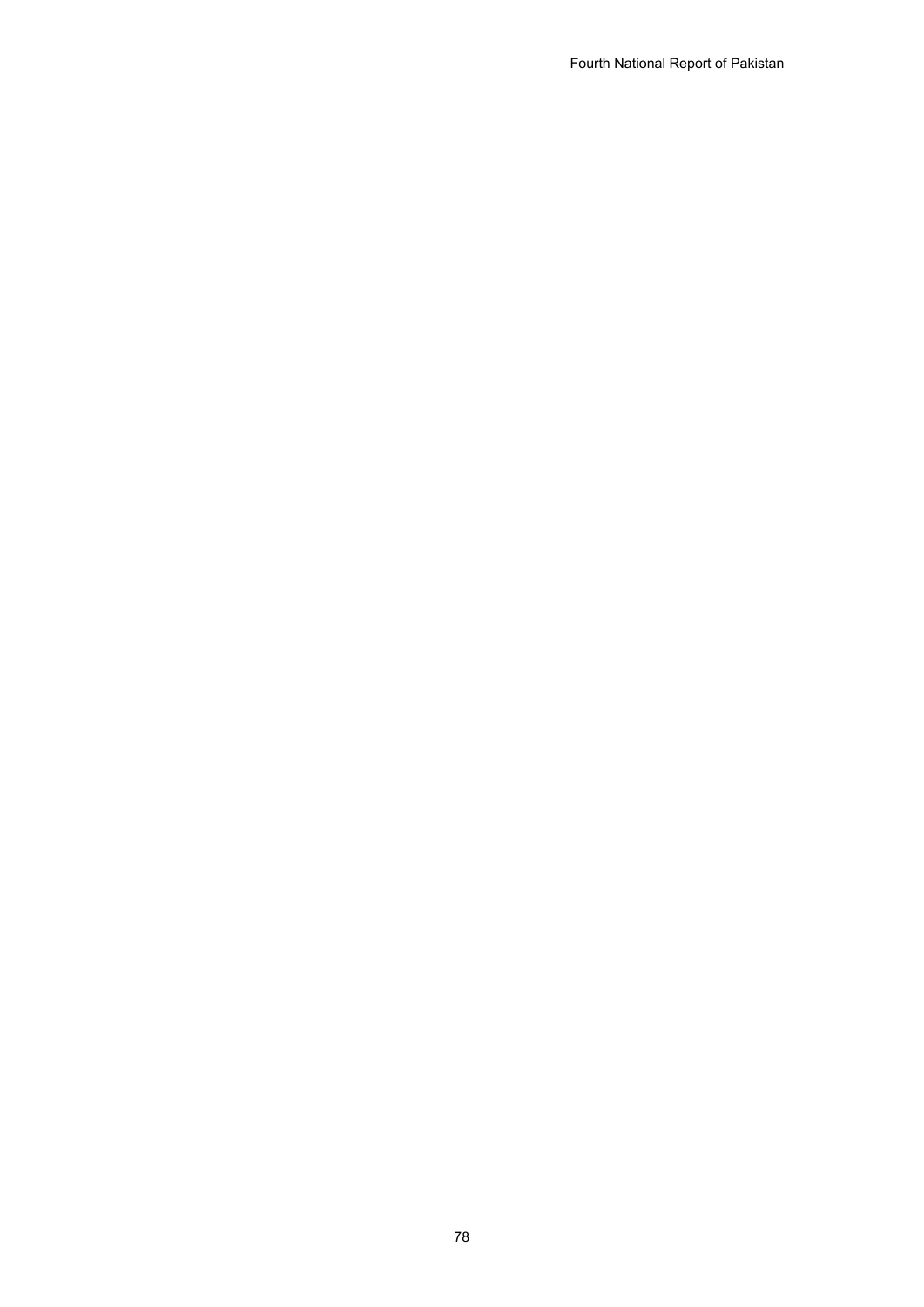<span id="page-88-0"></span>

| <b>Activities</b>                                                | RFO-3                                                       | RFO-4                                                                                                 |
|------------------------------------------------------------------|-------------------------------------------------------------|-------------------------------------------------------------------------------------------------------|
| Total jobs planned                                               | 4014                                                        | 3813                                                                                                  |
| Total jobs completed                                             | 3865                                                        | 3781                                                                                                  |
| Maintenance jobs                                                 | 3141                                                        | 3187                                                                                                  |
| ISI jobs                                                         | 645                                                         | 509                                                                                                   |
| <b>Modifications</b>                                             | 17                                                          | 25                                                                                                    |
| Surveillance tests                                               | 176                                                         | 176                                                                                                   |
| Deferred jobs                                                    | 149                                                         | 32                                                                                                    |
| Additional jobs completed which were<br>identified during outage | 600                                                         | 800                                                                                                   |
| <b>Planned radiation</b><br>collective doses &<br>Max individual | 500 man-mSv<br>$10$ mSV                                     | 500 man-mSv<br>$10$ mSV                                                                               |
| Received radiation collective doses &                            | 381 man-mSv                                                 | 427 man-mSv                                                                                           |
| Max individual                                                   | $6.2$ mSv                                                   | $6.1$ mSv                                                                                             |
| Outage duration<br>(planned/actual)                              | 49.8/47.6                                                   | 57/76.6                                                                                               |
| Major problems faced                                             | Earthquake of 7.8 at<br>Richter scale intensity<br>was felt | Spacer grid of one fuel<br>assembly found<br>slightly damaged; new<br>core reload pattern<br>was used |

1

<sup>&</sup>lt;sup>55</sup> Third Review Meeting of the Convention on Nuclear Safety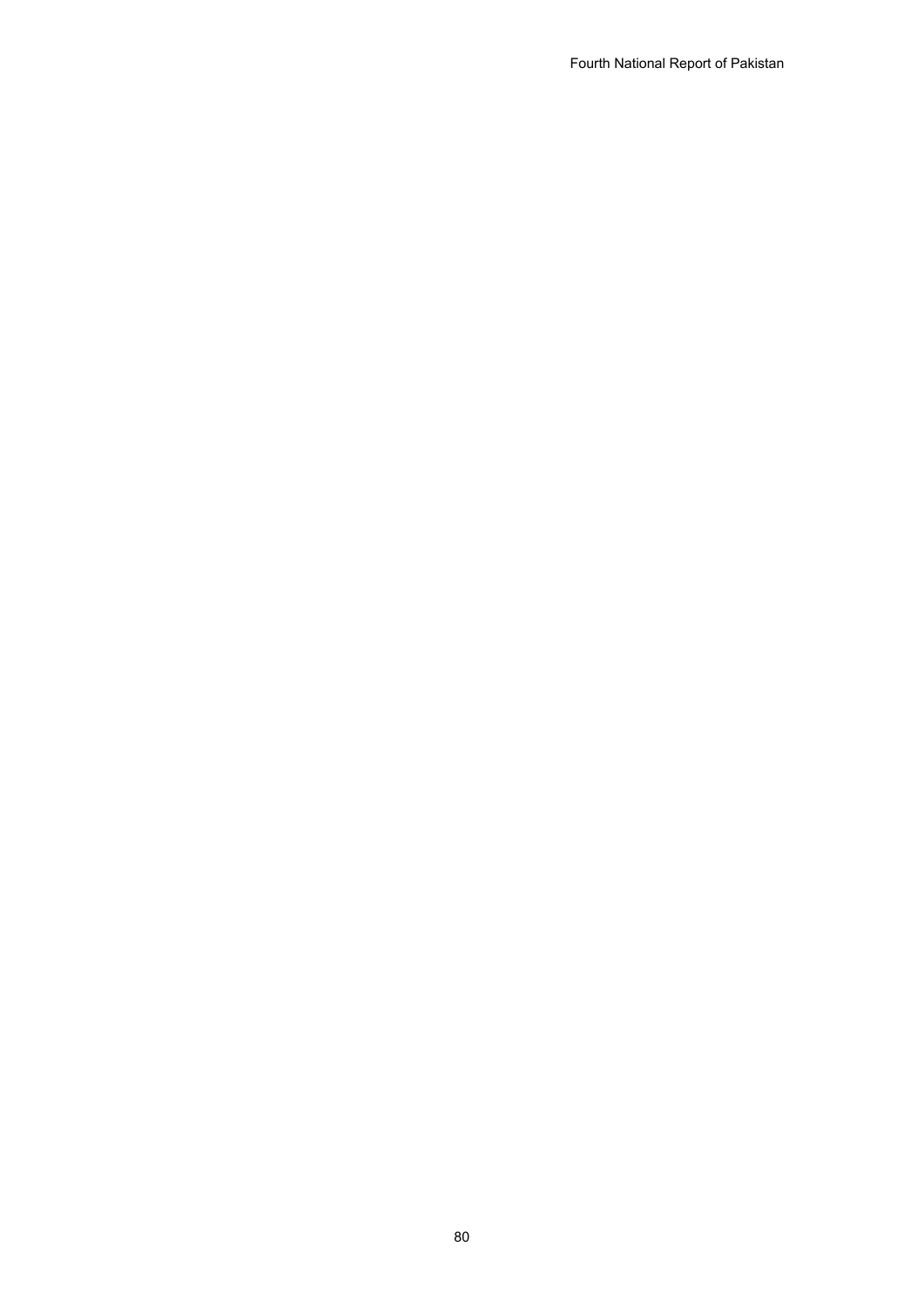## **Annex – V: National Regulations**

## **National Regulations – Officially Notified**

Pakistan Nuclear Safety and Radiation Protection Regulations **–** 1990

Regulations on Licensing Fee by PNRA **–** PAK/900 Rev 0

Regulations on Radiation Protection **–** PAK/904 (Rev. 0)

Regulations for the Licensing of Radiation Facility (ies) other than Nuclear Installation(s) **–** PAK/908

Regulation for licensing of Nuclear Installation(s) in Pakistan **–** PAK/909 (Rev 0)

Regulations on the Safety of Nuclear Power Plant **–** Design **–** PAK/911 (Rev.1)

Regulations on the Safety of Nuclear Power Plants **–** Quality Assurance Pak/912 (Rev.1)

Regulations on the Safety of Nuclear Power Plants**–**Operation **–**PAK/913 (Rev.1)

Regulations on Radioactive Waste Management **–** PAK/915

Regulations for the Safe Transport of Radioactive Material **–** PAK/916

## **National Regulations – in the Draft Form**

Regulations for Licensing of Nuclear Safety Class Equipment and Components Manufacturers**–**PAK/907 (Rev.0)

Regulations on the Safety of Nuclear Power Plants - Site Evaluation PAK/910 (Rev.1)

Regulations on Management of a Nuclear or Radiological Emergency - PAK/914 (Rev.0)

## **National Regulations – Under Consideration**

Regulations on Decommissioning of Nuclear Installations **–** PAK/917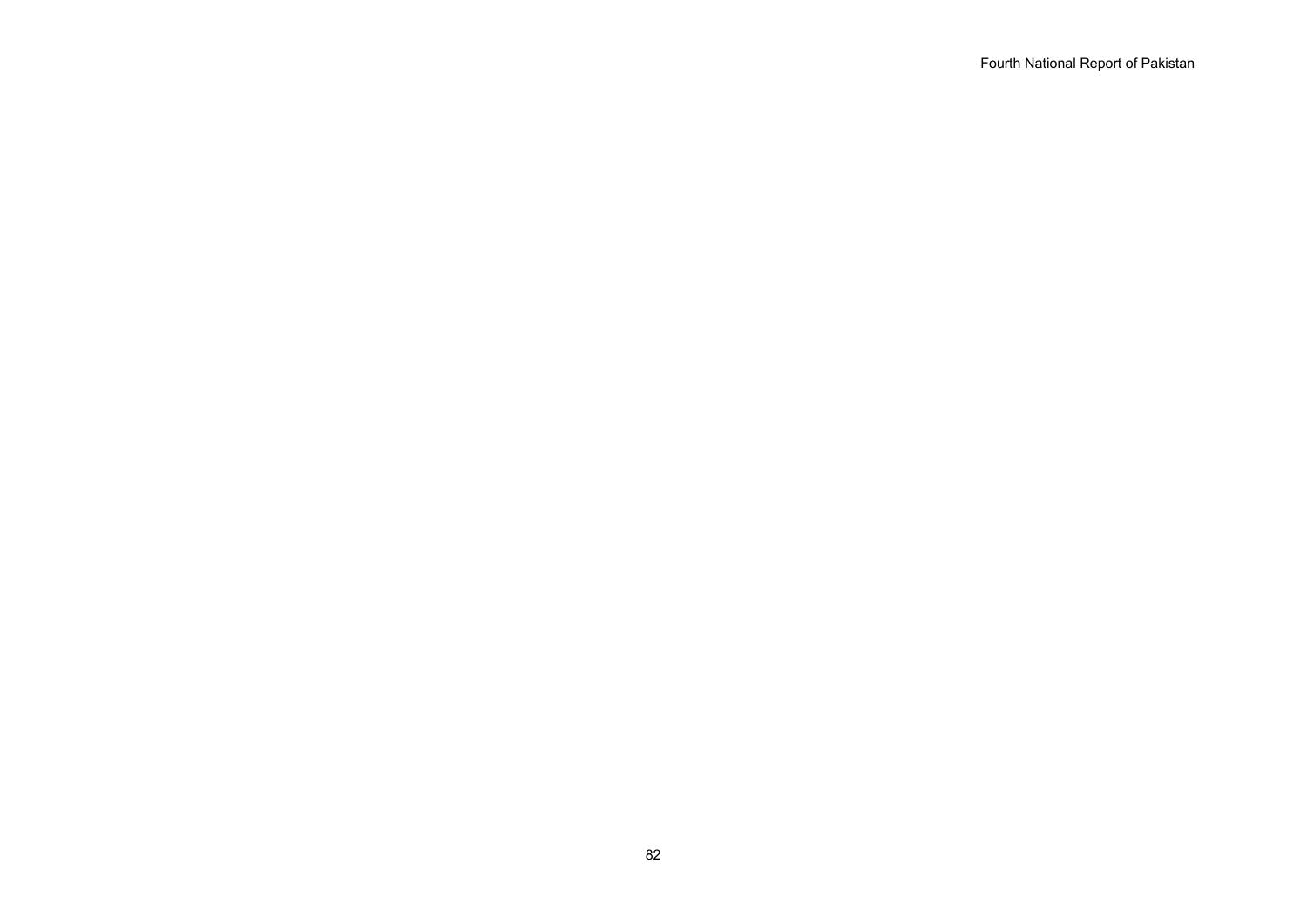

#### **Annex – VI: Organizational Chart of Pakistan Nuclear Regulatory Authority**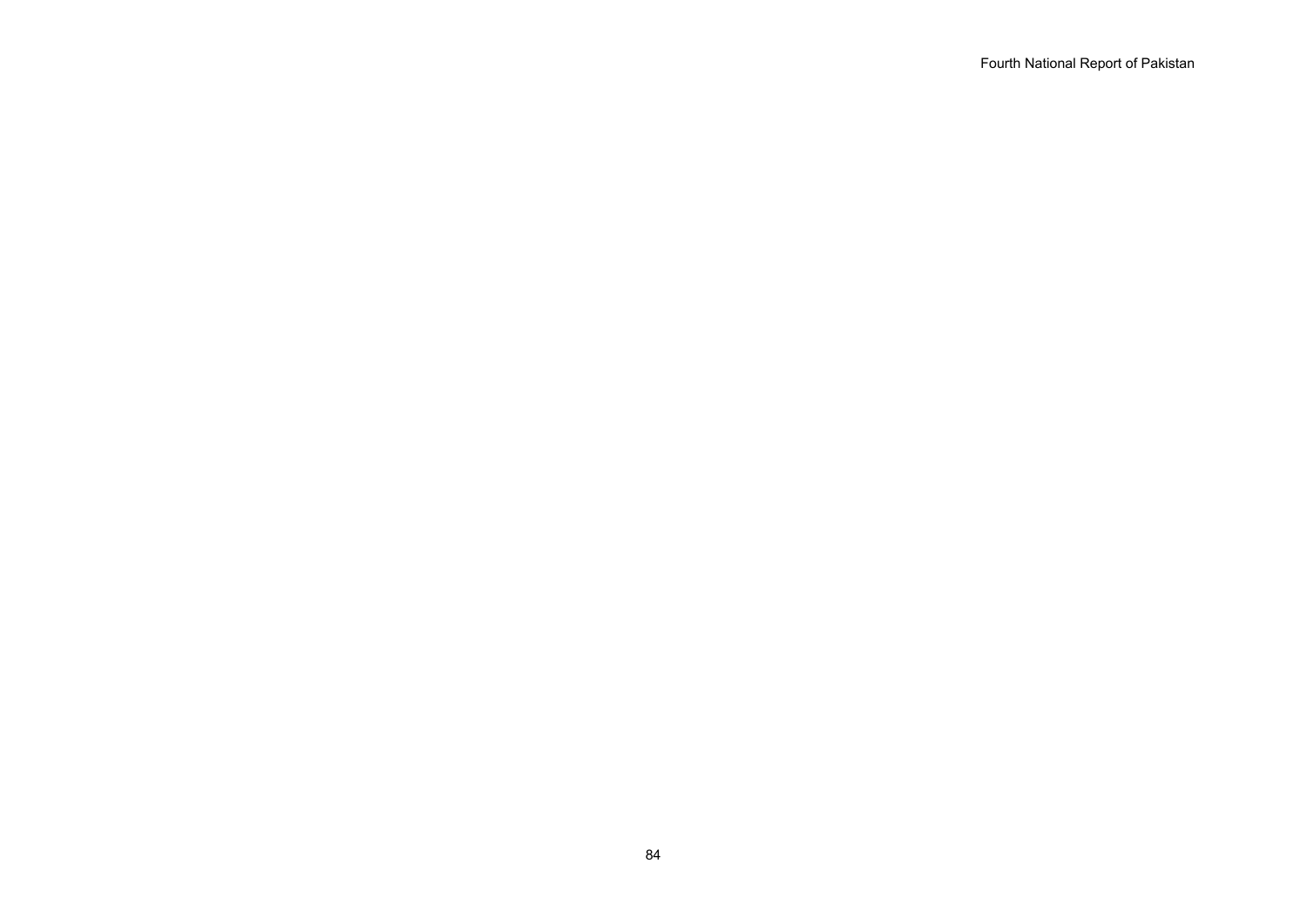

#### **Annex – VII: Manpower at PNRA from 2001-2006 and projected requirement from 2007-2015**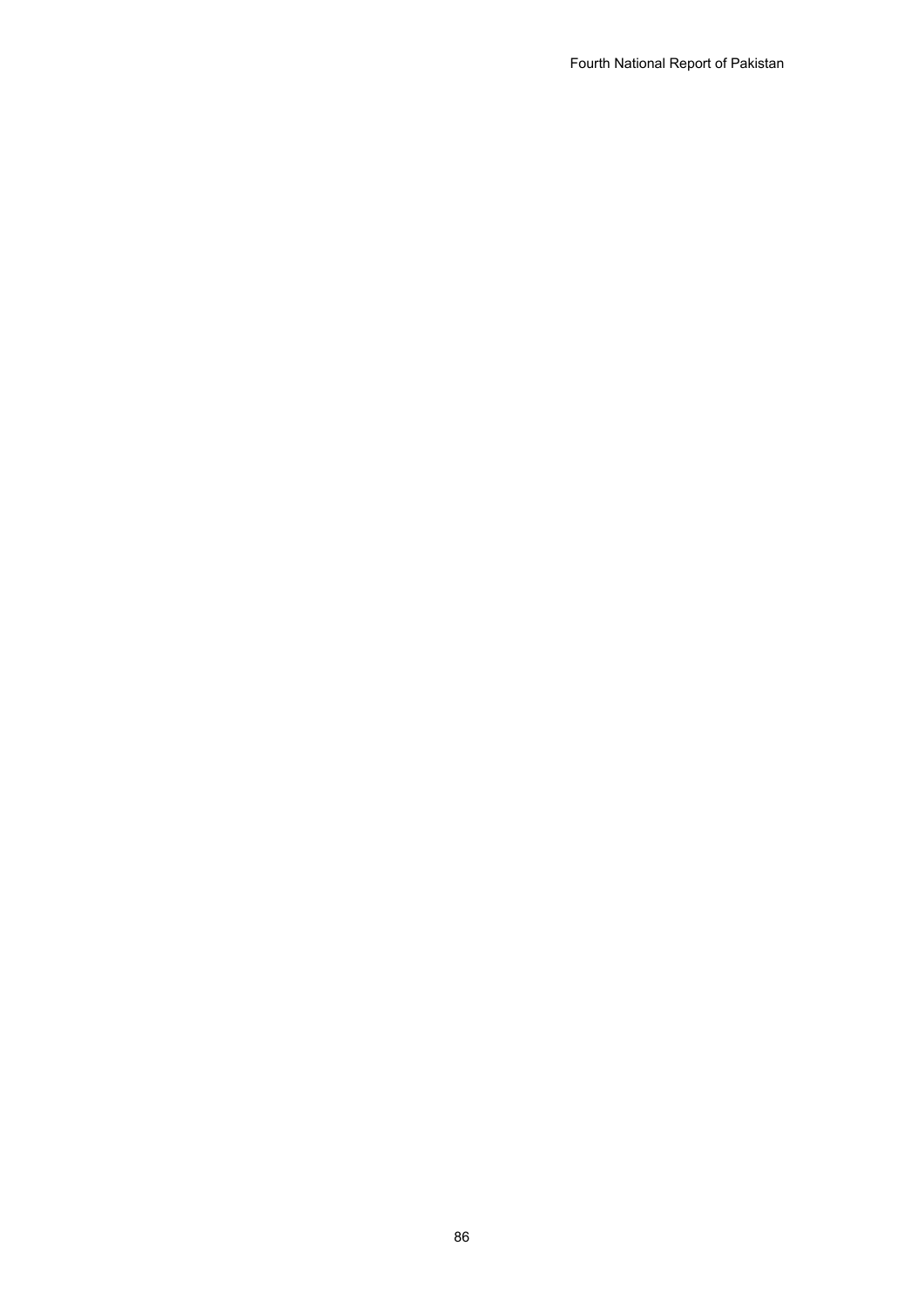## **Annex – VIII: PNRA Performance Indicators**

- Indicator 1. Ensures acceptable level of safety being maintained by licensees
- Indicator 2. Ensures regulations and procedures in position and understood by licensees
- Indicator 3. Strives for continuous improvement of its performance
- Indicator 4. Appropriate actions taken to prevent degradation of safety and to promote safety improvements
- Indicator 5. Takes appropriate steps for human resource development and has competent and certified regulatory staff
- Indicator 6. Ensures that adequate legal provisions exist for enforcement,, i.e., dealing with non-compliance or licence violations
- Indicator 7. Performs its functions in a timely and cost-effective manner
- Indicator 8. Ensures that a well-established quality management system exists
- Indicator 9. Ensures that adequate resources are available for performing its functions and Technical Support Centre(s) available for specialist assistance when required
- Indicator 10. Performs its functions in a manner that ensures the confidence of the operating organization
- Indicator 11. Performs its functions in a manner that ensures the confidence of the general public
- Indicator 12. Performs its functions in a manner that ensures the confidence of the government.

## **Grading Scale for Performance Indicators**

|        | Green Satisfactory   |
|--------|----------------------|
| White  | Minimally acceptable |
| Yellow | Needs improvement    |
|        | Red Unsatisfactory   |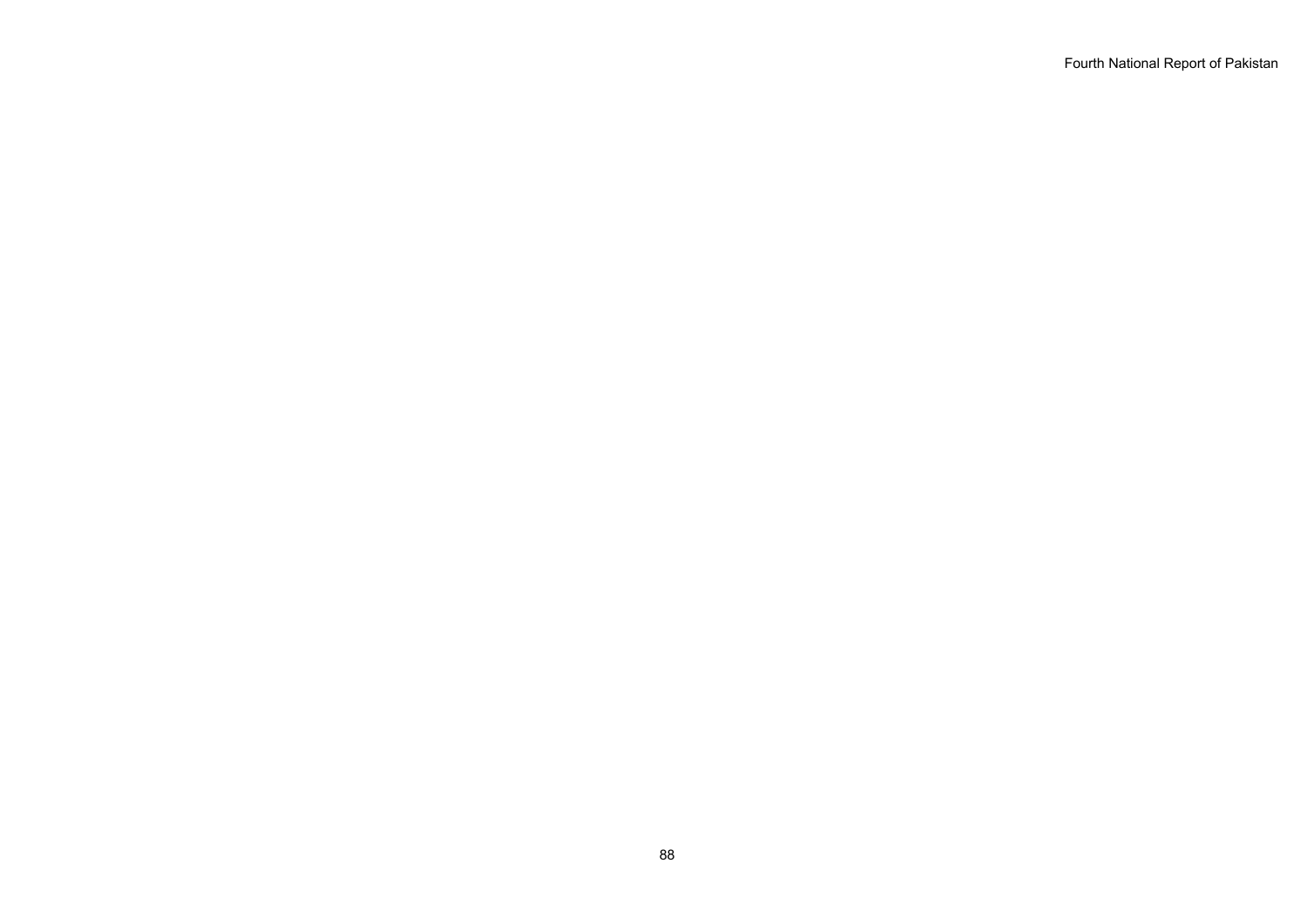#### **Annex – IX: Abridged Organizational Chart of Pakistan Atomic Energy Commission**

*As applicable to managemen<sup>t</sup> of nuclear installations*

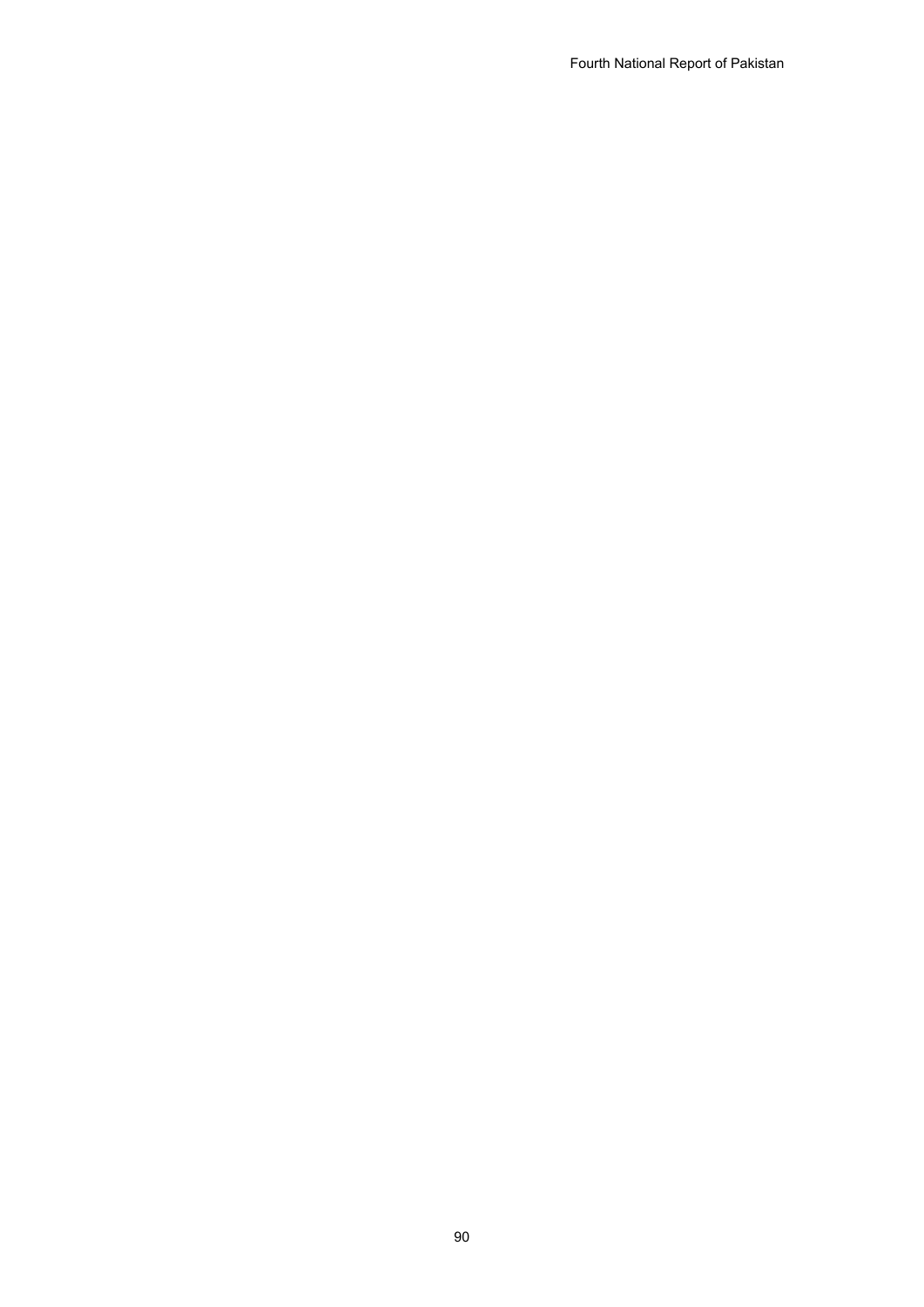## **Annex – X: Dose Limits for Exposures Incurred From Practices**

## **ANNUAL DOSE LIMITS FOR RADIATION WORKERS**

| <b>Organ or Tissue</b>                                                                                   | <b>Dose Quantity</b> | <b>Dose Limits</b><br>(mSv) |
|----------------------------------------------------------------------------------------------------------|----------------------|-----------------------------|
| Whole body                                                                                               | Effective dose       | $20*$                       |
| Lens of the eye                                                                                          | Equivalent dose      | 150                         |
| Extremities (hands and feet) or Skin<br>(average dose over 1 cm2 of the most<br>highly irradiated area). | Equivalent dose      | 500                         |

\* In special circumstances, an effective dose of up to 50mSv in a single year provided that the average dose over five consecutive years does not exceed 20mSv/year.

## **ANNUAL DOSE LIMITS FOR APPRENTICES/STUDENTS (16 TO 18 YEARS OF AGE)**

| <b>Organ or Tissue</b>                                                                                   | <b>Dose Quantity</b> | <b>Dose Limits</b><br>(mSv) |
|----------------------------------------------------------------------------------------------------------|----------------------|-----------------------------|
| Whole body                                                                                               | Effective dose       | 6                           |
| Lens of the eye                                                                                          | Equivalent dose      | 50                          |
| Extremities (hands and feet) or skin<br>(average dose over 1 cm2 of the most<br>highly irradiated area). | Equivalent dose      | 150                         |

#### **ANNUAL DOSE LIMITS FOR PUBLIC**

| <b>Organ or Tissue</b> | <b>Dose Quantity</b> | <b>Dose Limits</b><br>(mSv) |
|------------------------|----------------------|-----------------------------|
| Whole body             | Effective dose       | $4*$                        |
| Lens of the eye        | Equivalent dose      | 15                          |
| Skin                   | Equivalent dose      | 50                          |

\* In special circumstances, an effective dose of up to 5mSv in a single year provided that the average dose over five consecutive years does not exceed 1mSv/year.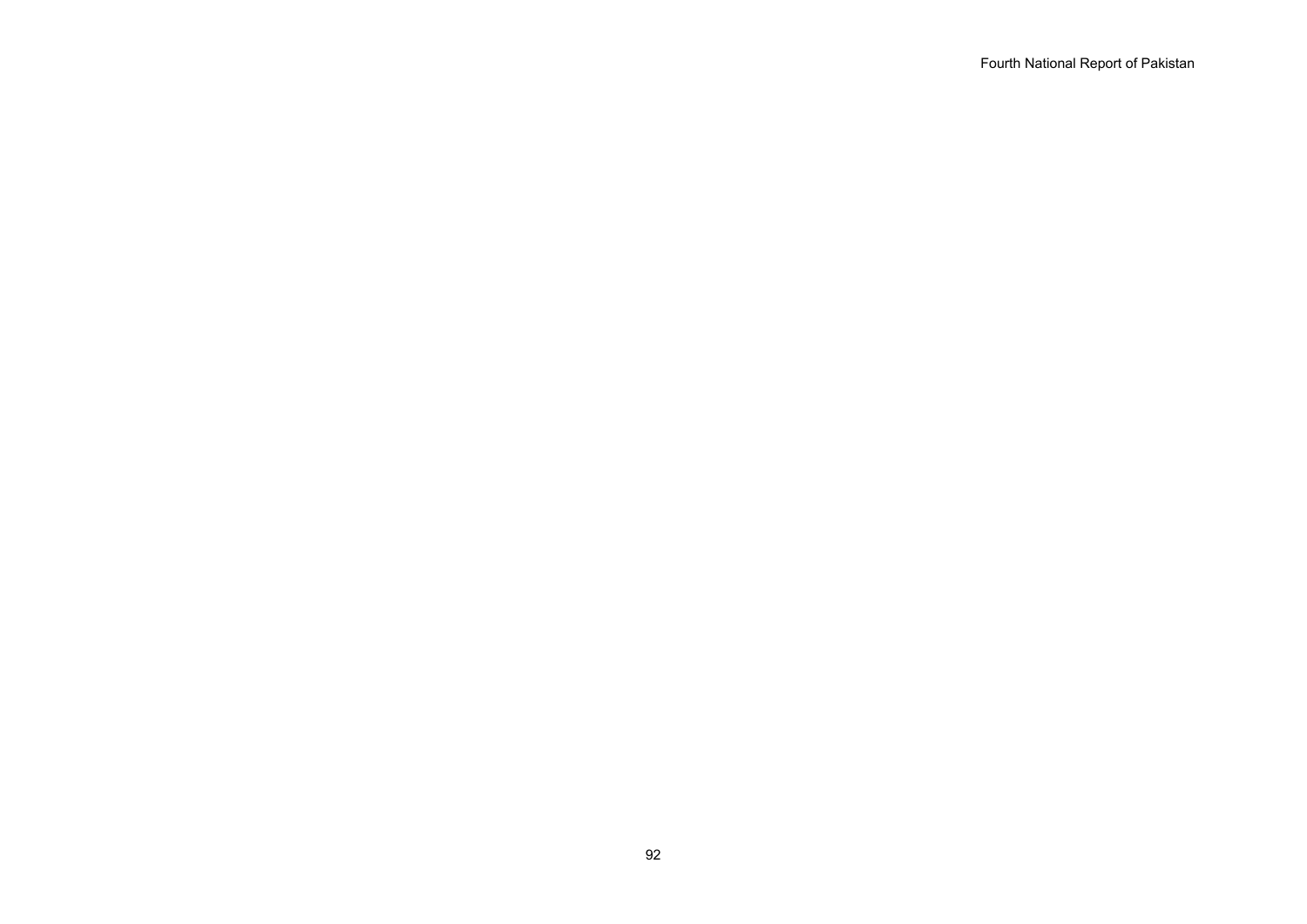## **Annex – XI A: Occupational Exposures at K–1 from 2004 to 2006**

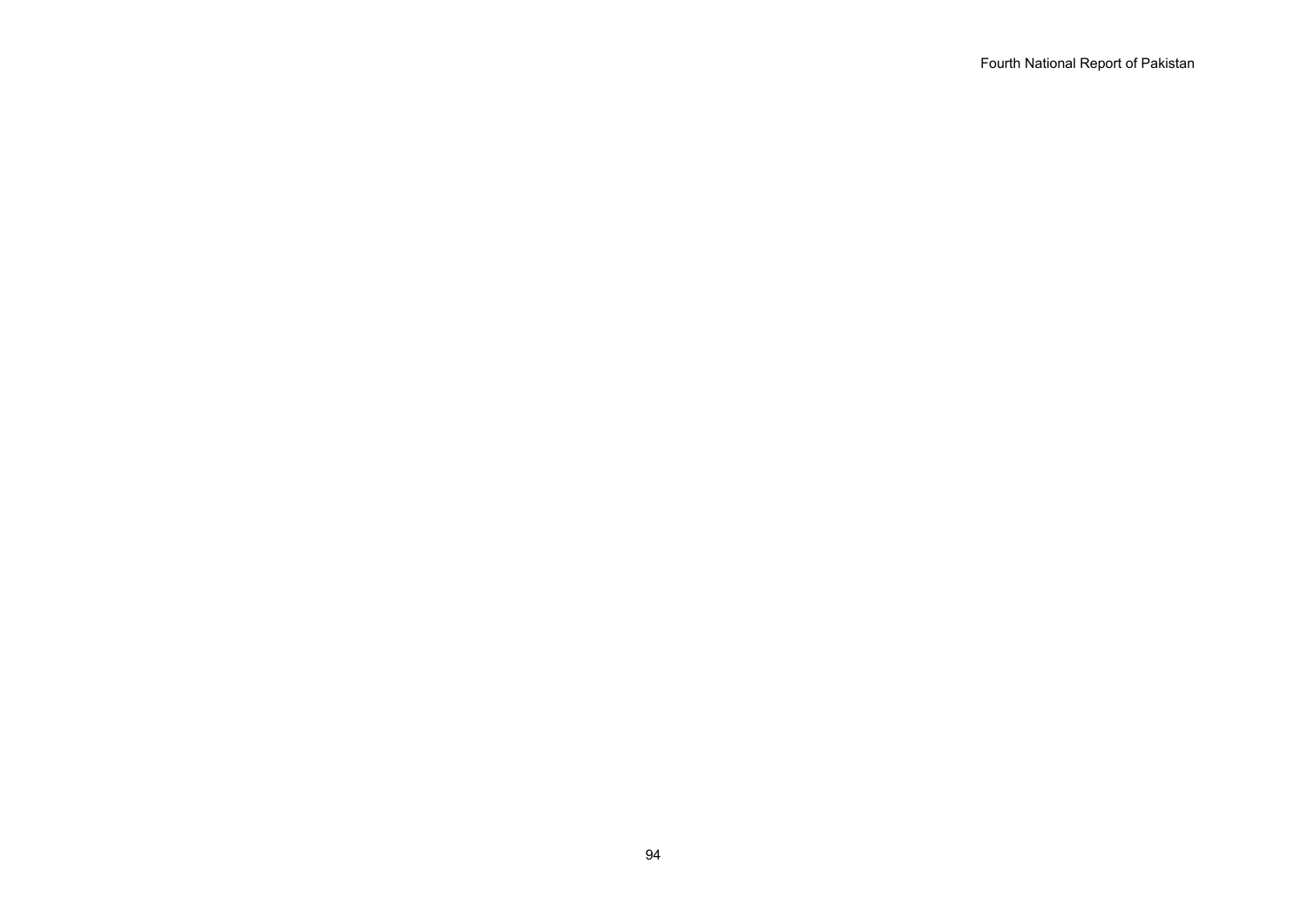

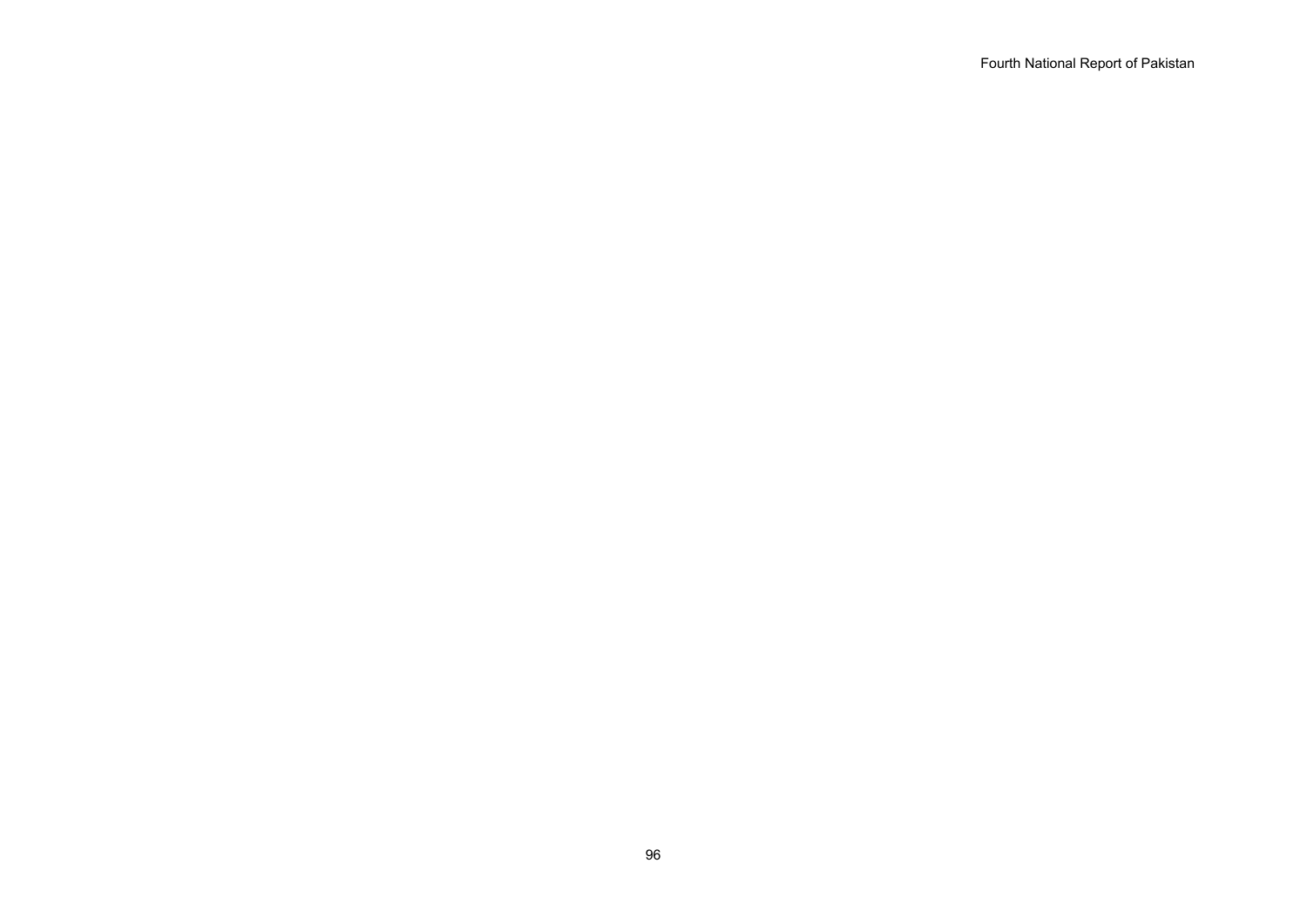

**Annex – XII: Effluent Releases from K-1 & C-1**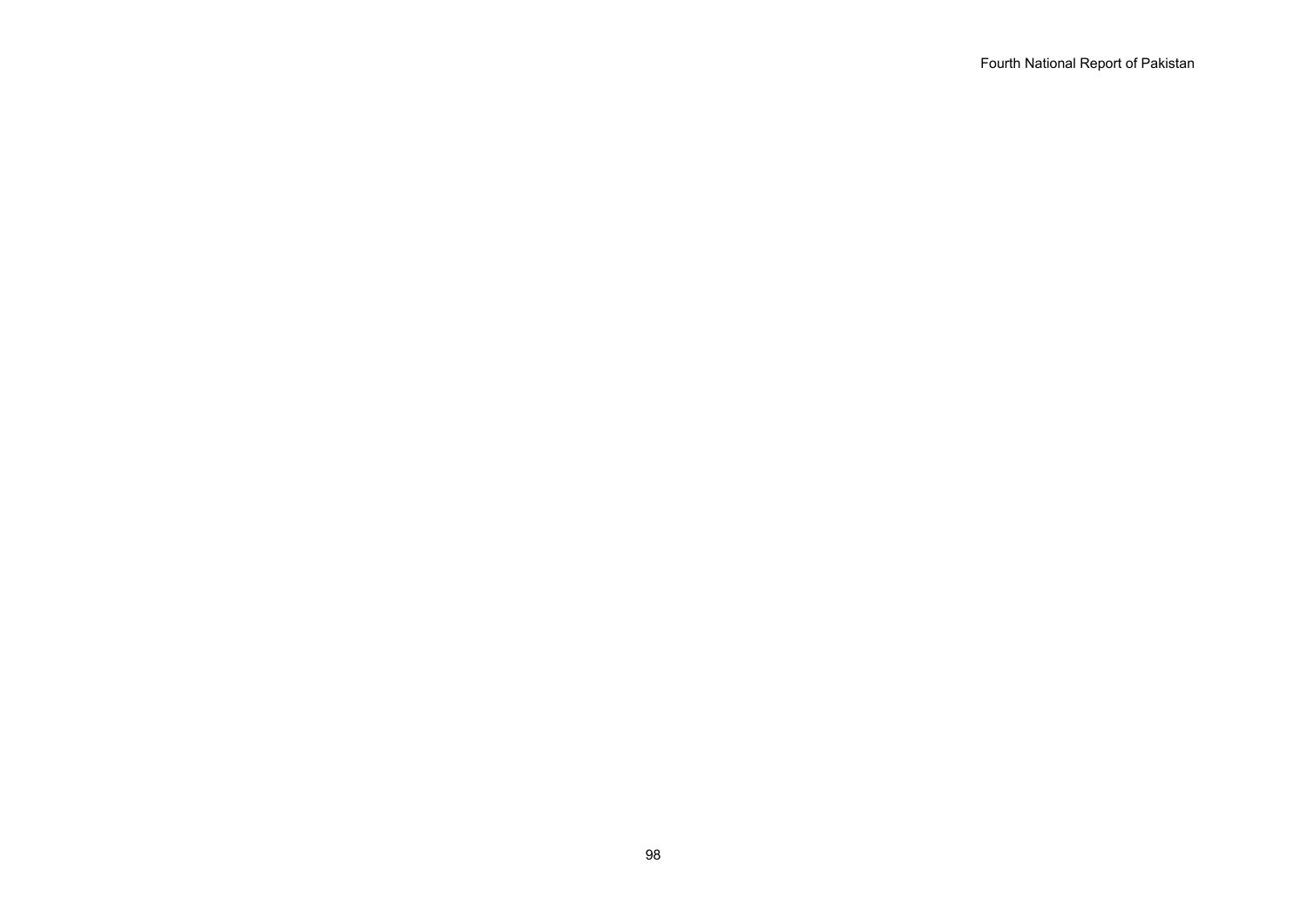#### **Annex – XIII: Annual Average Ambient Dose Levels around Nuclear Installations (2004-06)**

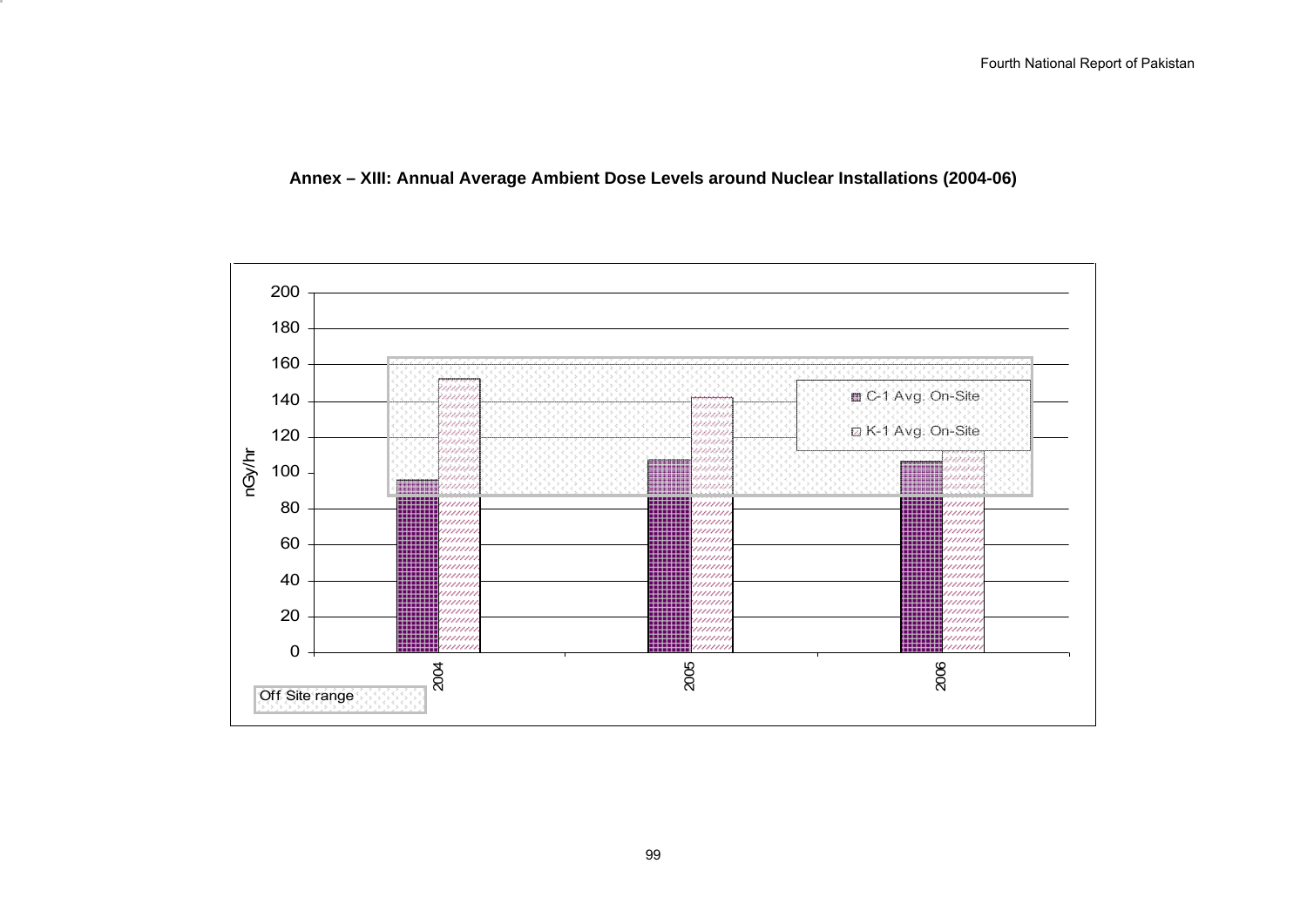Fourth National Report of Pakistan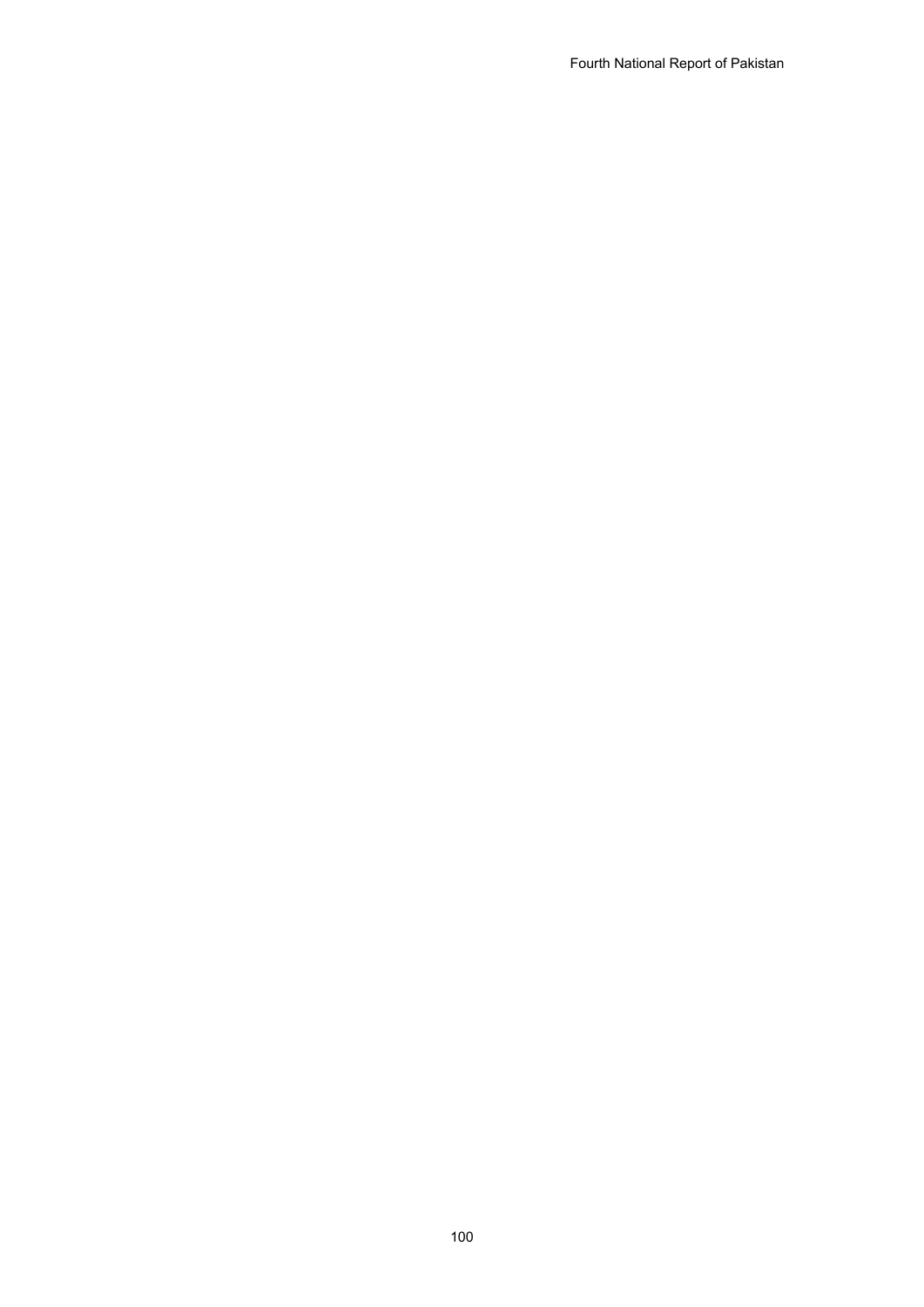| Sr.            | Type of Drill/Exercise at K-1                                                                               | <b>Frequency</b>                                               |
|----------------|-------------------------------------------------------------------------------------------------------------|----------------------------------------------------------------|
| 1              | Radiological Emergency Exercise                                                                             | Annually                                                       |
| 2              | Checking of all emergency equipments                                                                        | Quarterly                                                      |
| 3              | <b>Radiological Survey Drill</b>                                                                            | Quarterly                                                      |
| $\overline{4}$ | Air sampling drill (of the Assembly Areas)                                                                  | 8 weeks                                                        |
| 5              | Checking of healthiness of the installed VHF<br>communication sets                                          | 2 weeks                                                        |
| 6              | Checking of Personnel decontamination facilities                                                            | Weekly                                                         |
| $\overline{7}$ | Mobile Radiation Monitoring Laboratory drill                                                                | Quarterly                                                      |
| 8              | Revision of list of telephone numbers and addresses<br>of on-site and off-site emergency response personnel | <b>Half Yearly</b>                                             |
| 9              | Class A Fire drill<br>Class B Fire drill                                                                    | Monthly<br>Yearly                                              |
| Sr.            | Type of Drill/Exercise at C-1                                                                               | <b>Frequency</b>                                               |
| 1              | Communication drill                                                                                         | Quarterly                                                      |
| 2              | Off-site radiation monitoring drill                                                                         | Annually                                                       |
| 3              | On-site radiation monitoring drill                                                                          | Annually                                                       |
| $\overline{4}$ | <b>Medical drill</b>                                                                                        | Annually                                                       |
| 5              | Fire fighting drill                                                                                         | Twice a year                                                   |
| 6              | Partial Exercise (PE)                                                                                       | Once in every two<br>years<br>(but not in the year of<br>FSIE) |
| $\overline{7}$ | Full Scale Integrated Exercise (FSIE)                                                                       | Once in every two<br>years<br>(Year other than year<br>of PE)  |
| 8              | Personnel contamination control drill                                                                       | Twice a year                                                   |
| 9              | Environmental dose assessment drill                                                                         | Twice a year                                                   |
| 10             | Emergency class assessment drill                                                                            | Once a year                                                    |
| 11             | Post accident sampling analyses drill                                                                       | Once a year                                                    |

## **Annex – XIV: Frequency of Various Types of Drills/Exercises at K-1 & C-1**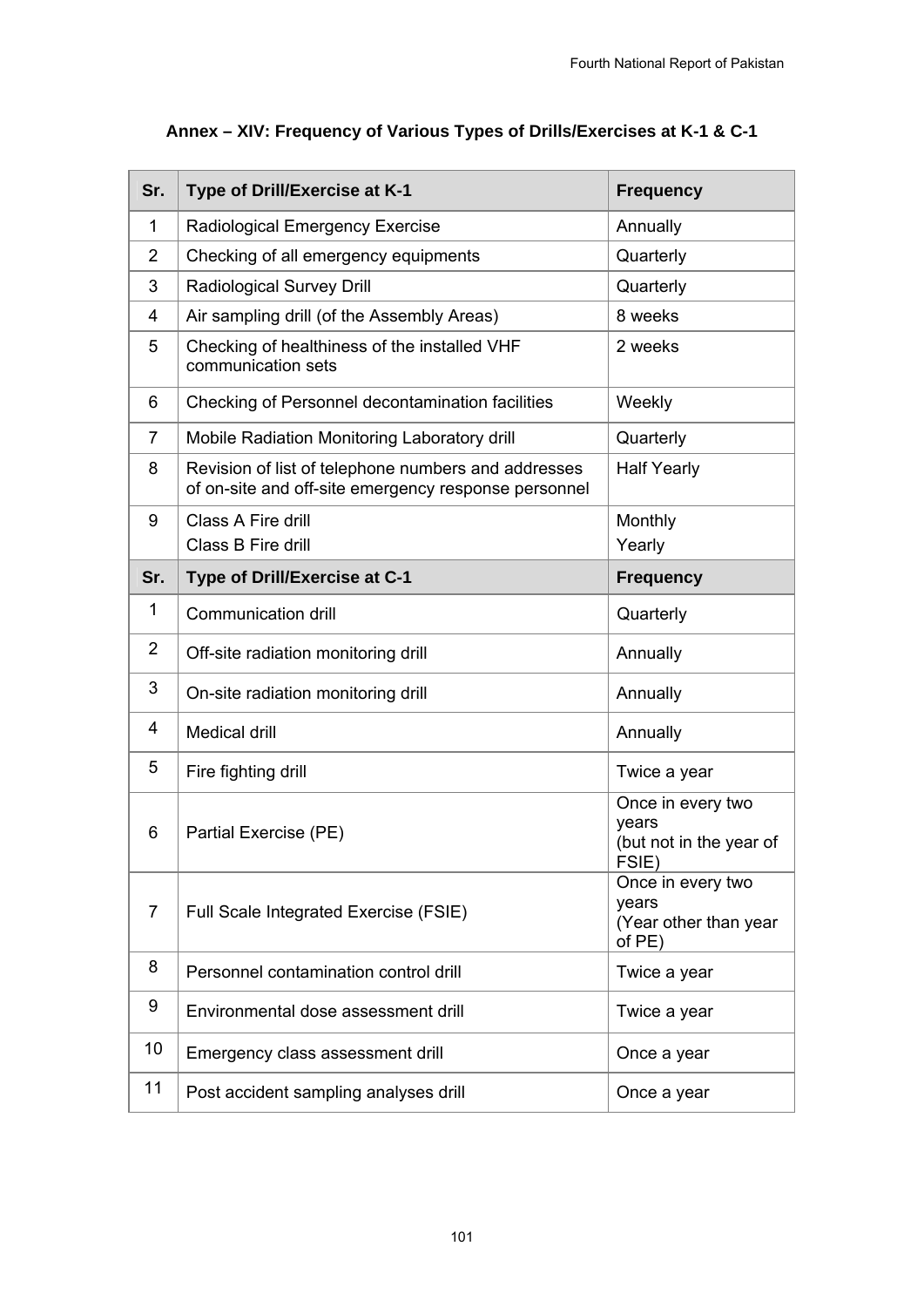Fourth National Report of Pakistan